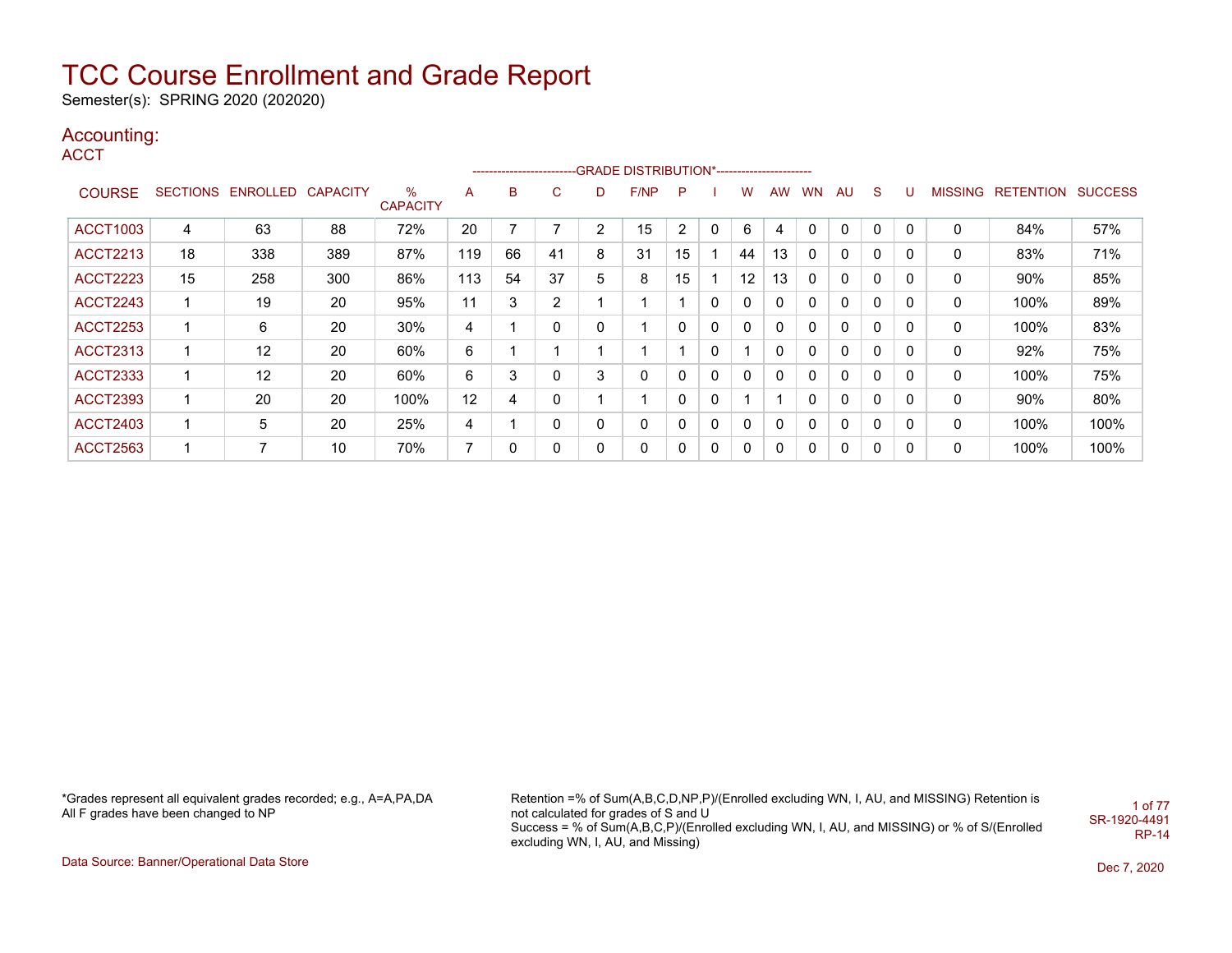Semester(s): SPRING 2020 (202020)

### Allied Health:

ALDH

|                 |          |                            |     |                      |     |    |    |   | -------------------------GRADE DISTRIBUTION*----------------------- |          |              |   |              |   |                |                |   |                           |     |
|-----------------|----------|----------------------------|-----|----------------------|-----|----|----|---|---------------------------------------------------------------------|----------|--------------|---|--------------|---|----------------|----------------|---|---------------------------|-----|
| <b>COURSE</b>   |          | SECTIONS ENROLLED CAPACITY |     | %<br><b>CAPACITY</b> | A   | B. |    |   | F/NP                                                                | — P      |              | W | AW WN AU     |   |                | S.             | U | MISSING RETENTION SUCCESS |     |
| <b>ALDH1013</b> | <u>.</u> | 36                         | 55  | 65%                  | 24  |    |    |   |                                                                     |          | $\mathbf{0}$ |   | $\mathbf{3}$ | 0 | $\overline{0}$ | $\mathbf{0}$   |   | 89%                       | 83% |
| <b>ALDH1323</b> | 13       | 299                        | 314 | 95%                  | 155 | 62 | 19 | 9 | 38                                                                  | <u>5</u> | $\mathbf{0}$ | 4 |              |   | $\Omega$       | $\overline{0}$ |   | 96%                       | 81% |

\*Grades represent all equivalent grades recorded; e.g., A=A,PA,DA All F grades have been changed to NP

Retention =% of Sum(A,B,C,D,NP,P)/(Enrolled excluding WN, I, AU, and MISSING) Retention is not calculated for grades of S and U Success = % of Sum(A,B,C,P)/(Enrolled excluding WN, I, AU, and MISSING) or % of S/(Enrolled excluding WN, I, AU, and Missing) 2 of 77 SR-1920-4491 RP-14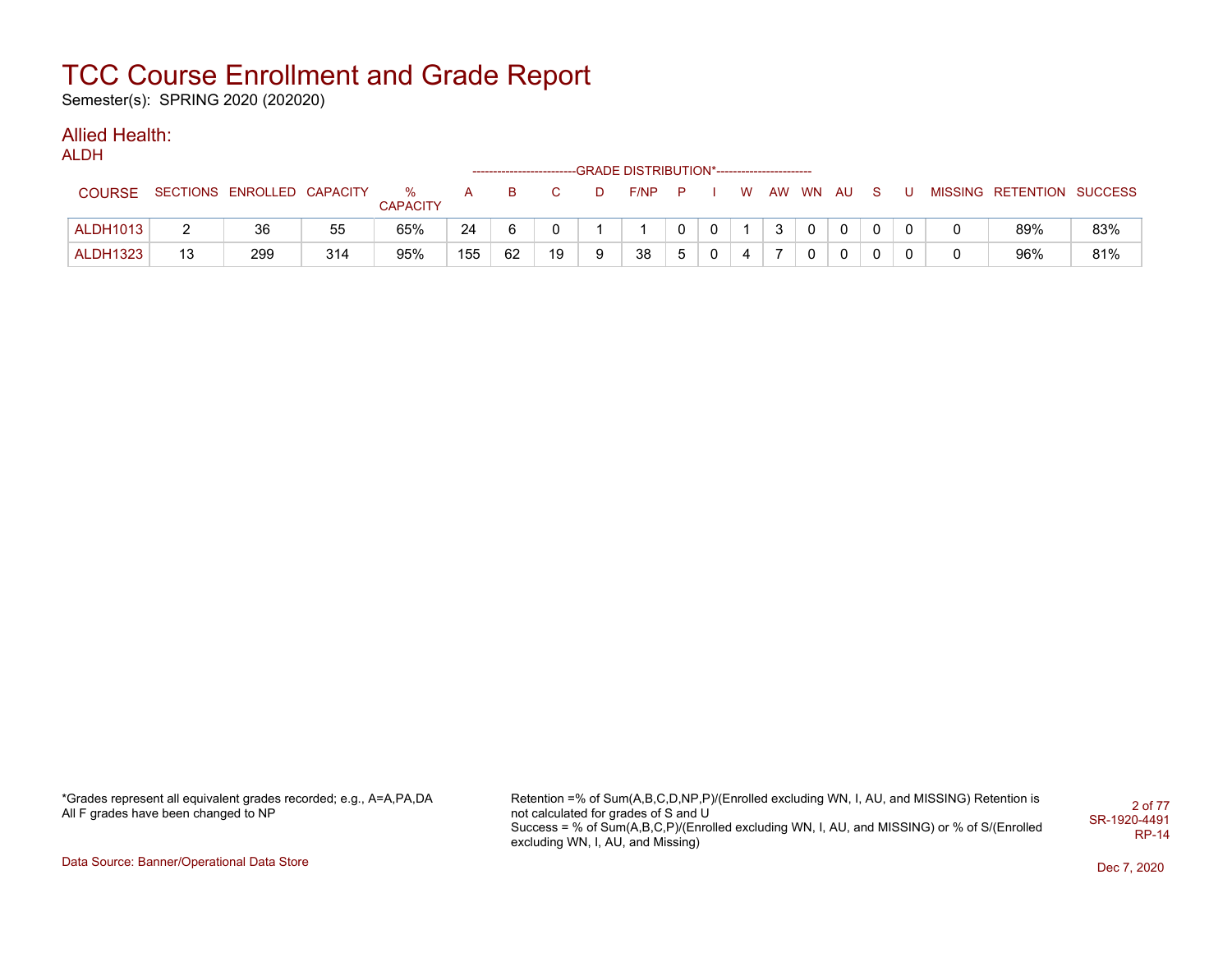Semester(s): SPRING 2020 (202020)

#### Art: ART

|                |                |                          |                 |                                  |                |                |                |                | ------------------------GRADE                DISTRIBUTION*---------------------- |              |   |                |                |           |             |   |              |                |                          |      |
|----------------|----------------|--------------------------|-----------------|----------------------------------|----------------|----------------|----------------|----------------|----------------------------------------------------------------------------------|--------------|---|----------------|----------------|-----------|-------------|---|--------------|----------------|--------------------------|------|
|                |                | COURSE SECTIONS ENROLLED | <b>CAPACITY</b> | $\frac{0}{0}$<br><b>CAPACITY</b> | Α              | B              | $\mathsf{C}$   | D              | F/NP                                                                             | P            |   | w              | <b>AW</b>      | <b>WN</b> | AU          | S | U            | <b>MISSING</b> | <b>RETENTION SUCCESS</b> |      |
| <b>ART1013</b> | 6              | 68                       | 72              | 94%                              | 32             | 10             | 8              | 0              | 4                                                                                | 2            | 0 | 9              | 3              | 0         | $\mathbf 0$ | 0 | 0            | 0              | 82%                      | 76%  |
| <b>ART1023</b> | 1              | 11                       | 10              | 110%                             | 5              | $\overline{2}$ |                | 0              | $\mathbf{2}^{\prime}$                                                            | 1            | 0 | 0              | 0              | 0         | 0           | 0 | 0            | 0              | 100%                     | 82%  |
| <b>ART1033</b> | 1              | 5                        | 5               | 100%                             | 2              | 2              | $\mathbf{0}$   | 0              | 0                                                                                | $\mathbf{0}$ | 0 | 0              | 1              | 0         | 0           | 0 | 0            | $\Omega$       | 80%                      | 80%  |
| <b>ART1053</b> | -1             | 19                       | 20              | 95%                              | $12 \,$        | 2              | 2              | 1              |                                                                                  | 1            | 0 | 0              | $\mathbf{0}$   | 0         | 0           | 0 | $\Omega$     | 0              | 100%                     | 89%  |
| <b>ART1063</b> | 1              | 15                       | 15              | 100%                             | 3              | 4              | 4              | 1              | 1                                                                                | $\mathbf{0}$ | 0 | 1              | 1              | 0         | 0           | 0 | $\mathbf{0}$ | $\mathbf{0}$   | 87%                      | 73%  |
| <b>ART1083</b> | $\overline{2}$ | 20                       | 20              | 100%                             | 6              | 8              |                | $\overline{2}$ | 3                                                                                | 0            | 0 | 0              | 0              | 0         | 0           | 0 | 0            | 0              | 100%                     | 75%  |
| <b>ART1113</b> | 10             | 181                      | 210             | 86%                              | 98             | 37             | 15             | 1              | 11                                                                               | 8            | 6 | $\overline{2}$ | $\overline{2}$ | 0         |             | 0 | 0            | 0              | 94%                      | 87%  |
| <b>ART1123</b> | 3              | 30                       | 30              | 100%                             | 6              | 10             | 3              | $\mathbf{0}$   | 2                                                                                | 0            | 0 | 5              | 4              | 0         | 0           | 0 | 0            | 0              | 70%                      | 63%  |
| <b>ART1133</b> | $\overline{2}$ | 5                        | 10              | 50%                              | 3              | 1              | 0              | $\mathbf{0}$   | 0                                                                                | 0            | 0 | 0              | 1              | 0         | 0           | 0 | 0            | $\mathbf{0}$   | 80%                      | 80%  |
| <b>ART2083</b> | -1             | 13                       | 10              | 130%                             | 7              | 2              |                | $\mathbf{0}$   | 3                                                                                | $\mathbf{0}$ | 0 | 0              | $\mathbf{0}$   | 0         | 0           | 0 | 0            | $\mathbf{0}$   | 100%                     | 77%  |
| <b>ART2223</b> | -1             | $\overline{7}$           | 10              | 70%                              | $\overline{2}$ | 0              | $\overline{2}$ | $\overline{2}$ | 0                                                                                | 0            | 0 |                | 0              | 0         | 0           | 0 | 0            | 0              | 86%                      | 57%  |
| <b>ART2263</b> | 1              | 12                       | 13              | 92%                              | 9              | 1              | 0              | 0              |                                                                                  | 0            | 0 | 1              | 0              | 0         | 0           | 0 | 0            | 0              | 92%                      | 83%  |
| <b>ART2273</b> | 1              | 7                        | 8               | 88%                              | 4              | 2              |                | 0              | 0                                                                                | 0            | 0 | 0              | $\Omega$       | 0         | 0           | 0 | $\mathbf{0}$ | 0              | 100%                     | 100% |
| <b>ART2423</b> | $\overline{2}$ | 23                       | 28              | 82%                              | 13             | 3              | 5              | 1              |                                                                                  | 0            | 0 | 0              | $\mathbf{0}$   | 0         | 0           | 0 | $\mathbf{0}$ | 0              | 100%                     | 91%  |
| <b>ART2503</b> | 1              | 12                       | 12              | 100%                             | 6              | 3              | $\overline{2}$ | 0              | 0                                                                                | $\mathbf{0}$ | 0 |                | 0              | 0         | 0           | 0 | 0            | 0              | 92%                      | 92%  |
| <b>ART2813</b> | 1              | 17                       | 20              | 85%                              | 15             | -1             | $\Omega$       | $\mathbf{0}$   | 0                                                                                | $\Omega$     | 0 |                | $\mathbf{0}$   | 0         | 0           | 0 | 0            | 0              | 94%                      | 94%  |
| <b>ART2823</b> | 1              | 9                        | 18              | 50%                              | 5              | 4              | 0              | 0              | 0                                                                                | 0            | 0 | 0              | 0              | 0         | 0           | 0 | 0            | $\Omega$       | 100%                     | 100% |
| <b>ART2853</b> | -1             | 6                        | 12              | 50%                              | -1             | 4              | $\mathbf{0}$   | 0              | 0                                                                                | 0            | 0 |                | 0              | 0         | 0           | 0 | 0            | 0              | 83%                      | 83%  |
| <b>ART2913</b> | 1              | 1                        | 1               | 100%                             | 1              | $\mathbf 0$    | 0              | 0              | 0                                                                                | 0            | 0 | 0              | 0              | 0         | 0           | 0 | 0            | 0              | 100%                     | 100% |

\*Grades represent all equivalent grades recorded; e.g., A=A,PA,DA All F grades have been changed to NP

Retention =% of Sum(A,B,C,D,NP,P)/(Enrolled excluding WN, I, AU, and MISSING) Retention is not calculated for grades of S and U Success = % of Sum(A,B,C,P)/(Enrolled excluding WN, I, AU, and MISSING) or % of S/(Enrolled excluding WN, I, AU, and Missing) SR-1920-4491

3 of 77

RP-14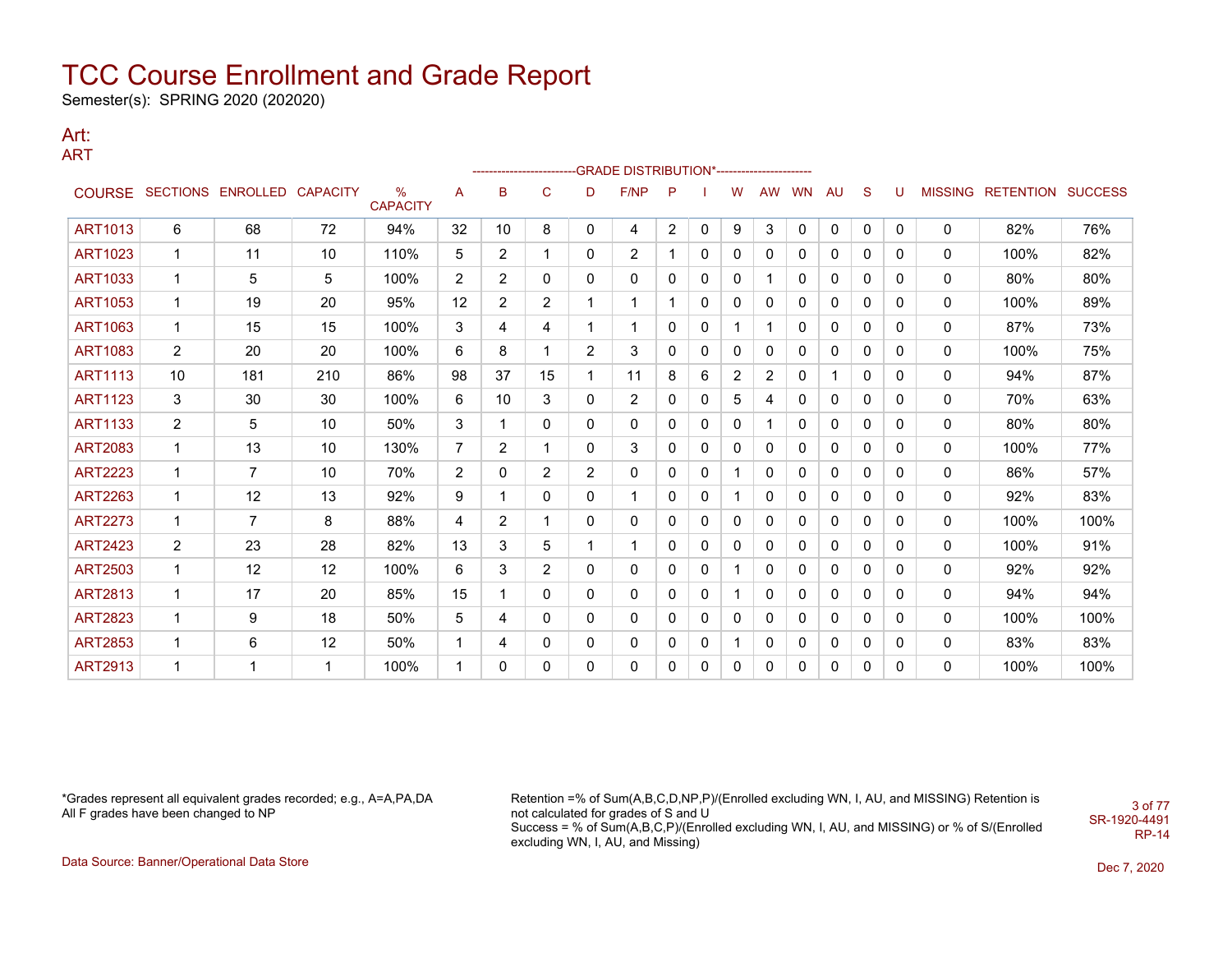Semester(s): SPRING 2020 (202020)

### American Sign Language Ed:

ASLE

|                 |   |                            |     |                      |                       |    |    |    | -----------------------GRADE                 DISTRIBUTION*---------------------- |   |                |     |   |       |          |          |   |   |                           |     |
|-----------------|---|----------------------------|-----|----------------------|-----------------------|----|----|----|----------------------------------------------------------------------------------|---|----------------|-----|---|-------|----------|----------|---|---|---------------------------|-----|
| <b>COURSE</b>   |   | SECTIONS ENROLLED CAPACITY |     | ℅<br><b>CAPACITY</b> | А                     | в  |    | D. | F/NP                                                                             | P |                | W   |   | AW WN | AU       | S.       |   |   | MISSING RETENTION SUCCESS |     |
| <b>ASLE1363</b> | 8 | 107                        | 119 | 90%                  | 35                    | 20 | 16 | 0  | 14                                                                               |   | 6              | 10  | 3 |       | $\Omega$ | 0        | 0 | 0 | 82%                       | 69% |
| <b>ASLE1373</b> | 3 | 45                         | 45  | 100%                 | 13                    | 8  |    |    | 10                                                                               |   | $\mathbf{0}$   | 3   |   |       | $\Omega$ | $\Omega$ | 0 | 0 | 91%                       | 67% |
| <b>ASLE1413</b> | 2 | 34                         | 40  | 85%                  | 8                     | 5  | 3  |    | 8                                                                                |   | $\mathbf{0}$   | 3   | 3 |       | $\Omega$ | $\Omega$ | 0 | 0 | 82%                       | 56% |
| <b>ASLE2414</b> | 2 | 12                         | 30  | 40%                  | $\mathbf{2}^{\prime}$ | ົ  | ົ  |    | $\overline{2}$                                                                   |   | $\mathbf{0}$   | 2   |   |       |          | 0        | 0 | 0 | 67%                       | 50% |
| <b>ASLE2524</b> | 2 | 14                         | 30  | 47%                  | 2                     | 5  | 3  |    | 3                                                                                |   | $\overline{0}$ | - 0 |   |       | $\Omega$ | $\Omega$ |   | 0 | 100%                      | 71% |

\*Grades represent all equivalent grades recorded; e.g., A=A,PA,DA All F grades have been changed to NP

Retention =% of Sum(A,B,C,D,NP,P)/(Enrolled excluding WN, I, AU, and MISSING) Retention is not calculated for grades of S and U Success = % of Sum(A,B,C,P)/(Enrolled excluding WN, I, AU, and MISSING) or % of S/(Enrolled excluding WN, I, AU, and Missing) 4 of 77 SR-1920-4491 RP-14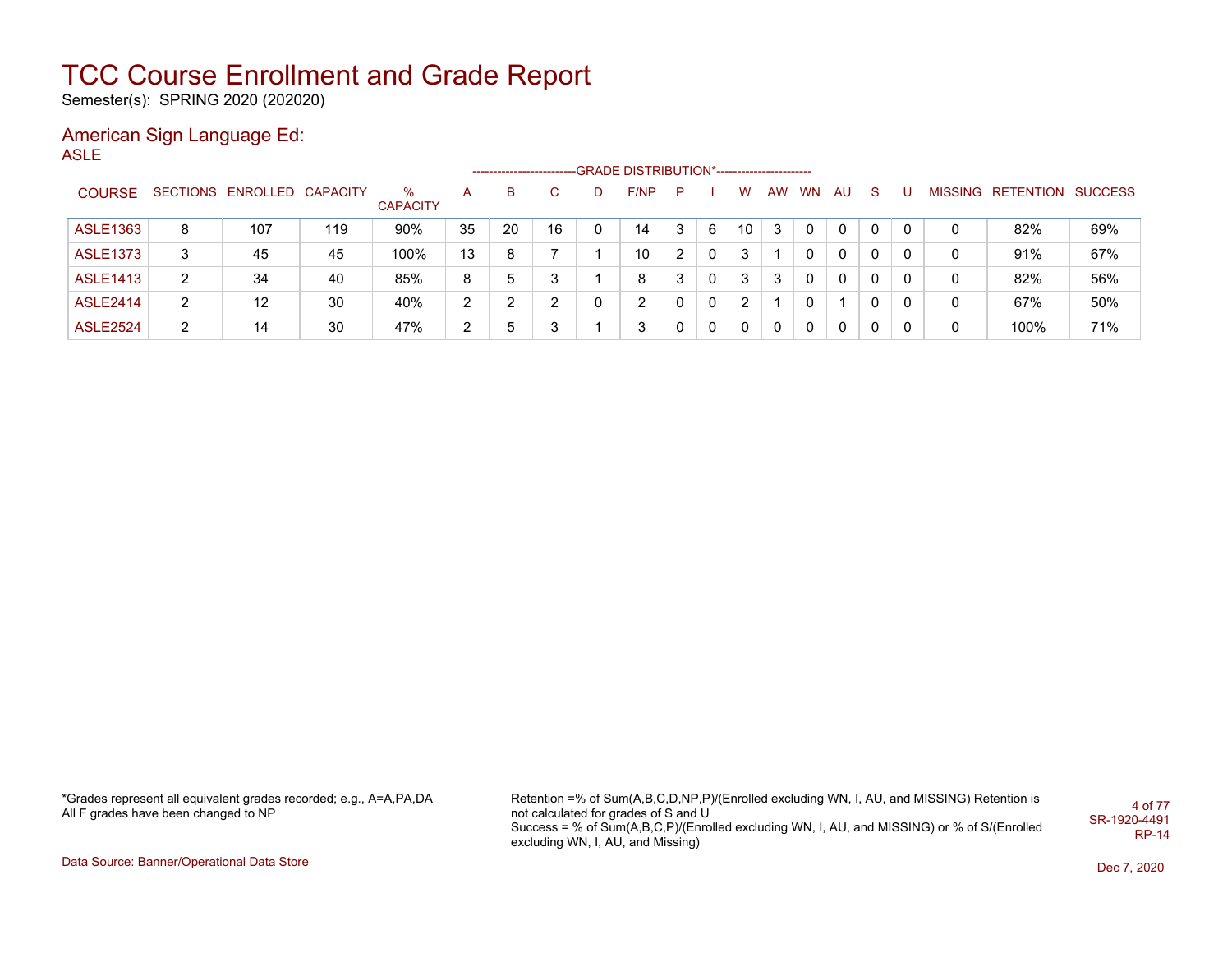Semester(s): SPRING 2020 (202020)

#### Astronomy: ASTR

| AJIR            |                            |     |                      |     |    |              |        | ------------------------GRADE                DISTRIBUTION*---------------------- |   |          |  |              |          |     |                           |     |
|-----------------|----------------------------|-----|----------------------|-----|----|--------------|--------|----------------------------------------------------------------------------------|---|----------|--|--------------|----------|-----|---------------------------|-----|
| <b>COURSE</b>   | SECTIONS ENROLLED CAPACITY |     | %<br><b>CAPACITY</b> | A a | B  | $\mathbf{C}$ | D      | $F/NP$ $P$ I                                                                     |   |          |  | W AW WN AU S |          | . U | MISSING RETENTION SUCCESS |     |
| <b>ASTR1104</b> | 105                        | 110 | 95%                  | 42  | 26 | 11           | $\sim$ | 13                                                                               | 6 | $\Omega$ |  | $\Omega$     | $\Omega$ |     | 95%                       | 81% |

\*Grades represent all equivalent grades recorded; e.g., A=A,PA,DA All F grades have been changed to NP

Retention =% of Sum(A,B,C,D,NP,P)/(Enrolled excluding WN, I, AU, and MISSING) Retention is not calculated for grades of S and U Success = % of Sum(A,B,C,P)/(Enrolled excluding WN, I, AU, and MISSING) or % of S/(Enrolled excluding WN, I, AU, and Missing) 5 of 77 SR-1920-4491 RP-14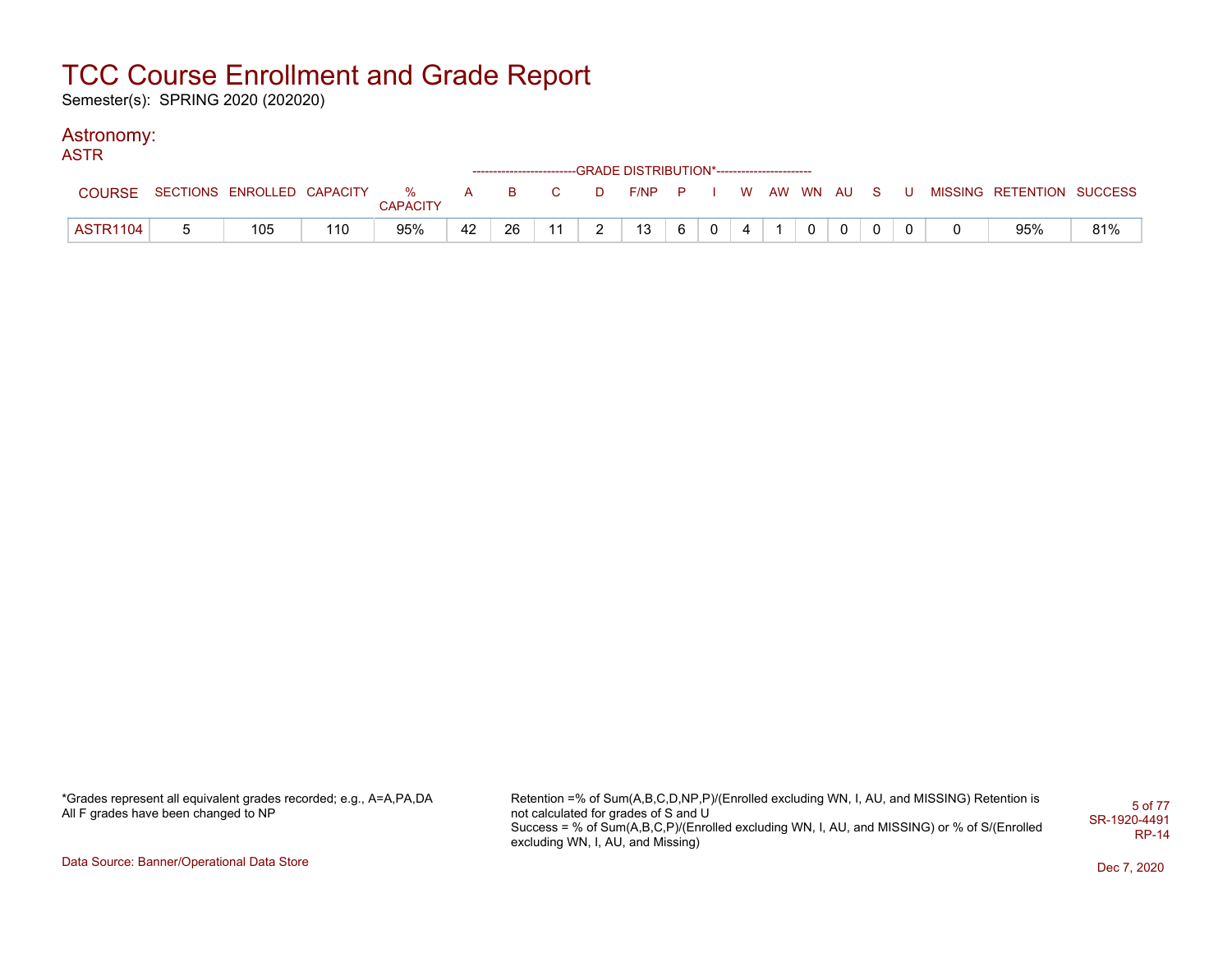Semester(s): SPRING 2020 (202020)

#### Aviation Sciences Technology: AVST

|                 |                |                            |    |                         |                |                |                |   | ------------------------GRADE                DISTRIBUTION*---------------------- |              |                |              |              |           |              |              |          |             |                           |       |
|-----------------|----------------|----------------------------|----|-------------------------|----------------|----------------|----------------|---|----------------------------------------------------------------------------------|--------------|----------------|--------------|--------------|-----------|--------------|--------------|----------|-------------|---------------------------|-------|
| <b>COURSE</b>   |                | SECTIONS ENROLLED CAPACITY |    | $\%$<br><b>CAPACITY</b> | A              | в              | C              | D | F/NP                                                                             | P            |                | W            | AW           | <b>WN</b> | <b>AU</b>    | -S           | U        |             | MISSING RETENTION SUCCESS |       |
| <b>AVST1113</b> | $\mathbf{1}$   | 27                         | 27 | 100%                    | 16             | $\overline{7}$ | $\overline{2}$ | 0 | $\overline{2}$                                                                   | $\mathbf{0}$ | 0              | 0            | 0            | 0         | $\mathbf 0$  | 0            | 0        | $\mathbf 0$ | 100%                      | 93%   |
| <b>AVST1222</b> | 1              | 16                         | 20 | 80%                     | 0              | 0              | 0              | 0 | 1                                                                                | 0            | 15             | 0            | 0            | 0         | 0            | 0            | 0        | 0           | 6%                        | $0\%$ |
| <b>AVST1232</b> | $\mathbf 1$    | 20                         | 20 | 100%                    | 3              | 0              | 0              | 1 | 0                                                                                | 8            | $\overline{7}$ | 1            | 0            | 0         | 0            | 0            | 0        | 0           | 60%                       | 55%   |
| <b>AVST1343</b> | $\mathbf{1}$   | 8                          | 20 | 40%                     | $\overline{7}$ | 0              | 0              | 0 | 1                                                                                | 0            | 0              | $\mathbf{0}$ | 0            | 0         | 0            | 0            | 0        | 0           | 100%                      | 88%   |
| <b>AVST1354</b> | $\overline{2}$ | 23                         | 28 | 82%                     | 23             | 0              | 0              | 0 | 0                                                                                | 0            | 0              | $\mathbf{0}$ | $\mathbf{0}$ | 0         | 0            | $\mathbf{0}$ | 0        | 0           | 100%                      | 100%  |
| <b>AVST1403</b> | 1              | 22                         | 24 | 92%                     | 16             | $\overline{2}$ | $\overline{2}$ | 0 | $\overline{2}$                                                                   | 0            | 0              | $\mathbf{0}$ | $\mathbf{0}$ | 0         | 0            | 0            | 0        | 0           | 100%                      | 91%   |
| <b>AVST2113</b> | $\mathbf{1}$   | 21                         | 22 | 95%                     | 19             | 0              | 2              | 0 | 0                                                                                | 0            | 0              | 0            | 0            | 0         | 0            | 0            | 0        | 0           | 100%                      | 100%  |
| <b>AVST2132</b> | 1              | 5                          | 20 | 25%                     | 1              | 0              | 0              | 0 | 0                                                                                | 0            | 4              | $\mathbf{0}$ | 0            | 0         | 0            | $\mathbf{0}$ | 0        | 0           | 20%                       | 20%   |
| <b>AVST2152</b> | $\mathbf{1}$   | $\overline{2}$             | 20 | 10%                     | 1              | $\mathbf{0}$   | 0              | 0 | 0                                                                                | $\Omega$     |                | $\mathbf{0}$ | $\mathbf{0}$ | $\Omega$  | $\mathbf{0}$ | $\mathbf{0}$ | 0        | 0           | 50%                       | 50%   |
| <b>AVST2162</b> | 1              | $\overline{2}$             | 20 | 10%                     |                | 0              | 0              | 0 | 0                                                                                | 0            |                | 0            | 0            | 0         | 0            | 0            | 0        | 0           | 50%                       | 50%   |
| <b>AVST2181</b> | 1              | 1                          | 10 | 10%                     | 0              | 0              | 0              | 0 | 0                                                                                | 0            | -1             | 0            | 0            | 0         | 0            | 0            | 0        | 0           | $0\%$                     | 0%    |
| <b>AVST2182</b> | $\mathbf{1}$   | $\overline{2}$             | 20 | 10%                     | 1              | 0              | 0              | 0 | 0                                                                                | $\Omega$     |                | $\mathbf{0}$ | $\Omega$     | 0         | 0            | $\mathbf{0}$ | $\Omega$ | 0           | 50%                       | 50%   |
| <b>AVST2213</b> | 1              | 26                         | 26 | 100%                    | 10             | 10             | $\overline{2}$ | 0 | 1                                                                                | 0            | 0              | 3            | $\mathbf{0}$ | 0         | 0            | $\mathbf{0}$ | 0        | 0           | 88%                       | 85%   |
| <b>AVST2246</b> | $\mathbf{1}$   | 7                          | 15 | 47%                     | $\overline{7}$ | 0              | 0              | 0 | 0                                                                                | 0            | 0              | $\mathbf{0}$ | 0            | 0         | 0            | 0            | 0        | 0           | 100%                      | 100%  |
| <b>AVST2253</b> | $\mathbf{1}$   | 24                         | 24 | 100%                    | 16             | 5              | 3              | 0 | 0                                                                                | 0            | 0              | 0            | 0            | 0         | 0            | 0            | 0        | 0           | 100%                      | 100%  |
| <b>AVST2262</b> | 1              | 15                         | 20 | 75%                     | 14             | 0              | 0              |   | 0                                                                                | 0            | 0              | $\mathbf{0}$ | $\mathbf{0}$ | 0         | 0            | $\mathbf{0}$ | 0        | 0           | 100%                      | 93%   |
| <b>AVST2273</b> | $\mathbf{1}$   | 10                         | 15 | 67%                     | 8              | $\overline{2}$ | 0              | 0 | 0                                                                                | 0            | 0              | $\mathbf{0}$ | 0            | 0         | 0            | 0            | 0        | 0           | 100%                      | 100%  |
| <b>AVST2283</b> | 1              | 24                         | 24 | 100%                    | 14             | 5              | 3              | 1 | 1                                                                                | $\Omega$     | 0              | 0            | 0            | 0         | 0            | 0            | 0        | 0           | 100%                      | 92%   |
| <b>AVST2313</b> | $\mathbf 1$    | 8                          | 25 | 32%                     | 7              |                | 0              | 0 | 0                                                                                | 0            | 0              | 0            | 0            | 0         | 0            | 0            | 0        | 0           | 100%                      | 100%  |
| <b>AVST2454</b> | $\overline{2}$ | 16                         | 24 | 67%                     | 16             | 0              | 0              | 0 | 0                                                                                | 0            | 0              | 0            | 0            | 0         | 0            | 0            | 0        | 0           | 100%                      | 100%  |

\*Grades represent all equivalent grades recorded; e.g., A=A,PA,DA All F grades have been changed to NP

Retention =% of Sum(A,B,C,D,NP,P)/(Enrolled excluding WN, I, AU, and MISSING) Retention is not calculated for grades of S and U Success = % of Sum(A,B,C,P)/(Enrolled excluding WN, I, AU, and MISSING) or % of S/(Enrolled excluding WN, I, AU, and Missing) SR-1920-4491

6 of 77

RP-14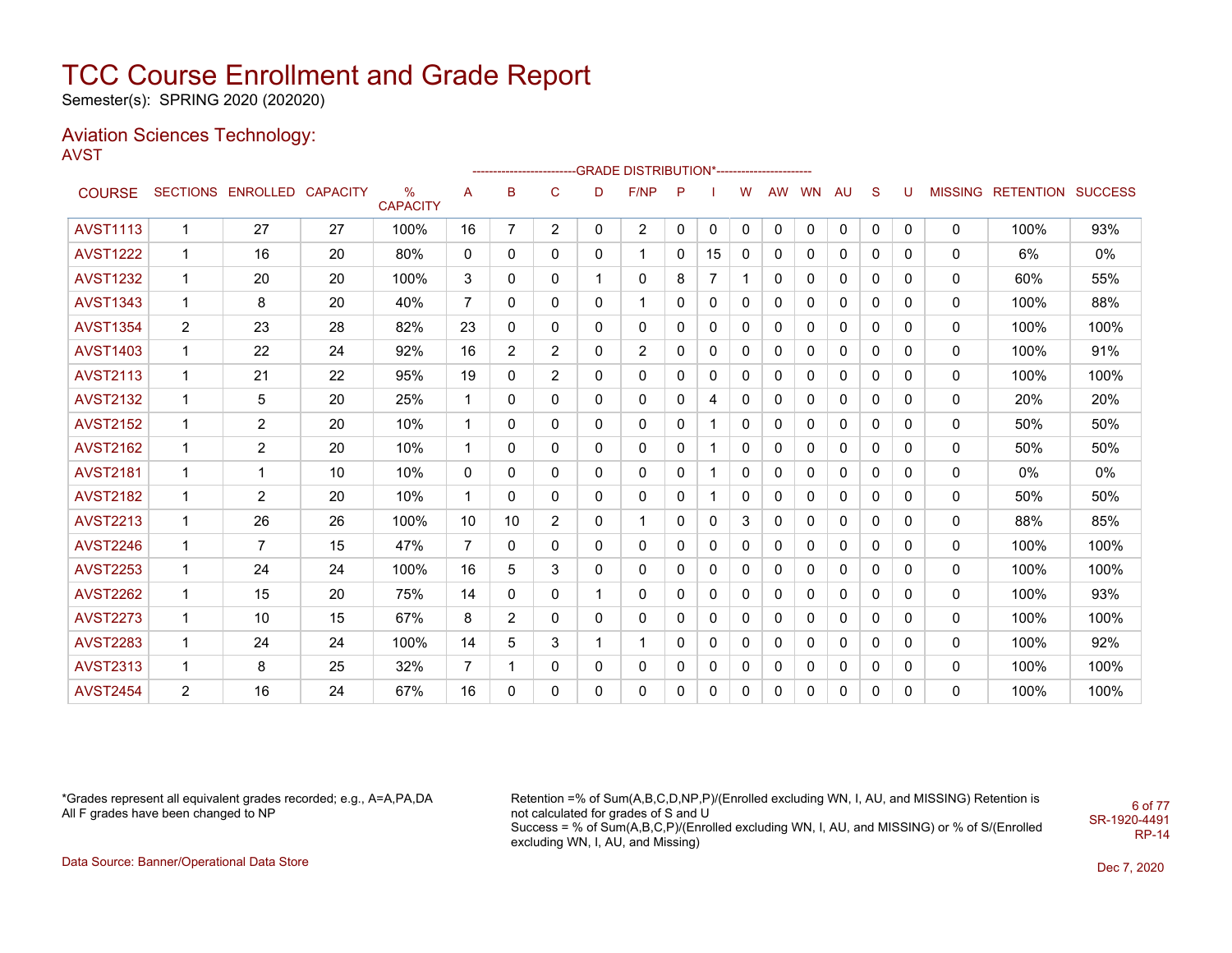Semester(s): SPRING 2020 (202020)

### Biology:

BIOL

|                 |                       |                            |       |                      |     |     |                |                | ------------------------GRADE                DISTRIBUTION*---------------------- |    |                       |    |           |              |              |              |          |                |                  |                |
|-----------------|-----------------------|----------------------------|-------|----------------------|-----|-----|----------------|----------------|----------------------------------------------------------------------------------|----|-----------------------|----|-----------|--------------|--------------|--------------|----------|----------------|------------------|----------------|
| <b>COURSE</b>   |                       | SECTIONS ENROLLED CAPACITY |       | %<br><b>CAPACITY</b> | A   | B   | C              | D              | F/NP                                                                             | P  |                       | w  | <b>AW</b> | <b>WN</b>    | AU           | S            | U        | <b>MISSING</b> | <b>RETENTION</b> | <b>SUCCESS</b> |
| <b>BIOL1113</b> | 4                     | 84                         | 92    | 91%                  | 17  | 15  | 12             | 3              | 7                                                                                | 12 | 0                     | 3  | 15        | $\mathbf{0}$ | $\mathbf{0}$ | $\mathbf{0}$ | $\Omega$ | 0              | 79%              | 67%            |
| <b>BIOL1114</b> | 24                    | 477                        | 544   | 88%                  | 169 | 134 | 59             | 18             | 34                                                                               | 23 | 0                     | 23 | 17        | 0            | 0            | 0            | 0        | 0              | 92%              | 81%            |
| <b>BIOL1224</b> | 32                    | 712                        | 768   | 93%                  | 261 | 194 | 95             | 17             | 78                                                                               | 31 | 0                     | 31 | 5         | 0            | 0            | 0            | 0        | 0              | 95%              | 82%            |
| <b>BIOL1314</b> | 14                    | 295                        | 336   | 88%                  | 114 | 76  | 32             | 6              | 31                                                                               | 9  |                       | 19 |           | 0            | 0            | $\mathbf{0}$ | 0        | 0              | 91%              | 78%            |
| <b>BIOL1324</b> | $\mathbf{2}^{\prime}$ | 34                         | 48    | 71%                  | 4   | 15  | 4              | 0              | 3                                                                                | 3  | 0                     | 5  | 0         | 0            | 0            | $\mathbf{0}$ | $\Omega$ | 0              | 85%              | 76%            |
| <b>BIOL1383</b> | 49                    | .085                       | 1,168 | 93%                  | 485 | 246 | 101            | 32             | 109                                                                              | 34 |                       | 38 | 39        | 0            | 0            | 0            | 0        | 0              | 93%              | 80%            |
| <b>BIOL1404</b> | 1                     | 19                         | 24    | 79%                  | 12  | 2   | $\overline{2}$ |                | 2                                                                                | 0  | 0                     | 0  | 0         | 0            | 0            | 0            | 0        | 0              | 100%             | 84%            |
| <b>BIOL1604</b> | 5                     | 105                        | 116   | 91%                  | 41  | 22  |                | 5              | 4                                                                                | 10 | 0                     | 5  | 11        | 0            | 0            | 0            | 0        | 0              | 85%              | 76%            |
| <b>BIOL2134</b> | 24                    | 488                        | 572   | 85%                  | 184 | 144 | 64             | $\overline{2}$ | 21                                                                               | 26 | $\mathbf{2}^{\prime}$ | 36 | 9         | 0            | 0            | $\mathbf{0}$ | $\Omega$ | 0              | 90%              | 86%            |
| <b>BIOL2154</b> | 16                    | 288                        | 384   | 75%                  | 134 | 79  | 38             | 3              | 5                                                                                | 12 | 0                     | 16 |           | 0            | 0            | 0            | 0        | 0              | 94%              | 91%            |
| <b>BIOL2164</b> | 14                    | 304                        | 332   | 92%                  | 150 | 95  | 29             | 0              | 6                                                                                | 5  | 0                     | 16 | 3         | 0            | 0            | $\mathbf{0}$ | 0        | 0              | 94%              | 92%            |
| <b>BIOL2313</b> |                       | 18                         | 20    | 90%                  | 14  | 2   | 0              |                |                                                                                  | 0  | 0                     | 0  | 0         | 0            | 0            | $\mathbf{0}$ | 0        | 0              | 100%             | 89%            |

\*Grades represent all equivalent grades recorded; e.g., A=A,PA,DA All F grades have been changed to NP

Retention =% of Sum(A,B,C,D,NP,P)/(Enrolled excluding WN, I, AU, and MISSING) Retention is not calculated for grades of S and U Success = % of Sum(A,B,C,P)/(Enrolled excluding WN, I, AU, and MISSING) or % of S/(Enrolled excluding WN, I, AU, and Missing) 7 of 77 SR-1920-4491 RP-14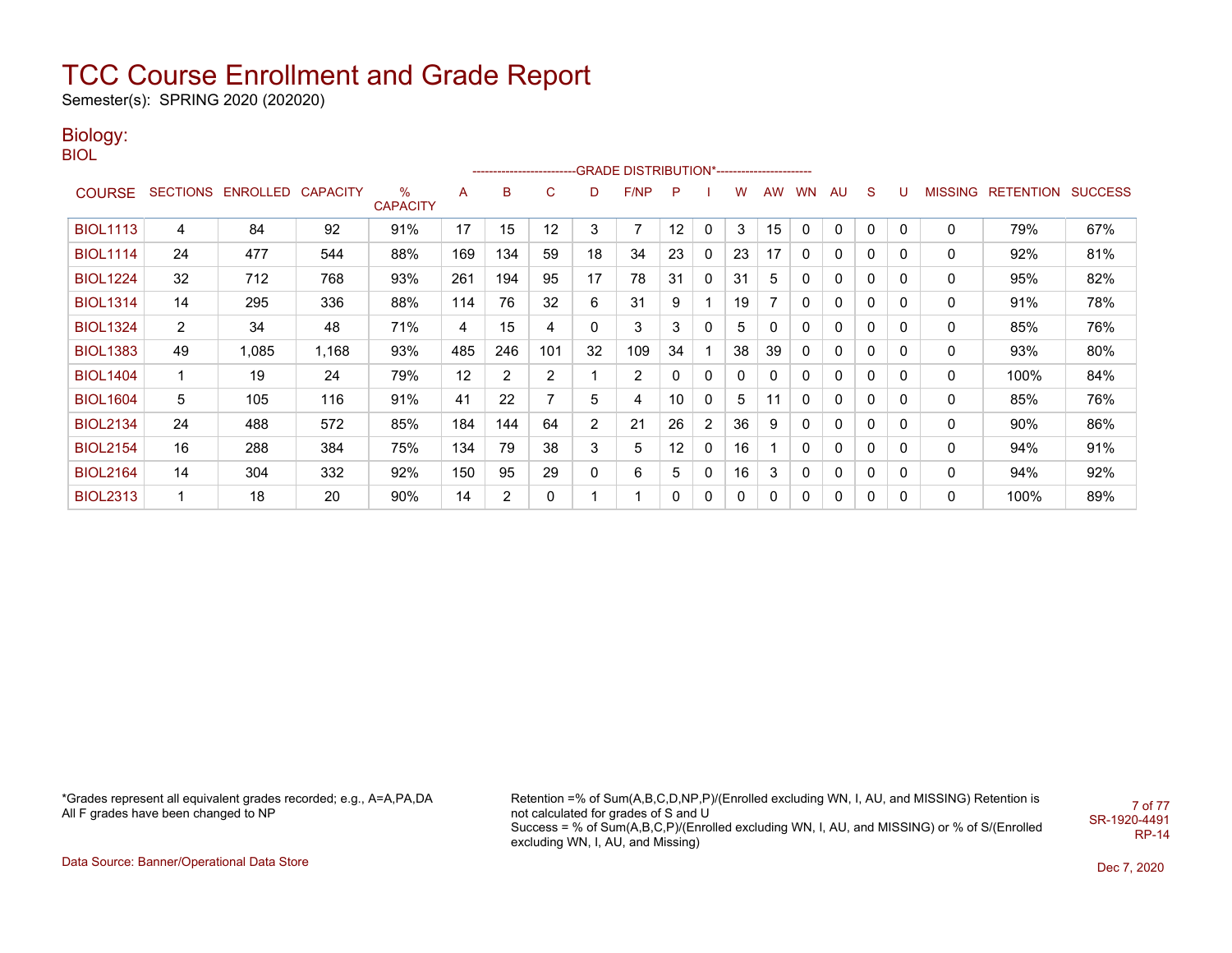Semester(s): SPRING 2020 (202020)

### Biotechnology:

BIOT

|                 |                            |    |                      |                | --------------------- |    |   | -GRADE DISTRIBUTION*----------------------- |   |   |   |    |           |     |    |   |   |                           |      |
|-----------------|----------------------------|----|----------------------|----------------|-----------------------|----|---|---------------------------------------------|---|---|---|----|-----------|-----|----|---|---|---------------------------|------|
| <b>COURSE</b>   | SECTIONS ENROLLED CAPACITY |    | ℅<br><b>CAPACITY</b> | A              | в                     | C. | D | F/NP                                        | P |   | W | AW | <b>WN</b> | AU. | -S |   |   | MISSING RETENTION SUCCESS |      |
| <b>BIOT1113</b> | 12                         | 12 | 100%                 |                |                       |    |   |                                             |   | 0 | 0 | 0  | 0         | 0   |    | 0 |   | 100%                      | 92%  |
| <b>BIOT1314</b> |                            | 12 | 58%                  |                | 3                     | ົ  |   | 0                                           |   | 0 |   |    | 0         | 0   | 0  |   | 0 | 86%                       | 86%  |
| <b>BIOT2101</b> |                            | 20 | 35%                  | 4              |                       |    |   | 0                                           |   | 0 |   |    | 0         | 0   | 0  | 0 | 0 | 86%                       | 86%  |
| <b>BIOT2334</b> | 12                         | 12 | 100%                 | 4              |                       | 3  |   | 0                                           |   | 0 | 0 | 0  | $\Omega$  | 0   | 0  | 0 | 0 | 100%                      | 100% |
| <b>BIOT2512</b> | 3                          | 3  | 100%                 | $\overline{2}$ |                       | 0  |   | 0                                           |   | 0 | 0 | 0  | 0         | 0   | 0  |   | 0 | 100%                      | 100% |

\*Grades represent all equivalent grades recorded; e.g., A=A,PA,DA All F grades have been changed to NP

Retention =% of Sum(A,B,C,D,NP,P)/(Enrolled excluding WN, I, AU, and MISSING) Retention is not calculated for grades of S and U Success = % of Sum(A,B,C,P)/(Enrolled excluding WN, I, AU, and MISSING) or % of S/(Enrolled excluding WN, I, AU, and Missing) 8 of 77 SR-1920-4491 RP-14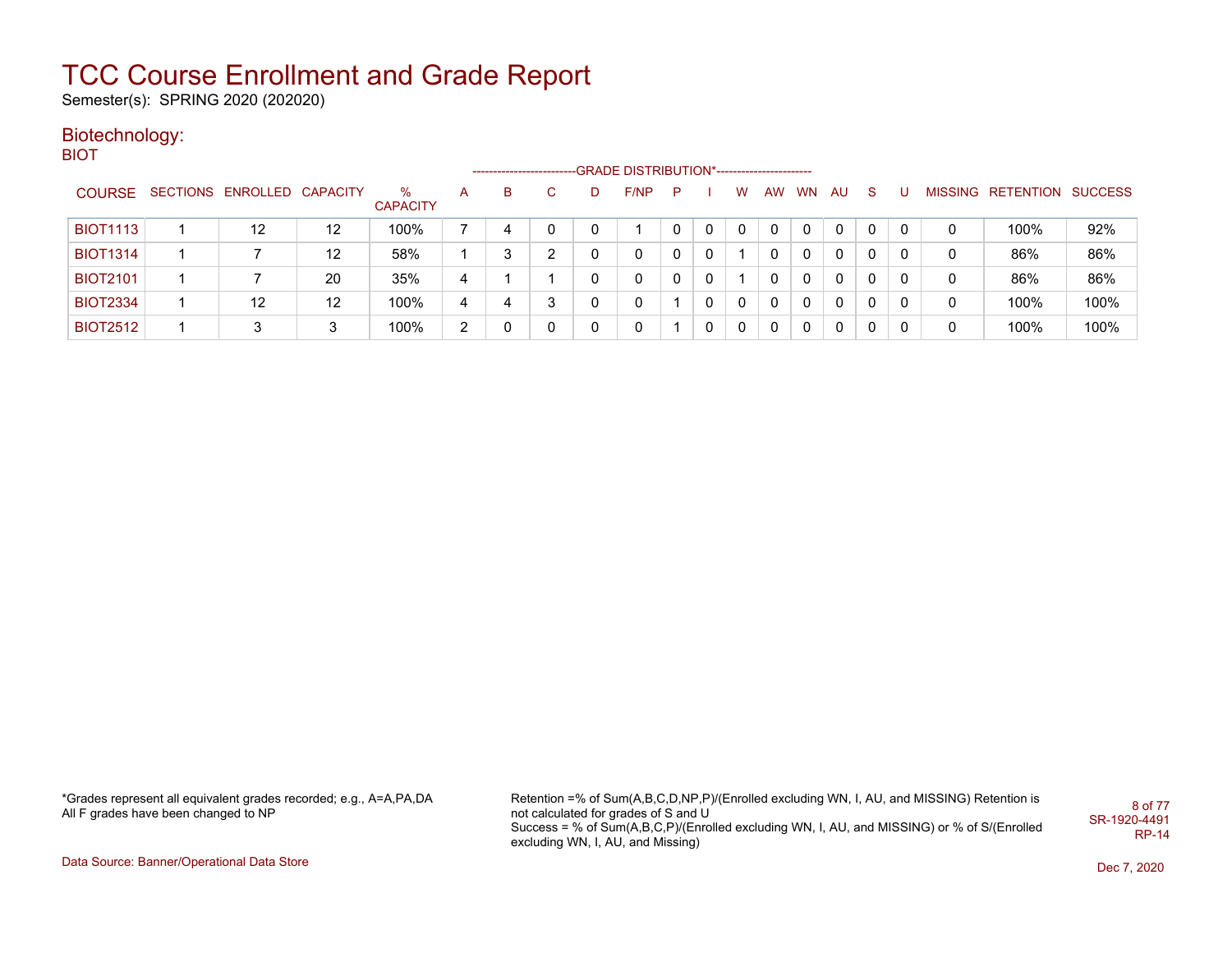Semester(s): SPRING 2020 (202020)

#### Biomedical Equipment Technolog: BMET

|                 |                            |                      |   |  |   | ------------------------GRADE DISTRIBUTION*----------------------- |  |    |           |  |  |                           |      |
|-----------------|----------------------------|----------------------|---|--|---|--------------------------------------------------------------------|--|----|-----------|--|--|---------------------------|------|
| <b>COURSE</b>   | SECTIONS ENROLLED CAPACITY | %<br><b>CAPACITY</b> | A |  | D | $F/NP$ $P$                                                         |  | W. | AW WN AUS |  |  | MISSING RETENTION SUCCESS |      |
| <b>BMET1304</b> |                            | 100%                 |   |  |   |                                                                    |  |    |           |  |  | 100%                      | 100% |
| <b>BMET2343</b> |                            | 100%                 |   |  |   |                                                                    |  |    |           |  |  | 100%                      | 100% |

\*Grades represent all equivalent grades recorded; e.g., A=A,PA,DA All F grades have been changed to NP

Retention =% of Sum(A,B,C,D,NP,P)/(Enrolled excluding WN, I, AU, and MISSING) Retention is not calculated for grades of S and U Success = % of Sum(A,B,C,P)/(Enrolled excluding WN, I, AU, and MISSING) or % of S/(Enrolled excluding WN, I, AU, and Missing) 9 of 77 SR-1920-4491 RP-14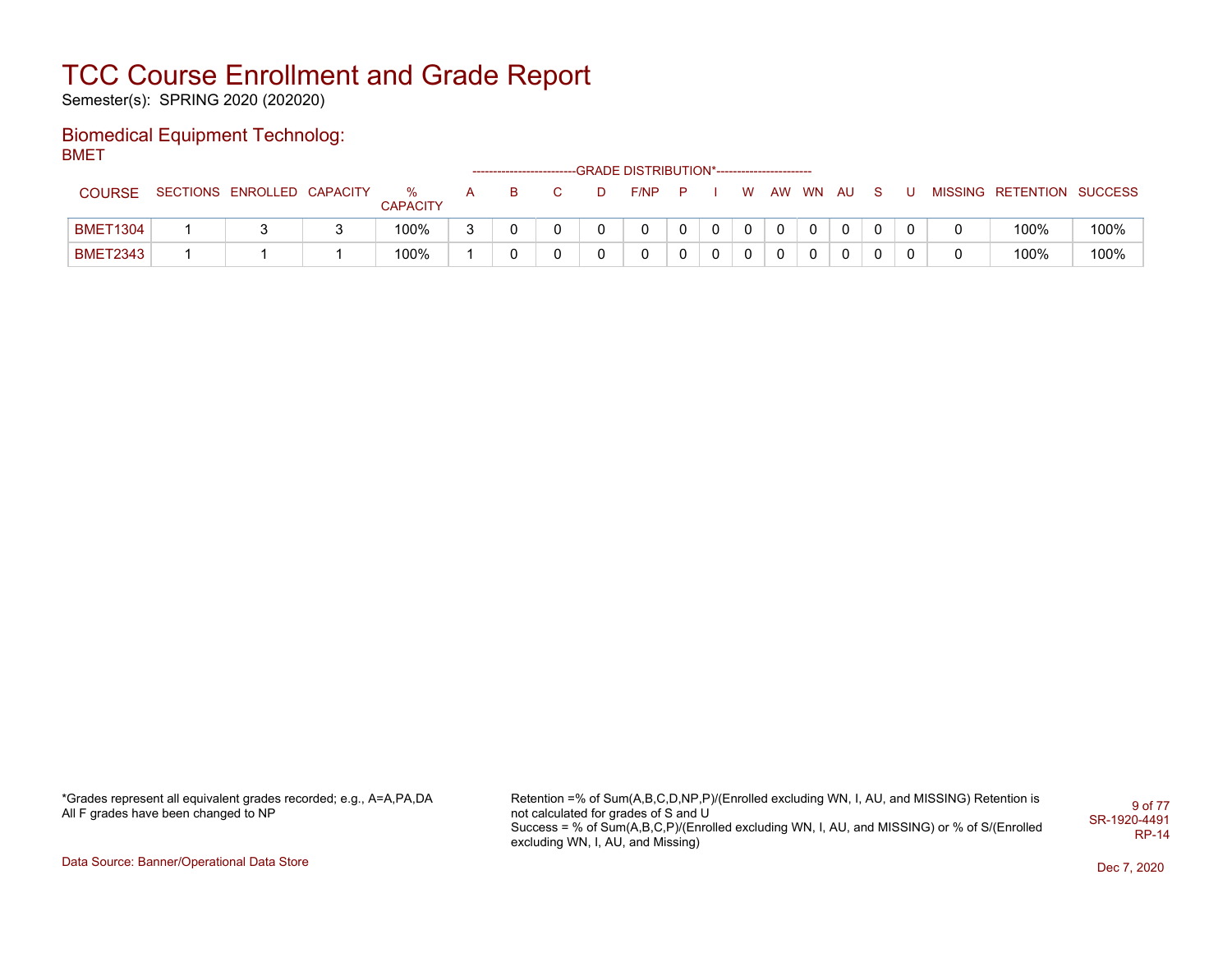Semester(s): SPRING 2020 (202020)

#### Business: **BUSN**

|                 |                |                   |     |                      |     | ------------------------ |    |    | -- GRADE DISTRIBUTION*------------------------ |    |              |    |              |           |              |              |              |                |           |                |
|-----------------|----------------|-------------------|-----|----------------------|-----|--------------------------|----|----|------------------------------------------------|----|--------------|----|--------------|-----------|--------------|--------------|--------------|----------------|-----------|----------------|
| <b>COURSE</b>   | SECTIONS       | ENROLLED CAPACITY |     | %<br><b>CAPACITY</b> | A   | B                        | C. |    | F/NP                                           | P  |              | w  | AW           | <b>WN</b> | <b>AU</b>    | <sub>S</sub> |              | <b>MISSING</b> | RETENTION | <b>SUCCESS</b> |
| <b>BUSN1053</b> | 13             | 301               | 314 | 96%                  | 176 | 33                       | 21 | 10 | 24                                             | 11 | $\mathbf{0}$ | 11 | 15           | 0         | $\mathbf{0}$ | 0            | 0            | 0              | 91%       | 80%            |
| <b>BUSN1353</b> | $\overline{2}$ | 37                | 40  | 92%                  | 8   | 8                        | 4  |    | 8                                              | 3  | 0            | 3  | 2            | 0         | $\mathbf{0}$ | 0            | $\mathbf{0}$ | 0              | 86%       | 62%            |
| <b>BUSN2053</b> | 2              | 11                | 40  | 28%                  | 6   | 4                        | 0  |    |                                                | 0  | $\mathbf{0}$ | 0  | $\mathbf{0}$ | 0         | 0            | 0            | 0            | 0              | 100%      | 91%            |
| <b>BUSN2433</b> |                | 131               | 140 | 94%                  | 73  | 17                       | 6  |    | 11                                             | 8  | $\mathbf{0}$ | 9  | 6            | 0         | 0            | 0            | 0            | 0              | 89%       | 79%            |
| <b>BUSN2513</b> |                | 10                | 16  | 62%                  | 6   |                          | 2  |    | $\mathbf{0}$                                   | 0  | 0            | 0  |              | 0         | $\mathbf{0}$ | 0            | 0            | 0              | 90%       | 90%            |
| <b>BUSN2523</b> |                | 9                 | 16  | 56%                  | 8   |                          | 0  |    | 0                                              | 0  | 0            | 0  | 0            | 0         | 0            | 0            | 0            | 0              | 100%      | 100%           |

\*Grades represent all equivalent grades recorded; e.g., A=A,PA,DA All F grades have been changed to NP

Retention =% of Sum(A,B,C,D,NP,P)/(Enrolled excluding WN, I, AU, and MISSING) Retention is not calculated for grades of S and U Success = % of Sum(A,B,C,P)/(Enrolled excluding WN, I, AU, and MISSING) or % of S/(Enrolled excluding WN, I, AU, and Missing) 10 of 77 SR-1920-4491 RP-14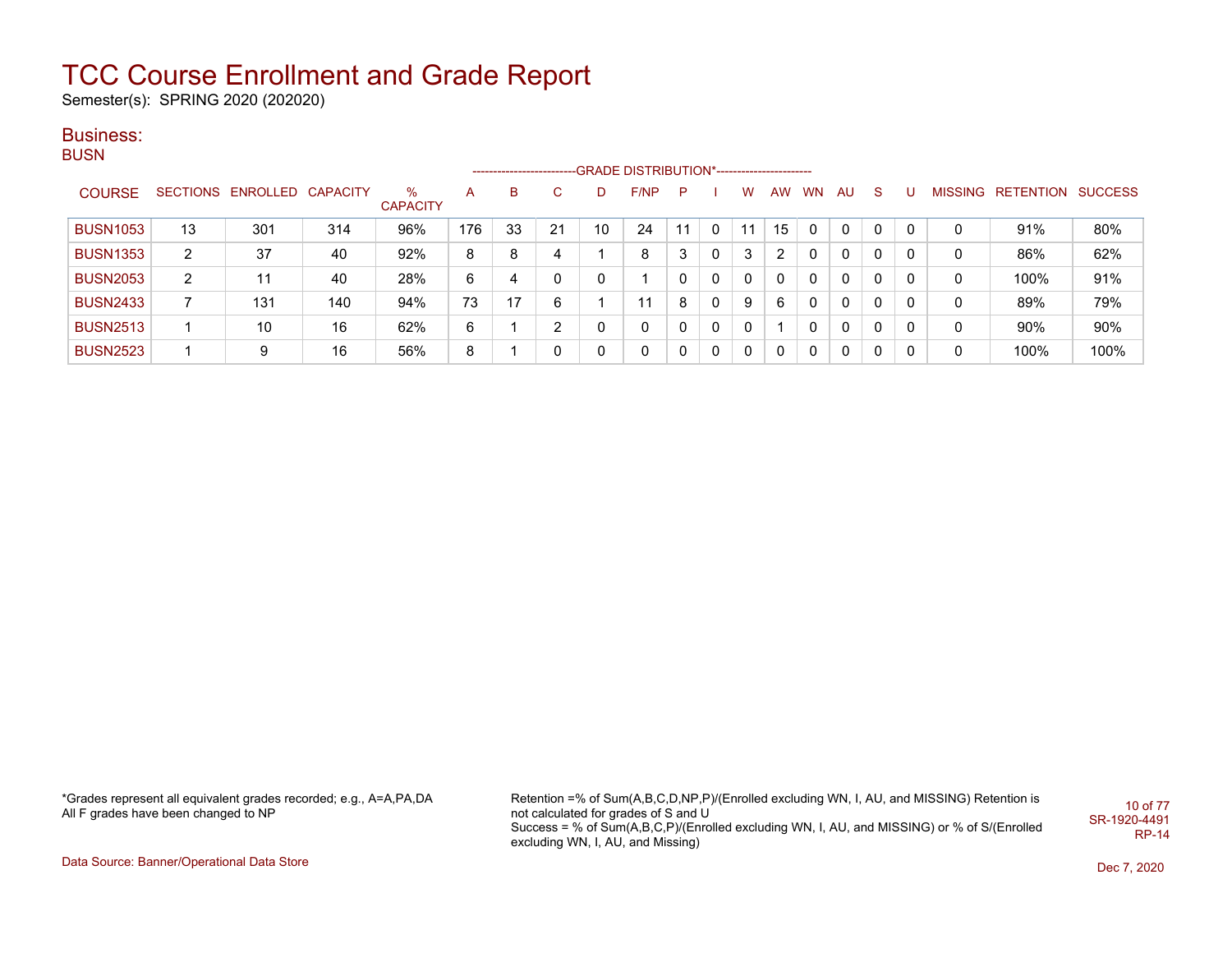Semester(s): SPRING 2020 (202020)

### Chemistry:

CHEM

|                 |    |                            |     |                         |                |     |              |              | ------------------------GRADE                DISTRIBUTION*---------------------- |    |   |    |                |           |    |             |   |   |                   |                |
|-----------------|----|----------------------------|-----|-------------------------|----------------|-----|--------------|--------------|----------------------------------------------------------------------------------|----|---|----|----------------|-----------|----|-------------|---|---|-------------------|----------------|
| <b>COURSE</b>   |    | SECTIONS ENROLLED CAPACITY |     | $\%$<br><b>CAPACITY</b> | A              | B   | $\mathbf{C}$ | D            | F/NP                                                                             | P  |   | w  | AW             | <b>WN</b> | AU | S.          | U |   | MISSING RETENTION | <b>SUCCESS</b> |
| <b>CHEM1114</b> | 11 | 233                        | 252 | 92%                     | 71             | 74  | 25           | 4            | 24                                                                               | 6  | 0 | 24 | 5              |           | 0  | $\mathbf 0$ | 0 | 0 | 88%               | 76%            |
| <b>CHEM1134</b> | 2  | 43                         | 48  | 90%                     | 19             |     | 4            |              | 5                                                                                | 3  | 0 | 4  |                | 0         | 0  | 0           |   | 0 | 91%               | 77%            |
| <b>CHEM1315</b> | 20 | 461                        | 476 | 97%                     | 161            | 127 | 55           | 11           | 32                                                                               | 29 | 0 | 45 |                | 0         | 0  | 0           | 0 | 0 | 90%               | 81%            |
| <b>CHEM1365</b> |    | 22                         | 24  | 92%                     | 10             | 4   | 0            | C            | 2                                                                                |    | 0 | 3  | 0              | 0         | 0  | 0           | 0 | 0 | 86%               | 68%            |
| <b>CHEM1415</b> | 8  | 179                        | 188 | 95%                     | 48             | 47  | 32           | 3            | 11                                                                               | 21 |   | 14 | $\overline{2}$ | 0         | 0  | 0           | 0 | 0 | 91%               | 83%            |
| <b>CHEM2145</b> | 3  | 34                         | 36  | 94%                     | 11             | 8   | 5            | 0            | 0                                                                                | 4  | 0 | 4  | $\overline{2}$ | 0         | 0  | 0           | 0 | 0 | 82%               | 82%            |
| <b>CHEM2245</b> | 2  | 17                         | 24  | 71%                     | $\overline{ }$ | 6   | 2            | $\mathbf{0}$ | 0                                                                                |    | 0 |    | 0              | 0         | 0  | 0           | 0 | 0 | 94%               | 94%            |

\*Grades represent all equivalent grades recorded; e.g., A=A,PA,DA All F grades have been changed to NP

Retention =% of Sum(A,B,C,D,NP,P)/(Enrolled excluding WN, I, AU, and MISSING) Retention is not calculated for grades of S and U Success = % of Sum(A,B,C,P)/(Enrolled excluding WN, I, AU, and MISSING) or % of S/(Enrolled excluding WN, I, AU, and Missing) 11 of 77 SR-1920-4491 RP-14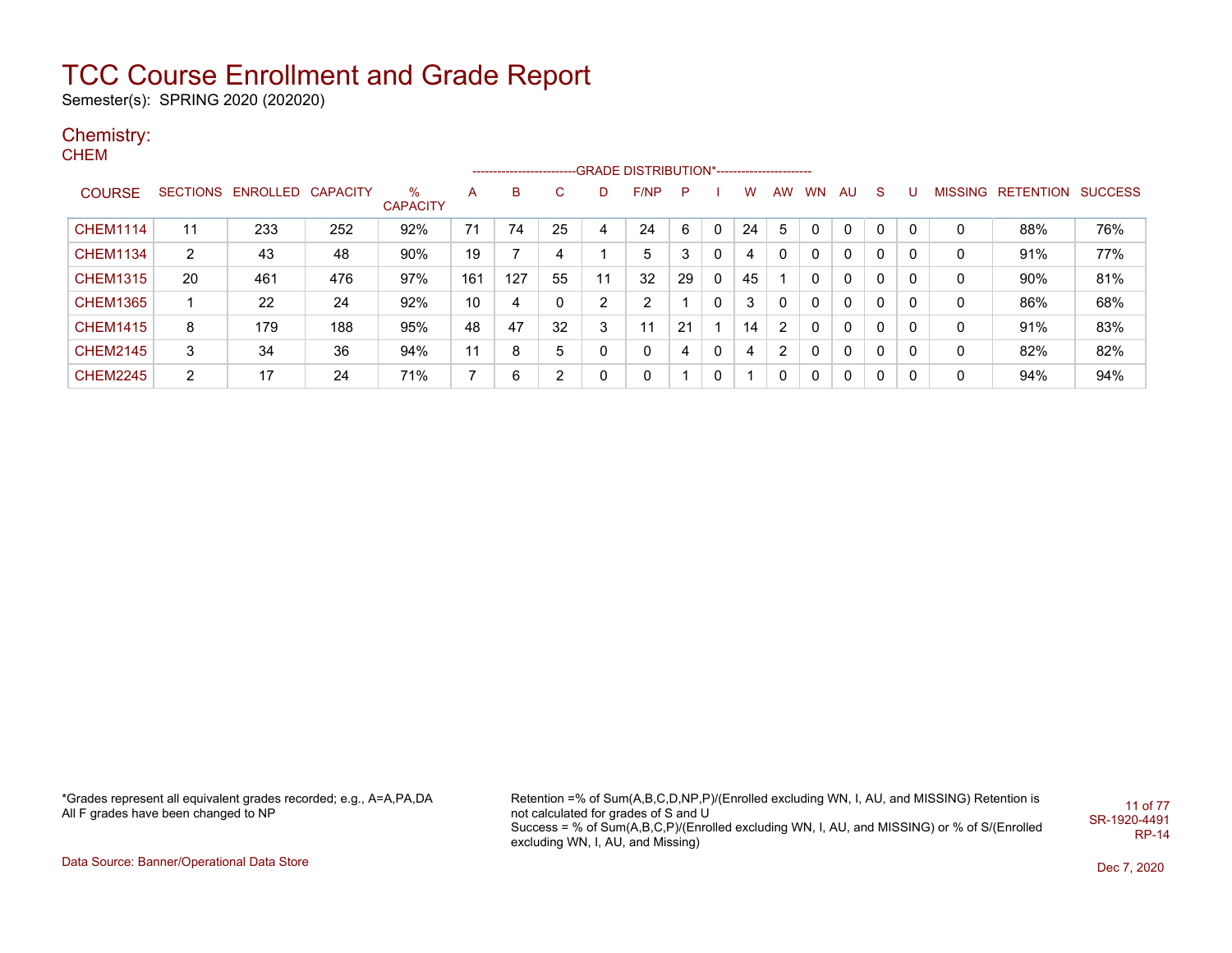Semester(s): SPRING 2020 (202020)

### Child Development:

**CHLD** 

|                 |                |                            |     |                         |                 | ----------------------- |                |                | -GRADE DISTRIBUTION*----------------------- |                |             |                |                |              |              |              |              |                |                  |                |
|-----------------|----------------|----------------------------|-----|-------------------------|-----------------|-------------------------|----------------|----------------|---------------------------------------------|----------------|-------------|----------------|----------------|--------------|--------------|--------------|--------------|----------------|------------------|----------------|
| <b>COURSE</b>   |                | SECTIONS ENROLLED CAPACITY |     | $\%$<br><b>CAPACITY</b> | Α               | в                       | C              | D              | F/NP                                        | P              |             | w              | <b>AW</b>      | <b>WN</b>    | <b>AU</b>    | S            | U            | <b>MISSING</b> | <b>RETENTION</b> | <b>SUCCESS</b> |
| <b>CHLD2003</b> | 6              | 82                         | 120 | 68%                     | 39              | 14                      | 11             | 4              | 9                                           | $\overline{2}$ | $\mathbf 0$ | $\overline{2}$ | 1              | $\mathbf{0}$ | 0            | $\mathbf{0}$ | $\Omega$     | 0              | 96%              | 80%            |
| <b>CHLD2023</b> | $\overline{c}$ | 32                         | 40  | 80%                     | 16              | 3                       | $\overline{2}$ | $\mathbf{0}$   | 5                                           |                | $\Omega$    | $\overline{2}$ | 3              | 0            | $\mathbf{0}$ | $\Omega$     | 0            | 0              | 84%              | 69%            |
| <b>CHLD2032</b> | 1              | 20                         | 20  | 100%                    | 16              |                         | 0              | 0              | 1                                           | 2              | 0           | 0              | 0              | 0            | 0            | 0            | 0            | 0              | 100%             | 95%            |
| <b>CHLD2042</b> | 1              | 19                         | 20  | 95%                     | 11              |                         | 3              | $\Omega$       | 3                                           | 0              | 0           |                | 0              | 0            | 0            | $\Omega$     | $\mathbf{0}$ | 0              | 95%              | 79%            |
| <b>CHLD2103</b> | 5              | 91                         | 100 | 91%                     | 35              | 15                      | 9              | 4              | 18                                          | $\overline{2}$ | $\Omega$    | 4              | 4              | 0            | $\mathbf{0}$ | $\Omega$     | $\mathbf{0}$ | 0              | 91%              | 67%            |
| <b>CHLD2113</b> | 1              | 8                          | 20  | 40%                     | 4               | $\overline{2}$          | $\overline{2}$ | 0              | 0                                           | 0              | 0           | 0              | 0              | 0            | 0            | 0            | 0            | 0              | 100%             | 100%           |
| <b>CHLD2203</b> | $\overline{2}$ | 40                         | 40  | 100%                    | 19              | 6                       | $\overline{7}$ | $\overline{2}$ | 3                                           | 0              | 0           |                | 2              | 0            | $\mathbf{0}$ | 0            | $\Omega$     | 0              | 92%              | 80%            |
| <b>CHLD2213</b> | $\overline{2}$ | 40                         | 40  | 100%                    | 10 <sup>1</sup> | 8                       | 5              |                | 9                                           | $\overline{2}$ | 0           | 3              | $\overline{2}$ | 0            | 0            | 0            | 0            | 0              | 88%              | 62%            |
| <b>CHLD2233</b> | 4              | 74                         | 80  | 92%                     | 50              | 17                      | $\overline{2}$ | 0              | 1                                           | 3              | 0           | 0              |                | 0            | 0            | 0            | 0            | 0              | 99%              | 97%            |
| <b>CHLD2243</b> | $\overline{2}$ | 33                         | 40  | 82%                     | 19              | 5                       | 3              | $\overline{2}$ | 4                                           | 0              | 0           | 0              | 0              | 0            | 0            | 0            | 0            | 0              | 100%             | 82%            |
| <b>CHLD2253</b> | 1              | 11                         | 12  | 92%                     | 11              | $\mathbf{0}$            | $\Omega$       | $\mathbf{0}$   | $\mathbf{0}$                                | 0              | 0           | $\Omega$       | $\mathbf{0}$   | 0            | $\mathbf{0}$ | 0            | 0            | 0              | 100%             | 100%           |
| <b>CHLD2263</b> | 1              | 9                          | 20  | 45%                     | 3               | 3                       | 1              | $\mathbf{0}$   | $\overline{2}$                              | 0              | $\Omega$    | 0              | $\mathbf{0}$   | 0            | $\mathbf{0}$ | 0            | 0            | 0              | 100%             | 78%            |
| <b>CHLD2413</b> | $\overline{2}$ | 24                         | 40  | 60%                     | 14              | 3                       | 3              | $\mathbf{0}$   | $\mathbf 1$                                 |                | $\Omega$    | 0              | $\overline{2}$ | 0            | $\mathbf{0}$ | 0            | 0            | 0              | 92%              | 88%            |
| <b>CHLD2513</b> | 4              | 39                         | 48  | 81%                     | 28              | $\overline{2}$          | $\mathbf 1$    |                | $\mathbf{0}$                                | 4              | 1           |                |                | 0            | $\mathbf{0}$ | 0            | 0            | 0              | 92%              | 90%            |
| <b>CHLD2613</b> | 1              | 17                         | 20  | 85%                     | 8               | 4                       | 0              | $\mathbf{0}$   | $\overline{2}$                              |                | 0           |                |                | 0            | 0            | 0            | $\mathbf{0}$ | 0              | 88%              | 76%            |

\*Grades represent all equivalent grades recorded; e.g., A=A,PA,DA All F grades have been changed to NP

Retention =% of Sum(A,B,C,D,NP,P)/(Enrolled excluding WN, I, AU, and MISSING) Retention is not calculated for grades of S and U Success = % of Sum(A,B,C,P)/(Enrolled excluding WN, I, AU, and MISSING) or % of S/(Enrolled excluding WN, I, AU, and Missing) SR-1920-4491

12 of 77

RP-14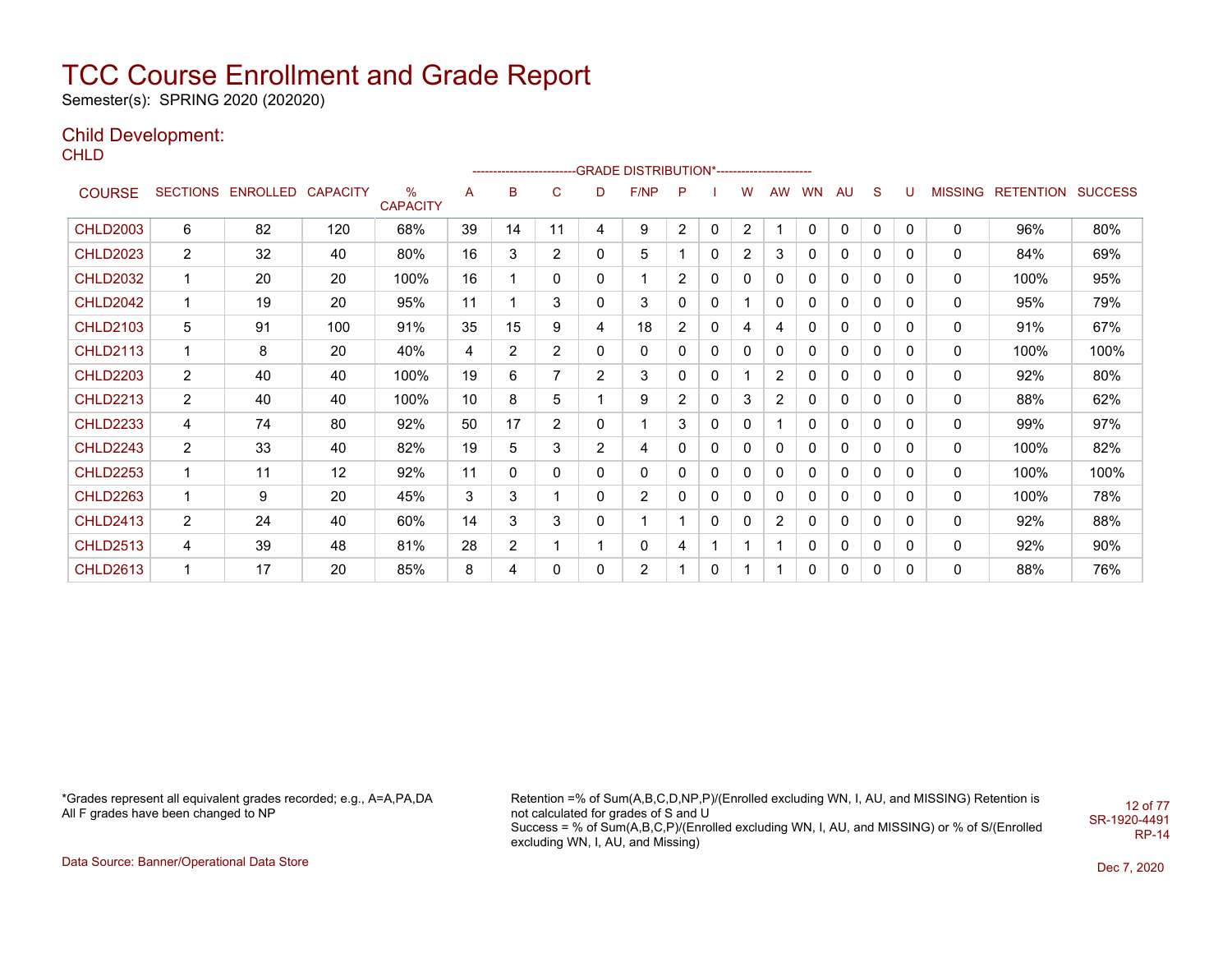Semester(s): SPRING 2020 (202020)

### College Experience:

COLL<sup>'</sup>

|                 |    |                            |     |                      |     |    | ------------------------GRADE DISTRIBUTION*----------------------- |    |      |     |              |          |    |          |     |  |                           |      |
|-----------------|----|----------------------------|-----|----------------------|-----|----|--------------------------------------------------------------------|----|------|-----|--------------|----------|----|----------|-----|--|---------------------------|------|
| <b>COURSE</b>   |    | SECTIONS ENROLLED CAPACITY |     | ℅<br><b>CAPACITY</b> |     | в  |                                                                    | D  | F/NP | - P |              | W        |    | AW WN AU | - S |  | MISSING RETENTION SUCCESS |      |
| <b>COLL1003</b> | 28 | 485                        | 560 | 87%                  | 179 | 66 | 41                                                                 | 13 | 120  | 17  | $\mathbf{0}$ | 27       | 22 |          |     |  | 90%                       | 62%  |
| <b>COLL1101</b> |    | 13                         | 50  | 26%                  | a   |    |                                                                    |    |      |     | 0            | $\Omega$ |    |          |     |  | 100%                      | 100% |

\*Grades represent all equivalent grades recorded; e.g., A=A,PA,DA All F grades have been changed to NP

Retention =% of Sum(A,B,C,D,NP,P)/(Enrolled excluding WN, I, AU, and MISSING) Retention is not calculated for grades of S and U Success = % of Sum(A,B,C,P)/(Enrolled excluding WN, I, AU, and MISSING) or % of S/(Enrolled excluding WN, I, AU, and Missing) 13 of 77 SR-1920-4491 RP-14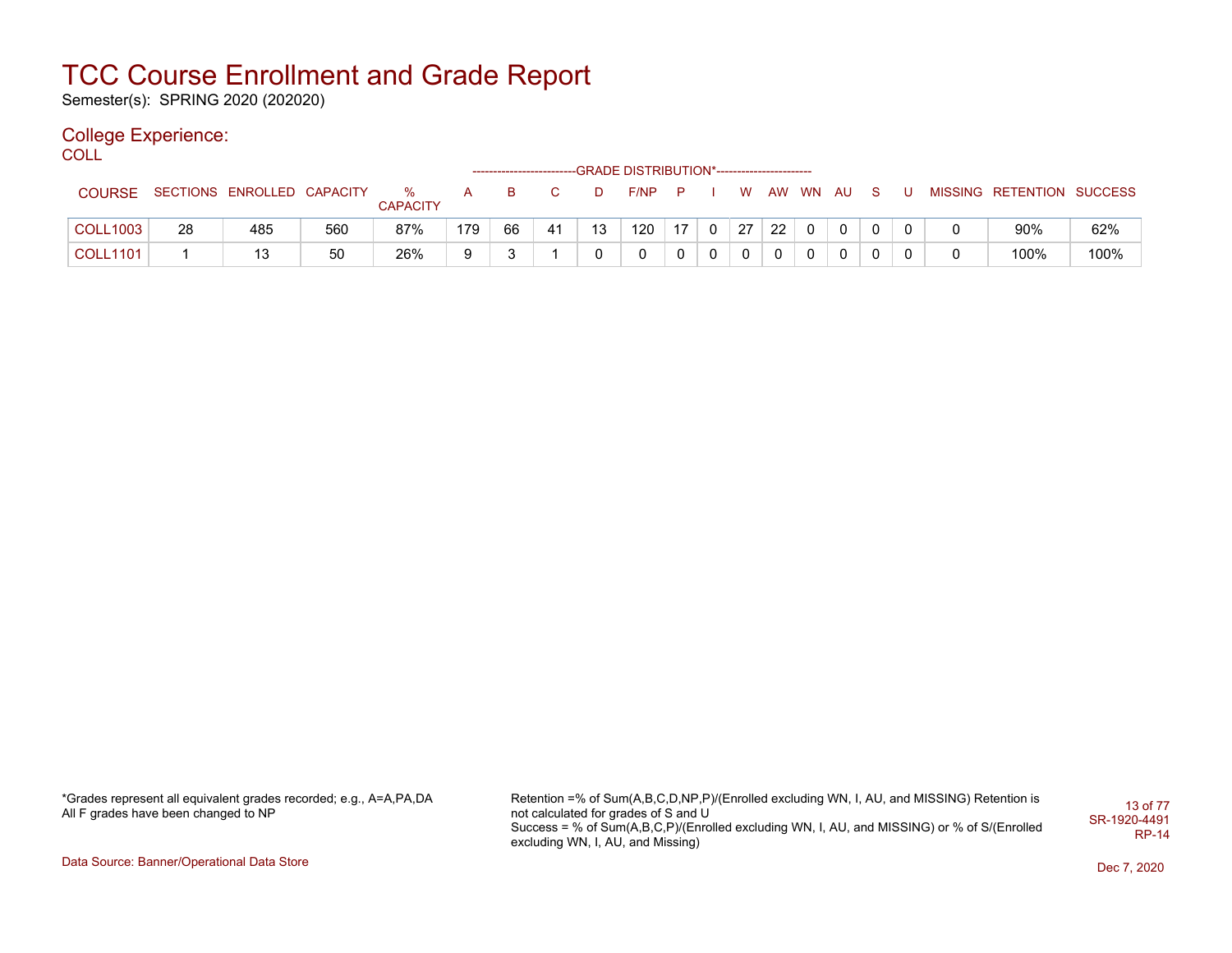Semester(s): SPRING 2020 (202020)

#### Communication: COMM

|                 |                 |          |                 |                      |     |     |              |    | -----------------------GRADE DISTRIBUTION*----------------------- |    |   |                |    |              |     |              |   |                |           |                |
|-----------------|-----------------|----------|-----------------|----------------------|-----|-----|--------------|----|-------------------------------------------------------------------|----|---|----------------|----|--------------|-----|--------------|---|----------------|-----------|----------------|
| <b>COURSE</b>   | <b>SECTIONS</b> | ENROLLED | <b>CAPACITY</b> | %<br><b>CAPACITY</b> | A   | B   | С            | D  | F/NP                                                              | P  |   | w              | AW | <b>WN</b>    | AU. | <sub>S</sub> |   | <b>MISSING</b> | RETENTION | <b>SUCCESS</b> |
| <b>COMM1113</b> | 68              | 1,193    | 1.335           | 89%                  | 578 | 207 | 101          | 22 | 129                                                               | 65 |   | 63             | 27 | $\mathbf{0}$ | 0   | 0            |   | 0              | 92%       | 80%            |
| <b>COMM2053</b> | $\overline{2}$  | 27       | 40              | 68%                  | 12  | 4   | 3            | 0  | 2                                                                 | 2  | 0 |                | 0  | 0            | 0   | 0            |   | 0              | 85%       | 78%            |
| <b>COMM2073</b> |                 | 9        | 20              | 45%                  | 4   | 3   |              | 0  |                                                                   | 0  | 0 | 0              | 0  | 0            | 0   | 0            | 0 | 0              | 100%      | 89%            |
| <b>COMM2103</b> | 2               | 37       | 40              | 92%                  | 22  | 8   | 2            | 0  | 2                                                                 |    | 0 | $\overline{2}$ |    | $\mathbf{0}$ | 0   | 0            |   | 0              | 95%       | 89%            |
| <b>COMM2333</b> |                 | 5        | 10              | 50%                  | 4   |     | $\mathbf{0}$ | 0  |                                                                   | 0  | 0 | 0              | 0  | 0            | 0   | 0            | 0 | 0              | 100%      | 80%            |
| <b>COMM2343</b> |                 | 4        | 10              | 40%                  | 4   |     | 0            | 0  | 0                                                                 | 0  | 0 | 0              | 0  | 0            | 0   | 0            |   | 0              | 100%      | 100%           |

\*Grades represent all equivalent grades recorded; e.g., A=A,PA,DA All F grades have been changed to NP

Retention =% of Sum(A,B,C,D,NP,P)/(Enrolled excluding WN, I, AU, and MISSING) Retention is not calculated for grades of S and U Success = % of Sum(A,B,C,P)/(Enrolled excluding WN, I, AU, and MISSING) or % of S/(Enrolled excluding WN, I, AU, and Missing) 14 of 77 SR-1920-4491 RP-14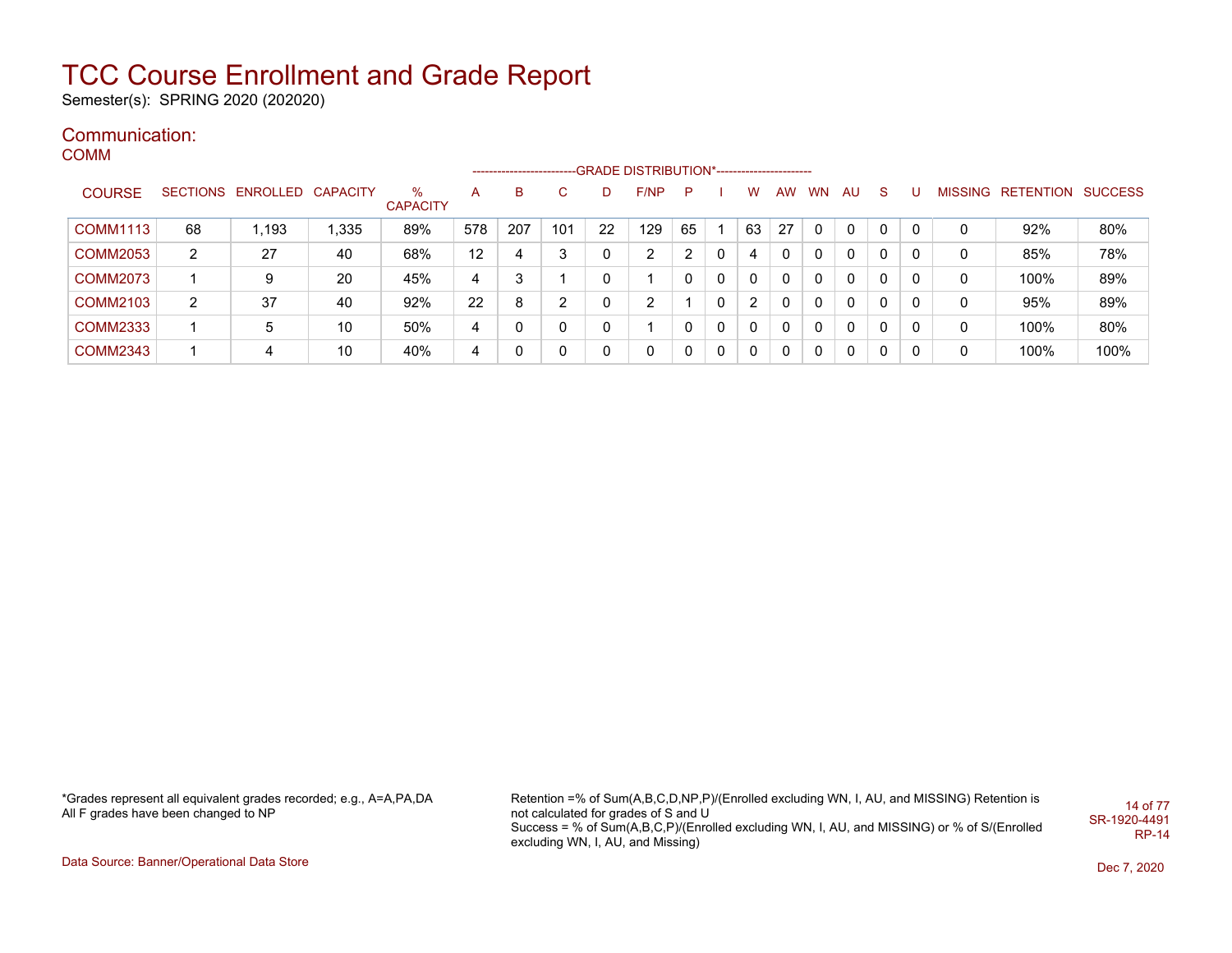Semester(s): SPRING 2020 (202020)

### Criminal Justice:

CRIM

|                 |                |                            |     |                      |    | ------------------------- |   |   | -GRADE DISTRIBUTION*----------------------- |   |              |   |              |           |    |              |   |   |                           |     |
|-----------------|----------------|----------------------------|-----|----------------------|----|---------------------------|---|---|---------------------------------------------|---|--------------|---|--------------|-----------|----|--------------|---|---|---------------------------|-----|
| <b>COURSE</b>   |                | SECTIONS ENROLLED CAPACITY |     | %<br><b>CAPACITY</b> | A  | В                         | C |   | F/NP                                        | P |              | W | AW           | <b>WN</b> | AU | <sub>S</sub> |   |   | MISSING RETENTION SUCCESS |     |
| <b>CRIM1013</b> | 5              | 104                        | 110 | 95%                  | 56 | 21                        | 9 | ◠ | 9                                           |   | 0            | 2 | 4            | 0         | 0  | 0            | 0 | 0 | 94%                       | 84% |
| <b>CRIM2103</b> | $\overline{2}$ | 36                         | 40  | 90%                  | 14 | 10                        | 5 |   | 4                                           | 0 | 0            |   |              |           | 0  | 0            | 0 | 0 | 94%                       | 81% |
| <b>CRIM2113</b> |                |                            | 20  | 35%                  | 4  |                           |   |   |                                             | 0 | $\Omega$     | 0 | $\mathbf{0}$ | 0         | 0  | 0            | 0 | 0 | 100%                      | 86% |
| <b>CRIM2123</b> | 3              | 53                         | 60  | 88%                  | 17 | 21                        |   | ີ |                                             | 0 | $\Omega$     | 4 |              | 0         | 0  | 0            | 0 | 0 | 91%                       | 85% |
| <b>CRIM2143</b> | $\overline{2}$ | 33                         | 40  | 82%                  | 10 | 11                        | 6 | 0 | 4                                           |   | 0            | 0 | 0            | 0         | 0  | 0            | 0 | 0 | 100%                      | 88% |
| <b>CRIM2223</b> | 2              | 28                         | 40  | 70%                  | 13 |                           | 4 |   | 0                                           | 0 | $\mathbf{0}$ | 3 |              | 0         | 0  | 0            | 0 | 0 | 86%                       | 86% |

\*Grades represent all equivalent grades recorded; e.g., A=A,PA,DA All F grades have been changed to NP

Retention =% of Sum(A,B,C,D,NP,P)/(Enrolled excluding WN, I, AU, and MISSING) Retention is not calculated for grades of S and U Success = % of Sum(A,B,C,P)/(Enrolled excluding WN, I, AU, and MISSING) or % of S/(Enrolled excluding WN, I, AU, and Missing) 15 of 77 SR-1920-4491 RP-14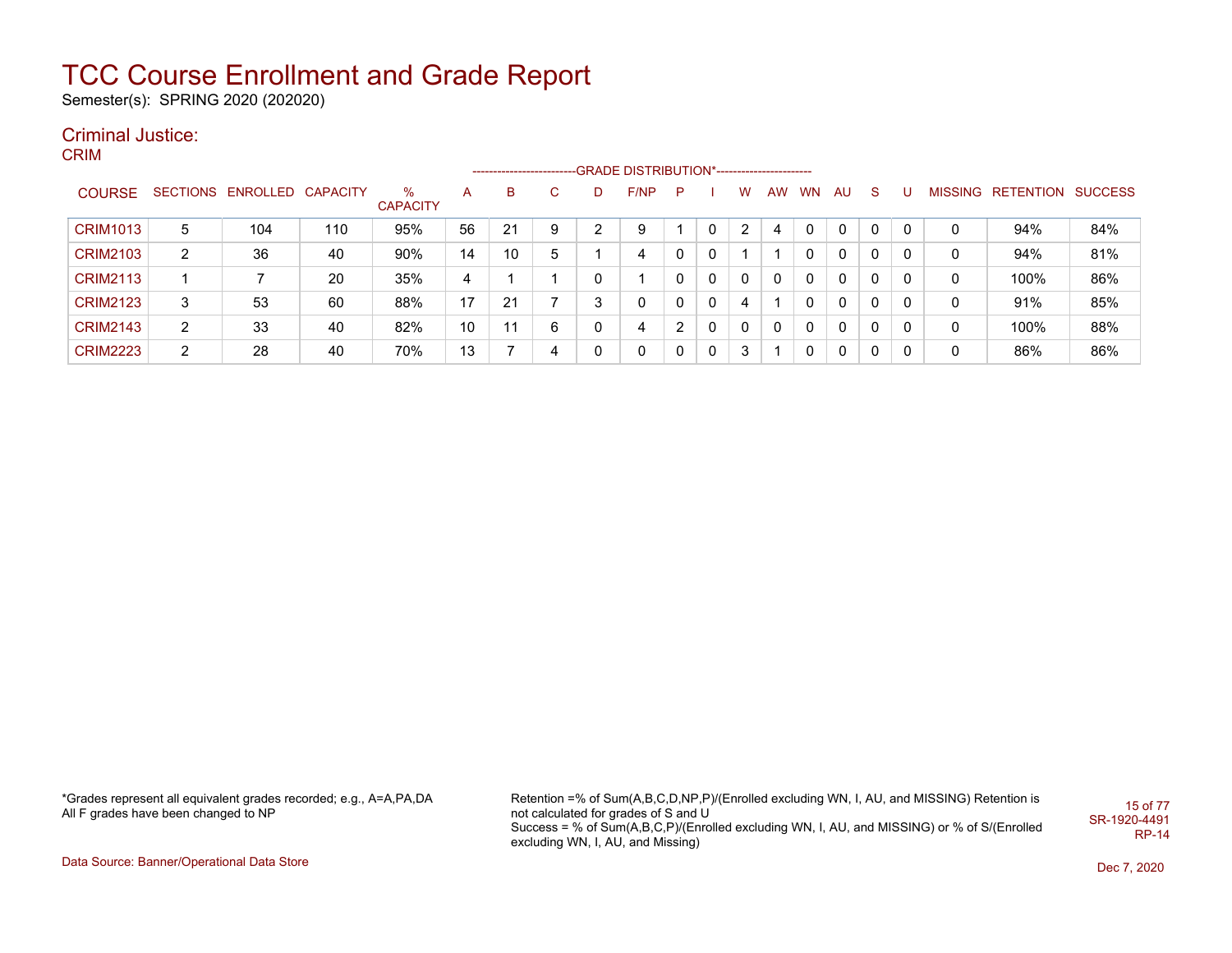Semester(s): SPRING 2020 (202020)

#### CSCI Computer Info Systems: **CSCI**

|                 |                 |                   |     |                      |     |     |    |    | -------------------------GRADE DISTRIBUTION*---------------------- |          |   |                |              |              |    |              |              |                |                  |                |
|-----------------|-----------------|-------------------|-----|----------------------|-----|-----|----|----|--------------------------------------------------------------------|----------|---|----------------|--------------|--------------|----|--------------|--------------|----------------|------------------|----------------|
| <b>COURSE</b>   | <b>SECTIONS</b> | ENROLLED CAPACITY |     | %<br><b>CAPACITY</b> | A   | в   | C. | D  | F/NP                                                               | P        |   | w              | <b>AW</b>    | <b>WN</b>    | AU | S            |              | <b>MISSING</b> | <b>RETENTION</b> | <b>SUCCESS</b> |
| <b>CSCI1203</b> | 42              | 788               | 839 | 94%                  | 379 | 126 | 60 | 28 | 89                                                                 | 42       |   | 21             | 41           | $\mathbf{0}$ |    | $\mathbf 0$  | $\mathbf{0}$ | $\mathbf{0}$   | 92%              | 77%            |
| <b>CSCI1263</b> | 3               | 51                | 55  | 93%                  | 26  | 5   | 3  | 0  | 11                                                                 | 2        | 0 | 4              | 0            | 0            | 0  | 0            | 0            | 0              | 92%              | 71%            |
| <b>CSCI1273</b> | 1               | 7                 | 20  | 35%                  | 7   | 0   | 0  | 0  | 0                                                                  | 0        | 0 | 0              | 0            | 0            | 0  | 0            | 0            | 0              | 100%             | 100%           |
| <b>CSCI1483</b> | 3               | 51                | 55  | 93%                  | 18  | 15  | 8  |    | 5                                                                  | 2        | 0 | 2              | 0            | 0            | 0  | $\mathbf{0}$ | 0            | 0              | 96%              | 84%            |
| <b>CSCI1901</b> | 1               | 18                | 20  | 90%                  | 7   |     |    |    | 3                                                                  |          | 0 | 0              | 4            | 0            | 0  | $\mathbf{0}$ | 0            | 0              | 78%              | 56%            |
| <b>CSCI2013</b> | $\overline{2}$  | 34                | 40  | 85%                  | 18  |     | 2  |    | 4                                                                  | 0        | 0 |                | $\mathbf{0}$ | 0            |    | 0            | 0            | 0              | 94%              | 79%            |
| <b>CSCI2033</b> | 4               | 61                | 81  | 75%                  | 34  | 9   | 3  | 0  | 10                                                                 | 0        | 0 | 3              | 2            | 0            | 0  | 0            | 0            | 0              | 92%              | 75%            |
| <b>CSCI2133</b> | $\overline{2}$  | 31                | 35  | 89%                  | 14  | 4   | 0  | 0  | 8                                                                  | 0        | 0 | 4              |              | 0            | 0  | 0            | 0            | 0              | 84%              | 58%            |
| <b>CSCI2163</b> | 1               | 16                | 20  | 80%                  | 9   |     |    |    | 4                                                                  | 0        | 0 | 0              | 0            | 0            | 0  | 0            | 0            | 0              | 100%             | 69%            |
| <b>CSCI2473</b> | 5               | 82                | 85  | 96%                  | 43  | 17  | 4  | 2  | 8                                                                  | 5        | 0 | $\overline{2}$ |              | 0            | 0  | $\mathbf{0}$ | 0            | 0              | 96%              | 84%            |
| <b>CSCI2483</b> | 1               | 12                | 20  | 60%                  | 7   | 3   | 0  | 0  | $\overline{2}$                                                     | $\Omega$ | 0 | $\mathbf{0}$   | 0            | 0            | 0  | 0            | 0            | $\mathbf{0}$   | 100%             | 83%            |
| <b>CSCI2683</b> | $\overline{2}$  | 33                | 35  | 94%                  | 13  | 4   |    |    | 9                                                                  | 2        | 0 | $\overline{c}$ |              | 0            | 0  | 0            | 0            | 0              | 91%              | 61%            |
| <b>CSCI2783</b> | 1               | $\overline{7}$    | 20  | 35%                  | 5   |     | 0  | 0  | 0                                                                  | 0        | 0 |                | 0            | 0            | 0  | 0            | 0            | 0              | 86%              | 86%            |
| <b>CSCI2843</b> | 3               | 47                | 50  | 94%                  | 25  | 6   | 3  | 2  | 5                                                                  | 3        | 0 | $\overline{2}$ |              | 0            | 0  | 0            | 0            | 0              | 94%              | 79%            |

\*Grades represent all equivalent grades recorded; e.g., A=A,PA,DA All F grades have been changed to NP

Retention =% of Sum(A,B,C,D,NP,P)/(Enrolled excluding WN, I, AU, and MISSING) Retention is not calculated for grades of S and U Success = % of Sum(A,B,C,P)/(Enrolled excluding WN, I, AU, and MISSING) or % of S/(Enrolled excluding WN, I, AU, and Missing) SR-1920-4491

16 of 77

RP-14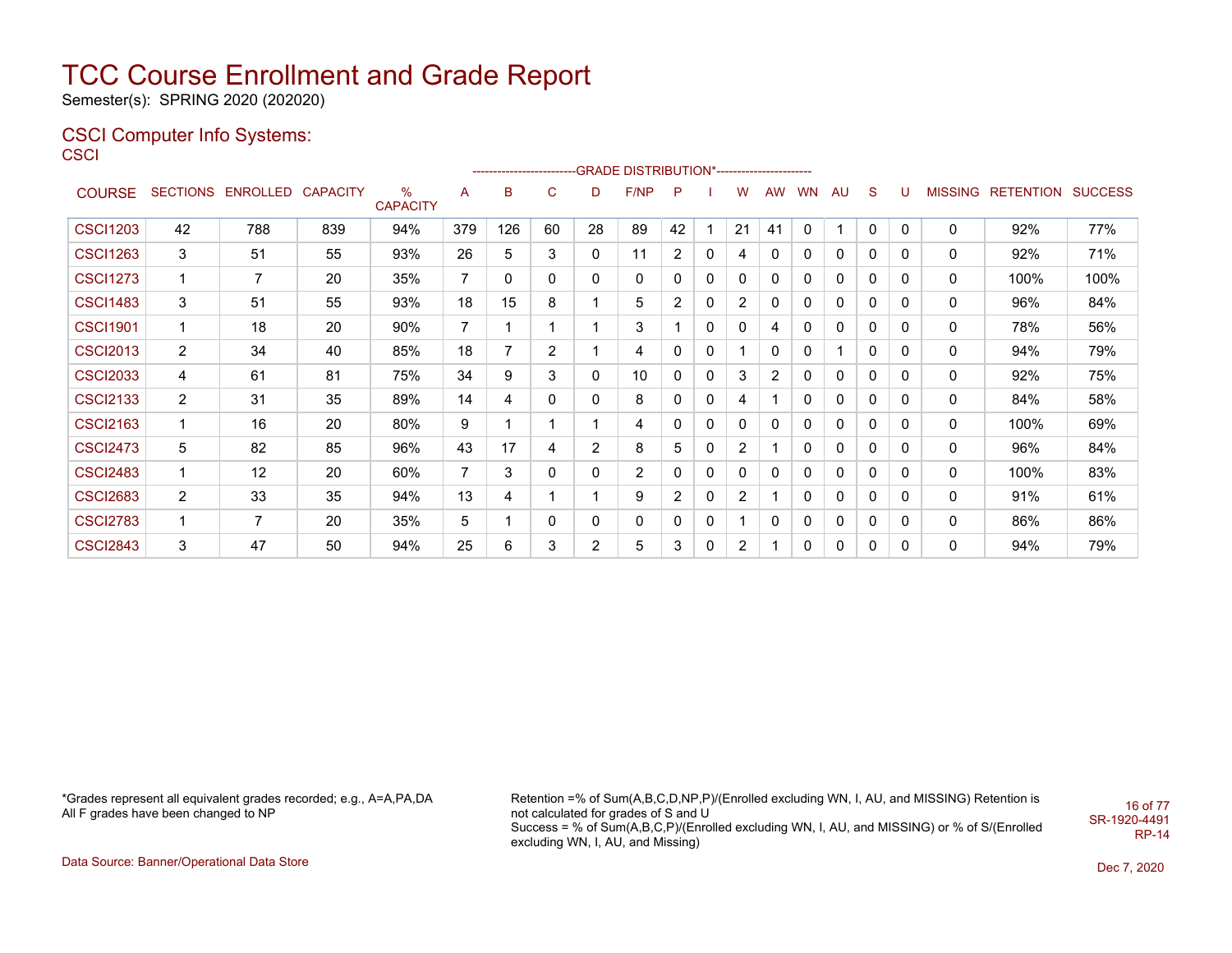Semester(s): SPRING 2020 (202020)

### CSYS Computer Info Systems:

**CSYS** 

|                 |    |                            |     |                         |                |                |                |              | ------------------------GRADE                DISTRIBUTION*---------------------- |    |              |                |    |              |          |   |          |   |                   |                |
|-----------------|----|----------------------------|-----|-------------------------|----------------|----------------|----------------|--------------|----------------------------------------------------------------------------------|----|--------------|----------------|----|--------------|----------|---|----------|---|-------------------|----------------|
| <b>COURSE</b>   |    | SECTIONS ENROLLED CAPACITY |     | $\%$<br><b>CAPACITY</b> | A              | B              | C              | D            | F/NP                                                                             | P  |              | w              | AW | <b>WN</b>    | AU       | S | U        |   | MISSING RETENTION | <b>SUCCESS</b> |
| <b>CSYS1013</b> | 5  | 74                         | 80  | 92%                     | 29             | 14             | 4              | 5            | 15                                                                               | 5  | $\mathbf{0}$ | 2              | 0  | $\mathbf{0}$ | 0        | 0 | 0        | 0 | 97%               | 70%            |
| <b>CSYS1203</b> | 11 | 177                        | 185 | 96%                     | 73             | 26             | 21             | 5            | 21                                                                               | 10 | 0            | 13             | 8  | 0            | 0        | 0 | 0        | 0 | 88%               | 73%            |
| <b>CSYS1393</b> | 1  | 11                         | 20  | 55%                     | $\overline{7}$ | $\overline{2}$ | 0              | 0            | 1                                                                                | 0  | 0            |                | 0  | 0            | 0        | 0 | 0        | 0 | 91%               | 82%            |
| <b>CSYS2033</b> | 1  | 8                          | 15  | 53%                     | 3              | $\overline{2}$ | 0              |              | 0                                                                                |    | 0            |                | 0  | 0            | 0        | 0 | 0        | 0 | 88%               | 75%            |
| <b>CSYS2063</b> | 1  | 13                         | 20  | 65%                     | 11             | 0              |                | 0            | 0                                                                                | 0  | 0            | 0              |    | 0            | 0        | 0 | 0        | 0 | 92%               | 92%            |
| <b>CSYS2073</b> | 10 | 133                        | 189 | 70%                     | 54             | 29             | 9              | 6            | 10                                                                               | 5  | $\mathbf{0}$ | 6              | 13 | 0            |          | 0 | 0        | 0 | 85%               | 73%            |
| <b>CSYS2463</b> | 1  | 6                          | 15  | 40%                     | 3              |                |                | 0            | 0                                                                                | 0  | 0            |                | 0  | 0            | 0        | 0 | 0        | 0 | 83%               | 83%            |
| <b>CSYS2493</b> | 1  | 15                         | 20  | 75%                     | 10             | 3              | $\overline{2}$ | 0            | 0                                                                                | 0  | 0            | 0              | 0  | 0            | 0        | 0 | 0        | 0 | 100%              | 100%           |
| <b>CSYS2563</b> | 1  | 13                         | 20  | 65%                     | 5              | 4              | $\overline{2}$ | $\mathbf{0}$ | 0                                                                                | 0  | $\Omega$     | $\overline{2}$ | 0  | 0            | $\Omega$ | 0 | $\Omega$ | 0 | 85%               | 85%            |
| <b>CSYS2613</b> | 1  | 14                         | 20  | 70%                     | 6              | $\overline{2}$ | $\overline{2}$ | 0            | 0                                                                                | 0  | 0            |                | 3  | 0            | 0        | 0 | 0        | 0 | 71%               | 71%            |
| <b>CSYS2643</b> | 1  | 13                         | 15  | 87%                     | $\overline{7}$ | 3              |                | $\mathbf{0}$ | 0                                                                                | 0  | $\mathbf{0}$ | $\overline{2}$ | 0  | 0            | 0        | 0 | 0        | 0 | 85%               | 85%            |
| <b>CSYS2743</b> | 1  | 19                         | 20  | 95%                     | 8              | 3              | 4              | 0            | 0                                                                                |    | 0            | 2              |    | 0            | 0        | 0 | 0        | 0 | 84%               | 84%            |

\*Grades represent all equivalent grades recorded; e.g., A=A,PA,DA All F grades have been changed to NP

Retention =% of Sum(A,B,C,D,NP,P)/(Enrolled excluding WN, I, AU, and MISSING) Retention is not calculated for grades of S and U Success = % of Sum(A,B,C,P)/(Enrolled excluding WN, I, AU, and MISSING) or % of S/(Enrolled excluding WN, I, AU, and Missing) 17 of 77 SR-1920-4491

RP-14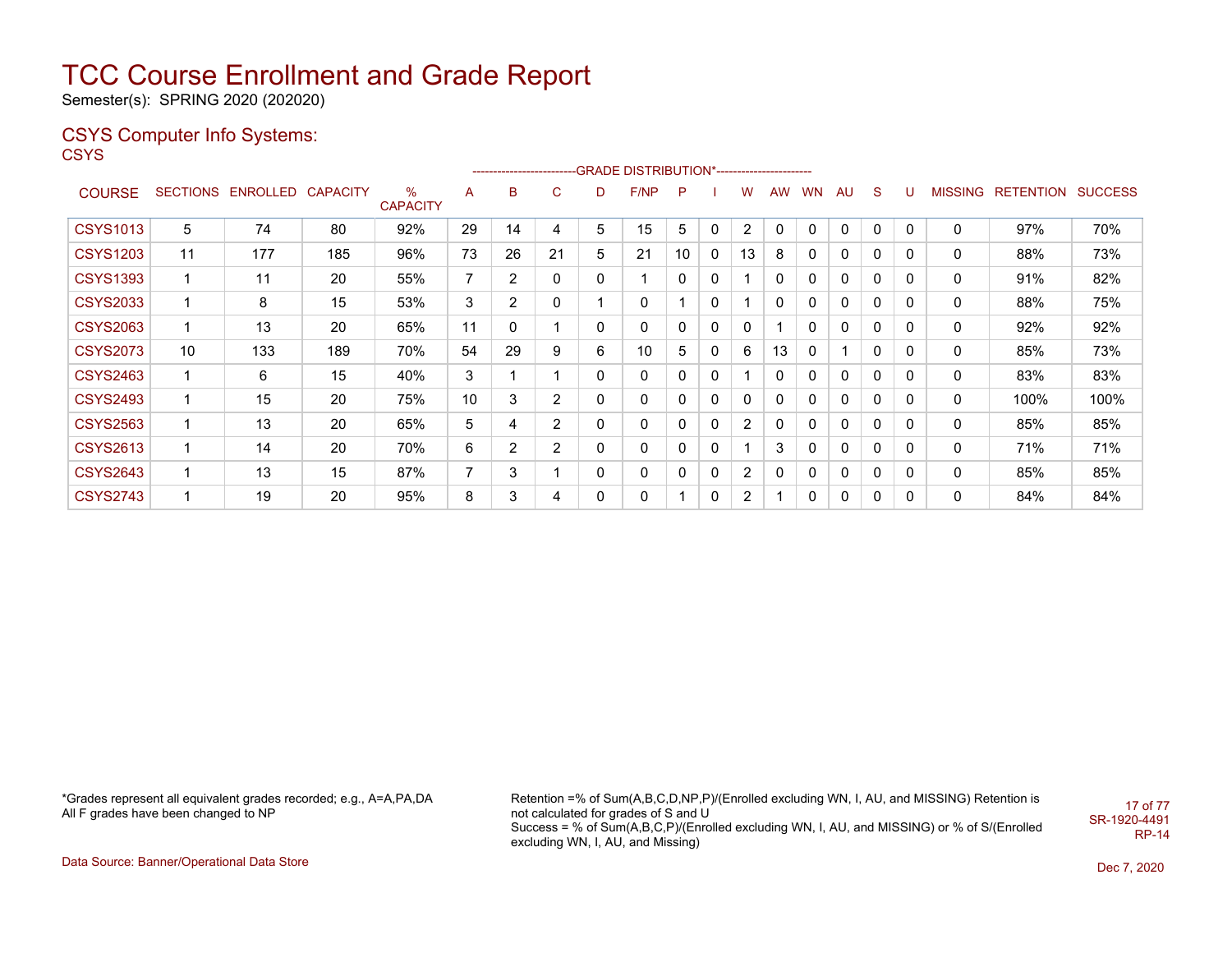Semester(s): SPRING 2020 (202020)

### Cardiovascular Technology:

**CVTC** 

|                 |                            |    |                      |    | _________________ |    | --GRADE DISTRIBUTION*---------------------- |     |              |          |    |           |              |    |   |   |                           |      |
|-----------------|----------------------------|----|----------------------|----|-------------------|----|---------------------------------------------|-----|--------------|----------|----|-----------|--------------|----|---|---|---------------------------|------|
| <b>COURSE</b>   | SECTIONS ENROLLED CAPACITY |    | %<br><b>CAPACITY</b> | А  | в                 | D. | F/NP                                        | - P |              | W        | AW | <b>WN</b> | AU.          | S. |   |   | MISSING RETENTION SUCCESS |      |
| <b>CVTC1023</b> | 11                         | 14 | 79%                  | 9  |                   |    | 0                                           |     |              | 0        |    |           | $\mathbf{0}$ | 0  | 0 | 0 | 100%                      | 100% |
| <b>CVTC1034</b> | 11                         | 14 | 79%                  | 9  |                   |    | 0                                           |     | 0            | 0        |    | $\Omega$  | $\Omega$     | 0  |   | 0 | 100%                      | 100% |
| <b>CVTC1044</b> | 11                         | 14 | 79%                  | 8  |                   |    | 0                                           |     | 0            | $\Omega$ |    | 0         | $\mathbf{0}$ | 0  |   | 0 | 100%                      | 100% |
| <b>CVTC2133</b> | 11                         | 14 | 79%                  | 10 |                   |    | 0                                           |     | $\mathbf{0}$ | - 0      |    | $\Omega$  | $\mathbf{0}$ | 0  | 0 | 0 | 100%                      | 100% |
| <b>CVTC2145</b> | 11                         | 14 | 79%                  | 11 |                   |    | 0                                           |     | $\mathbf{0}$ | $\Omega$ |    | 0         | $\Omega$     | 0  |   | 0 | 100%                      | 100% |

\*Grades represent all equivalent grades recorded; e.g., A=A,PA,DA All F grades have been changed to NP

Retention =% of Sum(A,B,C,D,NP,P)/(Enrolled excluding WN, I, AU, and MISSING) Retention is not calculated for grades of S and U Success = % of Sum(A,B,C,P)/(Enrolled excluding WN, I, AU, and MISSING) or % of S/(Enrolled excluding WN, I, AU, and Missing) 18 of 77 SR-1920-4491 RP-14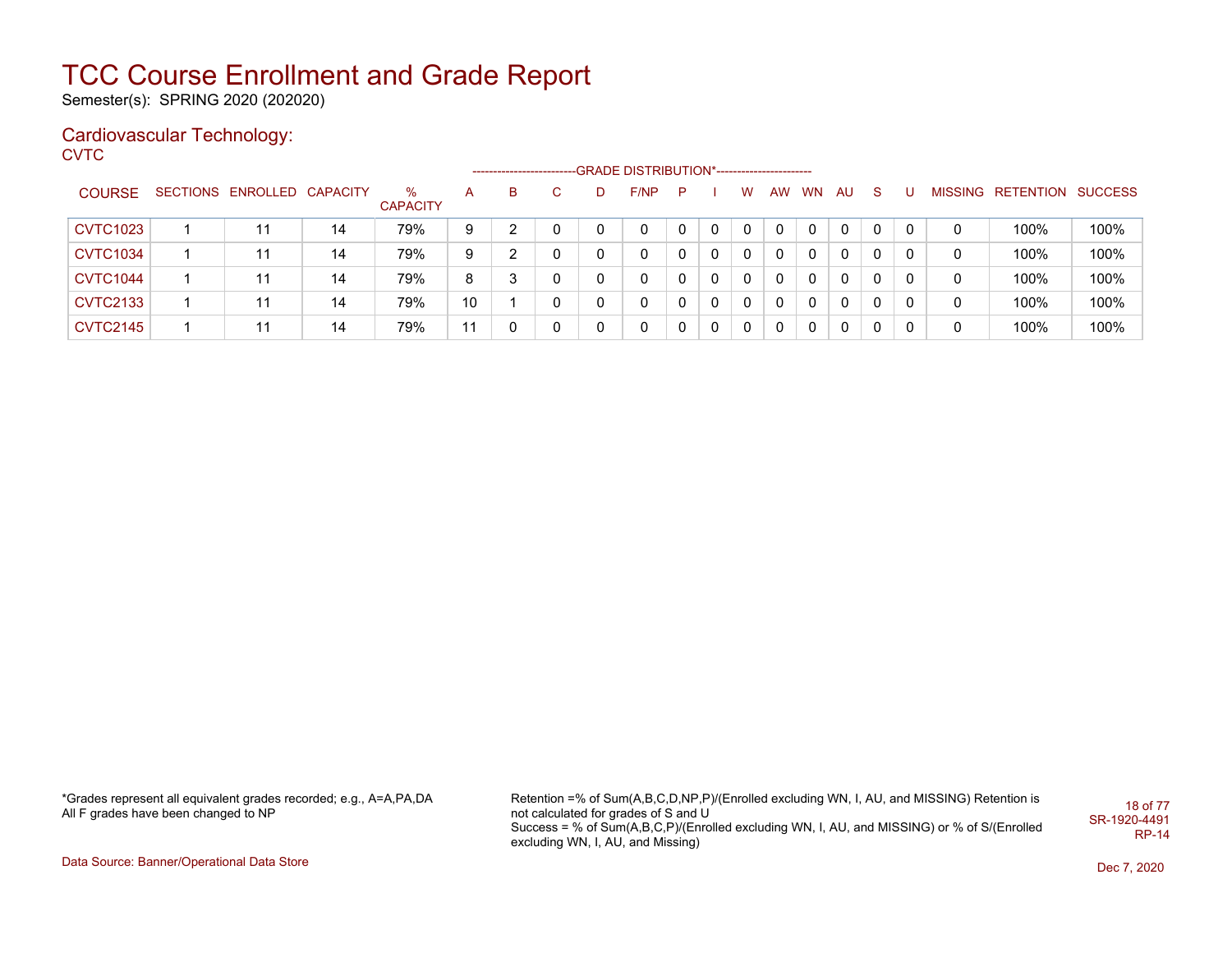Semester(s): SPRING 2020 (202020)

### Digital Media:

DGMD

|                 |                 |                   |    |                         |    |    |    |   | ------------------------GRADE                DISTRIBUTION*---------------------- |                |              |              |                |           |              |              |          |         |                          |      |
|-----------------|-----------------|-------------------|----|-------------------------|----|----|----|---|----------------------------------------------------------------------------------|----------------|--------------|--------------|----------------|-----------|--------------|--------------|----------|---------|--------------------------|------|
| <b>COURSE</b>   | <b>SECTIONS</b> | ENROLLED CAPACITY |    | $\%$<br><b>CAPACITY</b> | A  | в  | C. | D | F/NP                                                                             | P              |              | W            | <b>AW</b>      | <b>WN</b> | AU           | S            |          | MISSING | <b>RETENTION SUCCESS</b> |      |
| <b>DGMD1103</b> | $\overline{2}$  | 36                | 40 | 90%                     | 10 | 10 | 3  | 0 | 8                                                                                | 0              | 0            | 4            |                |           | 0            | 0            | 0        | 0       | 86%                      | 64%  |
| <b>DGMD1113</b> | 5               | 69                | 78 | 88%                     | 14 | 10 | 10 | 7 | 9                                                                                | 4              | 0            | 5            | 9              | 0         |              | $\Omega$     | 0        | 0       | 78%                      | 55%  |
| <b>DGMD1203</b> | $\overline{2}$  | 25                | 28 | 89%                     | 7  | 9  | 3  | 0 | 2                                                                                |                | 0            |              | $\overline{2}$ | 0         | 0            | 0            | 0        | 0       | 88%                      | 80%  |
| <b>DGMD1213</b> |                 | 14                | 14 | 100%                    | 6  | 2  |    | 0 |                                                                                  |                | 0            | 3            | 0              | 0         | $\mathbf{0}$ | $\mathbf{0}$ | $\Omega$ | 0       | 79%                      | 71%  |
| <b>DGMD1223</b> |                 | 14                | 14 | 100%                    | 8  | 3  |    | 0 |                                                                                  | 0              | 0            |              | 0              | 0         | 0            | 0            | 0        | 0       | 93%                      | 86%  |
| <b>DGMD2313</b> |                 | 13                | 14 | 93%                     | 1  | 6  | 3  |   | 0                                                                                |                | $\mathbf{0}$ | $\mathbf{0}$ |                | 0         | 0            | $\mathbf{0}$ | 0        | 0       | 92%                      | 85%  |
| <b>DGMD2333</b> |                 | 10                | 10 | 100%                    | 5  | 0  |    | 0 | 0                                                                                | $\overline{2}$ | $\mathbf{0}$ | 2            | $\Omega$       | 0         | 0            | 0            | 0        | 0       | 80%                      | 80%  |
| <b>DGMD2393</b> | $\overline{2}$  | 16                | 20 | 80%                     | 7  | 3  |    |   |                                                                                  | 0              | 0            | 2            | 0              | 0         |              | 0            | 0        | 0       | 81%                      | 69%  |
| <b>DGMD2443</b> |                 | 5                 | 14 | 36%                     | 5  | 0  | 0  | 0 | 0                                                                                | 0              | 0            | 0            | 0              | 0         | 0            | 0            | 0        | 0       | 100%                     | 100% |
| <b>DGMD2493</b> |                 | 6                 | 10 | 60%                     | 5  | 0  | 0  | 0 | $\mathbf 0$                                                                      | 0              | 0            | 0            |                |           | $\mathbf{0}$ | 0            | 0        | 0       | 83%                      | 83%  |

\*Grades represent all equivalent grades recorded; e.g., A=A,PA,DA All F grades have been changed to NP

Retention =% of Sum(A,B,C,D,NP,P)/(Enrolled excluding WN, I, AU, and MISSING) Retention is not calculated for grades of S and U Success = % of Sum(A,B,C,P)/(Enrolled excluding WN, I, AU, and MISSING) or % of S/(Enrolled excluding WN, I, AU, and Missing) 19 of 77 SR-1920-4491 RP-14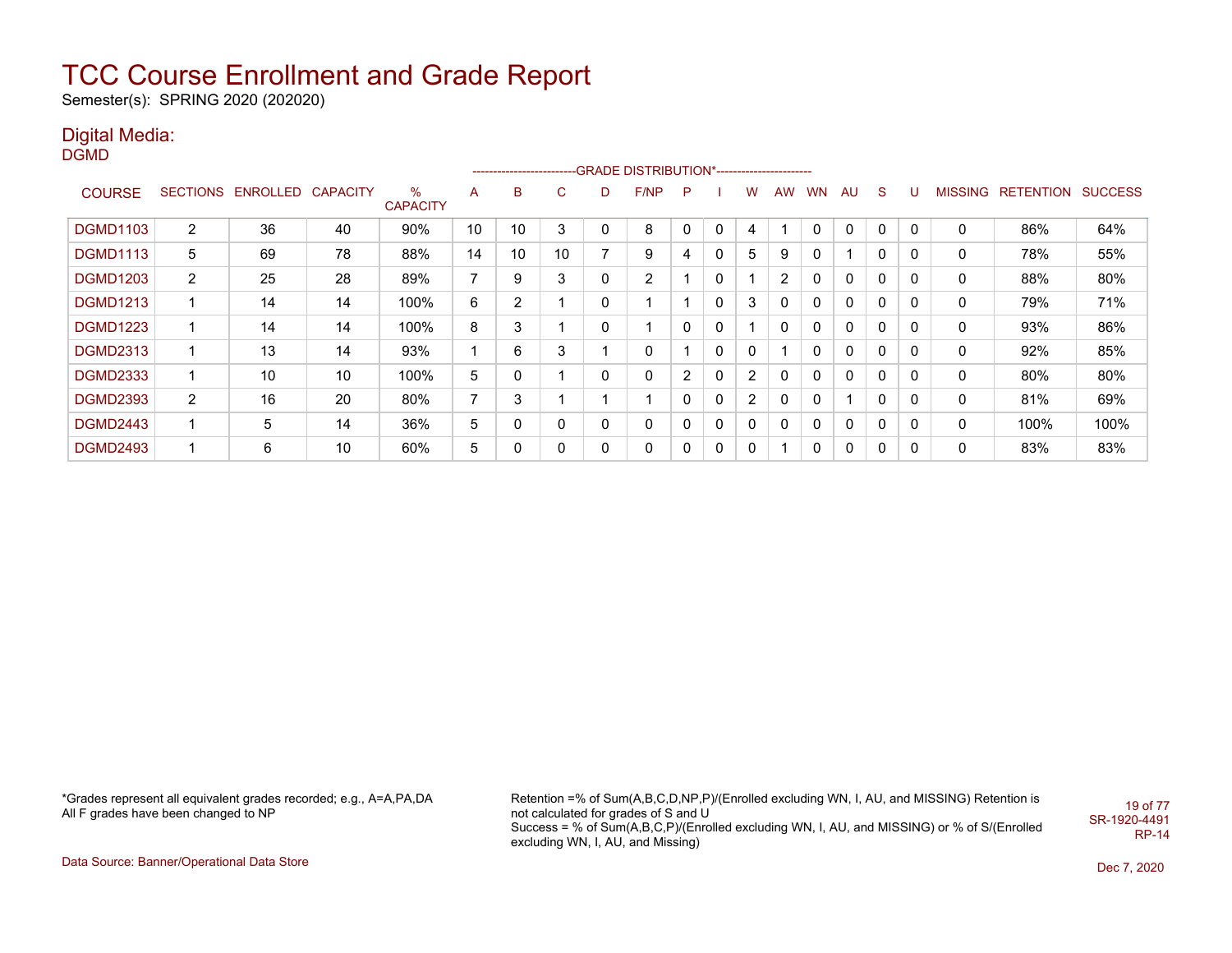Semester(s): SPRING 2020 (202020)

### Dental Hygiene:

DHYG

|                 |                            |    |                      |    |                |   |   | ------------------------GRADE DISTRIBUTION*----------------------- |   |    |             |           |           |    |              |          |   |                   |                |
|-----------------|----------------------------|----|----------------------|----|----------------|---|---|--------------------------------------------------------------------|---|----|-------------|-----------|-----------|----|--------------|----------|---|-------------------|----------------|
| <b>COURSE</b>   | SECTIONS ENROLLED CAPACITY |    | ℅<br><b>CAPACITY</b> | A  | B              | C | D | F/NP                                                               | P |    | W           | <b>AW</b> | <b>WN</b> | AU | <sub>S</sub> |          |   | MISSING RETENTION | <b>SUCCESS</b> |
| <b>DHYG1333</b> | 14                         | 14 | 100%                 | 12 |                |   | 0 | 0                                                                  | 0 | 0  | 0           | 0         | 0         | 0  | 0            | 0        | 0 | 100%              | 100%           |
| <b>DHYG1353</b> | 14                         | 14 | 100%                 | 11 | 3              | 0 | 0 | 0                                                                  | 0 | 0  | 0           | 0         | 0         | 0  | 0            | 0        | 0 | 100%              | 100%           |
| <b>DHYG1373</b> | 14                         | 14 | 100%                 | 12 | $\overline{2}$ | 0 | 0 | 0                                                                  | 0 | 0  | $\mathbf 0$ | 0         | 0         | 0  | $\mathbf 0$  | 0        | 0 | 100%              | 100%           |
| <b>DHYG1394</b> | 14                         | 14 | 100%                 | 0  | 0              | 0 | 0 | 0                                                                  | 0 | 14 | 0           | $\Omega$  | 0         | 0  | $\mathbf 0$  | $\Omega$ | 0 | 0%                | 0%             |
| <b>DHYG1512</b> | 14                         | 14 | 100%                 | 8  | 6              | 0 | 0 | $\mathbf 0$                                                        | 0 | 0  | 0           | 0         | 0         | 0  | $\mathbf 0$  | 0        | 0 | 100%              | 100%           |
| <b>DHYG1532</b> | 14                         | 14 | 100%                 | 11 | 3              | 0 | 0 | 0                                                                  |   | 0  | 0           | 0         | 0         | 0  | $\mathbf 0$  | 0        | 0 | 100%              | 100%           |
| <b>DHYG2022</b> | 14                         | 14 | 100%                 | 13 |                | 0 | 0 | 0                                                                  |   | 0  | 0           | $\Omega$  | 0         | 0  | $\mathbf 0$  | 0        | 0 | 100%              | 100%           |
| <b>DHYG2321</b> | 14                         | 14 | 100%                 | 14 | 0              | 0 | 0 | 0                                                                  | 0 | 0  | 0           | 0         | 0         | 0  | 0            | 0        | 0 | 100%              | 100%           |
| <b>DHYG2382</b> | 14                         | 14 | 100%                 | 12 | 2              | 0 | 0 | 0                                                                  | 0 | 0  | 0           | 0         | 0         | 0  | 0            | 0        | 0 | 100%              | 100%           |
| <b>DHYG2395</b> | 14                         | 14 | 100%                 | 6  | 8              | 0 | 0 | 0                                                                  |   | 0  | 0           | 0         |           | 0  | 0            | 0        | 0 | 100%              | 100%           |

\*Grades represent all equivalent grades recorded; e.g., A=A,PA,DA All F grades have been changed to NP

Retention =% of Sum(A,B,C,D,NP,P)/(Enrolled excluding WN, I, AU, and MISSING) Retention is not calculated for grades of S and U Success = % of Sum(A,B,C,P)/(Enrolled excluding WN, I, AU, and MISSING) or % of S/(Enrolled excluding WN, I, AU, and Missing) 20 of 77 SR-1920-4491 RP-14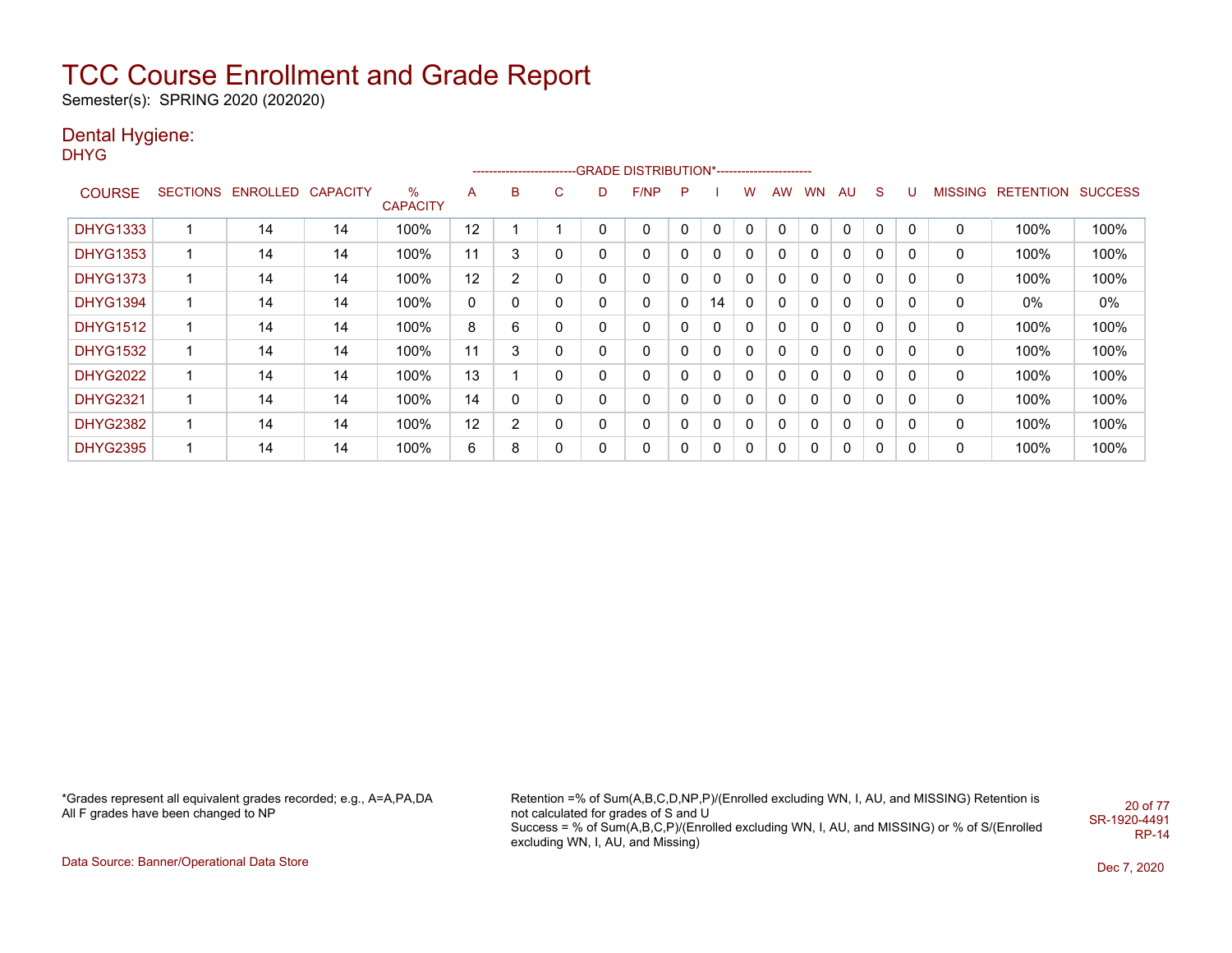Semester(s): SPRING 2020 (202020)

### Diagnostic Medical Sonography: DMS

|                |                |                            |    |                         |              |    |    |   | --------------------------GRADE DISTRIBUTION*---------------------- |   |              |              |          |              |              |              |   |                |                          |      |
|----------------|----------------|----------------------------|----|-------------------------|--------------|----|----|---|---------------------------------------------------------------------|---|--------------|--------------|----------|--------------|--------------|--------------|---|----------------|--------------------------|------|
| <b>COURSE</b>  |                | SECTIONS ENROLLED CAPACITY |    | $\%$<br><b>CAPACITY</b> | $\mathsf{A}$ | B. | C. | D | F/NP                                                                | P |              | w            | AW.      | <b>WN</b>    | AU.          | <sub>S</sub> | U | <b>MISSING</b> | <b>RETENTION SUCCESS</b> |      |
| <b>DMS1213</b> |                | 14                         | 14 | 100%                    | 10           | 4  |    |   | 0                                                                   |   | $\mathbf{0}$ | 0            | 0        |              | $\mathbf{0}$ | $\mathbf{0}$ | 0 | 0              | 100%                     | 100% |
| <b>DMS1223</b> | $\overline{2}$ | 14                         | 15 | 93%                     | 12           | 2  |    |   | 0                                                                   |   | $\Omega$     | $\mathbf{0}$ | 0        | 0            | 0            | $\mathbf{0}$ | 0 | 0              | 100%                     | 100% |
| <b>DMS1233</b> | 2              | 14                         | 15 | 93%                     | 11           | 3  |    |   | 0                                                                   |   | $\Omega$     | $\mathbf{0}$ | 0        | 0            | $\Omega$     | $\mathbf{0}$ | 0 | 0              | 100%                     | 100% |
| <b>DMS1242</b> |                | 14                         | 14 | 100%                    | 13           |    |    |   | 0                                                                   |   | $\Omega$     | $\mathbf{0}$ | 0        | 0            | $\Omega$     | $\mathbf{0}$ | 0 | 0              | 100%                     | 100% |
| <b>DMS2131</b> |                | 9                          | 14 | 64%                     | 9            |    |    |   | 0                                                                   |   | $\Omega$     | $\mathbf{0}$ | $\Omega$ | $\Omega$     | $\Omega$     | $\mathbf{0}$ | 0 | 0              | 100%                     | 100% |
| <b>DMS2145</b> |                | 9                          | 14 | 64%                     | 8            |    |    |   | 0                                                                   | 0 | $\Omega$     | $\mathbf{0}$ | 0        | $\mathbf{0}$ | 0            | $\mathbf{0}$ | 0 | 0              | 100%                     | 100% |
| <b>DMS2153</b> | 2              | 9                          | 14 | 64%                     | 8            |    |    |   | 0                                                                   | 0 | $\Omega$     | 0            | 0        | 0            | $\mathbf{0}$ | $\Omega$     | 0 | 0              | 100%                     | 100% |

\*Grades represent all equivalent grades recorded; e.g., A=A,PA,DA All F grades have been changed to NP

Retention =% of Sum(A,B,C,D,NP,P)/(Enrolled excluding WN, I, AU, and MISSING) Retention is not calculated for grades of S and U Success = % of Sum(A,B,C,P)/(Enrolled excluding WN, I, AU, and MISSING) or % of S/(Enrolled excluding WN, I, AU, and Missing) 21 of 77 SR-1920-4491 RP-14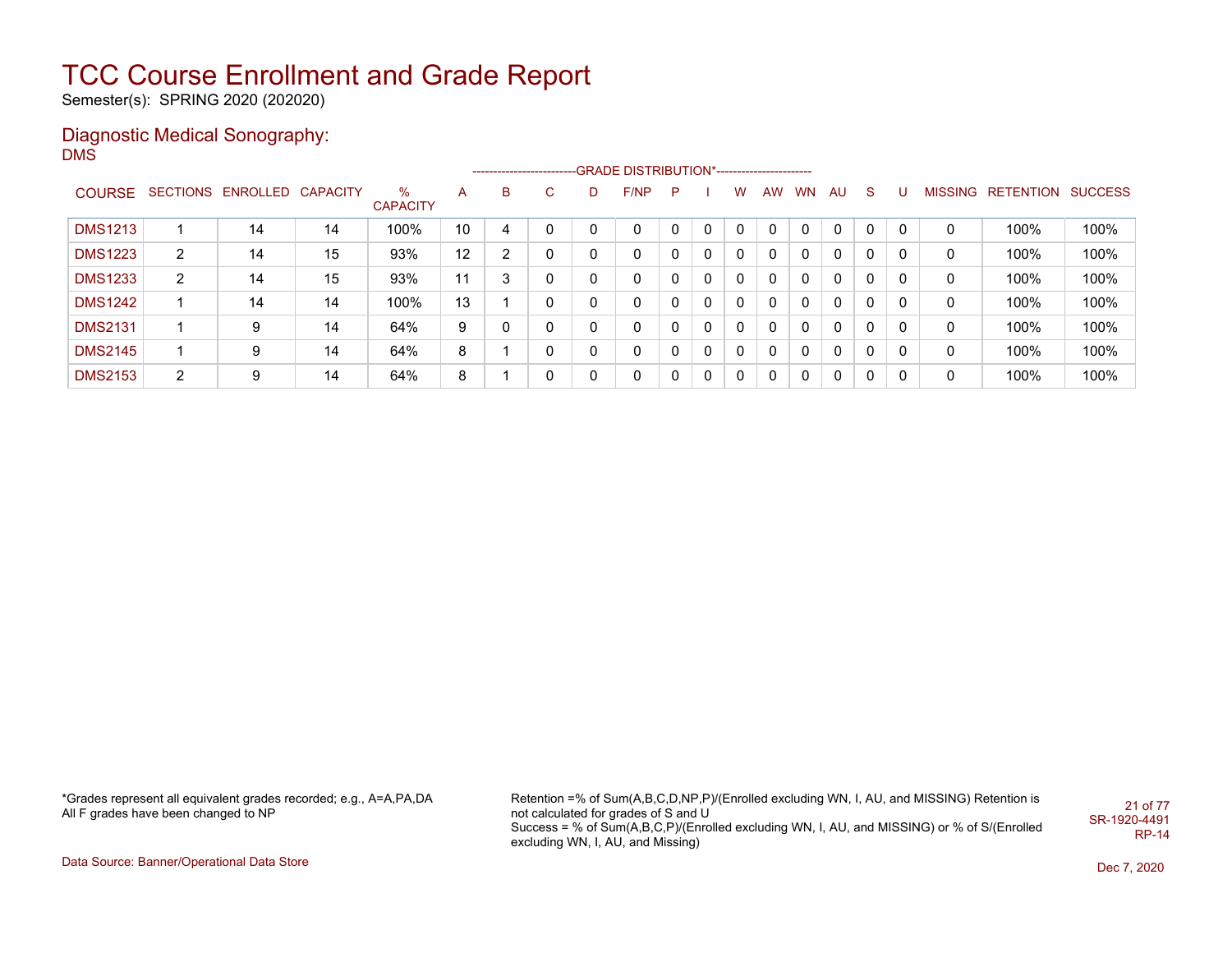Semester(s): SPRING 2020 (202020)

#### Drafting/Computer-Aided Design: DRFT

|                 |   |                            |    |                      |    | --------------------- |   |      |    |   |   |   |       |          |          |   |   |                           |      |
|-----------------|---|----------------------------|----|----------------------|----|-----------------------|---|------|----|---|---|---|-------|----------|----------|---|---|---------------------------|------|
| <b>COURSE</b>   |   | SECTIONS ENROLLED CAPACITY |    | ℅<br><b>CAPACITY</b> | A  | в                     |   | F/NP | P. |   | W |   | AW WN | AU       | -S       |   |   | MISSING RETENTION SUCCESS |      |
| <b>DRFT1324</b> | 2 | 16                         | 34 | 47%                  | 4  | 5                     |   | 3    |    | 0 |   |   |       | $\Omega$ | 0        | 0 |   | 88%                       | 62%  |
| <b>DRFT1442</b> |   | 16                         | 15 | 107%                 | 8  | 5                     | ົ | 0    |    | 0 | 0 | 0 | 0     | $\Omega$ | $\Omega$ |   | 0 | 100%                      | 100% |
| <b>DRFT2204</b> |   | 14                         | 16 | 88%                  | 8  |                       | າ | 0    |    | 0 | 0 | 3 |       |          | - 0      |   | 0 | 79%                       | 79%  |
| <b>DRFT2233</b> |   | 19                         | 19 | 100%                 | 11 | ົ                     |   | 0    |    | 0 | 0 | 2 |       | $\Omega$ | $\Omega$ | 0 | 0 | 89%                       | 84%  |
| <b>DRFT2293</b> |   | 15                         | 18 | 83%                  | 8  | ົ                     | ົ |      |    | 0 | 0 | 0 |       | $\Omega$ | $\Omega$ |   |   | 100%                      | 93%  |

\*Grades represent all equivalent grades recorded; e.g., A=A,PA,DA All F grades have been changed to NP

Retention =% of Sum(A,B,C,D,NP,P)/(Enrolled excluding WN, I, AU, and MISSING) Retention is not calculated for grades of S and U Success = % of Sum(A,B,C,P)/(Enrolled excluding WN, I, AU, and MISSING) or % of S/(Enrolled excluding WN, I, AU, and Missing) 22 of 77 SR-1920-4491 RP-14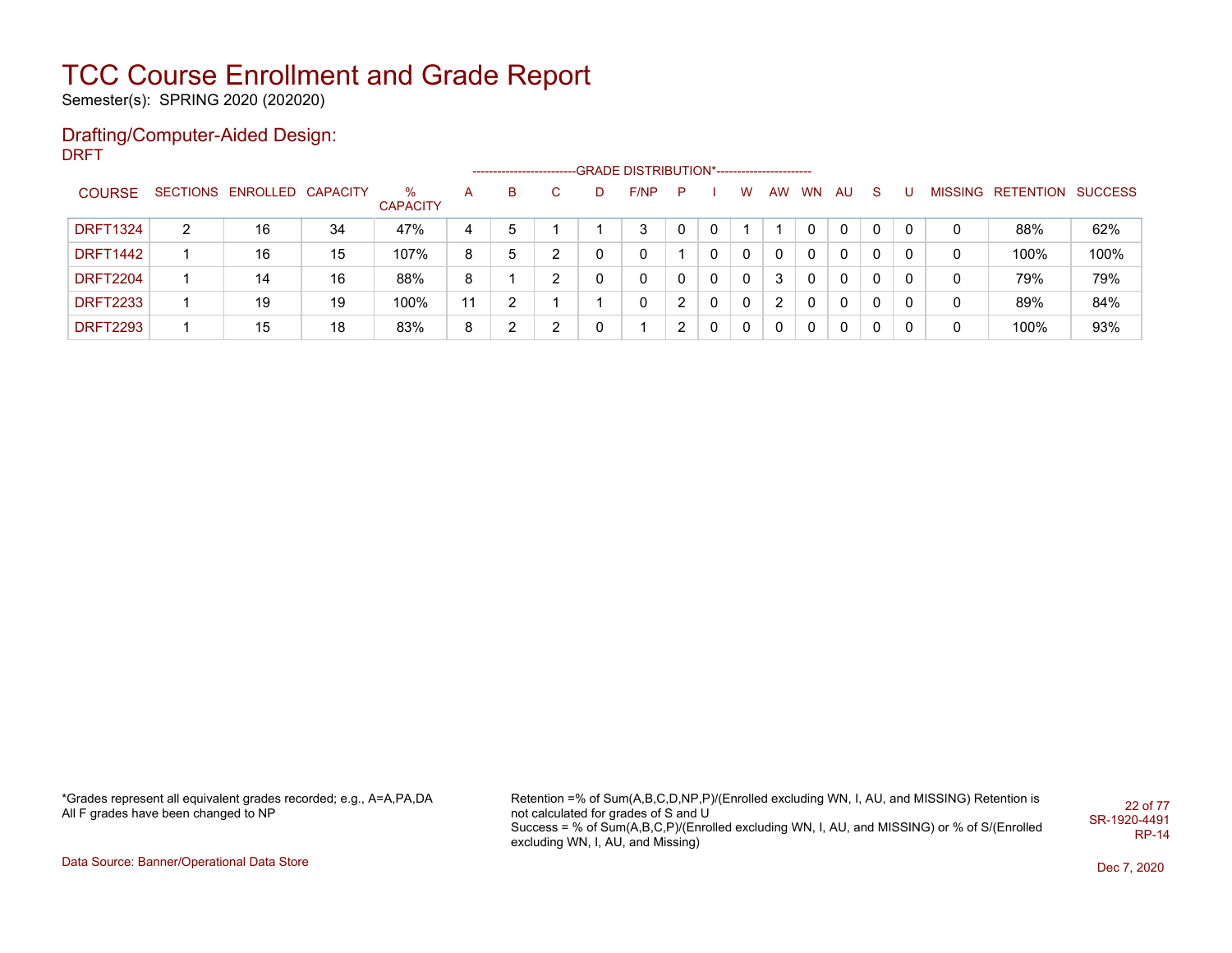Semester(s): SPRING 2020 (202020)

#### Economics: **ECON**

| -----           |    |                            |     |                      |     | -------------------- |    |    | -GRADE DISTRIBUTION*----------------------- |              |              |                |                 |          |     |              |              |                           |     |
|-----------------|----|----------------------------|-----|----------------------|-----|----------------------|----|----|---------------------------------------------|--------------|--------------|----------------|-----------------|----------|-----|--------------|--------------|---------------------------|-----|
| <b>COURSE</b>   |    | SECTIONS ENROLLED CAPACITY |     | %<br><b>CAPACITY</b> | A   | B                    |    |    | F/NP                                        | P            |              | W              | AW              | WN       | AU. | <sub>S</sub> |              | MISSING RETENTION SUCCESS |     |
| <b>ECON1353</b> | 2  | 44                         | 50  | 88%                  | 15  | 8                    | 4  |    | $12 \overline{ }$                           | $\mathbf{0}$ | $\mathbf 0$  | $\overline{2}$ | $\Omega$        | $\Omega$ |     | 0            | $\mathbf{0}$ | 93%                       | 61% |
| <b>ECON2013</b> | 19 | 380                        | 453 | 84%                  | 136 | 92                   | 47 | 22 | 38                                          | 20           |              | 14             | 10 <sup>1</sup> | 0        | 0   |              | $\mathbf{0}$ | 93%                       | 78% |
| <b>ECON2023</b> | 18 | 380                        | 418 | 91%                  | 139 | 103                  | 35 | 11 | 51                                          | 20           | $\mathbf{0}$ | 15             | -6              |          | 0   |              | 0            | 94%                       | 78% |

\*Grades represent all equivalent grades recorded; e.g., A=A,PA,DA All F grades have been changed to NP

Retention =% of Sum(A,B,C,D,NP,P)/(Enrolled excluding WN, I, AU, and MISSING) Retention is not calculated for grades of S and U Success = % of Sum(A,B,C,P)/(Enrolled excluding WN, I, AU, and MISSING) or % of S/(Enrolled excluding WN, I, AU, and Missing) 23 of 77 SR-1920-4491 RP-14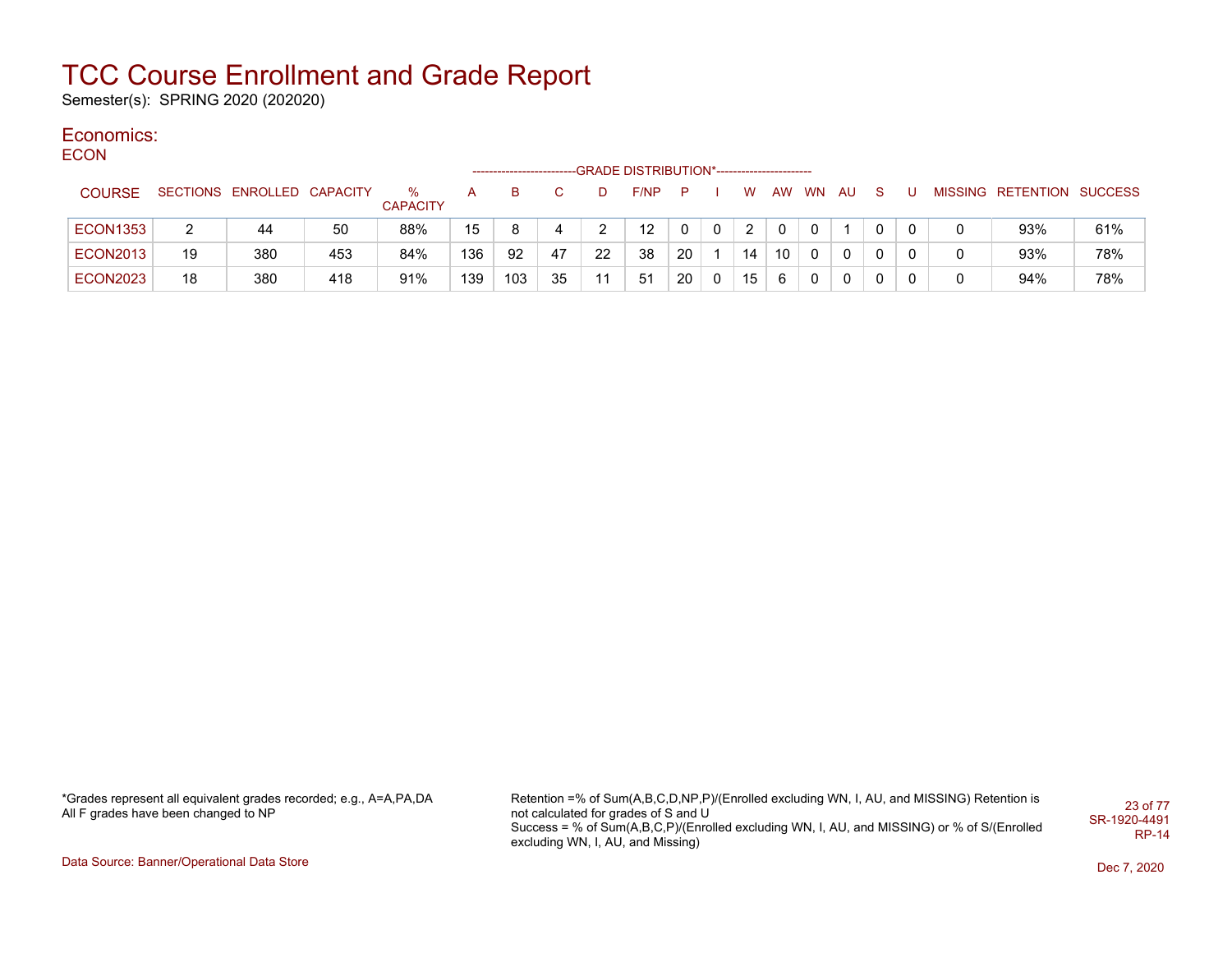Semester(s): SPRING 2020 (202020)

### Electronics Technology:

ELET

|                 |                |                            |                   |                      |    |   |                |    | ------------------------GRADE DISTRIBUTION*----------------------- |          |              |   |           |           |              |              |          |   |                   |                |
|-----------------|----------------|----------------------------|-------------------|----------------------|----|---|----------------|----|--------------------------------------------------------------------|----------|--------------|---|-----------|-----------|--------------|--------------|----------|---|-------------------|----------------|
| <b>COURSE</b>   |                | SECTIONS ENROLLED CAPACITY |                   | %<br><b>CAPACITY</b> | A  | в | C.             | D. | F/NP                                                               | P.       |              | W | <b>AW</b> | <b>WN</b> | AU.          | S.           | U        |   | MISSING RETENTION | <b>SUCCESS</b> |
| <b>ELET1212</b> | $\overline{2}$ | 22                         | 34                | 65%                  | 10 | 4 | 2              |    | 0                                                                  |          | 0            |   | 4         | $\Omega$  | $\mathbf{0}$ | $\Omega$     | $\Omega$ | 0 | 77%               | 77%            |
| <b>ELET1303</b> |                | 11                         | 18                | 61%                  | 4  | 4 |                |    | 0                                                                  | 0        | $\mathbf{0}$ | 2 | 0         |           | $\Omega$     | 0            |          | 0 | 82%               | 82%            |
| <b>ELET1313</b> |                | 8                          | 18                | 44%                  | 4  | 0 |                |    | 0                                                                  | 0        | 0            | 2 |           |           | $\Omega$     | 0            | 0        | 0 | 62%               | 62%            |
| <b>ELET1503</b> |                | 11                         | $12 \,$           | 92%                  | 6  | ົ |                |    | 0                                                                  | 0        | $\mathbf{0}$ | 2 | $\Omega$  |           | $\Omega$     | 0            | 0        | 0 | 82%               | 82%            |
| <b>ELET2215</b> |                | 10                         | $12 \overline{ }$ | 83%                  | 6  |   | $\overline{2}$ |    | 0                                                                  | $\Omega$ | $\mathbf{0}$ |   | $\Omega$  | $\Omega$  | $\mathbf{0}$ | $\mathbf{0}$ | 0        | 0 | 90%               | 90%            |
| <b>ELET2333</b> |                | 12                         | 16                | 75%                  | 3  | 3 | $\overline{2}$ |    | $\mathbf{0}$                                                       | 0        | $\mathbf{0}$ | 3 |           |           | $\mathbf{0}$ | $\Omega$     | 0        | 0 | 67%               | 67%            |
| <b>ELET2525</b> |                | 10                         | 15                | 67%                  | 2  | 4 |                | 0  | 0                                                                  |          | 0            |   |           |           | $\mathbf{0}$ | $\Omega$     | 0        | 0 | 80%               | 80%            |

\*Grades represent all equivalent grades recorded; e.g., A=A,PA,DA All F grades have been changed to NP

Retention =% of Sum(A,B,C,D,NP,P)/(Enrolled excluding WN, I, AU, and MISSING) Retention is not calculated for grades of S and U Success = % of Sum(A,B,C,P)/(Enrolled excluding WN, I, AU, and MISSING) or % of S/(Enrolled excluding WN, I, AU, and Missing) 24 of 77 SR-1920-4491 RP-14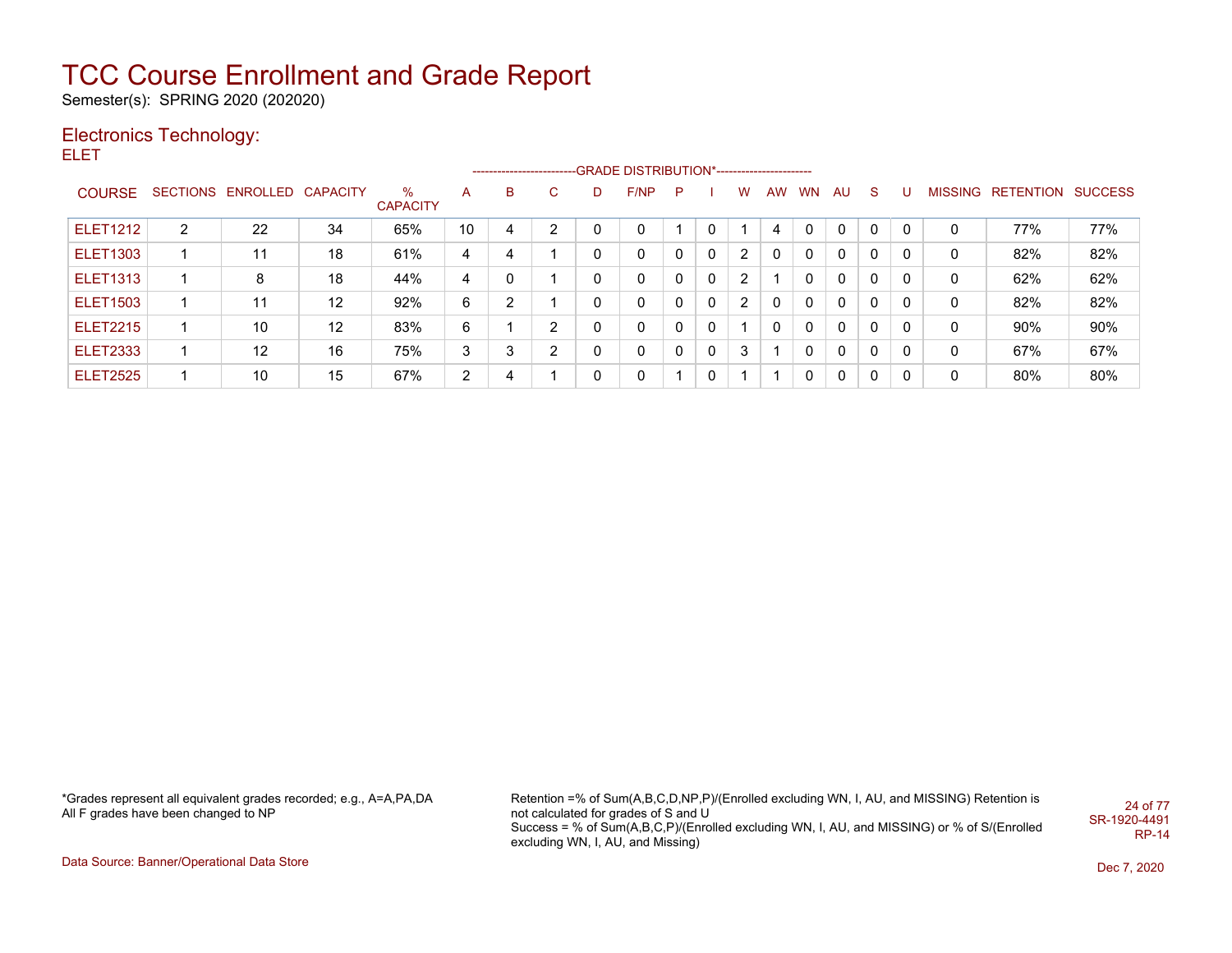Semester(s): SPRING 2020 (202020)

### Emergency Medical Services Pro: EMSP

|                 |   |                            |    |                      |               |    |   |   | -GRADE DISTRIBUTION*----------------------- |   |   |              |           |           |    |              |   |                           |     |
|-----------------|---|----------------------------|----|----------------------|---------------|----|---|---|---------------------------------------------|---|---|--------------|-----------|-----------|----|--------------|---|---------------------------|-----|
| <b>COURSE</b>   |   | SECTIONS ENROLLED CAPACITY |    | ℅<br><b>CAPACITY</b> |               |    |   |   | F/NP                                        | P |   | W            | <b>AW</b> | <b>WN</b> | AU | -S           |   | MISSING RETENTION SUCCESS |     |
| <b>EMSP1119</b> | 5 | 66                         | 70 | 94%                  | $\mathcal{D}$ | 16 | 6 | 9 |                                             | 9 | 3 | 11           | -3        | 0         | 0  | $\mathbf{0}$ | 0 | 74%                       | 50% |
| <b>EMSP2214</b> |   | 10                         | 15 | 67%                  |               |    | U |   |                                             |   | 0 | $\mathbf{0}$ | 0         | 0         | 0  | 0            |   | 100%                      | 90% |
| <b>EMSP2229</b> |   | 10                         | 15 | 67%                  |               |    |   | 0 |                                             |   | 0 | 0            | 0         | 0         | 0  | 0            | 0 | 100%                      | 90% |

\*Grades represent all equivalent grades recorded; e.g., A=A,PA,DA All F grades have been changed to NP

Retention =% of Sum(A,B,C,D,NP,P)/(Enrolled excluding WN, I, AU, and MISSING) Retention is not calculated for grades of S and U Success = % of Sum(A,B,C,P)/(Enrolled excluding WN, I, AU, and MISSING) or % of S/(Enrolled excluding WN, I, AU, and Missing) 25 of 77 SR-1920-4491 RP-14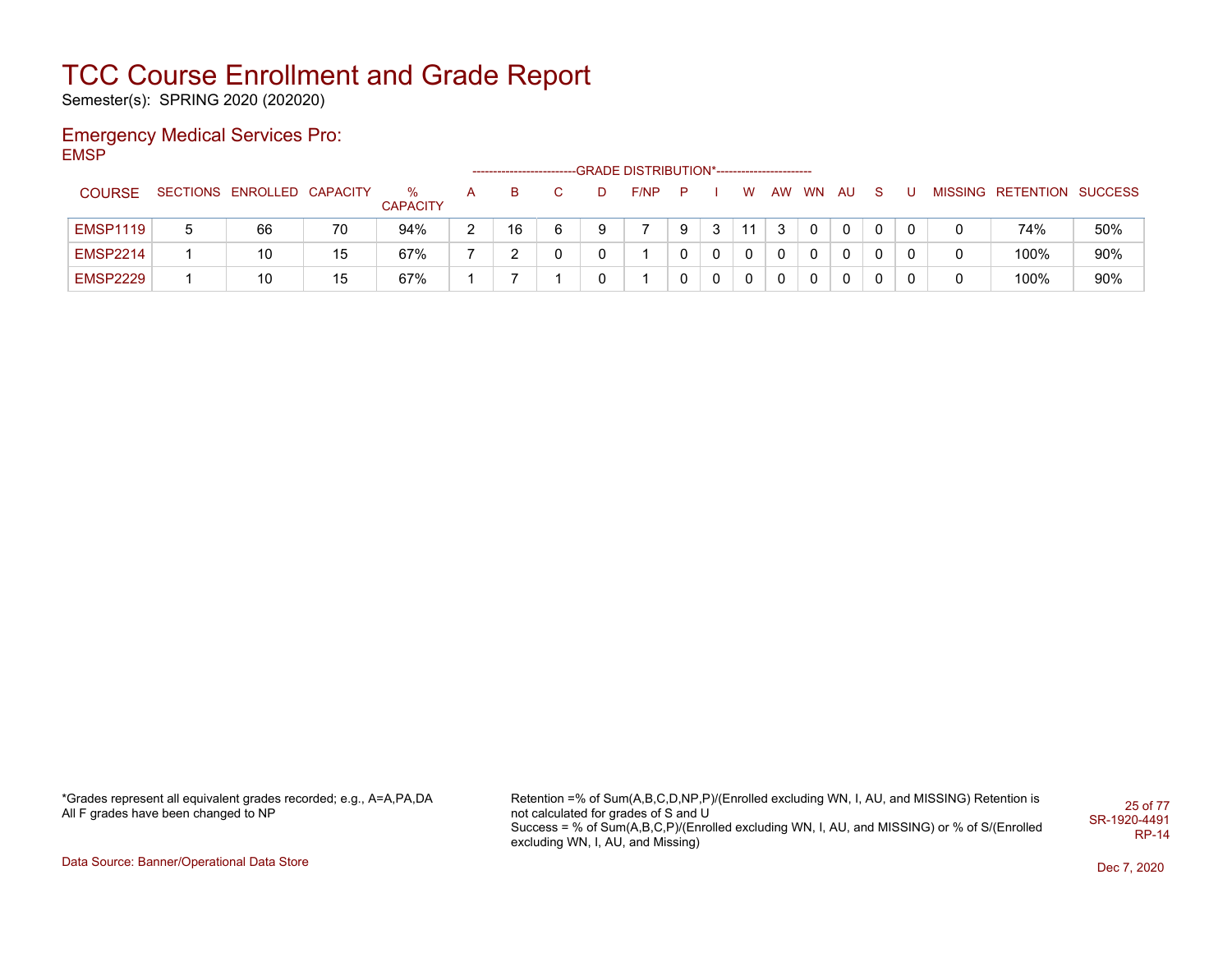Semester(s): SPRING 2020 (202020)

#### English: ENGL

|                 |                |                            |       |                                  |     |                       |     |                | ------------------------GRADE                DISTRIBUTION*---------------------- |                |             |                |    |           |              |              |              |   |                           |      |
|-----------------|----------------|----------------------------|-------|----------------------------------|-----|-----------------------|-----|----------------|----------------------------------------------------------------------------------|----------------|-------------|----------------|----|-----------|--------------|--------------|--------------|---|---------------------------|------|
| <b>COURSE</b>   |                | SECTIONS ENROLLED CAPACITY |       | $\frac{0}{0}$<br><b>CAPACITY</b> | A   | B                     | C   | D              | <b>F/NP</b>                                                                      | P              |             | W              | AW | <b>WN</b> | AU           | S            | U            |   | MISSING RETENTION SUCCESS |      |
| <b>ENGL0611</b> | 1              | 3                          | 10    | 30%                              | 1   | $\overline{2}$        | 0   | $\mathbf{0}$   | $\mathbf{0}$                                                                     | $\mathbf{0}$   | 0           | 0              | 0  | 0         | $\mathbf 0$  | $\mathbf{0}$ | $\mathbf{0}$ | 0 | 100%                      | 100% |
| <b>ENGL0621</b> | 1              | 4                          | 10    | 40%                              | 2   | $\mathbf{2}^{\prime}$ | 0   | 0              | 0                                                                                | $\mathbf{0}$   | 0           | 0              | 0  | 0         | $\mathbf{0}$ | $\mathbf{0}$ | 0            | 0 | 100%                      | 100% |
| <b>ENGL0903</b> | 5              | 64                         | 100   | 64%                              | 9   | 7                     | 6   | $\overline{2}$ | 0                                                                                | 0              | 0           | 2              | 4  | 0         | 0            | 0            | 0            | 0 | 38%                       | 34%  |
| <b>ENGL0913</b> | 23             | 393                        | 460   | 85%                              | 95  | 79                    | 73  | 16             | 0                                                                                | 0              | $\mathbf 1$ | 19             | 16 | 0         | 0            | 0            | 0            | 0 | 67%                       | 63%  |
| <b>ENGL0923</b> | 4              | 46                         | 80    | 58%                              | 11  | 7                     | 6   | 1              | 0                                                                                | 0              | 0           | 4              | 2  | 0         | 0            | 0            | 0            | 0 | 54%                       | 52%  |
| <b>ENGL0933</b> | 14             | 174                        | 280   | 62%                              | 56  | 28                    | 18  | 12             | $\mathbf{0}$                                                                     | $\mathbf{0}$   | 0           | 9              | 10 | 0         | $\mathbf{0}$ | $\mathbf{0}$ | $\Omega$     | 0 | 66%                       | 59%  |
| <b>ENGL0943</b> | 19             | 204                        | 214   | 95%                              | 90  | 43                    | 20  | 9              | 0                                                                                | 0              | 0           | 10             | 8  | 0         | $\mathbf{0}$ | $\mathbf{0}$ | 0            | 0 | 79%                       | 75%  |
| <b>ENGL1071</b> | $\mathbf{1}$   | 9                          | 10    | 90%                              | 8   | 0                     | 0   | 0              | 0                                                                                | $\mathbf{0}$   | 0           | 0              | 1  | 0         | 0            | 0            | 0            | 0 | 89%                       | 89%  |
| <b>ENGL1113</b> | 99             | 1,492                      | 1,624 | 92%                              | 366 | 363                   | 200 | 64             | 268                                                                              | 70             | $\mathbf 1$ | 94             | 65 | 0         | $\mathbf{1}$ | $\mathbf{0}$ | $\Omega$     | 0 | 89%                       | 67%  |
| <b>ENGL1213</b> | 143            | 2,430                      | 2,640 | 92%                              | 879 | 676                   | 290 | 47             | 200                                                                              | 141            | 1           | 124            | 72 | 0         | 0            | 0            | 0            | 0 | 92%                       | 82%  |
| <b>ENGL2333</b> | 3              | 58                         | 60    | 97%                              | 21  | 23                    |     | $\overline{2}$ | 6                                                                                | 4              | 0           | 1              | 0  | 0         | 0            | 0            | 0            | 0 | 98%                       | 84%  |
| <b>ENGL2343</b> | $\overline{2}$ | 34                         | 40    | 85%                              | 10  | 8                     | 3   | 0              | 4                                                                                | 1              | 0           | 3              | 5  | 0         | 0            | 0            | 0            | 0 | 76%                       | 65%  |
| <b>ENGL2383</b> | 1              | 20                         | 20    | 100%                             | 15  |                       | 0   | 1              | 0                                                                                | 0              | 0           | 2              | 1  | 0         | 0            | 0            | 0            | 0 | 85%                       | 80%  |
| <b>ENGL2413</b> | 8              | 116                        | 140   | 83%                              | 41  | 37                    | 13  | $\mathbf 1$    | 7                                                                                | 5              | 0           | 6              | 6  | 0         | $\mathbf{0}$ | $\mathbf{0}$ | 0            | 0 | 90%                       | 83%  |
| <b>ENGL2433</b> | $\mathbf 1$    | 19                         | 20    | 95%                              | 5   | 4                     | 0   | 0              | 5                                                                                | 1              | 0           | 3              | 1  | 0         | $\mathbf{0}$ | 0            | 0            | 0 | 79%                       | 53%  |
| <b>ENGL2443</b> | 1              | 19                         | 20    | 95%                              | 6   | 5                     |     | 0              | $\mathbf{0}$                                                                     | 0              | 0           | 2              | 5  | 0         | $\mathbf{0}$ | 0            | 0            | 0 | 63%                       | 63%  |
| <b>ENGL2473</b> | 1              | 19                         | 20    | 95%                              | 12  | $\overline{2}$        |     | 0              | 2                                                                                | -1             | 0           | 0              | 0  | 0         | 1            | $\mathbf{0}$ | 0            | 0 | 95%                       | 84%  |
| <b>ENGL2493</b> | 1              | 13                         | 20    | 65%                              | 9   | 0                     |     | 0              | 2                                                                                | 1              | 0           | 0              | 0  | 0         | 0            | 0            | 0            | 0 | 100%                      | 85%  |
| <b>ENGL2543</b> | 1              | 20                         | 20    | 100%                             | 10  | 3                     | 3   | 0              | 2                                                                                | 2              | 0           | 0              | 0  | 0         | 0            | 0            | 0            | 0 | 100%                      | 90%  |
| <b>ENGL2653</b> | $\mathbf 1$    | 15                         | 20    | 75%                              | 3   | 4                     |     | 0              | 3                                                                                | 2              | 0           | 2              | 0  | 0         | 0            | 0            | 0            | 0 | 87%                       | 67%  |
| <b>ENGL2773</b> | $\mathbf{1}$   | 19                         | 20    | 95%                              | 7   | 4                     | 0   | 0              | 3                                                                                | $\overline{2}$ | 0           | 3              | 0  | 0         | 0            | 0            | 0            | 0 | 84%                       | 68%  |
| <b>ENGL2883</b> | 1              | 20                         | 20    | 100%                             | 12  | $\overline{2}$        |     |                | 0                                                                                | $\overline{2}$ | 0           | $\overline{2}$ | 0  | 0         | 0            | 0            | 0            | 0 | 90%                       | 85%  |

\*Grades represent all equivalent grades recorded; e.g., A=A,PA,DA All F grades have been changed to NP

Retention =% of Sum(A,B,C,D,NP,P)/(Enrolled excluding WN, I, AU, and MISSING) Retention is not calculated for grades of S and U Success = % of Sum(A,B,C,P)/(Enrolled excluding WN, I, AU, and MISSING) or % of S/(Enrolled excluding WN, I, AU, and Missing) SR-1920-4491

26 of 77

RP-14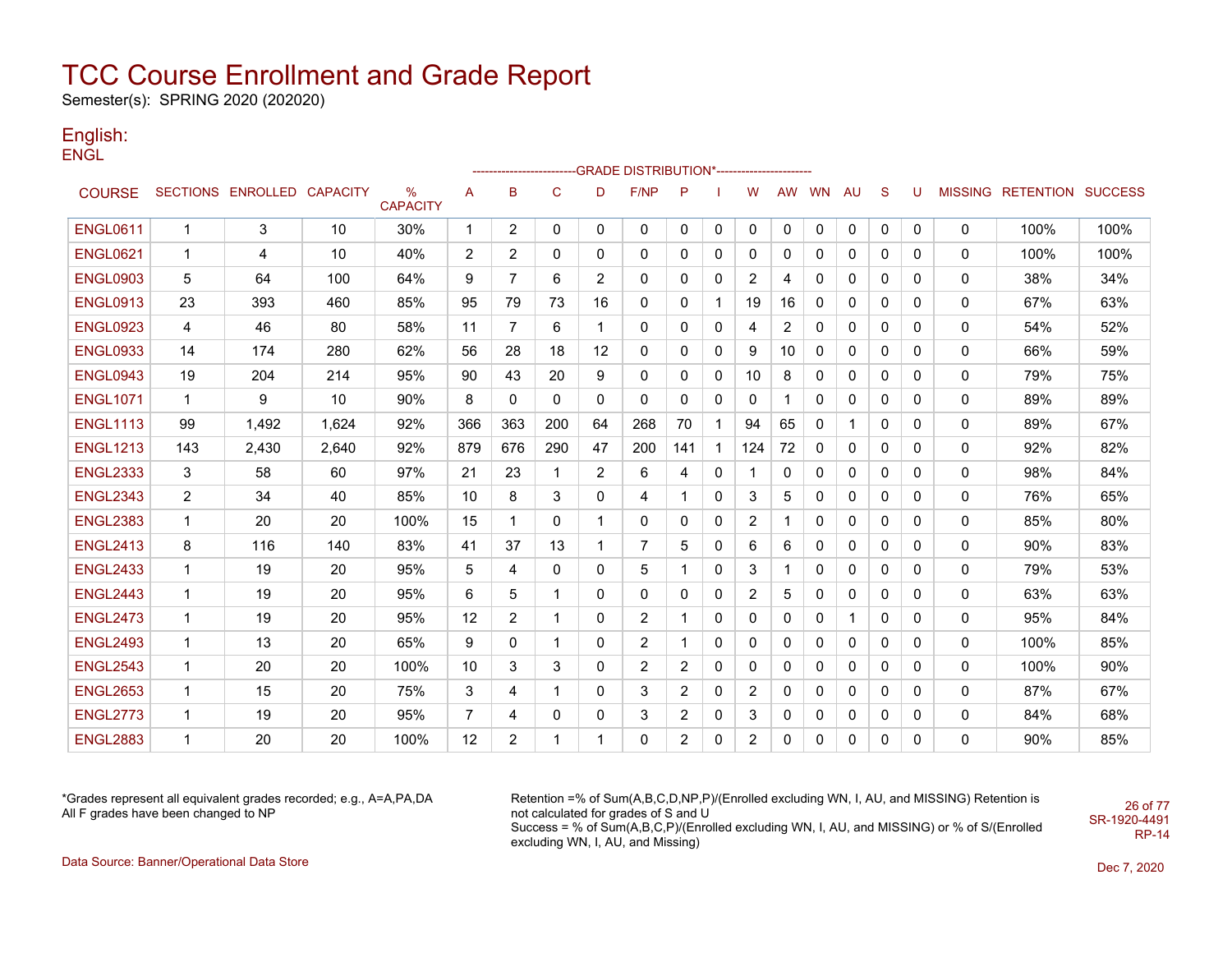Semester(s): SPRING 2020 (202020)

#### Engineering: **ENGR**

|                 |   |                            |     |                         |     |    |   |             | ------------------------GRADE                DISTRIBUTION*---------------------- |                      |              |   |     |              |              |              |   |                   |                |
|-----------------|---|----------------------------|-----|-------------------------|-----|----|---|-------------|----------------------------------------------------------------------------------|----------------------|--------------|---|-----|--------------|--------------|--------------|---|-------------------|----------------|
| <b>COURSE</b>   |   | SECTIONS ENROLLED CAPACITY |     | $\%$<br><b>CAPACITY</b> | A   | B  | C | D           | F/NP                                                                             | P                    |              | w | AW. | <b>WN</b>    | AU           | <sub>S</sub> |   | MISSING RETENTION | <b>SUCCESS</b> |
| <b>ENGR1111</b> | 8 | 161                        | 196 | 82%                     | 122 | 10 | 4 | $\sqrt{2}$  |                                                                                  | $\overline{2}$       | $\Omega$     | 2 | 18  | 0            | $\Omega$     | 0            | 0 | 88%               | 86%            |
| <b>ENGR1132</b> | 4 | 88                         | 88  | 100%                    | 46  | 29 |   | 3           | $\mathbf 0$                                                                      | 6                    | $\mathbf{0}$ | 2 |     | 0            | $\mathbf{0}$ | 0            | 0 | 97%               | 93%            |
| <b>ENGR1242</b> | 3 | 62                         | 61  | 102%                    | 43  | 5  | 5 |             | $\mathbf 0$                                                                      | 2                    | 0            | 2 | 4   | 0            | $\mathbf{0}$ | 0            | 0 | 90%               | 89%            |
| <b>ENGR2103</b> | 3 | 52                         | 71  | 73%                     | 32  | 8  | 3 | $\mathbf 0$ | 5                                                                                |                      | $\mathbf{0}$ | 3 | 0   | 0            | $\mathbf{0}$ | 0            | 0 | 94%               | 85%            |
| <b>ENGR2143</b> | 3 | 38                         | 73  | 52%                     | 18  | 14 | 3 | 0           | $\mathbf 0$                                                                      | 2                    | $\mathbf{0}$ | 0 |     | 0            | $\mathbf{0}$ | 0            | 0 | 97%               | 97%            |
| <b>ENGR2213</b> | 2 | 36                         | 60  | 60%                     | 23  | 9  | 2 | 0           | $\mathbf 0$                                                                      | $\overline{2}$       | $\mathbf{0}$ | 0 |     | $\mathbf{0}$ | $\mathbf{0}$ | 0            | 0 | 100%              | 100%           |
| <b>ENGR2523</b> | 2 | 34                         | 60  | 57%                     | 22  | 8  |   | $\Omega$    | $\mathbf 0$                                                                      | $\mathbf{2}^{\circ}$ | $\mathbf{0}$ | 0 |     | 0            | $\mathbf{0}$ | 0            | 0 | 97%               | 97%            |
| <b>ENGR2613</b> | 3 | 39                         | 60  | 65%                     | 30  | 8  | 0 | 0           | $\mathbf 0$                                                                      | $\Omega$             | 0            | 0 |     | $\Omega$     | $\mathbf{0}$ | 0            | 0 | 97%               | 97%            |

\*Grades represent all equivalent grades recorded; e.g., A=A,PA,DA All F grades have been changed to NP

Retention =% of Sum(A,B,C,D,NP,P)/(Enrolled excluding WN, I, AU, and MISSING) Retention is not calculated for grades of S and U Success = % of Sum(A,B,C,P)/(Enrolled excluding WN, I, AU, and MISSING) or % of S/(Enrolled excluding WN, I, AU, and Missing) 27 of 77 SR-1920-4491 RP-14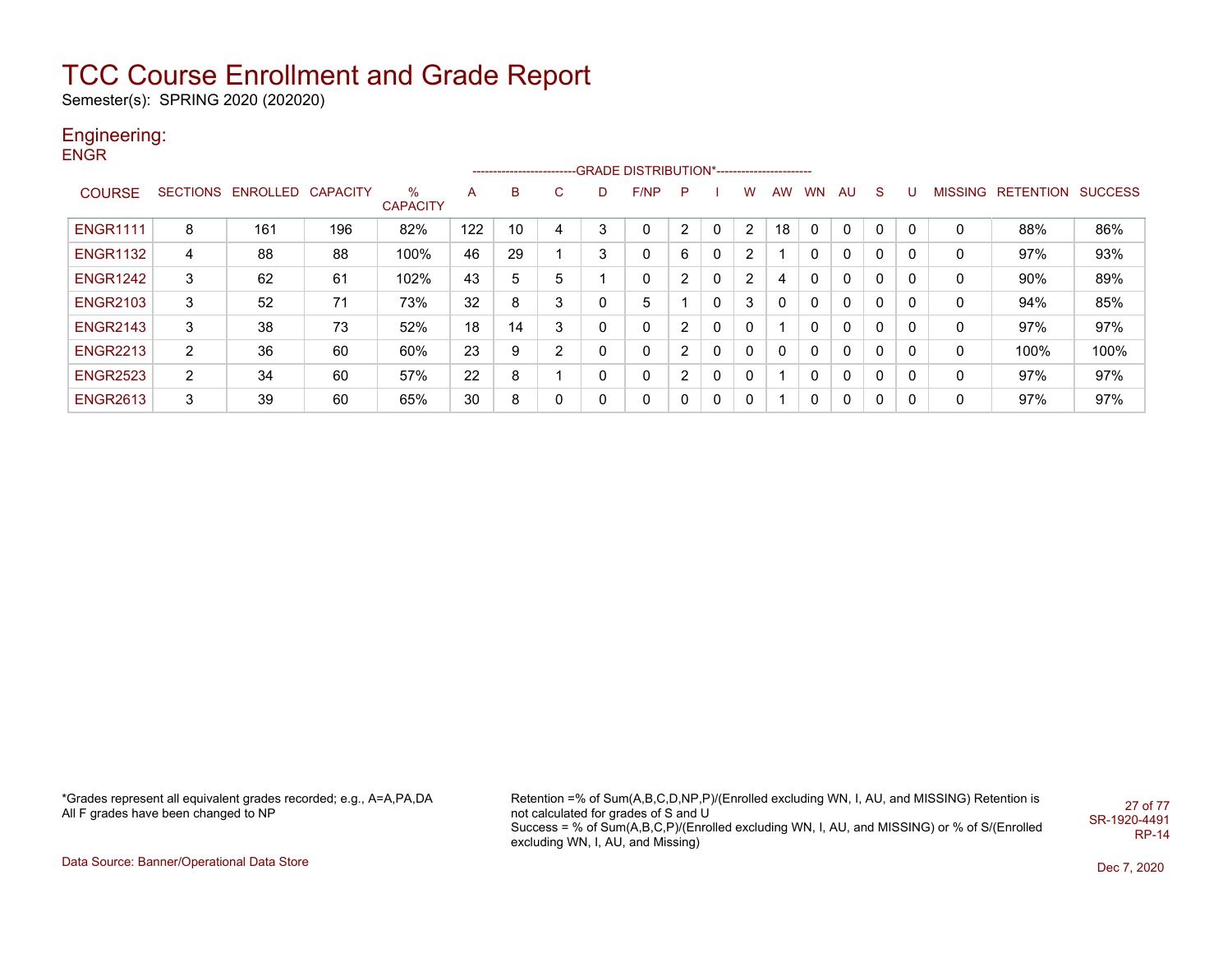Semester(s): SPRING 2020 (202020)

#### Engineering Technology: **ENGT**

|                 |   |                            |    |                      |    | ------------------------ |          |              | -GRADE DISTRIBUTION*----------------------- |              |              |          |                |           |              |              |              |                |           |                |
|-----------------|---|----------------------------|----|----------------------|----|--------------------------|----------|--------------|---------------------------------------------|--------------|--------------|----------|----------------|-----------|--------------|--------------|--------------|----------------|-----------|----------------|
| <b>COURSE</b>   |   | SECTIONS ENROLLED CAPACITY |    | ℅<br><b>CAPACITY</b> | A  | B                        | C.       |              | F/NP                                        | P            |              | w        | <b>AW</b>      | <b>WN</b> | AU           | <sub>S</sub> |              | <b>MISSING</b> | RETENTION | <b>SUCCESS</b> |
| <b>ENGT1212</b> | 2 | 21                         | 27 | 78%                  | 18 | 0                        | $\Omega$ |              | $\overline{2}$                              |              | 0            |          | $\Omega$       | 0         | $\mathbf{0}$ | $\Omega$     | $\Omega$     | 0              | 100%      | 90%            |
| <b>ENGT1223</b> |   | 16                         | 21 | 76%                  | 12 |                          | 0        | $\mathbf{0}$ | 2                                           | $\Omega$     | $\mathbf{0}$ | 0        |                | 0         | $\mathbf{0}$ | 0            | 0            | 0              | 94%       | 81%            |
| <b>ENGT1313</b> |   | 9                          | 18 | 50%                  | 8  | 0                        |          |              | 0                                           | $\Omega$     | $\mathbf{0}$ | $\Omega$ | $\overline{0}$ | 0         | $\Omega$     | 0            | 0            | 0              | 100%      | 100%           |
| <b>ENGT1443</b> | 2 | 11                         | 36 | 31%                  | 9  |                          | $\Omega$ | 0            |                                             | $\Omega$     | $\mathbf{0}$ | $\Omega$ | $\Omega$       | 0         | $\mathbf{0}$ | 0            | $\mathbf{0}$ | 0              | 100%      | 91%            |
| <b>ENGT2153</b> |   | 9                          | 18 | 50%                  | 4  | 2                        | $\Omega$ |              |                                             |              | 0            |          |                | 0         | $\mathbf{0}$ | 0            | 0            | 0              | 89%       | 78%            |
| <b>ENGT2463</b> |   | $12 \,$                    | 18 | 67%                  | 7  | 2                        |          | 0            | 0                                           | $\mathbf{0}$ | $\mathbf 0$  |          |                | 0         | $\mathbf{0}$ | 0            |              | 0              | 83%       | 83%            |

\*Grades represent all equivalent grades recorded; e.g., A=A,PA,DA All F grades have been changed to NP

Retention =% of Sum(A,B,C,D,NP,P)/(Enrolled excluding WN, I, AU, and MISSING) Retention is not calculated for grades of S and U Success = % of Sum(A,B,C,P)/(Enrolled excluding WN, I, AU, and MISSING) or % of S/(Enrolled excluding WN, I, AU, and Missing) 28 of 77 SR-1920-4491 RP-14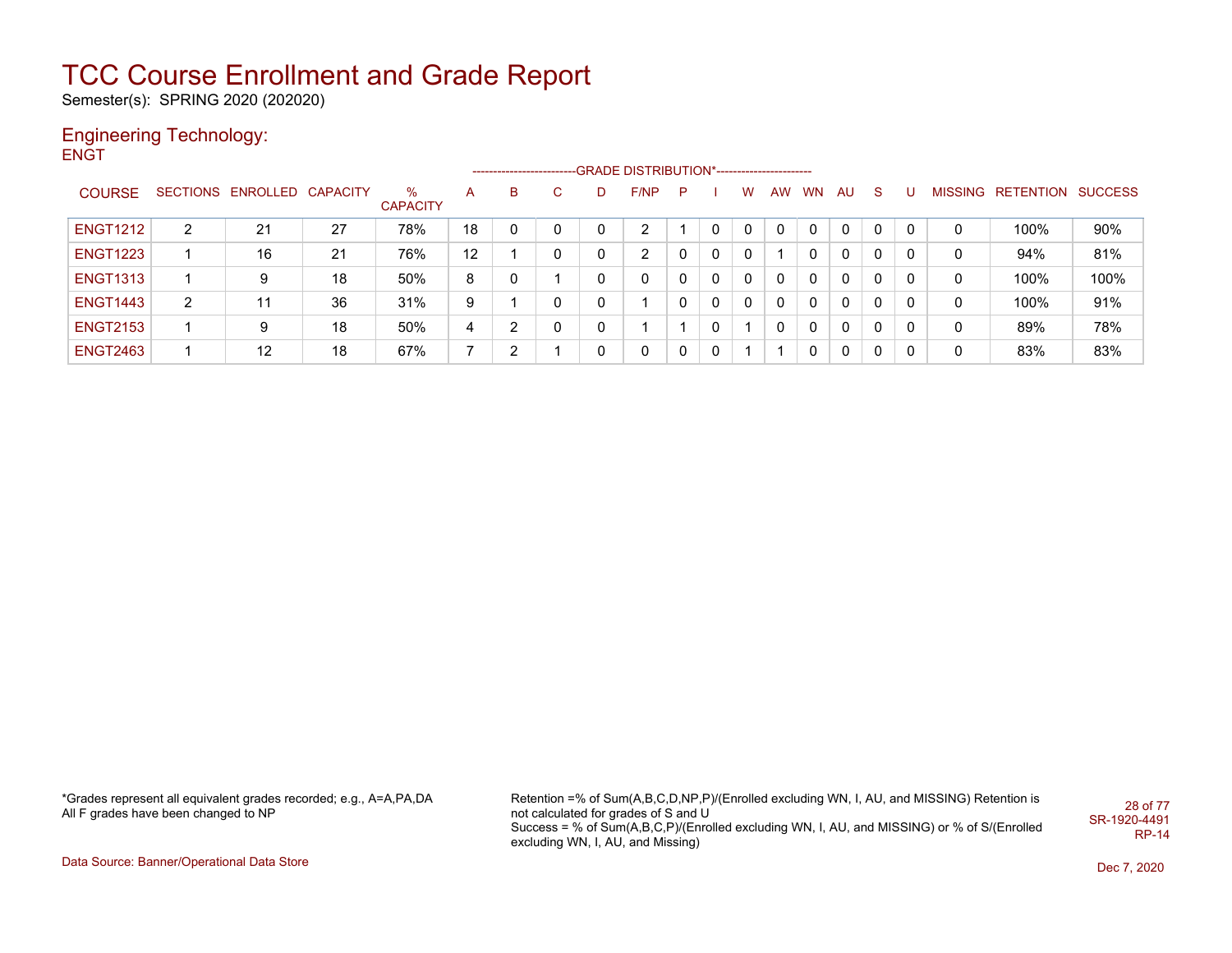Semester(s): SPRING 2020 (202020)

#### ESLA English as a Second Lang: ESLA

|                 |              |                            |    |                      |                |                |                |          | ------------------------GRADE                DISTRIBUTION*---------------------- |              |              |              |              |              |              |              |              |              |                           |      |
|-----------------|--------------|----------------------------|----|----------------------|----------------|----------------|----------------|----------|----------------------------------------------------------------------------------|--------------|--------------|--------------|--------------|--------------|--------------|--------------|--------------|--------------|---------------------------|------|
| <b>COURSE</b>   |              | SECTIONS ENROLLED CAPACITY |    | %<br><b>CAPACITY</b> | A              | в              | $\mathsf{C}$   | D        | F/NP                                                                             | P            |              | W            | AW           | <b>WN</b>    | AU           | <sub>S</sub> | U            |              | MISSING RETENTION SUCCESS |      |
| <b>ESLA0233</b> | 1            | 1                          | 10 | 10%                  | $\mathbf{0}$   | $\mathbf{0}$   | $\mathbf{0}$   | 0        | 0                                                                                | $\mathbf{0}$ | 0            | 0            | 0            | 0            | 1            | 0            | 0            | $\mathbf{0}$ | $0\%$                     | 0%   |
| <b>ESLA0343</b> | 1            | 1                          | 10 | 10%                  | 0              | $\mathbf{0}$   | $\mathbf{0}$   | 0        | 0                                                                                | $\mathbf{0}$ | 0            | 0            | $\mathbf{0}$ | $\mathbf{0}$ |              | $\mathbf{0}$ | 0            | 0            | $0\%$                     | 0%   |
| <b>ESLA0413</b> | 1            | 1                          | 10 | 10%                  | 0              | 0              | 0              | 0        | 0                                                                                | 0            | 0            | 0            | $\mathbf{0}$ | 0            |              | $\mathbf{0}$ | 0            | 0            | $0\%$                     | 0%   |
| <b>ESLA0423</b> | 1            | $\overline{2}$             | 10 | 20%                  | $\mathbf{0}$   |                | 0              | 0        | 0                                                                                | 0            | 0            | 0            | $\mathbf{0}$ | 0            | -1           | $\mathbf{0}$ | 0            | 0            | 50%                       | 50%  |
| <b>ESLA0433</b> | 1            | 1                          | 10 | 10%                  | 0              | 0              | 1              | 0        | 0                                                                                | 0            | 0            | $\mathbf 0$  | 0            | 0            | 0            | 0            | 0            | 0            | 100%                      | 100% |
| <b>ESLA0443</b> | $\mathbf{1}$ | 4                          | 10 | 40%                  | $\overline{2}$ | $\overline{2}$ | $\mathbf{0}$   | 0        | 0                                                                                | $\mathbf{0}$ | $\mathbf 0$  | $\mathbf 0$  | $\mathbf{0}$ | $\Omega$     | $\mathbf{0}$ | 0            | $\mathbf{0}$ | 0            | 100%                      | 100% |
| <b>ESLA0453</b> | 1            | 2                          | 10 | 20%                  | 1              | 0              | 0              | 0        | 0                                                                                | 0            | 0            | 0            | 0            | 0            | -1           | 0            | 0            | 0            | 50%                       | 50%  |
| <b>ESLA0513</b> | 1            | 8                          | 10 | 80%                  | 6              | 2              | $\mathbf{0}$   | 0        | 0                                                                                | $\mathbf{0}$ | $\mathbf{0}$ | $\mathbf{0}$ | $\mathbf{0}$ | 0            | 0            | $\mathbf{0}$ | $\mathbf{0}$ | 0            | 100%                      | 100% |
| <b>ESLA0523</b> | 1            | $\overline{2}$             | 10 | 20%                  | $\mathbf{0}$   |                | $\mathbf{0}$   | $\Omega$ | 0                                                                                | $\mathbf{0}$ | $\mathbf{0}$ | 0            | $\mathbf 1$  | $\mathbf{0}$ | 0            | $\mathbf{0}$ | $\mathbf{0}$ | 0            | 50%                       | 50%  |
| <b>ESLA0533</b> | 1            | 3                          | 10 | 30%                  | 1              | 0              | $\overline{2}$ | 0        | 0                                                                                | 0            | 0            | $\mathbf 0$  | $\mathbf 0$  | 0            | 0            | 0            | 0            | 0            | 100%                      | 100% |
| <b>ESLA0543</b> | 1            | 6                          | 10 | 60%                  | 3              |                | 2              | 0        | 0                                                                                | 0            | 0            | 0            | 0            | 0            | $\mathbf 0$  | 0            | $\mathbf{0}$ | 0            | 100%                      | 100% |
| <b>ESLA0553</b> | 1            | 2                          | 10 | 20%                  | $\overline{c}$ | 0              | 0              | 0        | 0                                                                                | 0            | 0            | 0            | 0            | 0            | 0            | 0            | 0            | 0            | 100%                      | 100% |
| <b>ESLA0623</b> | 1            | 4                          | 10 | 40%                  | 1              |                | 1              | $\Omega$ | 0                                                                                | 0            | 0            | 0            | 1            | 0            | 0            | 0            | $\mathbf{0}$ | 0            | 75%                       | 75%  |
| <b>ESLA0633</b> | $\mathbf{1}$ | 1                          | 10 | 10%                  | $\mathbf{1}$   | 0              | $\mathbf{0}$   | 0        | 0                                                                                | 0            | 0            | 0            | $\mathbf{0}$ | $\mathbf{0}$ | 0            | 0            | $\mathbf{0}$ | 0            | 100%                      | 100% |
| <b>ESLA0643</b> | 1            | 3                          | 10 | 30%                  | $\overline{2}$ | 0              | $\mathbf{0}$   | 0        | 0                                                                                | 0            | $\mathbf{0}$ | $\mathbf{0}$ | $\mathbf 1$  | 0            | $\mathbf{0}$ | $\mathbf{0}$ | $\mathbf{0}$ | 0            | 67%                       | 67%  |
| <b>ESLA0653</b> | 1            | 3                          | 10 | 30%                  | 2              | 0              | $\mathbf{0}$   | 0        | 0                                                                                | 0            | 0            | 0            | $\mathbf 1$  | 0            | 0            | 0            | 0            | 0            | 67%                       | 67%  |
| <b>ESLA0713</b> | 1            | 5                          | 10 | 50%                  | 5              | $\mathbf{0}$   | $\mathbf{0}$   | 0        | 0                                                                                | $\mathbf{0}$ | 0            | 0            | $\mathbf{0}$ | 0            | 0            | 0            | 0            | 0            | 100%                      | 100% |
| <b>ESLA0723</b> | 1            | 5                          | 10 | 50%                  | 4              | 0              | 1              | 0        | 0                                                                                | 0            | 0            | 0            | 0            | 0            | 0            | 0            | 0            | 0            | 100%                      | 100% |
| <b>ESLA0733</b> | 1            | 6                          | 10 | 60%                  | 2              | 3              | 1              | 0        | 0                                                                                | 0            | 0            | 0            | 0            | 0            | 0            | 0            | 0            | 0            | 100%                      | 100% |
| <b>ESLA0743</b> | 1            | 4                          | 10 | 40%                  | 1              | 3              | $\mathbf{0}$   | 0        | 0                                                                                | 0            | 0            | 0            | $\mathbf{0}$ | 0            | $\Omega$     | $\mathbf{0}$ | 0            | 0            | 100%                      | 100% |
| <b>ESLA0823</b> | $\mathbf 1$  | 5                          | 10 | 50%                  | 4              |                | 0              | 0        | 0                                                                                | 0            | 0            | 0            | 0            | 0            | 0            | 0            | 0            | 0            | 100%                      | 100% |
| <b>ESLA0833</b> | 1            | 4                          | 10 | 40%                  | 3              |                | 0              | 0        | 0                                                                                | 0            | $\Omega$     | $\Omega$     | $\mathbf{0}$ | $\Omega$     | 0            | 0            | 0            | 0            | 100%                      | 100% |

\*Grades represent all equivalent grades recorded; e.g., A=A,PA,DA All F grades have been changed to NP

Retention =% of Sum(A,B,C,D,NP,P)/(Enrolled excluding WN, I, AU, and MISSING) Retention is not calculated for grades of S and U Success = % of Sum(A,B,C,P)/(Enrolled excluding WN, I, AU, and MISSING) or % of S/(Enrolled excluding WN, I, AU, and Missing) SR-1920-4491

Data Source: Banner/Operational Data Store Dec 7, 2020

29 of 77

RP-14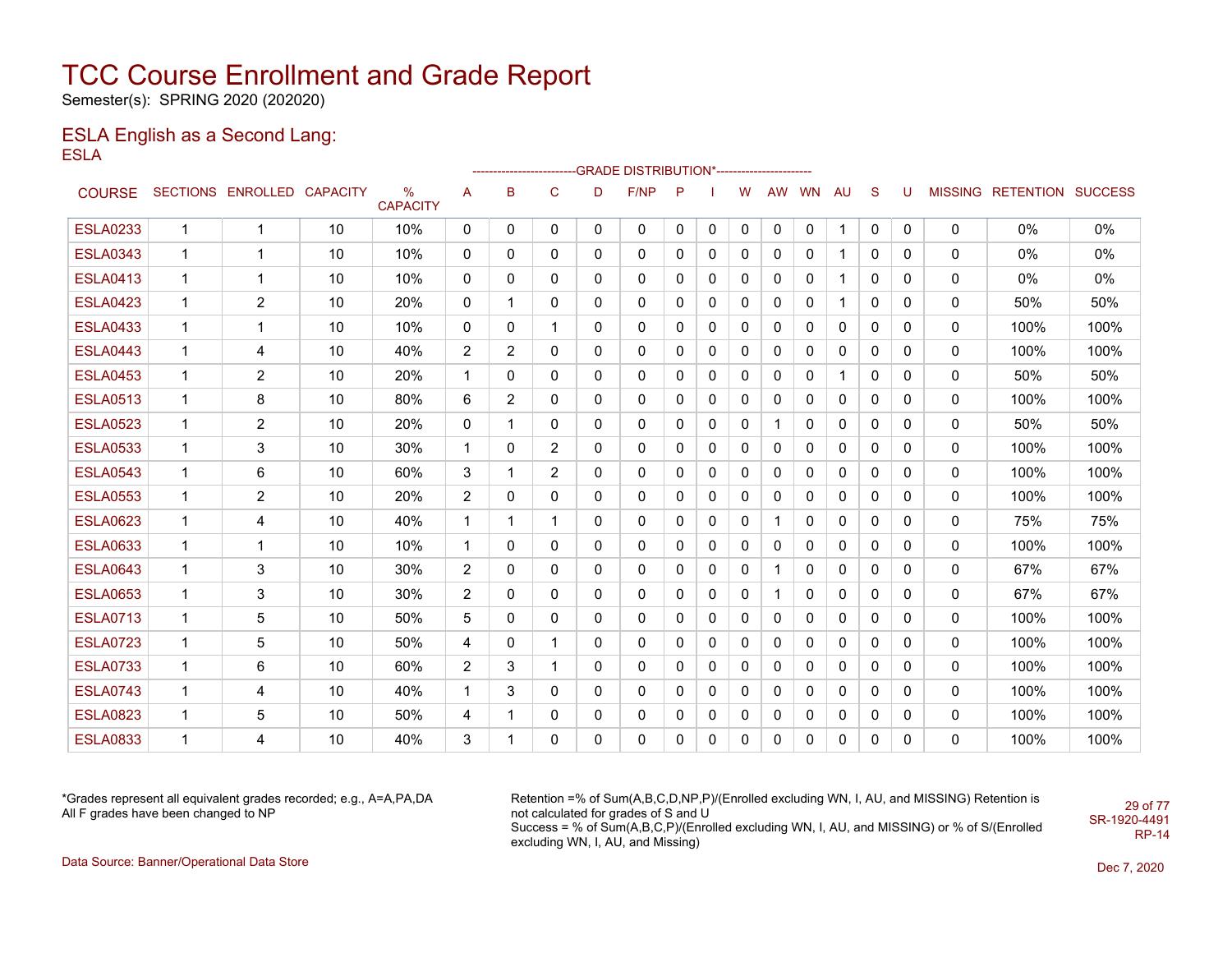Semester(s): SPRING 2020 (202020)

### ESLA English as a Second Lang: ESLA

|                 |                            |    |                         |    |   |  | -GRADE DISTRIBUTION*----------------------- |   |          |   |    |           |      |   |  |                           |      |
|-----------------|----------------------------|----|-------------------------|----|---|--|---------------------------------------------|---|----------|---|----|-----------|------|---|--|---------------------------|------|
| <b>COURSE</b>   | SECTIONS ENROLLED CAPACITY |    | $\%$<br><b>CAPACITY</b> |    | в |  | F/NP                                        | P |          | W | AW | <b>WN</b> | - AU |   |  | MISSING RETENTION SUCCESS |      |
| <b>ESLA0843</b> |                            | 10 | 40%                     | າ  |   |  |                                             |   | $\Omega$ | 0 |    |           | 0    | 0 |  | 75%                       | 75%  |
| <b>ESLA0853</b> | 6                          | 10 | 60%                     | 6  |   |  |                                             |   | 0        | 0 |    |           | 0    | 0 |  | 100%                      | 100% |
| <b>ESLA0913</b> |                            | 10 | 50%                     | г. |   |  |                                             |   | 0        | 0 |    |           |      | 0 |  | 100%                      | 100% |

\*Grades represent all equivalent grades recorded; e.g., A=A,PA,DA All F grades have been changed to NP

Retention =% of Sum(A,B,C,D,NP,P)/(Enrolled excluding WN, I, AU, and MISSING) Retention is not calculated for grades of S and U Success = % of Sum(A,B,C,P)/(Enrolled excluding WN, I, AU, and MISSING) or % of S/(Enrolled excluding WN, I, AU, and Missing) 30 of 77 SR-1920-4491 RP-14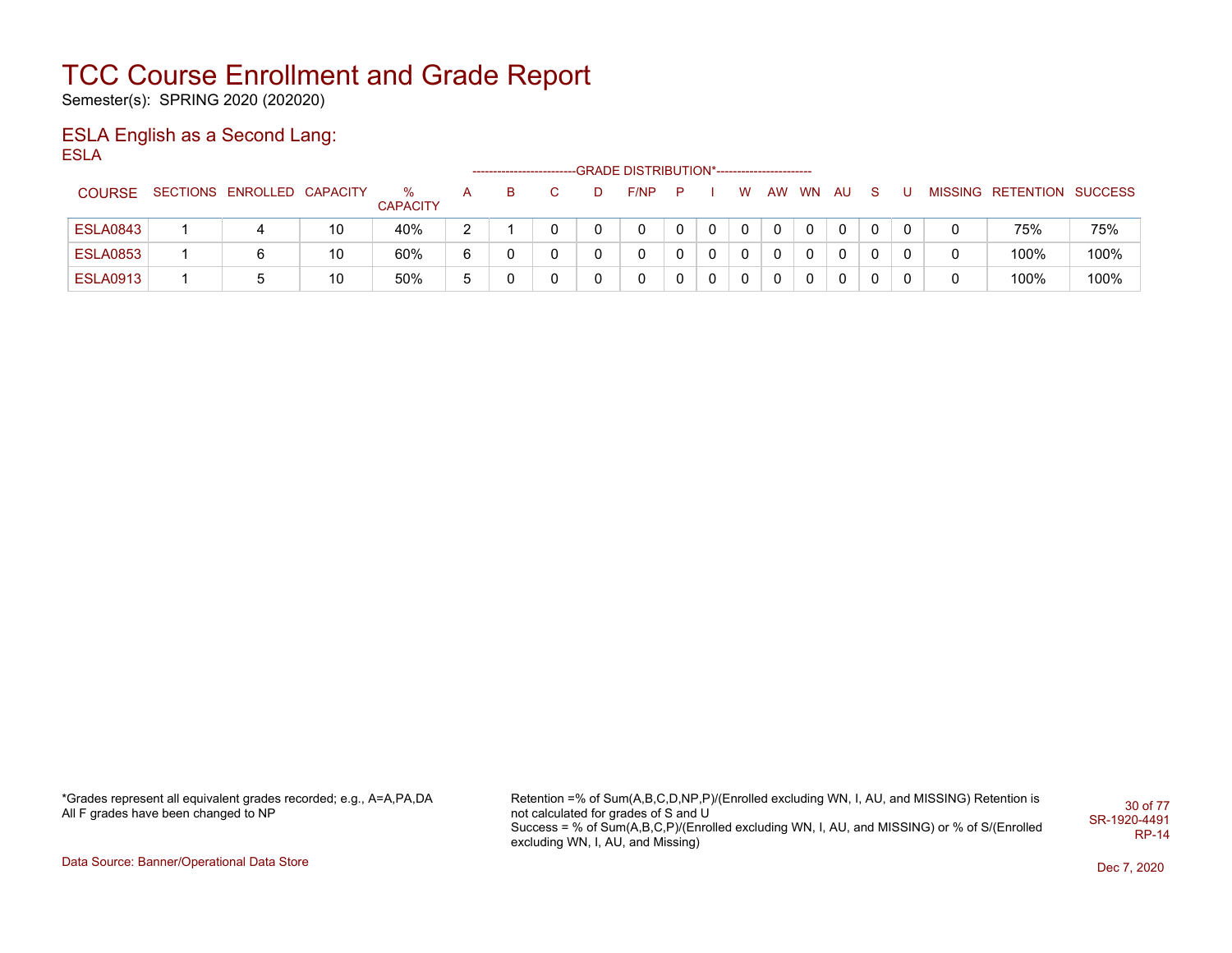Semester(s): SPRING 2020 (202020)

### ESLN English as a Second Lang: ESLN

|                 |                   |                 |                      |   |   |    |              | ------------------------GRADE                DISTRIBUTION*---------------------- |    |              |          |    |              |          |              |          |                |           |                |
|-----------------|-------------------|-----------------|----------------------|---|---|----|--------------|----------------------------------------------------------------------------------|----|--------------|----------|----|--------------|----------|--------------|----------|----------------|-----------|----------------|
| <b>COURSE</b>   | SECTIONS ENROLLED | <b>CAPACITY</b> | %<br><b>CAPACITY</b> | A | в | C. | D            | F/NP                                                                             | P. |              | W        | AW | <b>WN</b>    | AU       | <sub>S</sub> | U        | <b>MISSING</b> | RETENTION | <b>SUCCESS</b> |
| <b>ESLN0123</b> |                   | 10              | 10%                  |   |   | 0  |              | $\Omega$                                                                         | 0  | $\mathbf{0}$ | $\Omega$ | 0  | $\Omega$     | $\Omega$ | $\Omega$     | $\Omega$ | 0              | 100%      | 100%           |
| <b>ESLN0143</b> |                   | 10              | 10%                  |   |   | 0  |              | 0                                                                                | 0  | $\mathbf{0}$ | 0        | 0  | $\Omega$     | $\Omega$ | $\Omega$     | 0        | 0              | 100%      | 100%           |
| <b>ESLN0213</b> |                   | 10              | 10%                  |   |   | 0  | $\sim$       | 0                                                                                | 0  | $\mathbf{0}$ | 0        | 0  | $\mathbf{0}$ | $\Omega$ | 0            | 0        | 0              | 100%      | 100%           |
| <b>ESLN0223</b> | 3                 | 10              | 30%                  | 3 |   | 0  | <sup>n</sup> | 0                                                                                | 0  | 0            | 0        | 0  | $\mathbf{0}$ | $\Omega$ | $\Omega$     | 0        | 0              | 100%      | 100%           |
| <b>ESLN0243</b> |                   | 10              | 10%                  |   |   | 0  | ∩            | $\mathbf{0}$                                                                     | 0  | 0            | 0        | 0  | $\Omega$     | $\Omega$ | $\Omega$     | 0        | 0              | 100%      | 100%           |
| <b>ESLN0313</b> | 3                 | 10              | 30%                  |   |   | 0  |              | $\mathbf{0}$                                                                     | 0  | 0            | 0        | 0  | $\Omega$     | $\Omega$ | $\Omega$     | 0        | 0              | 67%       | 67%            |
| <b>ESLN0323</b> |                   | 10              | 10%                  | 0 |   | 0  |              | $\mathbf{0}$                                                                     | 0  | $\Omega$     | 0        |    |              | $\Omega$ | $\Omega$     | 0        | 0              | 0%        | $0\%$          |

\*Grades represent all equivalent grades recorded; e.g., A=A,PA,DA All F grades have been changed to NP

Retention =% of Sum(A,B,C,D,NP,P)/(Enrolled excluding WN, I, AU, and MISSING) Retention is not calculated for grades of S and U Success = % of Sum(A,B,C,P)/(Enrolled excluding WN, I, AU, and MISSING) or % of S/(Enrolled excluding WN, I, AU, and Missing) 31 of 77 SR-1920-4491 RP-14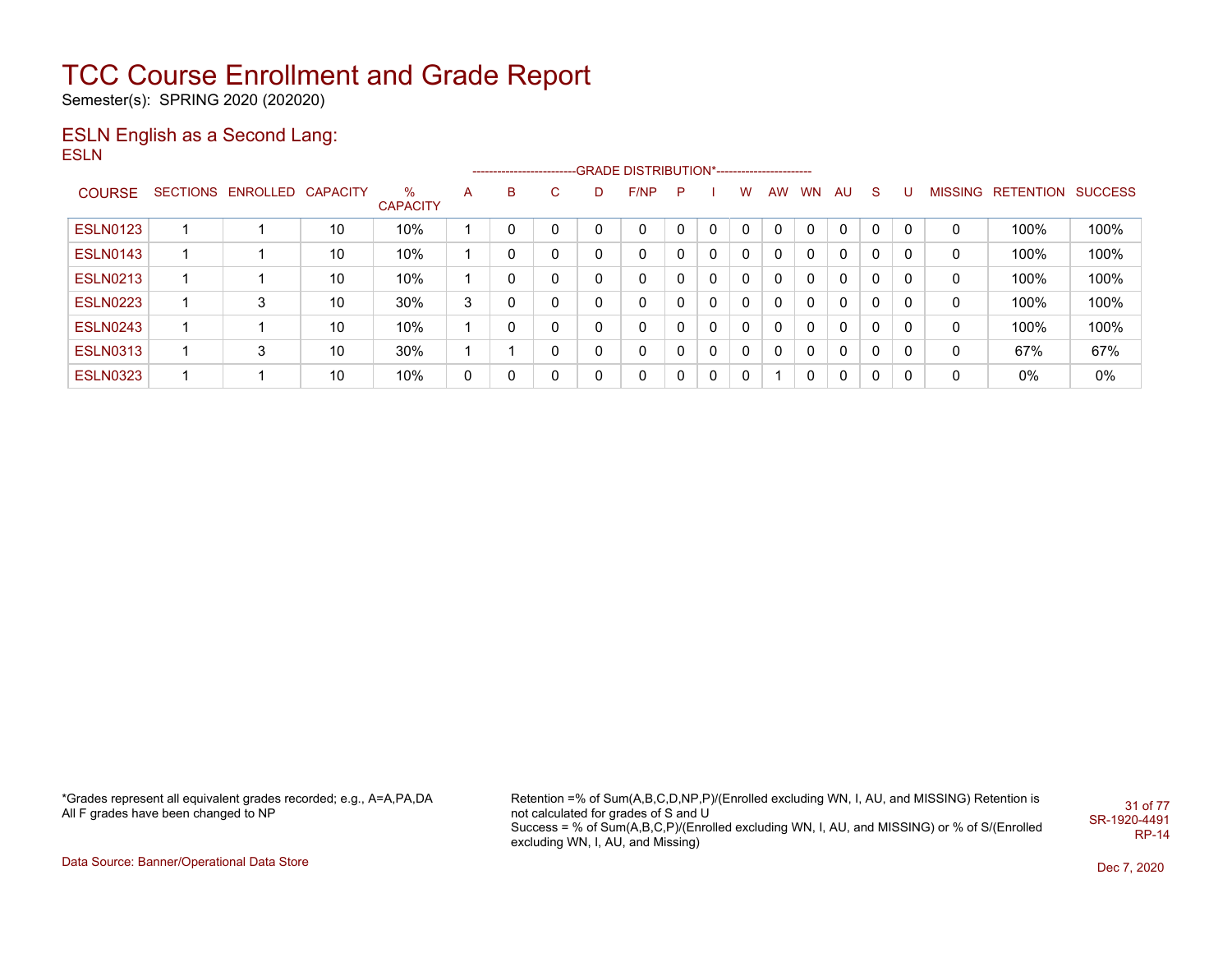Semester(s): SPRING 2020 (202020)

#### Fire & Emergency Medical Svcs: FEMS

|                 |                |                            |    |                      |              |   |   |   | ------------------------GRADE DISTRIBUTION*---------------------- |          |          |              |                |           |     |              |   |   |                   |                |
|-----------------|----------------|----------------------------|----|----------------------|--------------|---|---|---|-------------------------------------------------------------------|----------|----------|--------------|----------------|-----------|-----|--------------|---|---|-------------------|----------------|
| <b>COURSE</b>   |                | SECTIONS ENROLLED CAPACITY |    | %<br><b>CAPACITY</b> | A            | B | C | D | F/NP                                                              | P        |          | W            | <b>AW</b>      | <b>WN</b> | AU. | S.           | U |   | MISSING RETENTION | <b>SUCCESS</b> |
| <b>FEMS1214</b> | 2              | 38                         | 44 | 86%                  | 10           | 9 |   |   | 9                                                                 |          | $\Omega$ | 5            |                | $\Omega$  | 0   | $\mathbf{0}$ | 0 | 0 | 87%               | 61%            |
| <b>FEMS1224</b> | $\overline{2}$ | 28                         | 45 | 62%                  | 11           | 8 | 3 | 0 | 6                                                                 |          | 0        | 0            |                | 0         | 0   | 0            |   | 0 | 100%              | 79%            |
| <b>FEMS1243</b> |                | 18                         | 20 | 90%                  |              | 5 | 3 | 0 | 2                                                                 |          | 0        |              |                | 0         | 0   | $\mathbf{0}$ | 0 | 0 | 94%               | 83%            |
| <b>FEMS1253</b> |                | 12                         | 20 | 60%                  | $\mathbf{0}$ | 5 | 5 | 0 | 0                                                                 |          | 0        | 0            | $\overline{2}$ | 0         | 0   | $\mathbf{0}$ | 0 | 0 | 83%               | 83%            |
| <b>FEMS2213</b> |                | 17                         | 20 | 85%                  | 15           |   |   | 0 | 0                                                                 |          | 0        | $\mathbf{0}$ | 0              | $\Omega$  | 0   | $\mathbf{0}$ | 0 | 0 | 100%              | 100%           |
| <b>FEMS2223</b> |                | 20                         | 20 | 100%                 | 17           |   | 0 | 0 | 0                                                                 | $\Omega$ | 0        |              |                | 0         | 0   | 0            | 0 | 0 | 90%               | 90%            |
| <b>FEMS2263</b> |                | 16                         | 20 | 80%                  | 3            |   | 5 | 0 |                                                                   | $\Omega$ | $\Omega$ | 0            | 3              | 0         | 0   | 0            | 0 | 0 | 81%               | 75%            |

\*Grades represent all equivalent grades recorded; e.g., A=A,PA,DA All F grades have been changed to NP

Retention =% of Sum(A,B,C,D,NP,P)/(Enrolled excluding WN, I, AU, and MISSING) Retention is not calculated for grades of S and U Success = % of Sum(A,B,C,P)/(Enrolled excluding WN, I, AU, and MISSING) or % of S/(Enrolled excluding WN, I, AU, and Missing) 32 of 77 SR-1920-4491 RP-14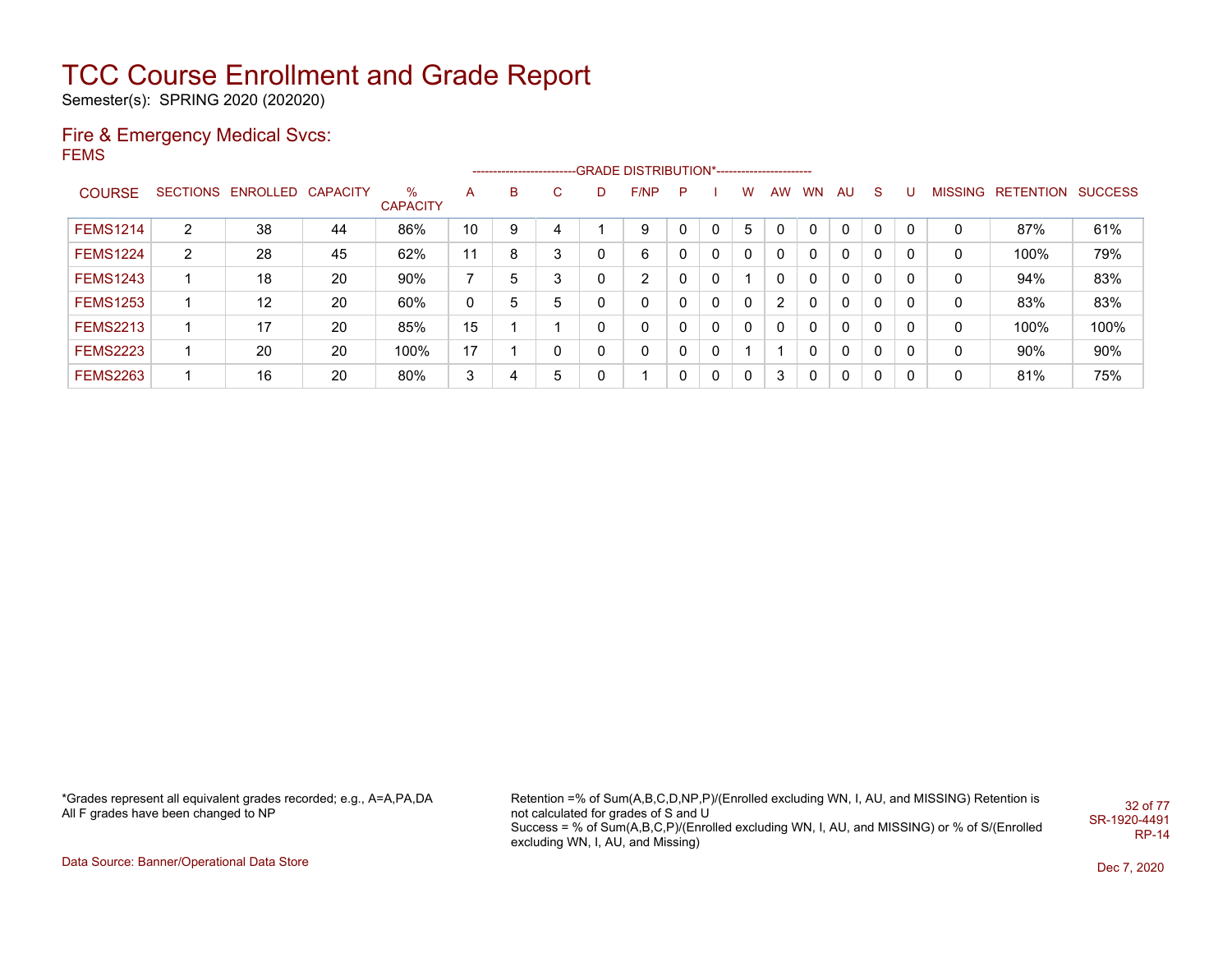Semester(s): SPRING 2020 (202020)

#### French: FREN

|                 |   |                            |    |                      |   | ------------------------ |    |   | -GRADE DISTRIBUTION*----------------------- |   |   |   |    |           |    |    |   |                           |      |
|-----------------|---|----------------------------|----|----------------------|---|--------------------------|----|---|---------------------------------------------|---|---|---|----|-----------|----|----|---|---------------------------|------|
| <b>COURSE</b>   |   | SECTIONS ENROLLED CAPACITY |    | %<br><b>CAPACITY</b> | A | в                        | C. | D | F/NP                                        | P |   | w | AW | <b>WN</b> | AU | -S |   | MISSING RETENTION SUCCESS |      |
| <b>FREN1103</b> | 4 | 54                         | 75 | 72%                  |   |                          | 9  | 3 | 16                                          | 3 | 0 | 9 |    |           | 2  |    |   | 78%                       | 43%  |
| <b>FREN1213</b> | 2 | 26                         | 40 | 65%                  | 4 | 6                        | 3  |   | 4                                           | 4 | 0 | 0 | 0  | 0         | 2  |    | 0 | 92%                       | 65%  |
| <b>FREN1413</b> |   |                            | 20 | 35%                  | 0 |                          | ົ  |   | 0                                           |   | 0 | 0 | 0  | 0         | 3  | 0  | 0 | 57%                       | 57%  |
| <b>FREN2143</b> |   |                            | 2  | 100%                 |   |                          | 0  |   | 0                                           |   | 0 | 0 | 0  | 0         | 0  |    | 0 | 100%                      | 100% |

\*Grades represent all equivalent grades recorded; e.g., A=A,PA,DA All F grades have been changed to NP

Retention =% of Sum(A,B,C,D,NP,P)/(Enrolled excluding WN, I, AU, and MISSING) Retention is not calculated for grades of S and U Success = % of Sum(A,B,C,P)/(Enrolled excluding WN, I, AU, and MISSING) or % of S/(Enrolled excluding WN, I, AU, and Missing) 33 of 77 SR-1920-4491 RP-14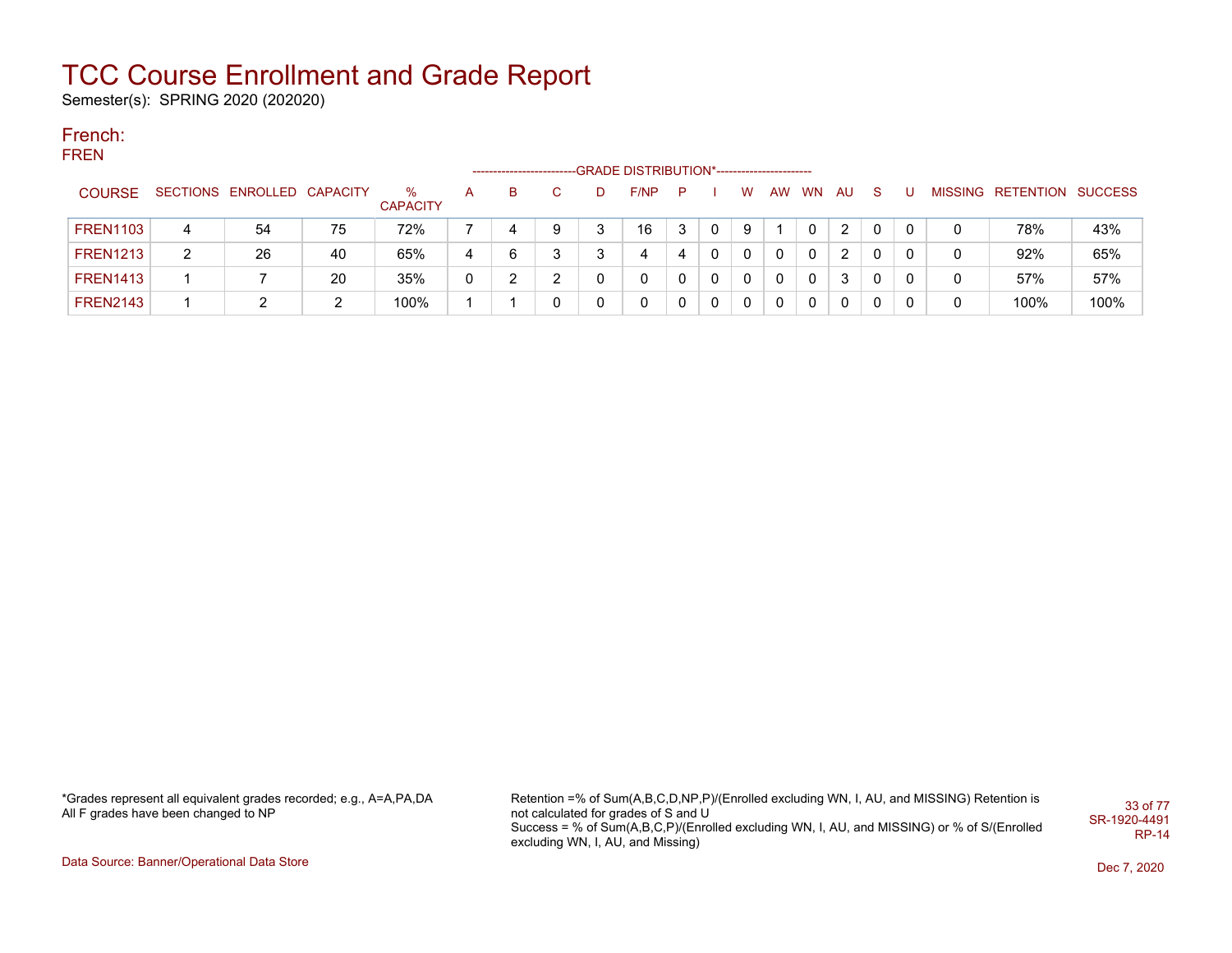Semester(s): SPRING 2020 (202020)

### Geography:

| <b>GEOG</b>   |   |                            |     |                      |    |    |    |   | -GRADE DISTRIBUTION*----------------------- |   |   |              |          |           |              |              |   |   |                           |     |
|---------------|---|----------------------------|-----|----------------------|----|----|----|---|---------------------------------------------|---|---|--------------|----------|-----------|--------------|--------------|---|---|---------------------------|-----|
| <b>COURSE</b> |   | SECTIONS ENROLLED CAPACITY |     | %<br><b>CAPACITY</b> | A  | B  |    | Ð | F/NP                                        | P |   | W            | AW       | <b>WN</b> | AU           | <b>S</b>     |   |   | MISSING RETENTION SUCCESS |     |
| GEOG1014      | 2 | 43                         | 44  | 98%                  |    | 15 | 8  |   | 5                                           | 4 | 0 | 3            | 0        | 0         | $\mathbf{0}$ | 0            | 0 | 0 | 93%                       | 79% |
| GEOG1043      | 6 | 124                        | 131 | 95%                  | 56 | 36 | 15 |   |                                             | 6 | 0 | 2            | 0        | $\Omega$  | $\mathbf{0}$ | $\mathbf{0}$ | 0 | 0 | 98%                       | 91% |
| GEOG2013      |   | 12                         | 20  | 60%                  | 3  |    | 3  |   |                                             | 0 | 0 | $\mathbf{0}$ | $\Omega$ | $\Omega$  |              | $\mathbf{0}$ | 0 | 0 | 92%                       | 75% |
| GEOG2033      | 2 | 40                         | 42  | 95%                  | 15 | 10 | 4  |   | 3                                           | 5 | 0 |              |          | 0         | 0            | 0            |   | 0 | 95%                       | 85% |

\*Grades represent all equivalent grades recorded; e.g., A=A,PA,DA All F grades have been changed to NP

Retention =% of Sum(A,B,C,D,NP,P)/(Enrolled excluding WN, I, AU, and MISSING) Retention is not calculated for grades of S and U Success = % of Sum(A,B,C,P)/(Enrolled excluding WN, I, AU, and MISSING) or % of S/(Enrolled excluding WN, I, AU, and Missing) 34 of 77 SR-1920-4491 RP-14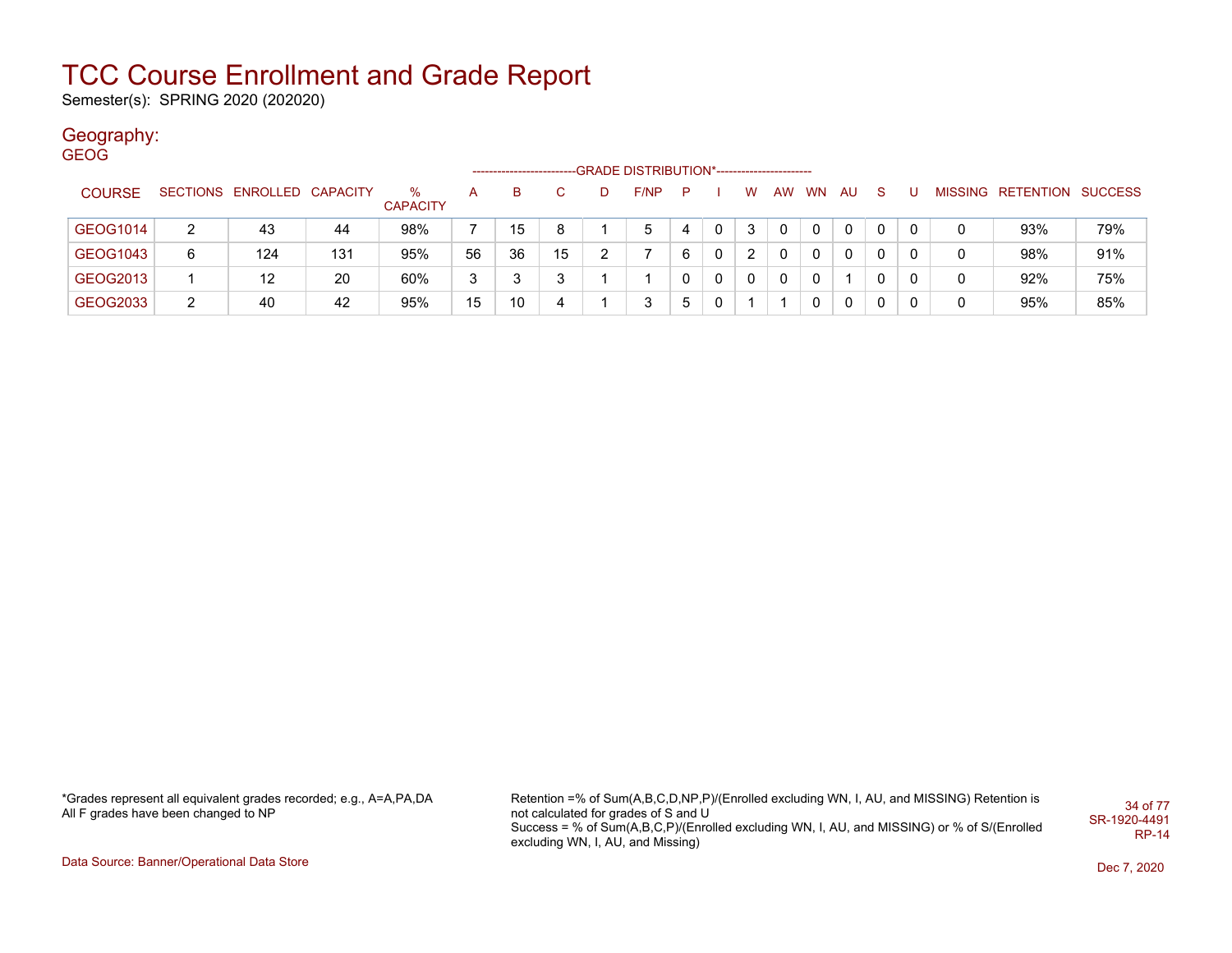Semester(s): SPRING 2020 (202020)

### Geology:

| <b>GEOL</b>     |   |                            |    |                      |    |    |    |   |      |              |   |   |    |              |     |    |   |   |                           |     |
|-----------------|---|----------------------------|----|----------------------|----|----|----|---|------|--------------|---|---|----|--------------|-----|----|---|---|---------------------------|-----|
|                 |   |                            |    |                      |    |    |    |   |      |              |   |   |    |              |     |    |   |   |                           |     |
| <b>COURSE</b>   |   | SECTIONS ENROLLED CAPACITY |    | %<br><b>CAPACITY</b> | A  | B  | C. | D | F/NP | P.           |   | W | AW | <b>WN</b>    | AU. | -S | U |   | MISSING RETENTION SUCCESS |     |
| <b>GEOL1014</b> | 3 | 61                         | 68 | 90%                  | 33 | 16 | 4  |   | 3    | $\mathbf{2}$ | 0 | 2 |    | 0            | 0   |    |   | 0 | 95%                       | 90% |
| <b>GEOL1024</b> |   |                            | 24 | 29%                  | 4  |    |    |   | 0    |              | 0 |   |    | $\mathbf{0}$ | 0   |    |   | 0 | 86%                       | 86% |
| <b>GEOL1113</b> |   | 10                         | 24 | 42%                  |    |    | 0  |   | 0    |              | 0 |   |    | $\mathbf 0$  | 0   |    | 0 | 0 | 90%                       | 90% |
|                 |   |                            |    |                      |    |    |    |   |      |              |   |   |    |              |     |    |   |   |                           |     |

\*Grades represent all equivalent grades recorded; e.g., A=A,PA,DA All F grades have been changed to NP

Retention =% of Sum(A,B,C,D,NP,P)/(Enrolled excluding WN, I, AU, and MISSING) Retention is not calculated for grades of S and U Success = % of Sum(A,B,C,P)/(Enrolled excluding WN, I, AU, and MISSING) or % of S/(Enrolled excluding WN, I, AU, and Missing) 35 of 77 SR-1920-4491 RP-14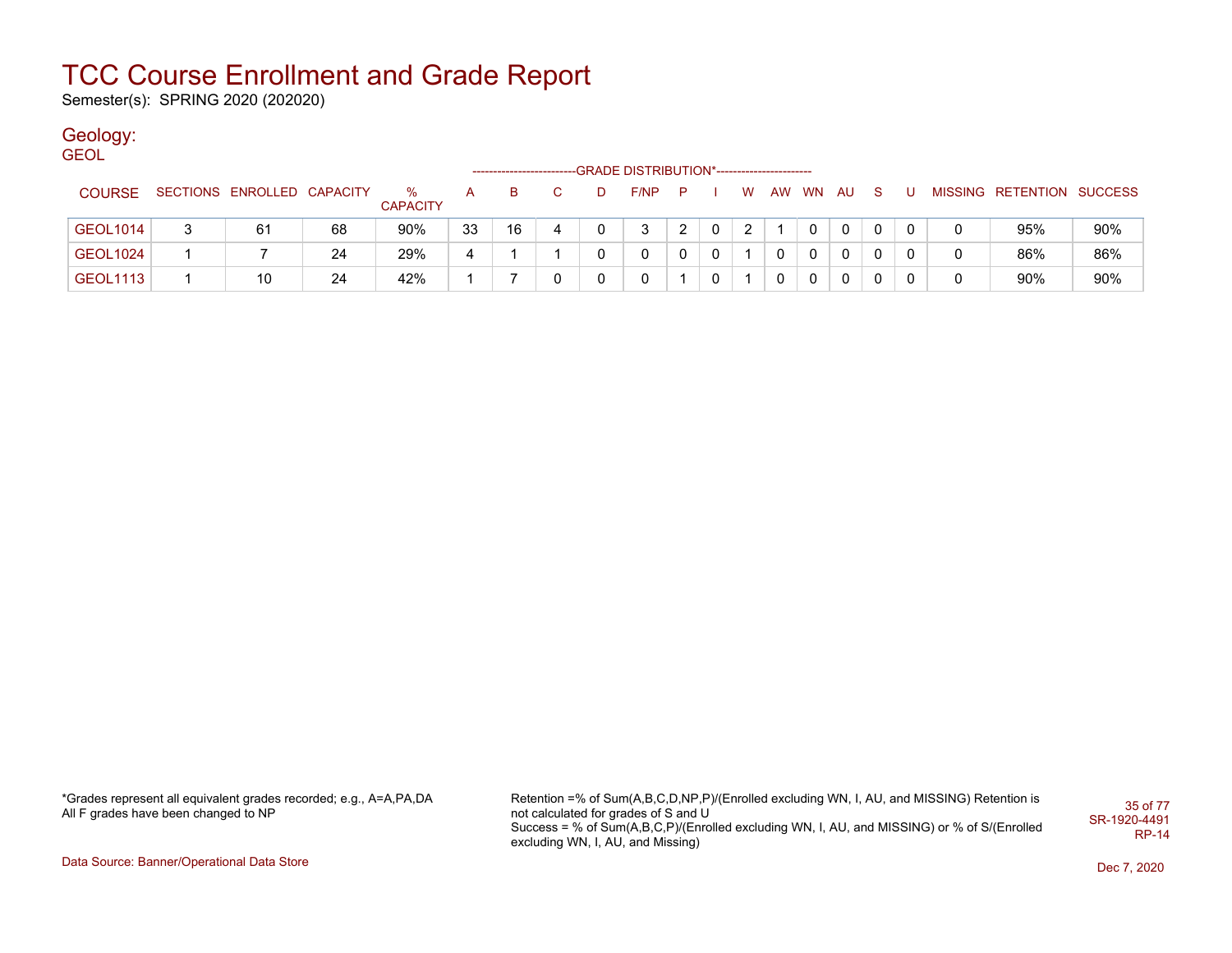Semester(s): SPRING 2020 (202020)

### Geographic Information Systems: **GIS**

|                |                                   |    |                      |              |          |  | -GRADE DISTRIBUTION*----------------------- |   |    |          |          |    |   |                           |      |
|----------------|-----------------------------------|----|----------------------|--------------|----------|--|---------------------------------------------|---|----|----------|----------|----|---|---------------------------|------|
|                | COURSE SECTIONS ENROLLED CAPACITY |    | %<br><b>CAPACITY</b> | $\mathsf{A}$ | <b>B</b> |  | F/NP                                        | P | W  | AW WN AU |          | S. |   | MISSING RETENTION SUCCESS |      |
| <b>GIS2373</b> |                                   | 15 | 53%                  |              |          |  |                                             |   | C. |          |          |    |   | 75%                       | 75%  |
| GIS2383        |                                   | 15 | 33%                  |              |          |  |                                             |   |    |          | $\Omega$ | 0  | 0 | 100%                      | 100% |

\*Grades represent all equivalent grades recorded; e.g., A=A,PA,DA All F grades have been changed to NP

Retention =% of Sum(A,B,C,D,NP,P)/(Enrolled excluding WN, I, AU, and MISSING) Retention is not calculated for grades of S and U Success = % of Sum(A,B,C,P)/(Enrolled excluding WN, I, AU, and MISSING) or % of S/(Enrolled excluding WN, I, AU, and Missing) 36 of 77 SR-1920-4491 RP-14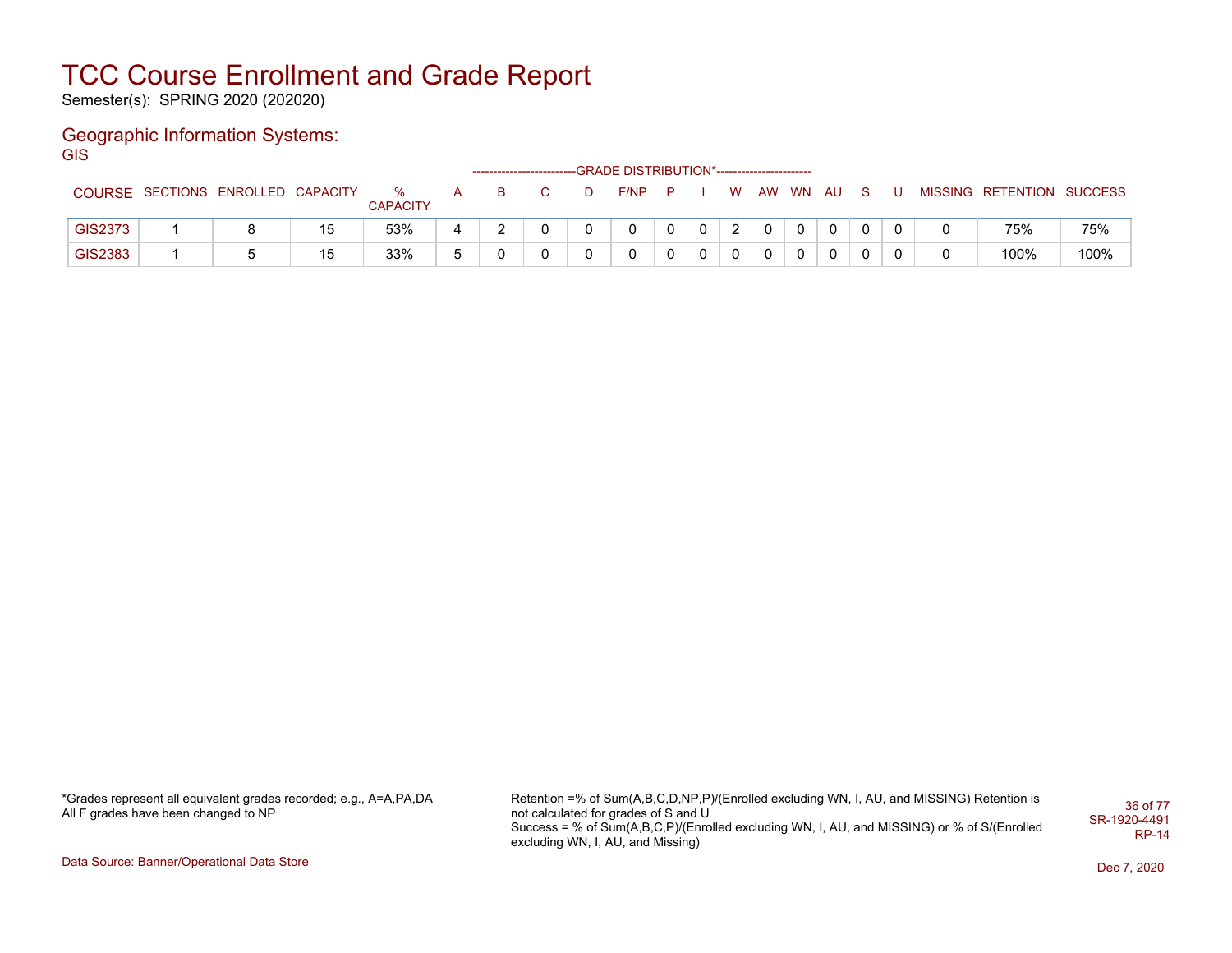Semester(s): SPRING 2020 (202020)

#### Health, Human Perf & Phys Ed: HHPE

|                 |   |                            |    |                      |    |    |    |   | ------------------------GRADE                DISTRIBUTION*---------------------- |   |   |          |    |              |              |              |   |                   |                |
|-----------------|---|----------------------------|----|----------------------|----|----|----|---|----------------------------------------------------------------------------------|---|---|----------|----|--------------|--------------|--------------|---|-------------------|----------------|
| <b>COURSE</b>   |   | SECTIONS ENROLLED CAPACITY |    | %<br><b>CAPACITY</b> | А  | В  | C  | D | F/NP                                                                             | P |   | W        | AW | <b>WN</b>    | AU.          | <sub>S</sub> |   | MISSING RETENTION | <b>SUCCESS</b> |
| <b>HHPE1143</b> |   | 15                         | 20 | 75%                  | 11 |    | 0  |   | 0                                                                                |   |   |          |    |              | $\mathbf{0}$ | 0            | 0 | 87%               | 87%            |
| <b>HHPE2212</b> | 4 | 71                         | 75 | 95%                  | 56 |    | າ  |   | 3                                                                                |   | 0 | 0        | 8  | 0            | 0            | 0            | 0 | 89%               | 83%            |
| <b>HHPE2263</b> | 2 | 35                         | 40 | 88%                  | 18 | 8  | 3  |   |                                                                                  |   |   | 4        |    | 0            | 0            | 0            | 0 | 89%               | 86%            |
| <b>HHPE2603</b> | 4 | 73                         | 80 | 91%                  | 28 | 20 | 11 |   |                                                                                  |   | 0 | 3        |    | <sup>n</sup> | $\mathbf{0}$ | 0            | 0 | 95%               | 84%            |
| <b>HHPE2653</b> |   | 19                         | 20 | 95%                  | 13 | 6  | 0  |   | 0                                                                                |   | 0 | $\Omega$ |    | 0            | 0            | 0            | 0 | 100%              | 100%           |

\*Grades represent all equivalent grades recorded; e.g., A=A,PA,DA All F grades have been changed to NP

Retention =% of Sum(A,B,C,D,NP,P)/(Enrolled excluding WN, I, AU, and MISSING) Retention is not calculated for grades of S and U Success = % of Sum(A,B,C,P)/(Enrolled excluding WN, I, AU, and MISSING) or % of S/(Enrolled excluding WN, I, AU, and Missing) 37 of 77 SR-1920-4491 RP-14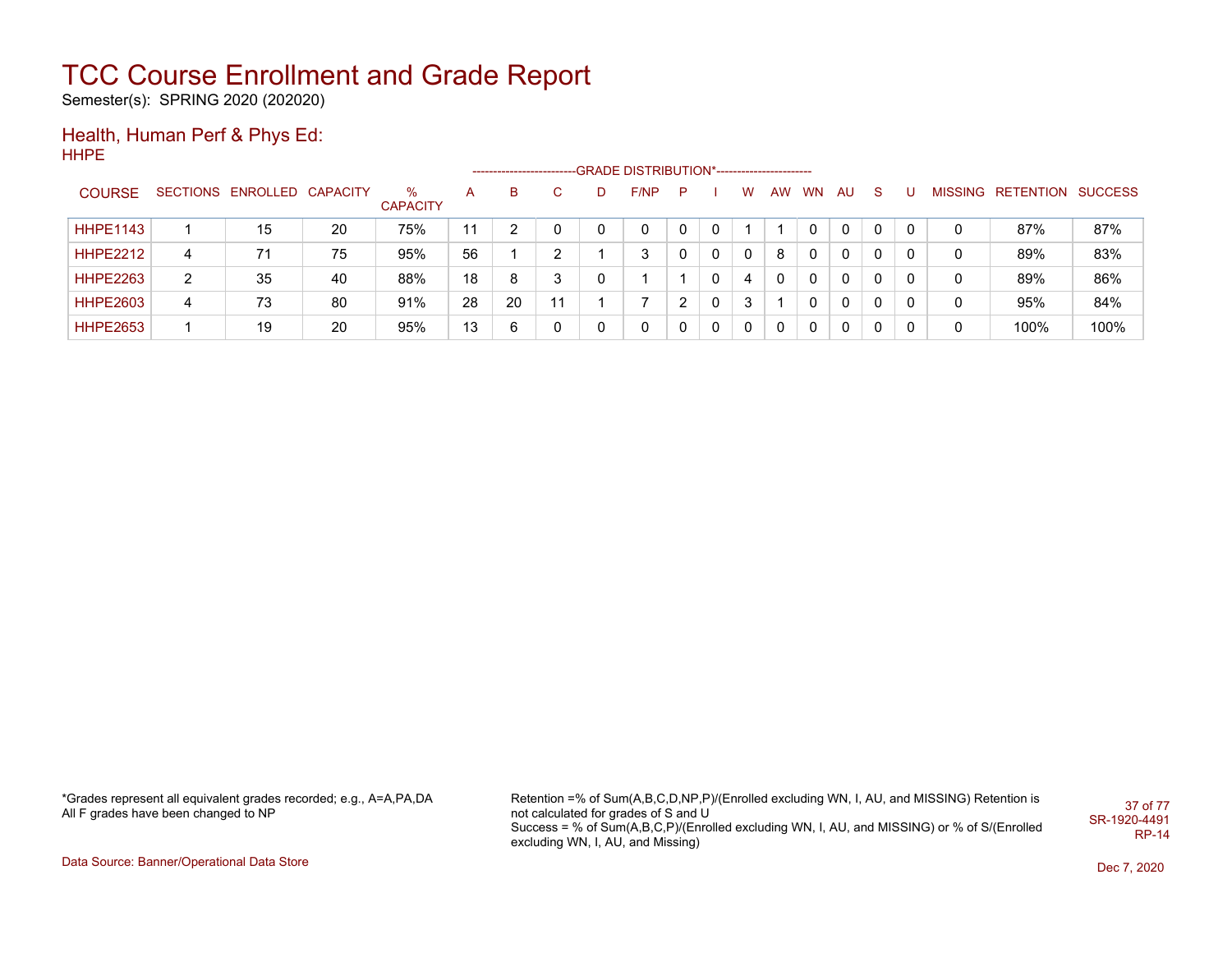Semester(s): SPRING 2020 (202020)

### History:

**HIST** 

|                 |                |                            |       |                 |     | ------------------------- |     |    | -GRADE DISTRIBUTION*---------------------- |                |                |    |                |           |              |              |   |                |                          |     |
|-----------------|----------------|----------------------------|-------|-----------------|-----|---------------------------|-----|----|--------------------------------------------|----------------|----------------|----|----------------|-----------|--------------|--------------|---|----------------|--------------------------|-----|
| <b>COURSE</b>   |                | SECTIONS ENROLLED CAPACITY |       | $\%$            | A   | B                         | C   | D. | F/NP                                       | -P             |                | w  | AW.            | <b>WN</b> | - AU         | <sub>S</sub> |   | <b>MISSING</b> | <b>RETENTION SUCCESS</b> |     |
|                 |                |                            |       | <b>CAPACITY</b> |     |                           |     |    |                                            |                |                |    |                |           |              |              |   |                |                          |     |
| <b>HIST1053</b> | 6              | 144                        | 155   | 93%             | 86  | 25                        | 6   | ົ  | 12                                         | 2              |                | ⇁  | 4              |           | $\mathbf{0}$ | $\Omega$     | 0 | C              | 92%                      | 83% |
| <b>HIST1063</b> | 3              | 71                         | 80    | 89%             | 44  | 8                         | 4   | 3  | 6                                          |                | 0              | 2  | $\overline{2}$ |           |              | 0            | 0 | 0              | 93%                      | 80% |
| <b>HIST1073</b> | 4              | 50                         | 69    | 72%             | 9   | 19                        | 8   | 3  | 5                                          | 4              | 0              | 2  | 0              |           | $\Omega$     | 0            | 0 | 0              | 96%                      | 80% |
| <b>HIST1483</b> | 36             | 736                        | 920   | 80%             | 281 | 136                       | 73  | 22 | 108                                        | 35             | $\overline{2}$ | 48 | 30             | 0         |              | 0            | 0 | 0              | 89%                      | 71% |
| <b>HIST1493</b> | 78             | .458                       | 1,818 | 80%             | 541 | 296                       | 133 | 53 | 222                                        | 75             | 0              | 86 | 52             | 0         | $\Omega$     | 0            | 0 | 0              | 91%                      | 72% |
| <b>HIST2333</b> |                | 22                         | 25    | 88%             | 15  |                           |     |    | 0                                          | 0              | 0              | 0  |                |           | 0            | 0            | 0 | 0              | 95%                      | 91% |
| <b>HIST2343</b> |                | 11                         | 13    | 85%             | 5   |                           | 0   |    | 2                                          | 0              |                | 2  | 0              | 0         | $\mathbf{0}$ | 0            | 0 | 0              | 82%                      | 55% |
| <b>HIST2523</b> | $\overline{2}$ | 26                         | 50    | 52%             | 16  |                           | 3   | 0  | 3                                          | $\overline{2}$ |                | 0  | 0              | 0         | $\Omega$     | 0            | 0 | 0              | 100%                     | 88% |

\*Grades represent all equivalent grades recorded; e.g., A=A,PA,DA All F grades have been changed to NP

Retention =% of Sum(A,B,C,D,NP,P)/(Enrolled excluding WN, I, AU, and MISSING) Retention is not calculated for grades of S and U Success = % of Sum(A,B,C,P)/(Enrolled excluding WN, I, AU, and MISSING) or % of S/(Enrolled excluding WN, I, AU, and Missing) 38 of 77 SR-1920-4491 RP-14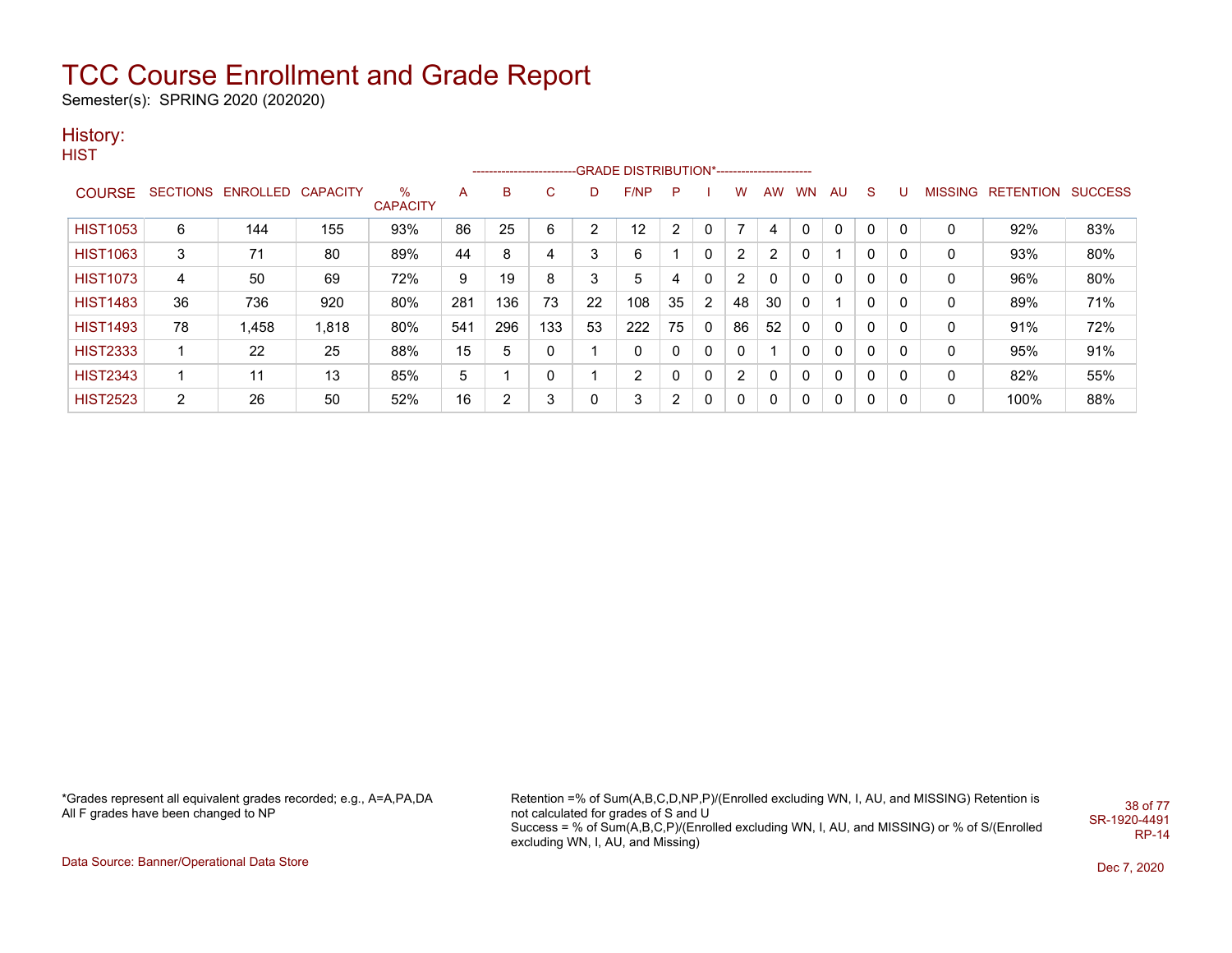Semester(s): SPRING 2020 (202020)

#### Health Information Technology: **HITC**

|                 |                |                   |                 |                      |    |            |                |   | --------------------------GRADE DISTRIBUTION*---------------------- |   |              |              |              |           |    |              |   |                |           |                |
|-----------------|----------------|-------------------|-----------------|----------------------|----|------------|----------------|---|---------------------------------------------------------------------|---|--------------|--------------|--------------|-----------|----|--------------|---|----------------|-----------|----------------|
| <b>COURSE</b>   |                | SECTIONS ENROLLED | <b>CAPACITY</b> | %<br><b>CAPACITY</b> | A  | B          | $\sim$<br>U    | D | F/NP                                                                | P |              | w            | <b>AW</b>    | <b>WN</b> | AU | <sub>S</sub> | υ | <b>MISSING</b> | RETENTION | <b>SUCCESS</b> |
| <b>HITC1213</b> |                | 14                | 18              | 78%                  | 4  | 6          |                |   |                                                                     |   |              | $\Omega$     | $\mathbf{0}$ | $\Omega$  | 0  | 0            | 0 | 0              | 100%      | 86%            |
| <b>HITC1333</b> |                | 14                | 18              | 78%                  | 6  | 6          | $\overline{2}$ | 0 | 0                                                                   | 0 | 0            | $\mathbf{0}$ | 0            | 0         | 0  | 0            | 0 | 0              | 100%      | 100%           |
| <b>HITC1353</b> | $\overline{2}$ | 15                | 24              | 62%                  | 7  | $\sqrt{2}$ | 3              |   | 0                                                                   |   | 0            | $\mathbf{0}$ | 0            | 0         | 0  | $\mathbf{0}$ | 0 | 0              | 100%      | 93%            |
| <b>HITC2053</b> | $\overline{2}$ | 17                | 30              | 57%                  | 12 | 5          |                |   | 0                                                                   | 0 | 0            | 0            | 0            | 0         | 0  | 0            | 0 | 0              | 100%      | 100%           |
| <b>HITC2113</b> |                | 16                | 18              | 89%                  | 9  |            |                |   | 0                                                                   | 0 | $\mathbf{0}$ | $\mathbf{0}$ | 0            | 0         | 0  | 0            | 0 | 0              | 100%      | 100%           |
| <b>HITC2121</b> |                | 13                | 25              | 52%                  | 8  |            |                | 0 | 0                                                                   | 0 | 0            | 0            | 0            | $\Omega$  | 0  | $\mathbf{0}$ | 0 | 0              | 100%      | 100%           |
| <b>HITC2133</b> |                | 18                | 18              | 100%                 | 6  | 8          | 4              |   | 0                                                                   | 0 | 0            | 0            | 0            | 0         | 0  | 0            | 0 | 0              | 100%      | 100%           |
| <b>HITC2403</b> | $\overline{2}$ | 18                | 30              | 60%                  | 5  | 6          | 3              | ົ |                                                                     | 0 | 0            | $\mathbf{0}$ | 0            | 0         |    | $\mathbf{0}$ | 0 | 0              | 94%       | 78%            |
| <b>HITC2411</b> |                | 12                | 18              | 67%                  | 12 |            |                | 0 | 0                                                                   | 0 | 0            | 0            | 0            | $\Omega$  | 0  | $\mathbf{0}$ | 0 | 0              | 100%      | 100%           |

\*Grades represent all equivalent grades recorded; e.g., A=A,PA,DA All F grades have been changed to NP

Retention =% of Sum(A,B,C,D,NP,P)/(Enrolled excluding WN, I, AU, and MISSING) Retention is not calculated for grades of S and U Success = % of Sum(A,B,C,P)/(Enrolled excluding WN, I, AU, and MISSING) or % of S/(Enrolled excluding WN, I, AU, and Missing) 39 of 77 SR-1920-4491 RP-14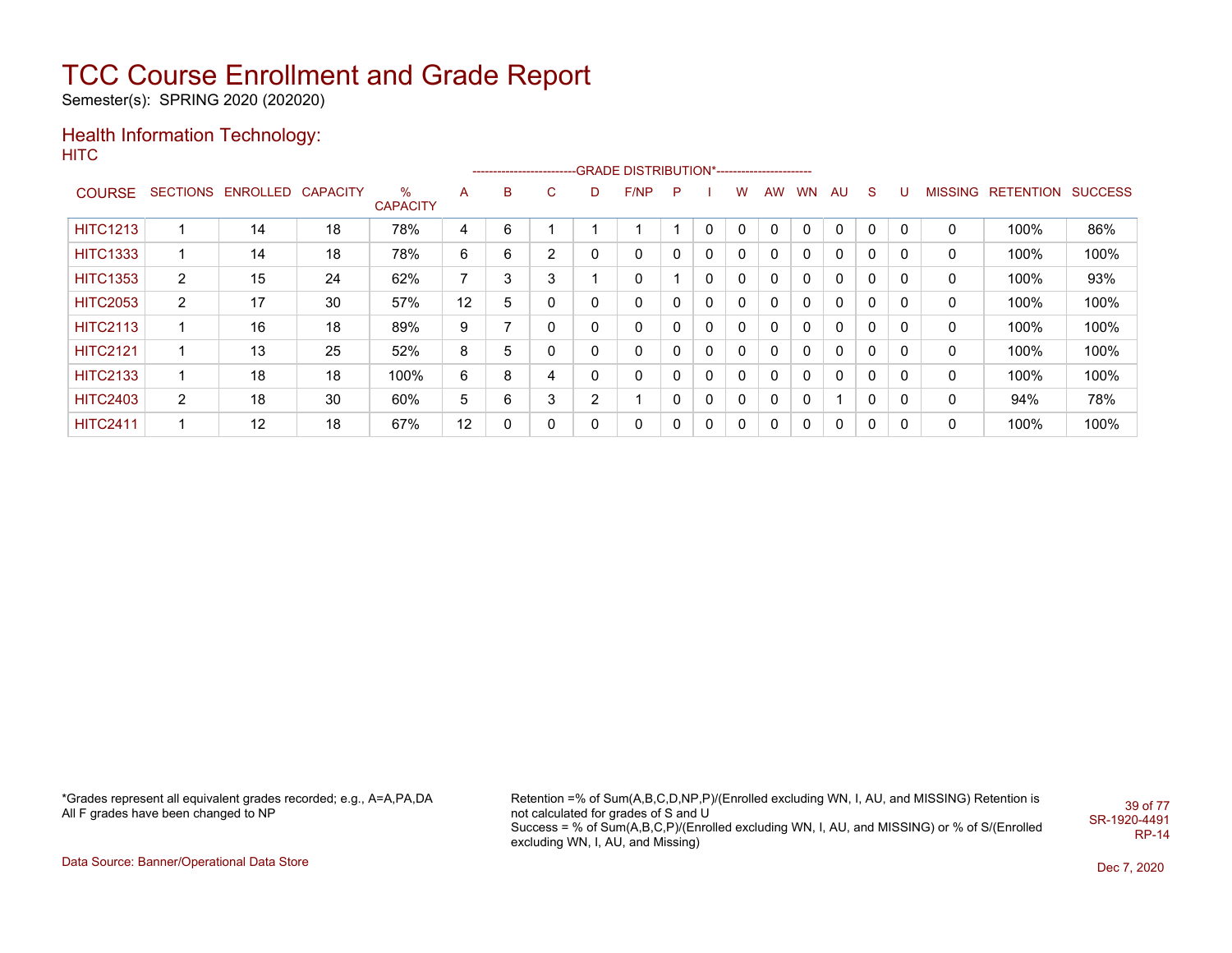Semester(s): SPRING 2020 (202020)

#### Horticulture Technology: HORT

| .               |                                |    |                 |          |                         |   | ------------------------GRADE DISTRIBUTION*----------------------- |          |                |            |              |     |   |                           |      |
|-----------------|--------------------------------|----|-----------------|----------|-------------------------|---|--------------------------------------------------------------------|----------|----------------|------------|--------------|-----|---|---------------------------|------|
| COURSE          | SECTIONS ENROLLED CAPACITY % A |    | <b>CAPACITY</b> | <b>B</b> | $\overline{\mathbf{C}}$ | D | $F/NP$ $P$ $I$                                                     |          |                | W AW WN AU |              | - S | U | MISSING RETENTION SUCCESS |      |
| <b>HORT1383</b> | 10                             | 20 | 50%             |          | <u>_</u>                |   |                                                                    | $\Omega$ | 0 <sup>1</sup> |            | $\mathbf{0}$ |     |   | 100%                      | 100% |

\*Grades represent all equivalent grades recorded; e.g., A=A,PA,DA All F grades have been changed to NP

Retention =% of Sum(A,B,C,D,NP,P)/(Enrolled excluding WN, I, AU, and MISSING) Retention is not calculated for grades of S and U Success = % of Sum(A,B,C,P)/(Enrolled excluding WN, I, AU, and MISSING) or % of S/(Enrolled excluding WN, I, AU, and Missing) 40 of 77 SR-1920-4491 RP-14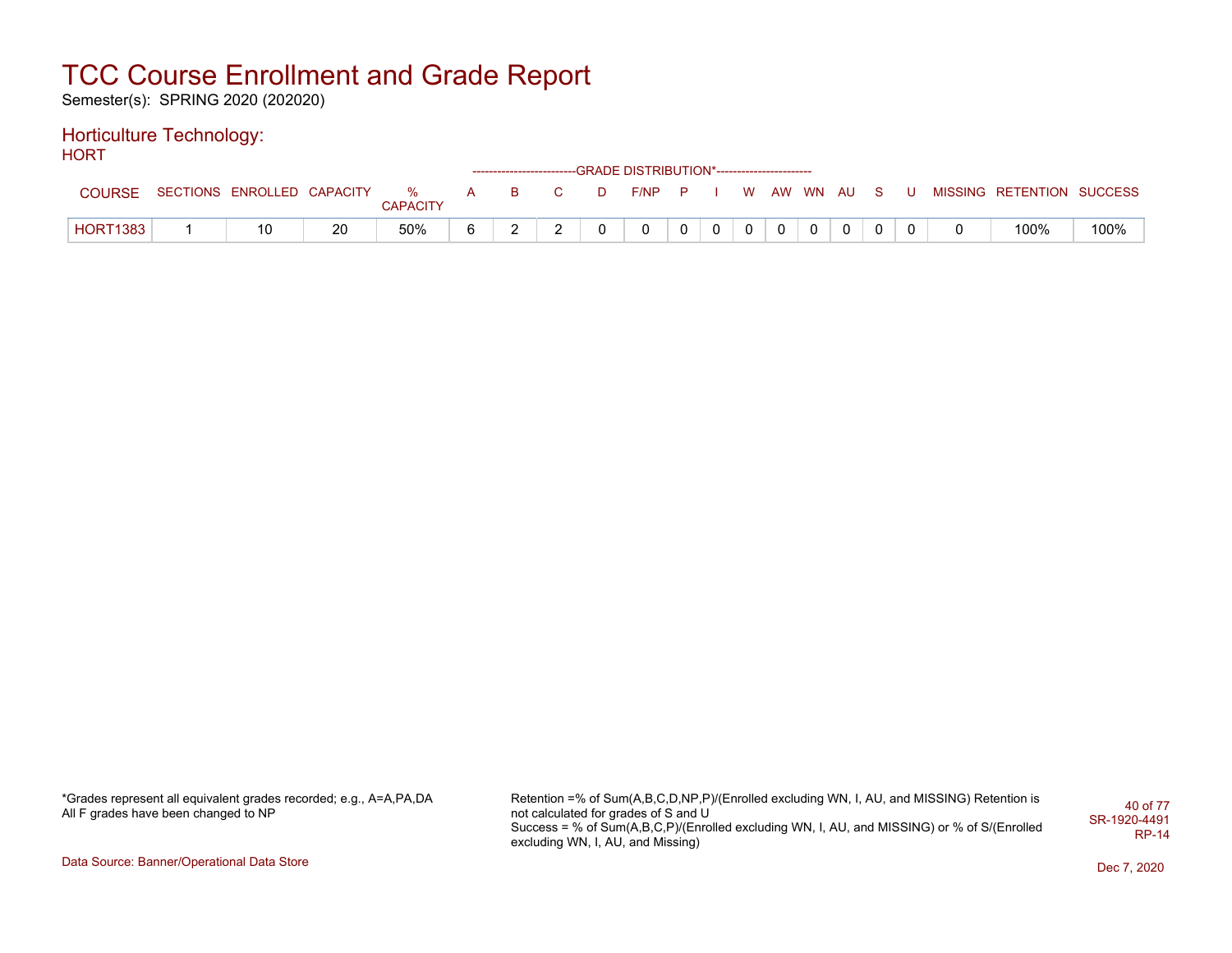Semester(s): SPRING 2020 (202020)

### Human Resources:

| <b>HRES</b>     |   |                            |    |                         |    |   |   |   |                                             |   |   |   |    |              |              |    |   |   |                           |     |
|-----------------|---|----------------------------|----|-------------------------|----|---|---|---|---------------------------------------------|---|---|---|----|--------------|--------------|----|---|---|---------------------------|-----|
|                 |   |                            |    |                         |    |   |   |   | -GRADE DISTRIBUTION*----------------------- |   |   |   |    |              |              |    |   |   |                           |     |
| <b>COURSE</b>   |   | SECTIONS ENROLLED CAPACITY |    | $\%$<br><b>CAPACITY</b> | A  | B | C | D | F/NP                                        | P |   | W | AW | <b>WN</b>    | AU.          | -S |   |   | MISSING RETENTION SUCCESS |     |
| <b>HRES2113</b> | 3 | 50                         | 60 | 83%                     | 21 | 8 | 9 |   | 5                                           |   | 0 | 3 |    | 0            | $\mathbf{0}$ |    | 0 | 0 | 92%                       | 78% |
| <b>HRES2233</b> |   | 23                         | 24 | 96%                     | 10 |   |   |   | 2                                           | 0 | 0 |   |    | 0            | 0            | 0  | 0 | 0 | 91%                       | 78% |
| <b>HRES2243</b> |   | 18                         | 20 | 90%                     | 5  | 8 | 2 |   |                                             | 0 | 0 | 0 |    | 0            | 0            | 0  | 0 | 0 | 94%                       | 83% |
| <b>HRES2493</b> |   | 13                         | 20 | 65%                     |    | 4 | 0 | 0 | 0                                           | 0 | 0 |   |    | $\mathbf{0}$ | 0            | 0  | 0 | 0 | 85%                       | 85% |
|                 |   |                            |    |                         |    |   |   |   |                                             |   |   |   |    |              |              |    |   |   |                           |     |

\*Grades represent all equivalent grades recorded; e.g., A=A,PA,DA All F grades have been changed to NP

Retention =% of Sum(A,B,C,D,NP,P)/(Enrolled excluding WN, I, AU, and MISSING) Retention is not calculated for grades of S and U Success = % of Sum(A,B,C,P)/(Enrolled excluding WN, I, AU, and MISSING) or % of S/(Enrolled excluding WN, I, AU, and Missing) 41 of 77 SR-1920-4491 RP-14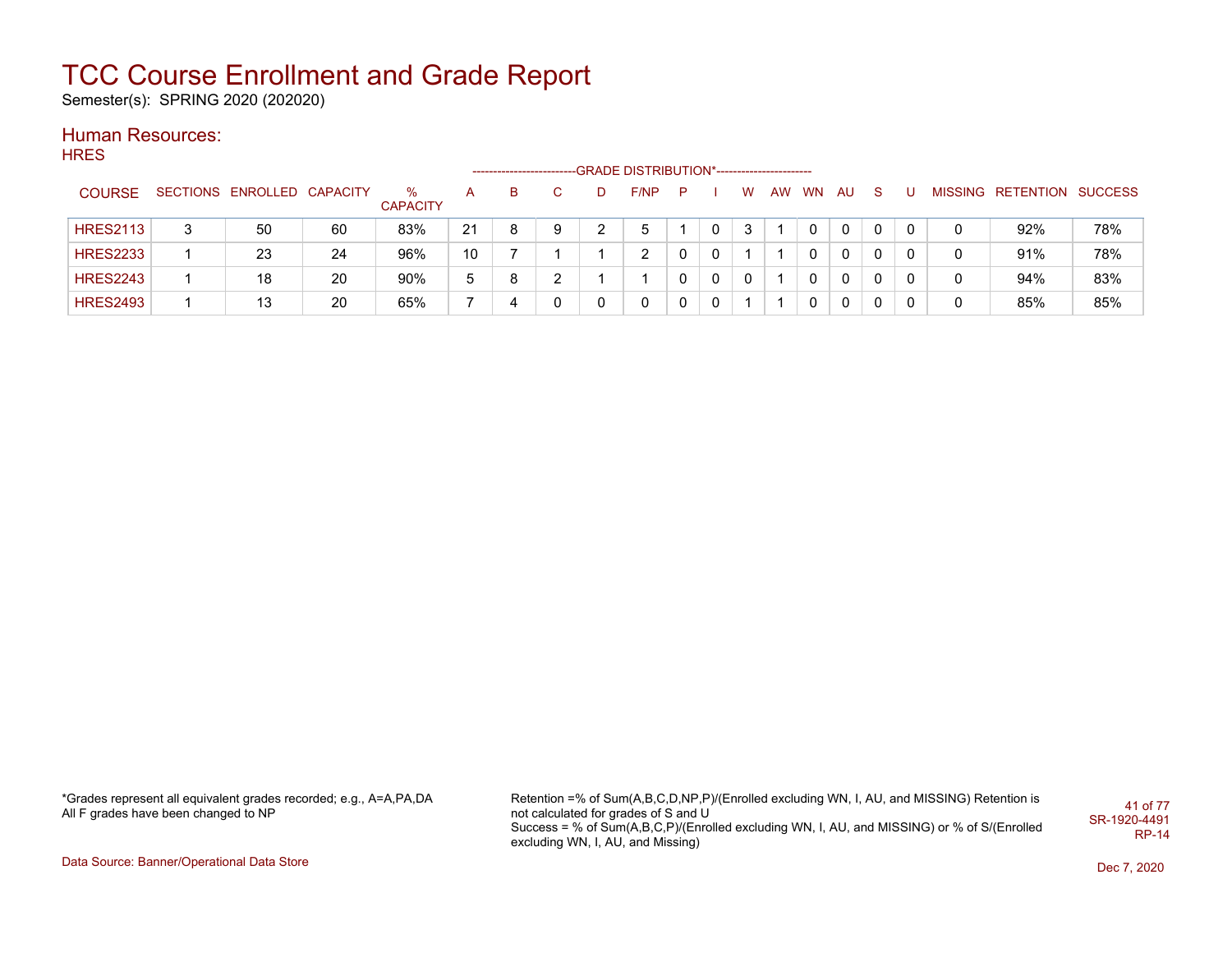Semester(s): SPRING 2020 (202020)

### Human Services:

**HSVC** 

|                 |                 |          |          |                         |    |   |                |              | -------------------------GRADE                DISTRIBUTION*---------------------- |              |   |              |           |           |              |              |             |         |           |                |
|-----------------|-----------------|----------|----------|-------------------------|----|---|----------------|--------------|-----------------------------------------------------------------------------------|--------------|---|--------------|-----------|-----------|--------------|--------------|-------------|---------|-----------|----------------|
| <b>COURSE</b>   | <b>SECTIONS</b> | ENROLLED | CAPACITY | $\%$<br><b>CAPACITY</b> | A  | B | C              | D            | F/NP                                                                              | P            |   | w            | <b>AW</b> | <b>WN</b> | AU           | <sub>S</sub> | υ           | MISSING | RETENTION | <b>SUCCESS</b> |
| <b>HSVC1113</b> | 2               | 46       | 60       | 77%                     | 17 | 9 | 4              |              | 2                                                                                 | 3            | 0 |              | 6         | 0         | 0            | 0            | $\mathbf 0$ | 0       | 78%       | 72%            |
| <b>HSVC1213</b> | $\overline{2}$  | 39       | 60       | 65%                     | 25 | 0 | 0              | 0            | 7                                                                                 | $\mathbf{0}$ | 0 | 5            | 2         | 0         | 0            | 0            | 0           | 0       | 82%       | 64%            |
| <b>HSVC1313</b> | $\overline{2}$  | 23       | 60       | 38%                     | 14 | 3 | $\overline{2}$ | $\mathbf{0}$ | 3                                                                                 | 0            | 0 |              | 0         | 0         | $\mathbf{0}$ | $\mathbf{0}$ | $\Omega$    | 0       | 96%       | 83%            |
| <b>HSVC1413</b> | -1              | 18       | 20       | 90%                     | 6  | 3 |                |              | 0                                                                                 | 0            | 0 |              | 6         | 0         | $\mathbf{0}$ | $\mathbf{0}$ | 0           | 0       | 61%       | 56%            |
| <b>HSVC1423</b> | 1               | 19       | 20       | 95%                     | 4  | 3 | 2              | 0            | 0                                                                                 |              |   | 0            | 8         | 0         | 0            | 0            | 0           | 0       | 53%       | 53%            |
| <b>HSVC2023</b> | 3               | 38       | 75       | 51%                     | 14 | 6 | 8              |              | 2                                                                                 | 0            | 0 |              | 6         | 0         | $\mathbf{0}$ | 0            | 0           | 0       | 82%       | 74%            |
| <b>HSVC2053</b> | $\overline{2}$  | 18       | 40       | 45%                     | 15 |   | 0              | $\mathbf{0}$ | $\mathbf 0$                                                                       | 0            | 2 | 0            | 0         | 0         | $\mathbf{0}$ | $\mathbf{0}$ | 0           | 0       | 89%       | 89%            |
| <b>HSVC2113</b> | 3               | 22       | 31       | 71%                     | 16 | 5 | 0              | $\mathbf{0}$ | 0                                                                                 | 0            | 0 |              | 0         | 0         | $\mathbf{0}$ | $\mathbf{0}$ | 0           | 0       | 95%       | 95%            |
| <b>HSVC2153</b> |                 | 3        | 10       | 30%                     | 3  | 0 | 0              | 0            | 0                                                                                 | 0            | 0 | $\mathbf{0}$ | 0         | 0         | $\mathbf{0}$ | 0            | 0           | 0       | 100%      | 100%           |
| <b>HSVC2163</b> |                 | 4        | 10       | 40%                     | 4  | 0 | 0              | 0            | 0                                                                                 | 0            | 0 | 0            | 0         | 0         | 0            | 0            | 0           | 0       | 100%      | 100%           |
| <b>HSVC2993</b> |                 |          | 10       | 10%                     |    | 0 | 0              | 0            | 0                                                                                 | 0            | 0 | 0            | 0         | 0         | 0            | 0            | 0           | 0       | 100%      | 100%           |

\*Grades represent all equivalent grades recorded; e.g., A=A,PA,DA All F grades have been changed to NP

Retention =% of Sum(A,B,C,D,NP,P)/(Enrolled excluding WN, I, AU, and MISSING) Retention is not calculated for grades of S and U Success = % of Sum(A,B,C,P)/(Enrolled excluding WN, I, AU, and MISSING) or % of S/(Enrolled excluding WN, I, AU, and Missing) 42 of 77 SR-1920-4491 RP-14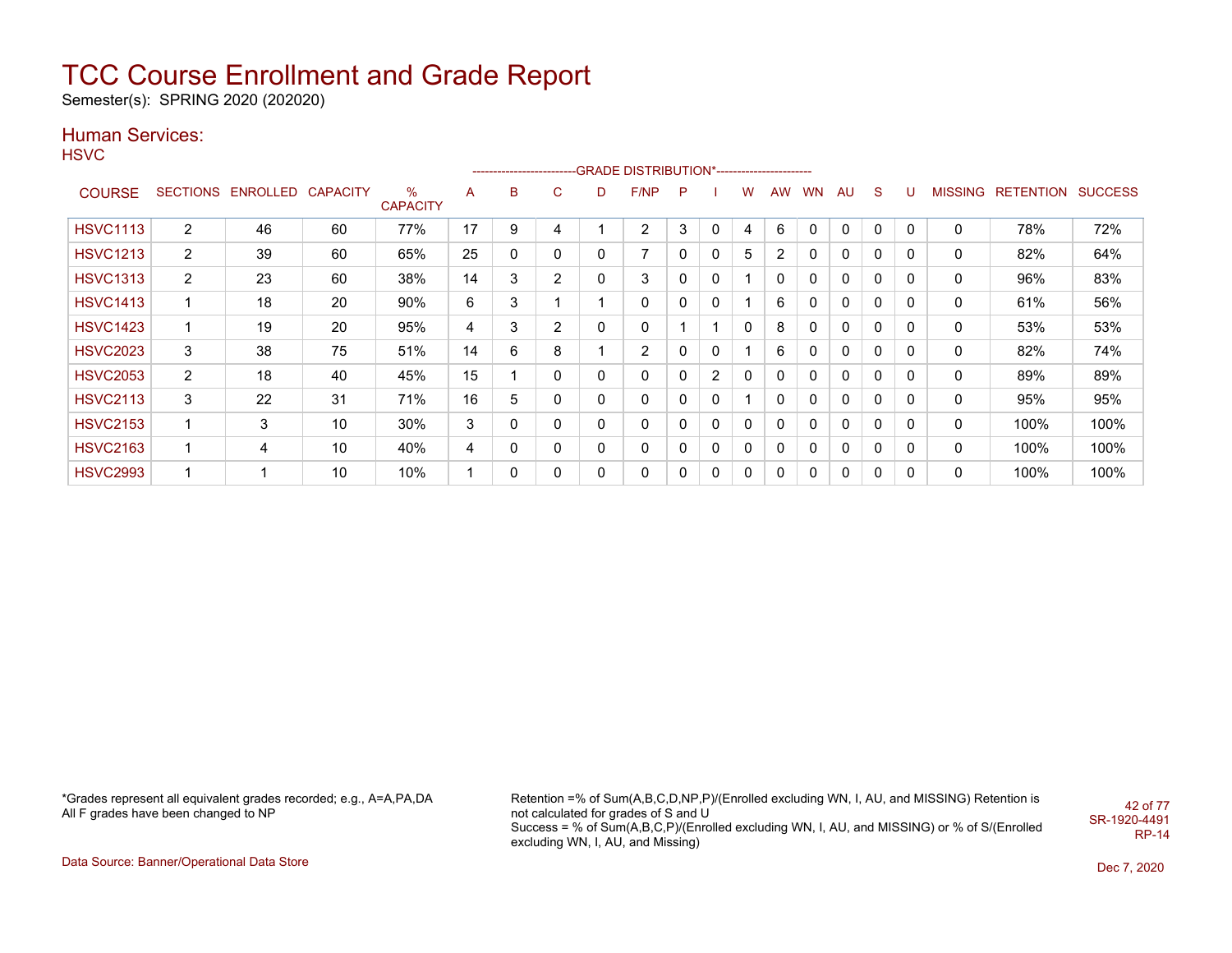Semester(s): SPRING 2020 (202020)

### Humanities:

|  | HUMN |
|--|------|
|--|------|

|                 |                 |          |                 |                      |                |                |    |    | -------------------------GRADE DISTRIBUTION*----------------------- |                 |   |          |           |           |              |              |          |                |           |                |
|-----------------|-----------------|----------|-----------------|----------------------|----------------|----------------|----|----|---------------------------------------------------------------------|-----------------|---|----------|-----------|-----------|--------------|--------------|----------|----------------|-----------|----------------|
| <b>COURSE</b>   | <b>SECTIONS</b> | ENROLLED | <b>CAPACITY</b> | %<br><b>CAPACITY</b> | A              | B              | C  | D  | F/NP                                                                | P               |   | w        | <b>AW</b> | <b>WN</b> | AU           | <sub>S</sub> | U        | <b>MISSING</b> | RETENTION | <b>SUCCESS</b> |
| <b>HUMN2113</b> | 30              | 632      | 674             | 94%                  | 289            | 120            | 49 | 12 | 83                                                                  | 24              | 3 | 28       | 24        |           | $\Omega$     | $\Omega$     | 0        | 0              | 91%       | 76%            |
| <b>HUMN2223</b> | 19              | 366      | 442             | 83%                  | 185            | 72             | 34 | 13 | 26                                                                  | 12 <sup>°</sup> | 0 | 11       | 13        |           | 0            | 0            | 0        | 0              | 93%       | 83%            |
| <b>HUMN2323</b> | 4               | 64       | 68              | 94%                  | 26             | 10             | 7  | 5  | 7                                                                   | 5.              | 0 | 3        |           |           | $\mathbf{0}$ | 0            | 0        | 0              | 94%       | 75%            |
| <b>HUMN2333</b> |                 | 22       | 24              | 92%                  | 9              | 5              | 2  | 0  | 4                                                                   |                 | 0 |          |           |           | $\mathbf{0}$ | $\mathbf{0}$ | 0        | 0              | 95%       | 77%            |
| <b>HUMN2443</b> | 3               | 58       | 60              | 97%                  | 31             | 13             | 7  | 0  |                                                                     |                 | 0 | 5        |           |           | $\mathbf{0}$ | $\Omega$     | $\Omega$ | 0              | 91%       | 90%            |
| <b>HUMN2553</b> |                 | 20       | 25              | 80%                  | $\overline{4}$ | 0              |    | 3  | 5                                                                   |                 | 0 | 2        | 4         |           | $\mathbf{0}$ | 0            | 0        | 0              | 70%       | 30%            |
| <b>HUMN2613</b> | -4              | 15       | 20              | 75%                  | 10             | $\overline{2}$ | 2  | 0  | 0                                                                   |                 | 0 | $\Omega$ | 0         |           | $\mathbf{0}$ | $\Omega$     | 0        | 0              | 100%      | 100%           |
| <b>HUMN2663</b> | 4               | 79       | 84              | 94%                  | 41             | 14             | 4  |    | 4                                                                   | 4               | 0 | 11       | $\Omega$  | $\Omega$  | $\mathbf{0}$ | $\Omega$     | 0        | 0              | 86%       | 80%            |
| <b>HUMN2773</b> |                 | 25       | 25              | 100%                 | 10             | 6              | 2  | 2  | 3                                                                   |                 | 0 |          | 0         |           | 0            | 0            | 0        | 0              | 96%       | 76%            |

\*Grades represent all equivalent grades recorded; e.g., A=A,PA,DA All F grades have been changed to NP

Retention =% of Sum(A,B,C,D,NP,P)/(Enrolled excluding WN, I, AU, and MISSING) Retention is not calculated for grades of S and U Success = % of Sum(A,B,C,P)/(Enrolled excluding WN, I, AU, and MISSING) or % of S/(Enrolled excluding WN, I, AU, and Missing) 43 of 77 SR-1920-4491 RP-14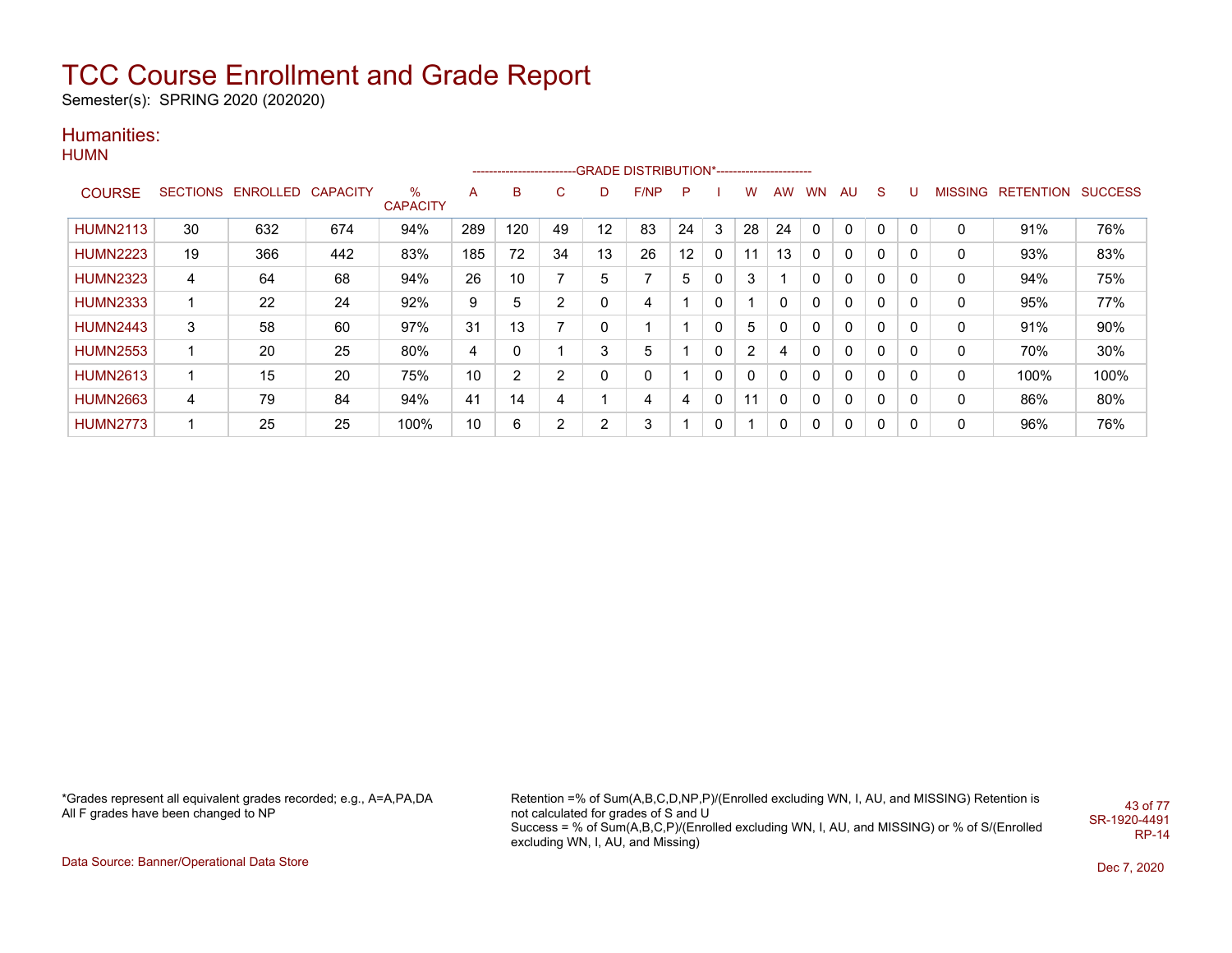Semester(s): SPRING 2020 (202020)

### Interpreter Education:

INED

|                 |   |                            |    |                 |   | ------------------------- |    |   | -GRADE DISTRIBUTION*----------------------- |   |          |   |              |              |          |              |              |   |                   |                |
|-----------------|---|----------------------------|----|-----------------|---|---------------------------|----|---|---------------------------------------------|---|----------|---|--------------|--------------|----------|--------------|--------------|---|-------------------|----------------|
| <b>COURSE</b>   |   | SECTIONS ENROLLED CAPACITY |    | %               | A | B                         | C. | D | F/NP                                        | P |          | W | AW           | WN           | AU       | -S           | U            |   | MISSING RETENTION | <b>SUCCESS</b> |
|                 |   |                            |    | <b>CAPACITY</b> |   |                           |    |   |                                             |   |          |   |              |              |          |              |              |   |                   |                |
| <b>INED1423</b> | 2 | 20                         | 40 | 50%             | 8 | ົ                         |    |   | 3                                           |   | $\Omega$ | 2 | 2            |              | $\Omega$ | $\Omega$     | $\mathbf{0}$ | 0 | 80%               | 60%            |
| <b>INED2213</b> |   | 6                          | 15 | 40%             |   |                           | 4  | 0 | $\Omega$                                    | 0 | $\Omega$ |   |              | 0            | $\Omega$ | $\Omega$     | 0            | 0 | 83%               | 83%            |
| <b>INED2233</b> |   | 4                          | 15 | 27%             |   |                           | 0  |   |                                             |   | 0        | 0 | $\mathbf{0}$ | $\mathbf{0}$ | $\Omega$ | $\Omega$     | 0            | 0 | 100%              | 75%            |
| <b>INED2393</b> |   | 6                          | 15 | 40%             | 3 |                           |    |   | 0                                           | 0 | 0        |   | 0            | 0            | $\Omega$ | $\Omega$     | -0           | 0 | 83%               | 83%            |
| <b>INED2403</b> |   |                            | 15 | 47%             | 3 | ⌒                         | 0  | 0 |                                             |   | $\Omega$ | 0 | $\mathbf{0}$ | $\mathbf{0}$ | $\Omega$ | $\mathbf{0}$ | $\mathbf{0}$ | 0 | 100%              | 86%            |
| <b>INED2643</b> |   | 5                          | 15 | 33%             |   |                           | 0  | 0 | $\mathbf{0}$                                | 0 | 4        | 0 | 0            | 0            | $\Omega$ | 0            | 0            | 0 | 20%               | 20%            |

\*Grades represent all equivalent grades recorded; e.g., A=A,PA,DA All F grades have been changed to NP

Retention =% of Sum(A,B,C,D,NP,P)/(Enrolled excluding WN, I, AU, and MISSING) Retention is not calculated for grades of S and U Success = % of Sum(A,B,C,P)/(Enrolled excluding WN, I, AU, and MISSING) or % of S/(Enrolled excluding WN, I, AU, and Missing) 44 of 77 SR-1920-4491 RP-14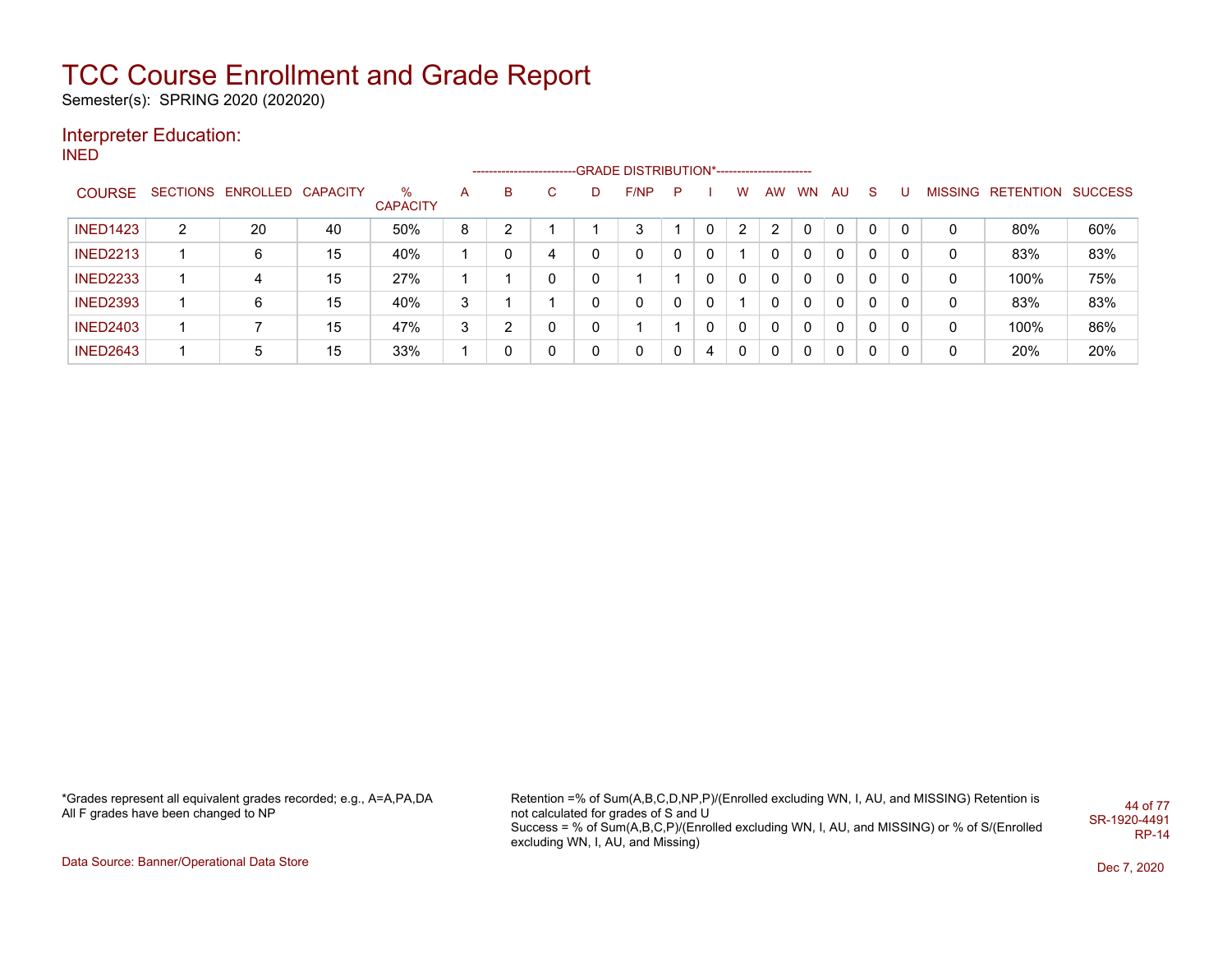Semester(s): SPRING 2020 (202020)

### Interior Design:

INTD

|                 |                |                            |                |                         |                | ----------------------- |   |   |      |          |              |              |                |           |    |              |   |                |                  |                |
|-----------------|----------------|----------------------------|----------------|-------------------------|----------------|-------------------------|---|---|------|----------|--------------|--------------|----------------|-----------|----|--------------|---|----------------|------------------|----------------|
| <b>COURSE</b>   |                | SECTIONS ENROLLED CAPACITY |                | $\%$<br><b>CAPACITY</b> | A              | в                       | С | D | F/NP | P        |              | w            | <b>AW</b>      | <b>WN</b> | AU | <sub>S</sub> | U | <b>MISSING</b> | <b>RETENTION</b> | <b>SUCCESS</b> |
| <b>INTD1303</b> | $\overline{2}$ | 12                         | 40             | 30%                     | 10             |                         | 0 | 0 | 0    | $\Omega$ | $\mathbf{0}$ |              | $\mathbf{0}$   | $\Omega$  | 0  | 0            | 0 | $\Omega$       | 92%              | 92%            |
| <b>INTD1443</b> |                | 15                         | 20             | 75%                     | 12             | 0                       |   | 0 |      | $\Omega$ | 0            | 0            |                | 0         | 0  | 0            | 0 | 0              | 93%              | 87%            |
| <b>INTD1483</b> | $\overline{2}$ | 17                         | 18             | 94%                     | 11             | 3                       | 0 | 0 | 0    | 0        | 0            |              | 2              | 0         | 0  | $\mathbf{0}$ | 0 | 0              | 82%              | 82%            |
| <b>INTD1493</b> | $\overline{2}$ | 17                         | 18             | 94%                     | 12             | $\overline{2}$          | 0 | 0 | 0    | 0        | 0            |              | $\overline{2}$ | 0         | 0  | $\mathbf{0}$ | 0 | 0              | 82%              | 82%            |
| <b>INTD1533</b> | $\overline{2}$ | $\overline{\phantom{a}}$   | 9              | 78%                     | 3              |                         |   |   | 0    |          | $\mathbf{0}$ | $\mathbf 0$  | $\mathbf{0}$   | 0         | 0  | $\mathbf{0}$ | 0 | 0              | 100%             | 86%            |
| <b>INTD2343</b> |                | 2                          | $\overline{2}$ | 100%                    | $\overline{2}$ | 0                       | 0 | 0 | 0    | 0        | 0            | $\mathbf{0}$ | 0              | 0         | 0  | $\mathbf{0}$ | 0 | 0              | 100%             | 100%           |
| <b>INTD2433</b> |                | 12                         | 14             | 86%                     | 12             | 0                       | 0 | 0 | 0    | 0        | 0            | $\mathbf{0}$ | 0              | 0         | 0  | 0            | 0 | 0              | 100%             | 100%           |
| <b>INTD2443</b> |                | 13                         | 14             | 93%                     | 7              | 5                       |   | 0 | 0    | 0        | 0            | 0            | 0              | $\Omega$  | 0  | $\mathbf{0}$ | 0 | 0              | 100%             | 100%           |
| <b>INTD2463</b> | 1              | 12                         | 14             | 86%                     | 3              | 6                       | 3 | 0 | 0    | 0        | 0            | $\mathbf{0}$ | 0              | $\Omega$  | 0  | $\mathbf{0}$ | 0 | 0              | 100%             | 100%           |
| <b>INTD2513</b> | 1              | 11                         | 12             | 92%                     | 11             | 0                       | 0 | 0 | 0    | 0        | 0            | $\mathbf{0}$ | 0              | $\Omega$  | 0  | $\mathbf{0}$ | 0 | 0              | 100%             | 100%           |
| <b>INTD2533</b> |                | 11                         | 12             | 92%                     | 10             |                         | 0 | 0 | 0    | 0        | 0            | 0            | 0              | 0         | 0  | $\mathbf{0}$ | 0 | 0              | 100%             | 100%           |

\*Grades represent all equivalent grades recorded; e.g., A=A,PA,DA All F grades have been changed to NP

Retention =% of Sum(A,B,C,D,NP,P)/(Enrolled excluding WN, I, AU, and MISSING) Retention is not calculated for grades of S and U Success = % of Sum(A,B,C,P)/(Enrolled excluding WN, I, AU, and MISSING) or % of S/(Enrolled excluding WN, I, AU, and Missing) 45 of 77 SR-1920-4491 RP-14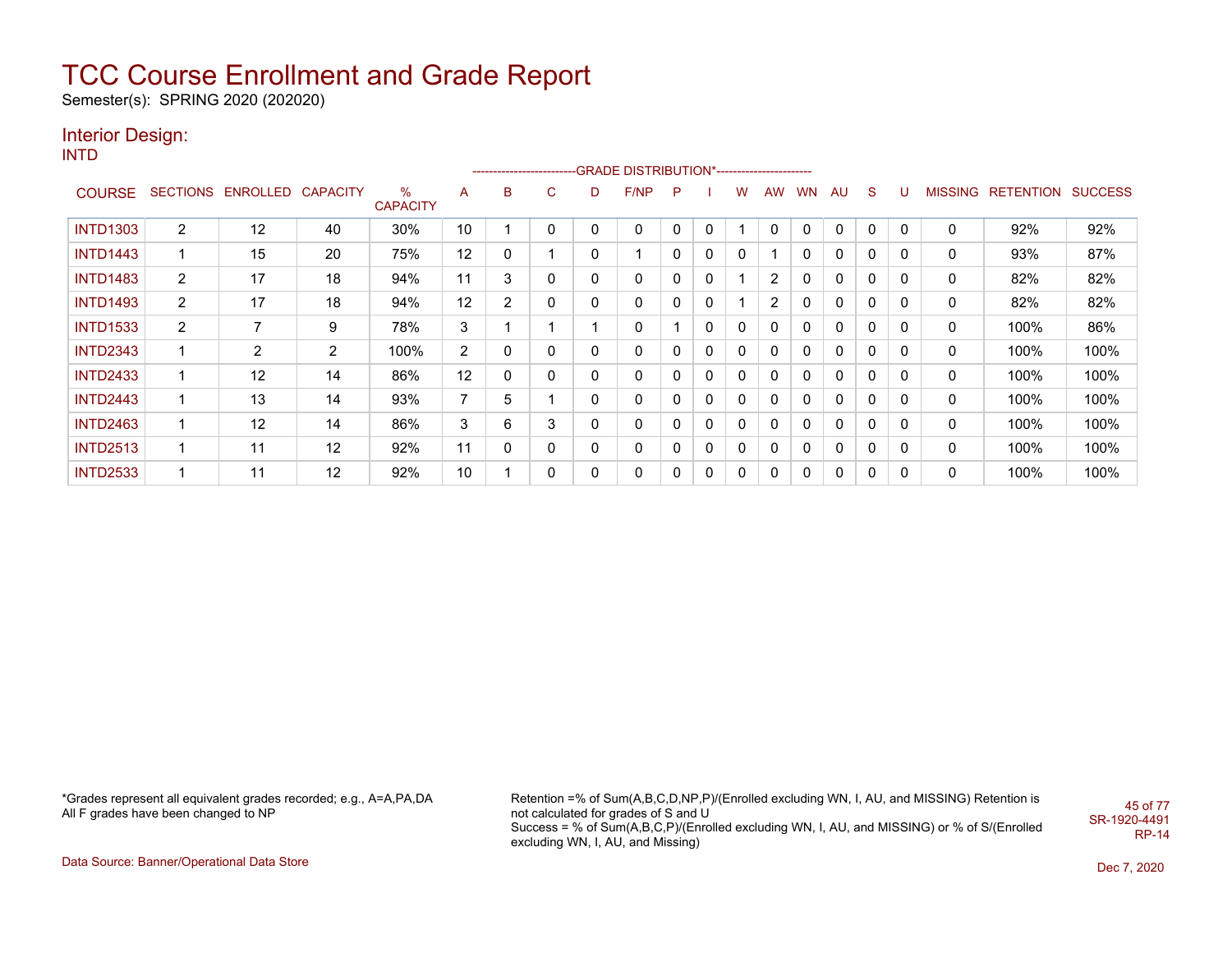Semester(s): SPRING 2020 (202020)

#### Italian: ITAL

| ப∸ட           |                                    |    |                 |  |              | ------------------------GRADE DISTRIBUTION*----------------------- |                |                |  |                 |  |                                          |     |
|---------------|------------------------------------|----|-----------------|--|--------------|--------------------------------------------------------------------|----------------|----------------|--|-----------------|--|------------------------------------------|-----|
| <b>COURSE</b> | SECTIONS ENROLLED CAPACITY % A B C |    | <b>CAPACITY</b> |  | D            | $F/NP$ P I                                                         |                |                |  |                 |  | W AW WN AU S U MISSING RETENTION SUCCESS |     |
| ITAL2992      | 19                                 | 20 | 95%             |  | <sup>n</sup> | $\Omega$                                                           | 0 <sup>1</sup> | 0 <sup>1</sup> |  | 12 <sup>1</sup> |  | 37%                                      | 37% |

\*Grades represent all equivalent grades recorded; e.g., A=A,PA,DA All F grades have been changed to NP

Retention =% of Sum(A,B,C,D,NP,P)/(Enrolled excluding WN, I, AU, and MISSING) Retention is not calculated for grades of S and U Success = % of Sum(A,B,C,P)/(Enrolled excluding WN, I, AU, and MISSING) or % of S/(Enrolled excluding WN, I, AU, and Missing) 46 of 77 SR-1920-4491 RP-14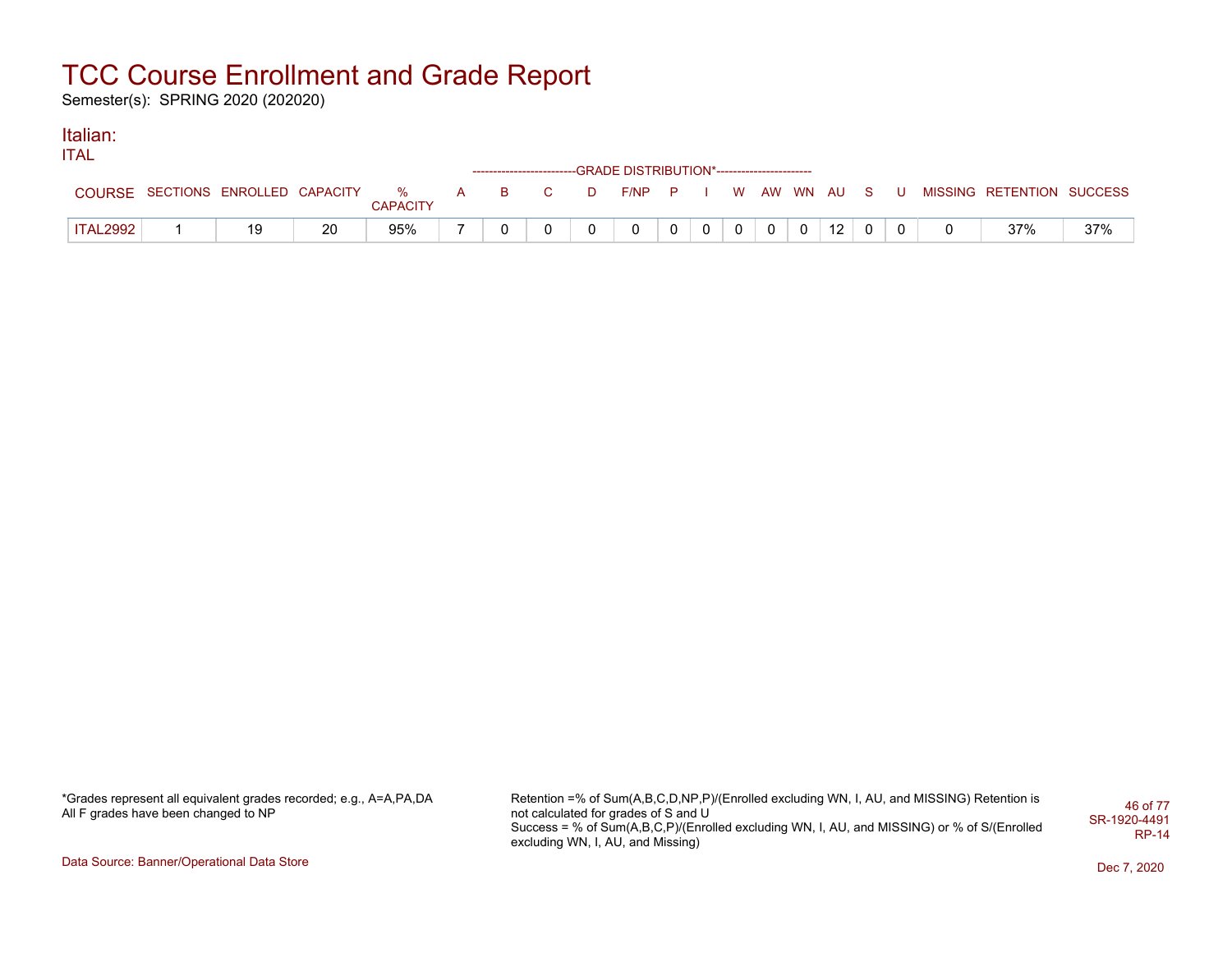Semester(s): SPRING 2020 (202020)

#### Information Tech Convergence: **ITCV**

|                 |                            |    |                      |   | ------------------------- |    | -GRADE DISTRIBUTION*----------------------- |   |              |          |       |    |  |                           |      |
|-----------------|----------------------------|----|----------------------|---|---------------------------|----|---------------------------------------------|---|--------------|----------|-------|----|--|---------------------------|------|
| <b>COURSE</b>   | SECTIONS ENROLLED CAPACITY |    | %<br><b>CAPACITY</b> | A | в.                        | D. | F/NP                                        |   | W            | AW       | WN AU | S. |  | MISSING RETENTION SUCCESS |      |
| <b>ITCV2023</b> |                            | 16 | 56%                  |   |                           |    | 0                                           | _ | $\mathbf{0}$ | $\Omega$ |       | 0  |  | 100%                      | 100% |
| <b>ITCV2293</b> |                            | 16 | 50%                  |   |                           |    |                                             |   |              |          |       | 0  |  | 100%                      | 100% |

\*Grades represent all equivalent grades recorded; e.g., A=A,PA,DA All F grades have been changed to NP

Retention =% of Sum(A,B,C,D,NP,P)/(Enrolled excluding WN, I, AU, and MISSING) Retention is not calculated for grades of S and U Success = % of Sum(A,B,C,P)/(Enrolled excluding WN, I, AU, and MISSING) or % of S/(Enrolled excluding WN, I, AU, and Missing) 47 of 77 SR-1920-4491 RP-14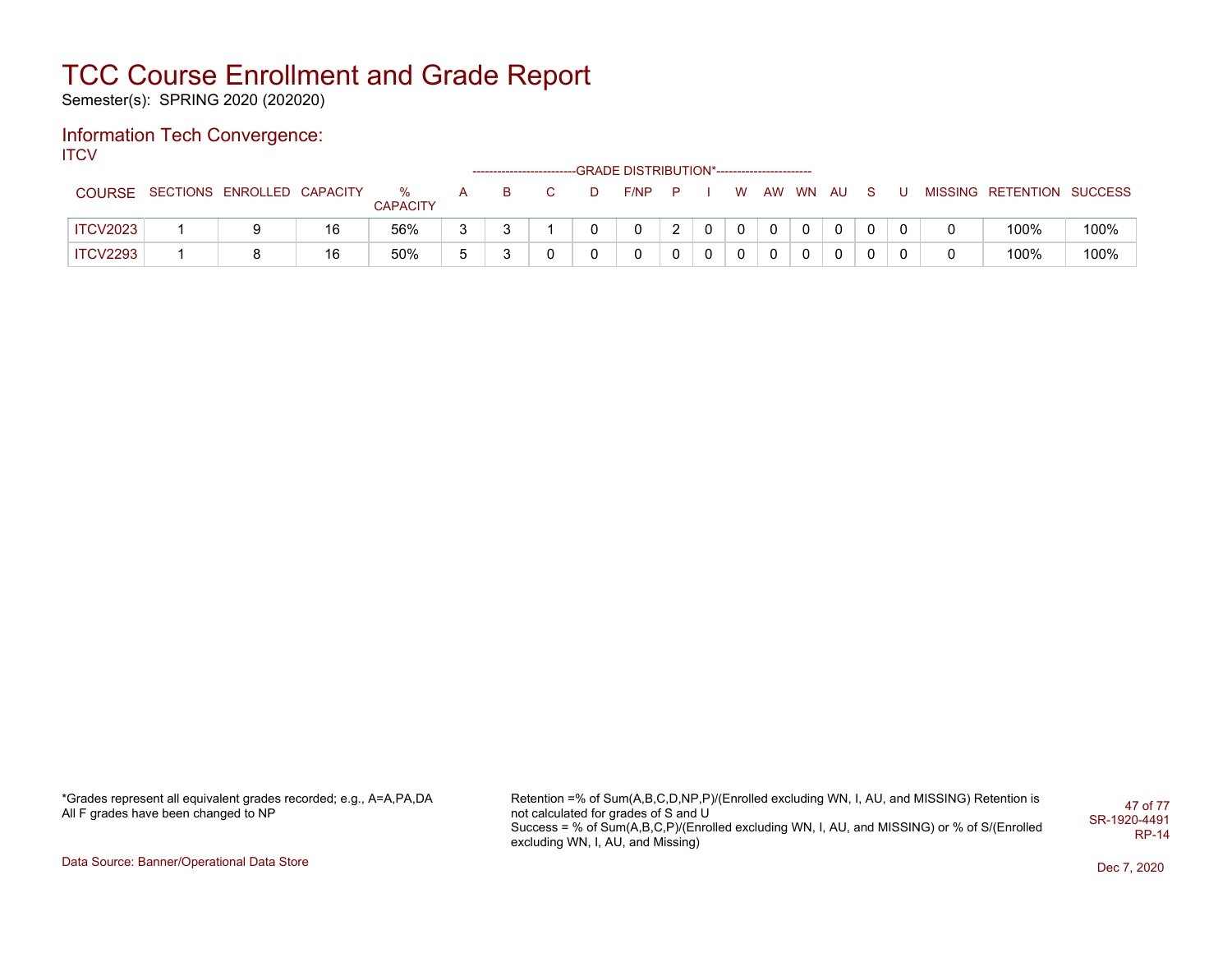Semester(s): SPRING 2020 (202020)

### Japanese:

JAPN

|                 |   |                            |    |                         |    |   |   | -GRADE DISTRIBUTION*----------------------- |   |   |              |           |    |              |          |   |   |                           |      |
|-----------------|---|----------------------------|----|-------------------------|----|---|---|---------------------------------------------|---|---|--------------|-----------|----|--------------|----------|---|---|---------------------------|------|
| <b>COURSE</b>   |   | SECTIONS ENROLLED CAPACITY |    | $\%$<br><b>CAPACITY</b> | А  | в |   | F/NP                                        | P |   | w            | <b>AW</b> | WN | AU.          | -S       |   |   | MISSING RETENTION SUCCESS |      |
| <b>JAPN1103</b> | 2 | 34                         | 40 | 85%                     | 13 | 4 | ົ | ົ                                           | 6 | 0 | 4            |           |    | 0            | 0        | 0 | 0 | 85%                       | 74%  |
| <b>JAPN1213</b> | 2 | 38                         | 40 | 95%                     | 15 | 5 | 5 | 5                                           |   | 0 | 4            |           |    |              | 0        |   |   | 84%                       | 68%  |
| <b>JAPN1413</b> |   | 6                          | 20 | 30%                     |    | h | 0 | 0                                           |   | 0 | $\mathbf{0}$ | 0         | 0  | $\mathbf{0}$ | 0        | 0 | 0 | 100%                      | 100% |
| <b>JAPN2421</b> |   | 10                         | 20 | 50%                     | 6  | ◠ | 0 |                                             | 0 | 0 | $\mathbf{0}$ |           | 0  | $\Omega$     | 0        | 0 | 0 | 90%                       | 80%  |
| <b>JAPN2523</b> |   | 10                         | 20 | 50%                     | 3  | ົ | ົ | 0                                           |   | 0 |              | 0         | 0  | $\Omega$     | $\Omega$ | 0 |   | 90%                       | 90%  |

\*Grades represent all equivalent grades recorded; e.g., A=A,PA,DA All F grades have been changed to NP

Retention =% of Sum(A,B,C,D,NP,P)/(Enrolled excluding WN, I, AU, and MISSING) Retention is not calculated for grades of S and U Success = % of Sum(A,B,C,P)/(Enrolled excluding WN, I, AU, and MISSING) or % of S/(Enrolled excluding WN, I, AU, and Missing) 48 of 77 SR-1920-4491 RP-14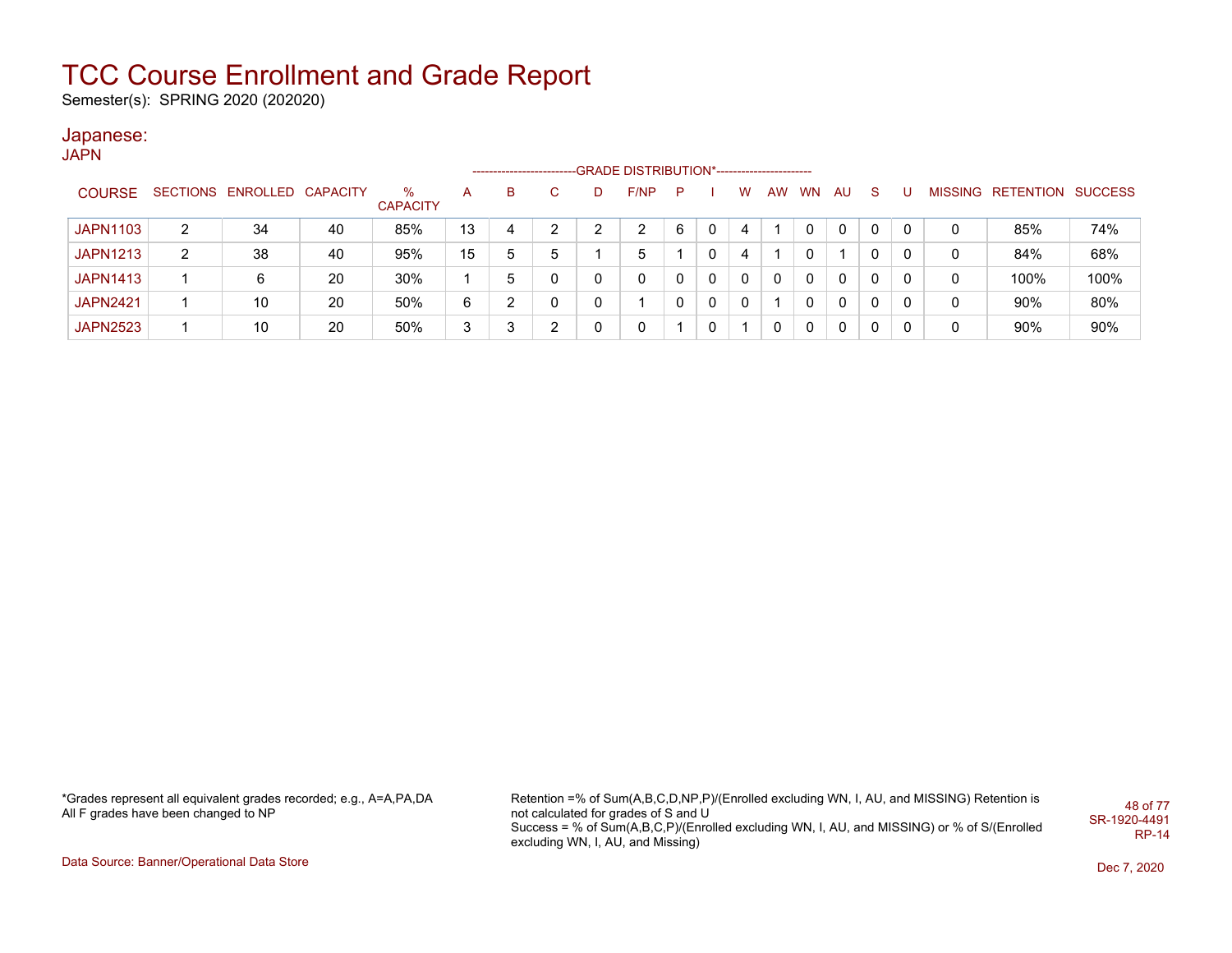Semester(s): SPRING 2020 (202020)

### Mathematics:

MATH

|                 |                |                            |       |                      |                |     |                |                | -------------------------GRADE DISTRIBUTION*---------------------- |          |             |     |              |              |              |              |              |   |                                  |      |
|-----------------|----------------|----------------------------|-------|----------------------|----------------|-----|----------------|----------------|--------------------------------------------------------------------|----------|-------------|-----|--------------|--------------|--------------|--------------|--------------|---|----------------------------------|------|
| <b>COURSE</b>   |                | SECTIONS ENROLLED CAPACITY |       | %<br><b>CAPACITY</b> | A              | B   | C              | D              | <b>F/NP</b>                                                        | P        |             | W   | <b>AW</b>    | WN           | AU           | S            | U            |   | <b>MISSING RETENTION SUCCESS</b> |      |
| <b>MATH0003</b> | 15             | 132                        | 300   | 44%                  | 28             | 25  | 23             | $\overline{2}$ | 0                                                                  | $\Omega$ | $\Omega$    | 8   | 10           | $\mathbf 0$  | 0            | 0            | $\mathbf{0}$ | 0 | 59%                              | 58%  |
| <b>MATH0013</b> | 39             | 579                        | 780   | 74%                  | 120            | 117 | 85             | 18             | 0                                                                  | 0        |             | 49  | 42           | 0            |              | 0            | 0            | 0 | 59%                              | 56%  |
| <b>MATH0123</b> | 31             | 462                        | 526   | 88%                  | 158            | 96  | 77             | 11             | 0                                                                  | 0        | 0           | 26  | 6            | 0            | 0            | $\Omega$     | $\Omega$     | 0 | 74%                              | 72%  |
| <b>MATH0403</b> | 14             | 184                        | 202   | 91%                  | 62             | 49  | 34             | 10             | 0                                                                  | 0        | 0           | 3   | 3            | 0            | 0            | 0            | 0            | 0 | 84%                              | 79%  |
| <b>MATH1454</b> | 1              | 16                         | 24    | 67%                  | $\overline{2}$ | 7   | $\overline{2}$ |                | 4                                                                  | 0        | 0           | 0   | 0            | $\Omega$     | 0            | 0            | $\mathbf 0$  | 0 | 100%                             | 69%  |
| <b>MATH1473</b> | 31             | 425                        | 499   | 85%                  | 147            | 124 | 57             | 14             | 45                                                                 | 19       | 0           | 14  | 5            | 0            | 0            | 0            | 0            | 0 | 96%                              | 82%  |
| <b>MATH1483</b> | 1              | 30                         | 30    | 100%                 | 12             | 10  | 6              | 0              | 0                                                                  | 2        | 0           | 0   | $\Omega$     | $\Omega$     | $\mathbf{0}$ | $\Omega$     | 0            | 0 | 100%                             | 100% |
| <b>MATH1513</b> | 103            | 1.664                      | 1,951 | 85%                  | 612            | 426 | 194            | 43             | 170                                                                | 72       | 0           | 127 | 20           | $\Omega$     | $\mathbf{0}$ | 0            | 0            | 0 | 91%                              | 78%  |
| <b>MATH1613</b> | 10             | 224                        | 282   | 79%                  | 88             | 52  | 27             | 5              | 23                                                                 | 11       | $\mathbf 0$ | 13  | 4            | $\Omega$     |              | $\Omega$     | $\Omega$     | 0 | 92%                              | 79%  |
| <b>MATH1715</b> | 3              | 41                         | 80    | 51%                  | 9              | 6   | 8              | 0              | $\overline{7}$                                                     | 4        | 0           | 6   |              | 0            | 0            | 0            | 0            | 0 | 83%                              | 66%  |
| <b>MATH2114</b> | 11             | 195                        | 252   | 77%                  | 68             | 38  | 19             | 4              | 15                                                                 | 14       | $\Omega$    | 32  | 5            | $\mathbf{0}$ | $\mathbf{0}$ | $\Omega$     | 0            | 0 | 81%                              | 71%  |
| <b>MATH2124</b> | 9              | 147                        | 212   | 69%                  | 57             | 39  | $\overline{7}$ | $\overline{2}$ | 14                                                                 | 9        | 0           | 17  | 2            | $\Omega$     | $\mathbf{0}$ | 0            | 0            | 0 | 87%                              | 76%  |
| <b>MATH2134</b> | 5              | 89                         | 116   | 77%                  | 25             | 20  | 13             |                | 7                                                                  | 13       | 0           | 8   | 2            | $\Omega$     | $\mathbf{0}$ | 0            | 0            | 0 | 89%                              | 80%  |
| <b>MATH2193</b> | 20             | 370                        | 492   | 75%                  | 153            | 85  | 44             | 2              | 26                                                                 | 22       |             | 31  | 6            | $\Omega$     | 0            | $\mathbf{0}$ | $\Omega$     | 0 | 90%                              | 82%  |
| <b>MATH2423</b> | $\mathbf 1$    | 10                         | 30    | 33%                  | 6              | 4   | 0              | 0              | 0                                                                  | 0        | $\Omega$    | 0   | $\Omega$     | $\Omega$     | 0            | $\Omega$     | $\Omega$     | 0 | 100%                             | 100% |
| <b>MATH2523</b> | $\overline{7}$ | 142                        | 194   | 73%                  | 45             | 23  | 12             | $\overline{2}$ | 21                                                                 | 17       | 0           | 16  | 5            | $\Omega$     |              | 0            | 0            | 0 | 85%                              | 68%  |
| <b>MATH2553</b> | $\mathbf{1}$   | 29                         | 30    | 97%                  | 17             | 3   | 3              | $\overline{2}$ | $\mathbf{1}$                                                       | 3        | 0           | 0   | $\mathbf{0}$ | 0            | 0            | 0            | 0            | 0 | 100%                             | 90%  |
| <b>MATH2613</b> | 4              | 75                         | 92    | 82%                  | 32             | 15  | 6              | 0              | 6                                                                  | 5        | 0           | 5   | 6            | 0            | 0            | 0            | $\Omega$     | 0 | 85%                              | 77%  |

\*Grades represent all equivalent grades recorded; e.g., A=A,PA,DA All F grades have been changed to NP

Retention =% of Sum(A,B,C,D,NP,P)/(Enrolled excluding WN, I, AU, and MISSING) Retention is not calculated for grades of S and U Success = % of Sum(A,B,C,P)/(Enrolled excluding WN, I, AU, and MISSING) or % of S/(Enrolled excluding WN, I, AU, and Missing) SR-1920-4491

49 of 77

RP-14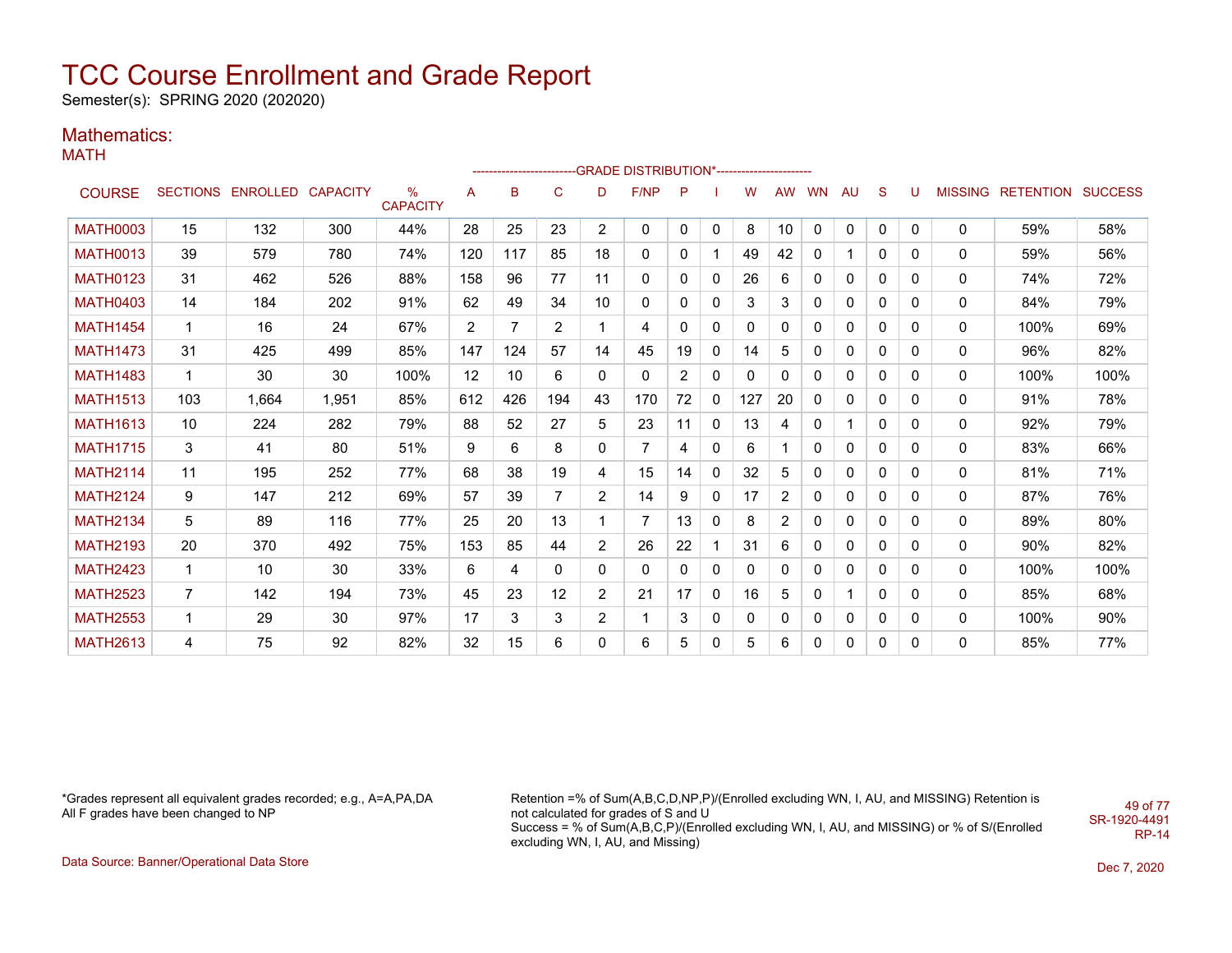Semester(s): SPRING 2020 (202020)

### Mass Communication:

MCOM

|                 |                 |                |                 |                         |                          | ---------------------- |                |          | -GRADE DISTRIBUTION*---------------------- |              |              |   |                |           |              |              |          |                |                  |                |
|-----------------|-----------------|----------------|-----------------|-------------------------|--------------------------|------------------------|----------------|----------|--------------------------------------------|--------------|--------------|---|----------------|-----------|--------------|--------------|----------|----------------|------------------|----------------|
| <b>COURSE</b>   | <b>SECTIONS</b> | ENROLLED       | <b>CAPACITY</b> | $\%$<br><b>CAPACITY</b> | A                        | B                      | $\mathbf{C}$   | D        | F/NP                                       | P            |              | w | <b>AW</b>      | <b>WN</b> | AU           | <sub>S</sub> |          | <b>MISSING</b> | <b>RETENTION</b> | <b>SUCCESS</b> |
| <b>MCOM1013</b> | $\overline{2}$  | 32             | 35              | 91%                     | 23                       | 3                      | 0              | 0        | 0                                          | 2            | 0            | 2 | 2              | 0         | $\Omega$     | $\Omega$     | $\Omega$ | 0              | 88%              | 88%            |
| <b>MCOM1103</b> |                 | 15             | 15              | 100%                    | 11                       | $\overline{2}$         |                | 0        | 0                                          |              | $\Omega$     | 0 | 0              | 0         | $\mathbf{0}$ | 0            | 0        | 0              | 100%             | 100%           |
| <b>MCOM1113</b> |                 | 14             | 15              | 93%                     | 8                        | 3                      | 0              | $\Omega$ | 0                                          |              | $\mathbf{0}$ | 0 | $\overline{2}$ | 0         | $\mathbf{0}$ | 0            | 0        | 0              | 86%              | 86%            |
| <b>MCOM2023</b> |                 | 13             | 15              | 87%                     | 8                        | 5                      | 0              | 0        | 0                                          | 0            | 0            | 0 | 0              | 0         | $\mathbf{0}$ | 0            | 0        | 0              | 100%             | 100%           |
| <b>MCOM2123</b> |                 | 10             | 15              | 67%                     | 10                       | 0                      | 0              | $\Omega$ | 0                                          | 0            | 0            | 0 | 0              | 0         | $\mathbf{0}$ | 0            | 0        | 0              | 100%             | 100%           |
| <b>MCOM2173</b> |                 | 8              | 15              | 53%                     | $\overline{\phantom{a}}$ | 0                      |                | $\Omega$ | 0                                          | 0            | 0            | 0 | 0              | 0         | $\mathbf{0}$ | 0            | 0        | 0              | 100%             | 100%           |
| <b>MCOM2183</b> |                 | 11             | 20              | 55%                     | 9                        | 0                      | 0              |          | 0                                          | 0            | 0            | 0 |                | 0         | 0            | 0            | 0        | 0              | 91%              | 82%            |
| <b>MCOM2513</b> |                 | 10             | 20              | 50%                     | 10                       | 0                      | 0              | $\Omega$ | 0                                          | $\mathbf{0}$ | 0            | 0 | 0              | 0         | $\mathbf{0}$ | 0            | 0        | 0              | 100%             | 100%           |
| <b>MCOM2573</b> |                 | 16             | 15              | 107%                    | 12                       | 2                      | $\overline{2}$ | 0        | 0                                          | 0            | 0            | 0 | 0              | 0         | $\mathbf{0}$ | 0            | 0        | 0              | 100%             | 100%           |
| <b>MCOM2973</b> |                 | $\overline{2}$ | 10              | 20%                     | 2                        | 0                      | 0              | 0        | 0                                          | $\mathbf{0}$ | $\Omega$     | 0 | 0              | 0         | $\mathbf{0}$ | 0            | 0        | 0              | 100%             | 100%           |

\*Grades represent all equivalent grades recorded; e.g., A=A,PA,DA All F grades have been changed to NP

Retention =% of Sum(A,B,C,D,NP,P)/(Enrolled excluding WN, I, AU, and MISSING) Retention is not calculated for grades of S and U Success = % of Sum(A,B,C,P)/(Enrolled excluding WN, I, AU, and MISSING) or % of S/(Enrolled excluding WN, I, AU, and Missing) 50 of 77 SR-1920-4491 RP-14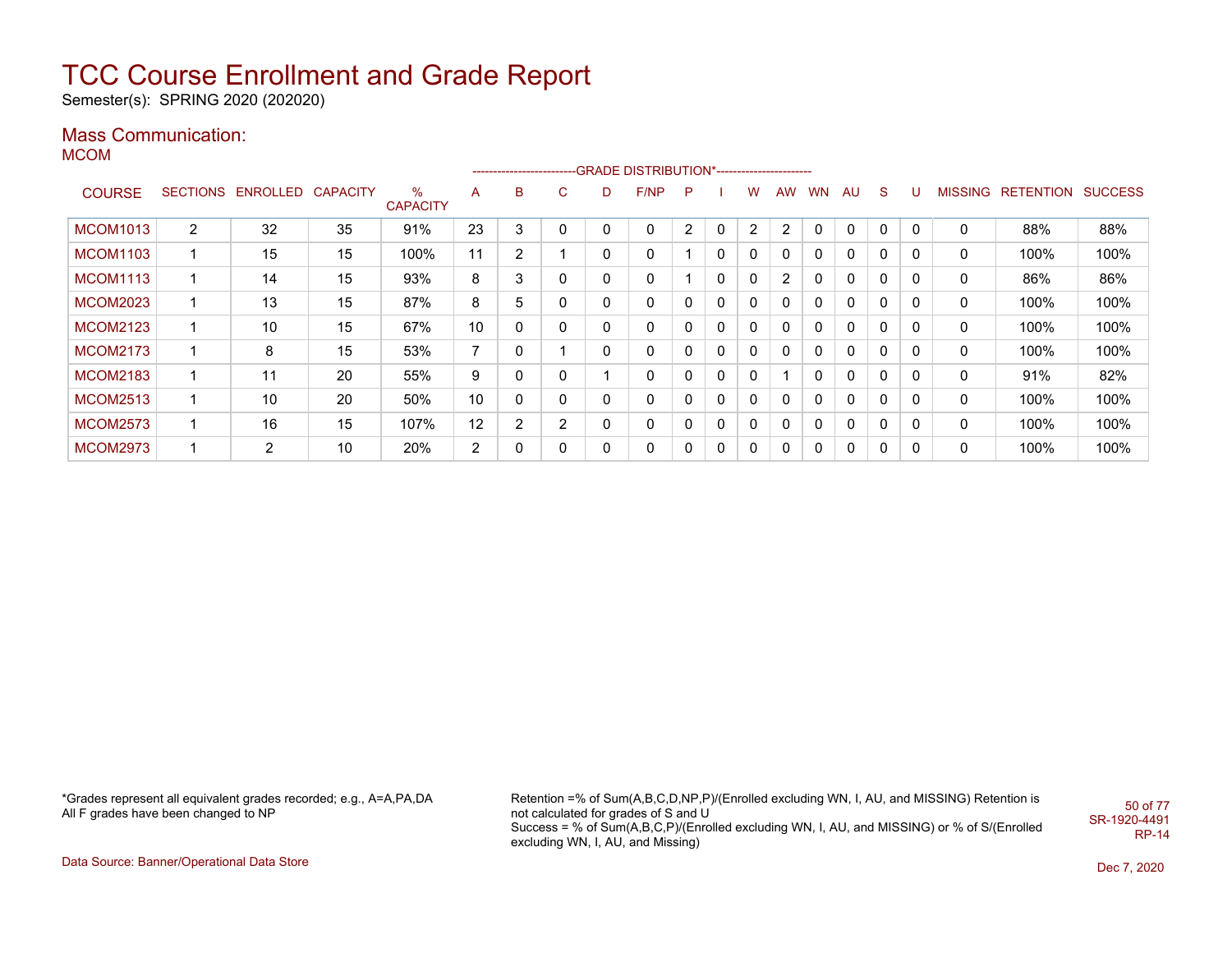Semester(s): SPRING 2020 (202020)

#### Medical Laboratory Technology: MDLT

|                 |                |                            |    |                      |                |    |                |              | -------------------------GRADE DISTRIBUTION*---------------------- |   |          |              |           |           |              |             |              |   |                   |                |
|-----------------|----------------|----------------------------|----|----------------------|----------------|----|----------------|--------------|--------------------------------------------------------------------|---|----------|--------------|-----------|-----------|--------------|-------------|--------------|---|-------------------|----------------|
| <b>COURSE</b>   |                | SECTIONS ENROLLED CAPACITY |    | %<br><b>CAPACITY</b> | A              | B  | C              | D            | F/NP                                                               | P |          | w            | <b>AW</b> | <b>WN</b> | AU           | S.          | U            |   | MISSING RETENTION | <b>SUCCESS</b> |
| <b>MDLT1203</b> | $\overline{2}$ | 17                         | 17 | 100%                 | 8              | 5  | 0              | 0            | $\Omega$                                                           |   | $\Omega$ | 3            |           |           | $\mathbf{0}$ | $\mathbf 0$ | $\mathbf{0}$ | 0 | 76%               | 76%            |
| <b>MDLT1222</b> |                | 13                         | 16 | 81%                  | 5              |    | 0              | $\mathbf{0}$ | 4                                                                  |   | 0        | 3            |           | 0         | 0            | 0           |              | 0 | 69%               | 38%            |
| <b>MDLT2302</b> | 2              | 21                         | 22 | 95%                  | 16             | 3  | 2              | 0            | 0                                                                  |   | 0        | 0            |           | $\Omega$  | $\mathbf{0}$ | 0           |              | 0 | 100%              | 100%           |
| <b>MDLT2303</b> |                | 21                         | 22 | 95%                  | $\overline{ }$ | 11 | 2              | 0            | 0                                                                  |   | 0        | 0            |           | $\Omega$  | 0            | 0           | 0            | 0 | 100%              | 100%           |
| MDLT2422        | 2              | 21                         | 22 | 95%                  | 19             | ົ  | 0              | 0            | 0                                                                  |   | 0        | $\mathbf{0}$ | 0         | $\Omega$  | $\mathbf{0}$ | 0           | 0            | 0 | 100%              | 100%           |
| <b>MDLT2423</b> |                | 21                         | 22 | 95%                  | 10             | 9  | $\overline{2}$ | 0            | 0                                                                  |   | 0        | 0            | 0         | $\Omega$  | $\mathbf{0}$ | 0           | 0            | 0 | 100%              | 100%           |
| <b>MDLT2433</b> |                | 21                         | 22 | 95%                  | 21             |    | 0              | 0            | 0                                                                  |   | 0        | 0            | 0         | $\Omega$  | 0            | 0           | 0            | 0 | 100%              | 100%           |

\*Grades represent all equivalent grades recorded; e.g., A=A,PA,DA All F grades have been changed to NP

Retention =% of Sum(A,B,C,D,NP,P)/(Enrolled excluding WN, I, AU, and MISSING) Retention is not calculated for grades of S and U Success = % of Sum(A,B,C,P)/(Enrolled excluding WN, I, AU, and MISSING) or % of S/(Enrolled excluding WN, I, AU, and Missing) 51 of 77 SR-1920-4491 RP-14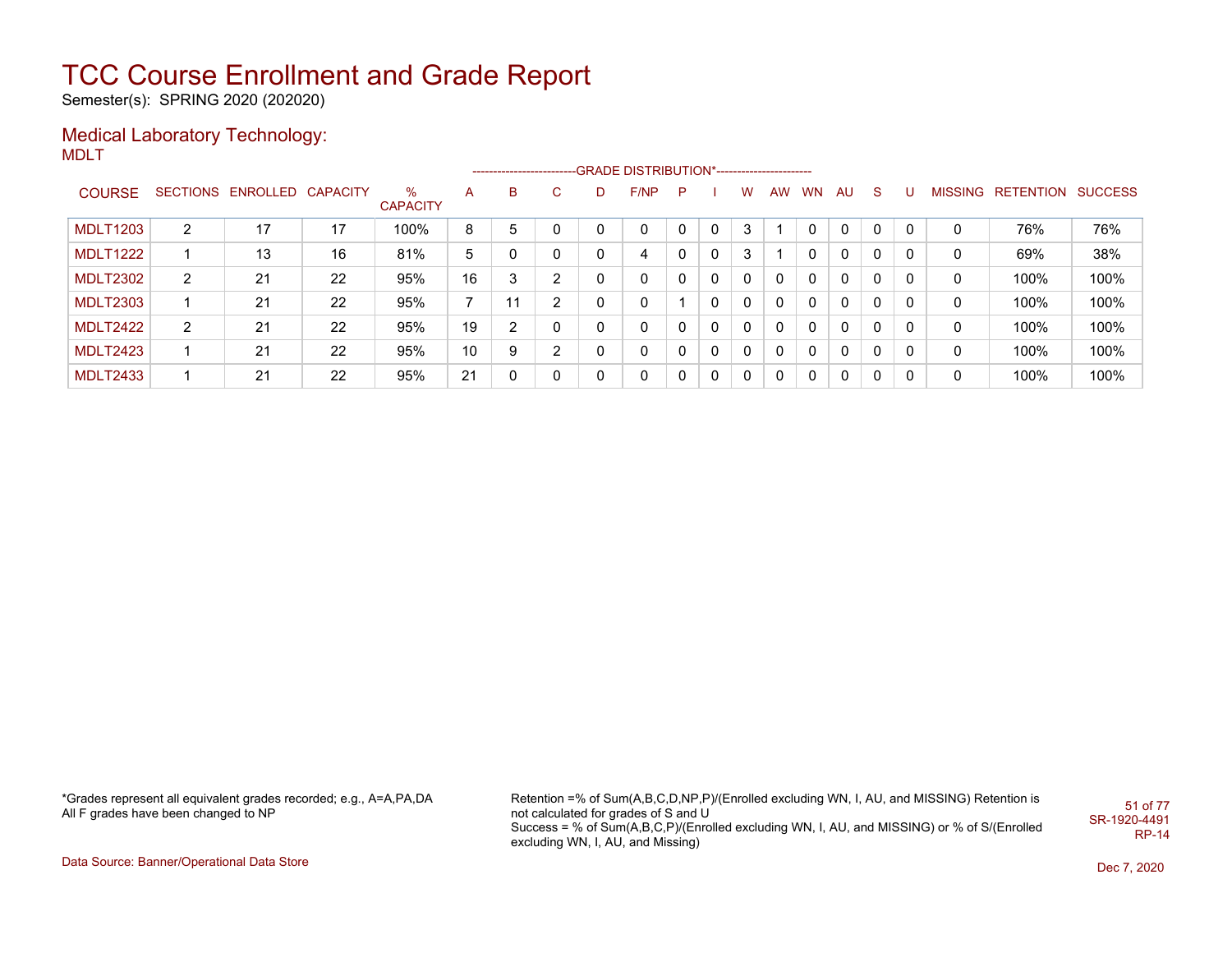Semester(s): SPRING 2020 (202020)

#### Management: **MGMT**

|                 |   |                            |     |                      |    |    |   |   | -GRADE DISTRIBUTION*---------------------- |              |   |   |           |           |    |    |  |                           |     |
|-----------------|---|----------------------------|-----|----------------------|----|----|---|---|--------------------------------------------|--------------|---|---|-----------|-----------|----|----|--|---------------------------|-----|
| <b>COURSE</b>   |   | SECTIONS ENROLLED CAPACITY |     | %<br><b>CAPACITY</b> | A  | в  |   | D | F/NP                                       | P            |   | w | <b>AW</b> | <b>WN</b> | AU | -S |  | MISSING RETENTION SUCCESS |     |
| <b>MGMT1353</b> |   | 18                         | 20  | 90%                  | 3  |    | 4 |   | 4                                          | 0            | 0 |   |           | $\Omega$  | 0  |    |  | 83%                       | 50% |
| <b>MGMT2123</b> | 2 | 37                         | 40  | 92%                  | 18 |    | 5 |   | 5                                          | $\mathbf{0}$ | 0 |   | 0         | 0         | 0  |    |  | 97%                       | 81% |
| <b>MGMT2323</b> |   | 13                         | 20  | 65%                  | 4  |    |   |   |                                            |              | 0 | 0 | 0         | 0         | 0  |    |  | 100%                      | 85% |
| <b>MGMT2363</b> | 6 | 112                        | 120 | 93%                  | 68 | 21 |   |   |                                            |              |   |   | ა         | 0         | 0  |    |  | 95%                       | 87% |

\*Grades represent all equivalent grades recorded; e.g., A=A,PA,DA All F grades have been changed to NP

Retention =% of Sum(A,B,C,D,NP,P)/(Enrolled excluding WN, I, AU, and MISSING) Retention is not calculated for grades of S and U Success = % of Sum(A,B,C,P)/(Enrolled excluding WN, I, AU, and MISSING) or % of S/(Enrolled excluding WN, I, AU, and Missing) 52 of 77 SR-1920-4491 RP-14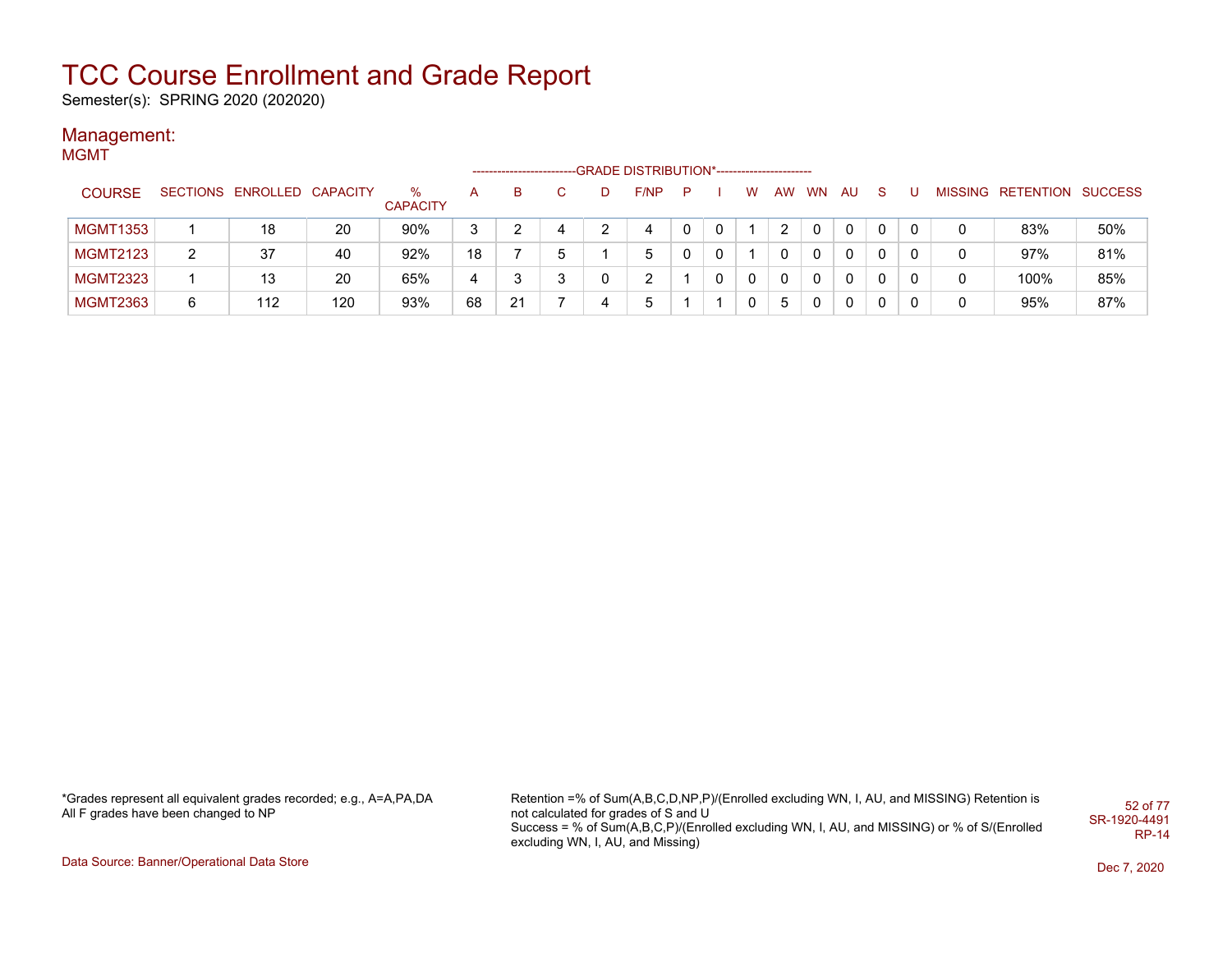Semester(s): SPRING 2020 (202020)

#### Marketing: **MKTG**

|                 |                |                            |    |                         |    |    |              |   | ------------------------GRADE                DISTRIBUTION*---------------------- |              |              |   |           |              |          |             |          |         |           |                |
|-----------------|----------------|----------------------------|----|-------------------------|----|----|--------------|---|----------------------------------------------------------------------------------|--------------|--------------|---|-----------|--------------|----------|-------------|----------|---------|-----------|----------------|
| <b>COURSE</b>   |                | SECTIONS ENROLLED CAPACITY |    | $\%$<br><b>CAPACITY</b> | A  | B  | $\mathbf{C}$ |   | F/NP                                                                             | P            |              | W | <b>AW</b> | <b>WN</b>    | AU       | -S          |          | MISSING | RETENTION | <b>SUCCESS</b> |
| <b>MKTG1313</b> | $\overline{2}$ | 22                         | 40 | 55%                     | 11 | 2  | 2            |   |                                                                                  | 4            | $\mathbf{0}$ | 0 |           | 0            | 0        | 0           | $\Omega$ | 0       | 95%       | 86%            |
| <b>MKTG1393</b> |                | 6                          | 20 | 30%                     | 3  | 2  | 0            | 0 | $\mathbf 0$                                                                      | $\mathbf{0}$ | 0            |   | 0         | 0            | 0        | 0           | 0        | 0       | 83%       | 83%            |
| <b>MKTG2343</b> | $\overline{2}$ | 39                         | 40 | 98%                     | 20 |    | 6            | 3 | 2                                                                                | $\mathbf{0}$ | $\Omega$     | 0 |           | $\Omega$     | 0        | 0           | 0        | 0       | 97%       | 85%            |
| <b>MKTG2363</b> |                | 18                         | 20 | 90%                     | 9  | 6  |              | 0 |                                                                                  | 0            | 0            |   | 0         | $\Omega$     | $\Omega$ | 0           | 0        | 0       | 94%       | 89%            |
| <b>MKTG2393</b> |                | 16                         | 20 | 80%                     | 8  | 5  | 3            |   | 0                                                                                | $\mathbf{0}$ | 0            | 0 | 0         | $\Omega$     | 0        | 0           | 0        | 0       | 100%      | 100%           |
| MKTG2423        | 5              | 88                         | 94 | 94%                     | 38 | 27 | 10           |   | 3                                                                                |              | 0            | 0 | 8         | $\mathbf{0}$ | $\Omega$ | $\mathbf 0$ | 0        | 0       | 91%       | 86%            |

\*Grades represent all equivalent grades recorded; e.g., A=A,PA,DA All F grades have been changed to NP

Retention =% of Sum(A,B,C,D,NP,P)/(Enrolled excluding WN, I, AU, and MISSING) Retention is not calculated for grades of S and U Success = % of Sum(A,B,C,P)/(Enrolled excluding WN, I, AU, and MISSING) or % of S/(Enrolled excluding WN, I, AU, and Missing) 53 of 77 SR-1920-4491 RP-14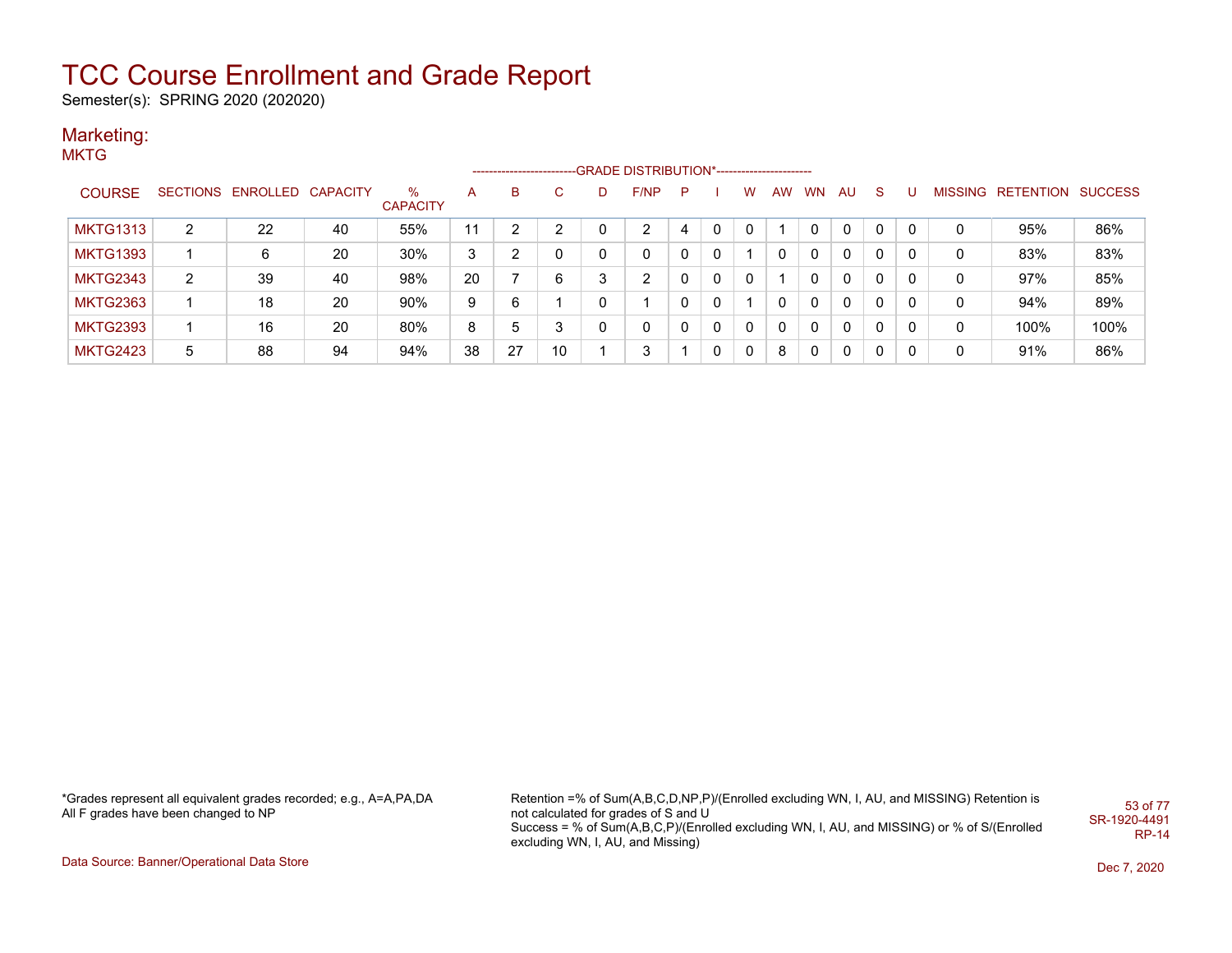Semester(s): SPRING 2020 (202020)

### Music:

**MUSC** 

|                 |                |                            |    |                         |                   |                |                |                | ------------------------GRADE                DISTRIBUTION*---------------------- |              |              |              |          |              |              |              |              |              |                           |      |
|-----------------|----------------|----------------------------|----|-------------------------|-------------------|----------------|----------------|----------------|----------------------------------------------------------------------------------|--------------|--------------|--------------|----------|--------------|--------------|--------------|--------------|--------------|---------------------------|------|
| <b>COURSE</b>   |                | SECTIONS ENROLLED CAPACITY |    | $\%$<br><b>CAPACITY</b> | A                 | B              | $\mathbf C$    | D              | F/NP                                                                             | P            |              | w            | AW       | <b>WN</b>    | AU           | <sub>S</sub> | U            |              | MISSING RETENTION SUCCESS |      |
| <b>MUSC1002</b> | $\mathbf{1}$   | 28                         | 30 | 93%                     | 20                | 1              | 3              | $\overline{2}$ | $\mathbf{1}$                                                                     | $\mathbf{0}$ | 0            | 0            | $\Omega$ | 0            | $\mathbf{1}$ | 0            | $\mathbf{0}$ | $\mathbf{0}$ | 96%                       | 86%  |
| <b>MUSC1023</b> | $\mathbf{1}$   | 28                         | 26 | 108%                    | 16                | 5              | $\overline{2}$ | 1              | 2                                                                                | 2            | 0            | $\mathbf{0}$ | $\Omega$ | 0            | 0            | $\Omega$     | $\Omega$     | 0            | 100%                      | 89%  |
| <b>MUSC1030</b> | $\mathbf{1}$   | 45                         | 60 | 75%                     | 0                 | $\mathbf{0}$   | $\mathbf{0}$   | $\mathbf{0}$   | $\mathbf{0}$                                                                     | 0            | 0            | 0            | $\Omega$ | $\Omega$     | 0            | 21           | 24           | 0            |                           | 47%  |
| <b>MUSC1053</b> | $\mathbf{1}$   | 14                         | 16 | 88%                     | $\overline{7}$    | 3              | $\mathbf{0}$   | $\mathbf{0}$   | 4                                                                                | 0            | 0            | $\mathbf{0}$ | $\Omega$ | 0            | 0            | 0            | 0            | 0            | 100%                      | 71%  |
| <b>MUSC1072</b> | $\overline{2}$ | 28                         | 28 | 100%                    | $12 \overline{ }$ | $\overline{7}$ | 4              | 2              | 2                                                                                |              | 0            | 0            | 0        | 0            | 0            | $\mathbf{0}$ | 0            | 0            | 100%                      | 86%  |
| <b>MUSC1113</b> | 4              | 86                         | 88 | 98%                     | 48                | 12             | 6              | 5              | 1                                                                                |              | 0            | 3            | 9        | 0            | $\mathbf 1$  | 0            | $\Omega$     | 0            | 85%                       | 78%  |
| <b>MUSC1171</b> | $\mathbf{1}$   | 5                          | 16 | 31%                     | 3                 | 0              | 0              | 0              | $\mathbf{1}$                                                                     |              | 0            | 0            | $\Omega$ | 0            | 0            | $\mathbf 0$  | 0            | 0            | 100%                      | 80%  |
| <b>MUSC1191</b> | 10             | 26                         | 41 | 63%                     | 23                | $\Omega$       | $\mathbf{1}$   | $\mathbf{0}$   | $\Omega$                                                                         | 0            | $\mathbf{0}$ | 1            | $\Omega$ | $\mathbf{0}$ | $\mathbf 1$  | $\mathbf{0}$ | $\Omega$     | 0            | 92%                       | 92%  |
| <b>MUSC1192</b> | 11             | 43                         | 63 | 68%                     | 35                | 3              | $\mathbf{0}$   | $\mathbf{1}$   | 0                                                                                |              | 0            | 1            | 1        | $\mathbf{0}$ | 1            | $\mathbf{0}$ | $\Omega$     | 0            | 93%                       | 91%  |
| <b>MUSC1201</b> | $\mathbf{1}$   | $\mathbf{1}$               | 3  | 33%                     | $\mathbf{1}$      | 0              | $\mathbf{0}$   | $\mathbf{0}$   | 0                                                                                | 0            | 0            | 0            | $\Omega$ | $\mathbf{0}$ | 0            | $\mathbf{0}$ | 0            | 0            | 100%                      | 100% |
| <b>MUSC1202</b> | 4              | 6                          | 15 | 40%                     | 5                 | 0              | 0              | $\mathbf 1$    | 0                                                                                | 0            | 0            | 0            | $\Omega$ | 0            | 0            | $\mathbf{0}$ | 0            | 0            | 100%                      | 83%  |
| <b>MUSC1242</b> | 3              | 11                         | 18 | 61%                     | 8                 | 2              | 0              | 0              | 0                                                                                | 0            | 0            |              | $\Omega$ | $\Omega$     | 0            | 0            | 0            | 0            | 91%                       | 91%  |
| <b>MUSC1252</b> | $\mathbf{1}$   | 7                          | 10 | 70%                     | $\overline{7}$    | $\mathbf{0}$   | $\mathbf{0}$   | $\mathbf{0}$   | 0                                                                                | 0            | 0            | 0            | 0        | 0            | 0            | 0            | 0            | 0            | 100%                      | 100% |
| <b>MUSC1332</b> | $\mathbf{1}$   | 2                          | 4  | 50%                     | $\overline{2}$    | $\mathbf{0}$   | 0              | $\mathbf{0}$   | 0                                                                                | 0            | 0            | 0            | 0        | 0            | 0            | $\mathbf{0}$ | 0            | 0            | 100%                      | 100% |
| <b>MUSC1352</b> | $\mathbf{1}$   | $\overline{2}$             | 4  | 50%                     | $\overline{2}$    | $\mathbf{0}$   | 0              | $\mathbf{0}$   | $\mathbf{0}$                                                                     | 0            | 0            | 0            | 0        | $\mathbf{0}$ | $\Omega$     | $\mathbf{0}$ | $\Omega$     | 0            | 100%                      | 100% |
| <b>MUSC1382</b> | $\mathbf{1}$   | 1                          | 4  | 25%                     | $\mathbf{1}$      | 0              | $\mathbf{0}$   | $\mathbf{0}$   | 0                                                                                | 0            | 0            | 0            | 0        | 0            | 0            | 0            | 0            | 0            | 100%                      | 100% |
| <b>MUSC1391</b> | $\mathbf{1}$   | $\mathbf 1$                | 4  | 25%                     | $\mathbf{1}$      | $\Omega$       | $\mathbf{0}$   | $\mathbf{0}$   | $\mathbf{0}$                                                                     | 0            | $\mathbf{0}$ | 0            | $\Omega$ | $\mathbf{0}$ | $\mathbf{0}$ | $\mathbf{0}$ | $\Omega$     | 0            | 100%                      | 100% |
| <b>MUSC1412</b> | $\mathbf{1}$   | 2                          | 4  | 50%                     | 0                 | 0              | $\mathbf{0}$   | $\mathbf{0}$   | $\overline{2}$                                                                   | 0            | 0            | 0            | $\Omega$ | $\mathbf{0}$ | $\mathbf{0}$ | $\mathbf{0}$ | $\Omega$     | 0            | 100%                      | 0%   |
| <b>MUSC1442</b> | $\mathbf{1}$   | 2                          | 3  | 67%                     | 2                 | $\mathbf{0}$   | $\mathbf{0}$   | $\mathbf{0}$   | $\mathbf{0}$                                                                     | 0            | 0            | $\mathbf{0}$ | $\Omega$ | $\Omega$     | 0            | $\mathbf{0}$ | $\Omega$     | 0            | 100%                      | 100% |
| <b>MUSC1472</b> | $\mathbf{1}$   | 2                          | 3  | 67%                     | $\overline{2}$    | 0              | $\mathbf{0}$   | $\mathbf{0}$   | $\mathbf{0}$                                                                     | 0            | 0            | 0            | $\Omega$ | $\mathbf{0}$ | 0            | $\mathbf{0}$ | 0            | 0            | 100%                      | 100% |
| <b>MUSC1491</b> | $\mathbf{1}$   | 2                          | 5  | 40%                     | $\mathbf{1}$      | 0              | 0              | 0              | 0                                                                                | 0            | 0            | 0            |          | 0            | 0            | 0            | 0            | 0            | 50%                       | 50%  |
| <b>MUSC1492</b> | $\mathbf{1}$   | 3                          | 5  | 60%                     | 3                 | $\Omega$       | $\mathbf{0}$   | $\Omega$       | 0                                                                                | $\Omega$     | 0            | $\Omega$     | $\Omega$ | $\Omega$     | $\Omega$     | $\mathbf{0}$ | 0            | 0            | 100%                      | 100% |

\*Grades represent all equivalent grades recorded; e.g., A=A,PA,DA All F grades have been changed to NP

Retention =% of Sum(A,B,C,D,NP,P)/(Enrolled excluding WN, I, AU, and MISSING) Retention is not calculated for grades of S and U Success = % of Sum(A,B,C,P)/(Enrolled excluding WN, I, AU, and MISSING) or % of S/(Enrolled excluding WN, I, AU, and Missing)

Data Source: Banner/Operational Data Store Dec 7, 2020

54 of 77 SR-1920-4491 RP-14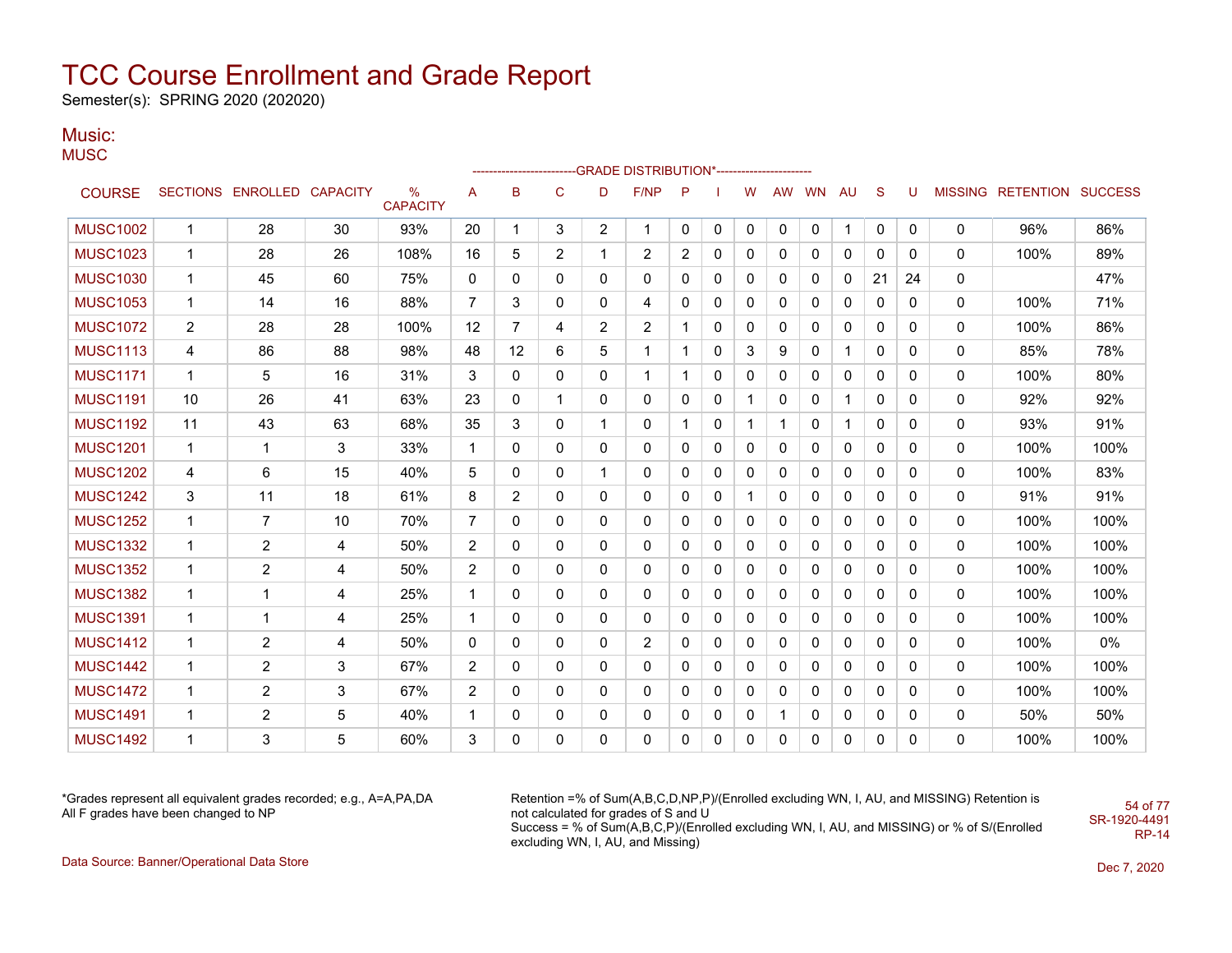Semester(s): SPRING 2020 (202020)

### Music:

**MUSC** 

|                 |                |                   |                 |                                  |                |              |              |                | ------------------------GRADE                DISTRIBUTION*---------------------- |                |              |              |              |           |              |              |          |                |                          |      |
|-----------------|----------------|-------------------|-----------------|----------------------------------|----------------|--------------|--------------|----------------|----------------------------------------------------------------------------------|----------------|--------------|--------------|--------------|-----------|--------------|--------------|----------|----------------|--------------------------|------|
| <b>COURSE</b>   |                | SECTIONS ENROLLED | <b>CAPACITY</b> | $\frac{9}{6}$<br><b>CAPACITY</b> | A              | B            | $\mathsf{C}$ | D              | F/NP                                                                             | P              |              | w            | <b>AW</b>    | <b>WN</b> | AU           | S            | U        | <b>MISSING</b> | <b>RETENTION SUCCESS</b> |      |
| <b>MUSC1541</b> | $\mathbf{1}$   | 8                 | 25              | 32%                              | 8              | 0            | 0            | 0              | 0                                                                                | 0              | 0            | 0            | $\mathbf{0}$ | 0         | 0            | 0            | 0        | 0              | 100%                     | 100% |
| <b>MUSC1551</b> | $\mathbf 1$    | 42                | 50              | 84%                              | 25             | 4            | 3            | $\overline{2}$ | 1                                                                                | 3              | 0            |              |              | 0         | 2            | $\mathbf{0}$ | 0        | $\mathbf{0}$   | 90%                      | 83%  |
| <b>MUSC1612</b> | 4              | 10                | 13              | 77%                              | 6              | $\mathbf{0}$ | 1            | $\mathbf{0}$   | 1                                                                                | $\mathbf{0}$   | $\mathbf{0}$ | 0            |              | 0         | 1            | 0            | 0        | $\mathbf{0}$   | 80%                      | 70%  |
| <b>MUSC1622</b> | 3              | 11                | 11              | 100%                             | 4              | 5            | 0            | 1              | 1                                                                                | 0              | 0            | 0            | 0            | 0         | 0            | 0            | 0        | 0              | 100%                     | 82%  |
| <b>MUSC1632</b> | 4              | 13                | 14              | 93%                              | 9              | 1            | 1            | 0              | $\overline{2}$                                                                   | 0              | 0            | 0            | 0            | 0         | 0            | 0            | 0        | $\mathbf{0}$   | 100%                     | 85%  |
| <b>MUSC1642</b> | 4              | 5                 | $\overline{7}$  | 71%                              | 4              | 1            | $\mathbf{0}$ | 0              | 0                                                                                | 0              | 0            | $\mathbf{0}$ | 0            | 0         | 0            | 0            | 0        | $\mathbf{0}$   | 100%                     | 100% |
| <b>MUSC1651</b> | $\mathbf{1}$   | 26                | 60              | 43%                              | 25             | 1            | $\mathbf{0}$ | $\mathbf{0}$   | 0                                                                                | 0              | 0            | 0            | 0            | 0         | 0            | $\Omega$     | 0        | 0              | 100%                     | 100% |
| <b>MUSC1661</b> | $\mathbf{1}$   | 16                | 25              | 64%                              | 16             | $\mathbf{0}$ | $\mathbf{0}$ | 0              | $\mathbf{0}$                                                                     | 0              | 0            | $\mathbf{0}$ | 0            | 0         | $\mathbf{0}$ | $\mathbf{0}$ | 0        | $\mathbf{0}$   | 100%                     | 100% |
| <b>MUSC1731</b> | $\mathbf{1}$   | 2                 | 5               | 40%                              | $\mathbf 1$    | 0            | 0            | $\mathbf{0}$   | 0                                                                                | $\mathbf{0}$   | 0            | $\mathbf 0$  | 0            | 0         |              | $\mathbf{0}$ | 0        | 0              | 50%                      | 50%  |
| <b>MUSC1781</b> | 2              | $\overline{7}$    | $\overline{7}$  | 100%                             | $\overline{2}$ | 0            | 0            | 0              | 4                                                                                | 0              | 0            | 1            | 0            | 0         | 0            | 0            | 0        | 0              | 86%                      | 29%  |
| <b>MUSC1791</b> | $\overline{2}$ | 10                | 20              | 50%                              | 9              | 1            | $\mathbf{0}$ | 0              | 0                                                                                | 0              | 0            | 0            | 0            | 0         | 0            | 0            | 0        | 0              | 100%                     | 100% |
| <b>MUSC2023</b> | $\mathbf{1}$   | 15                | 24              | 62%                              | $\overline{7}$ | 5            | 1            | 1              | 1                                                                                | 0              | 0            | 0            | 0            | 0         | 0            | 0            | $\Omega$ | 0              | 100%                     | 87%  |
| <b>MUSC2072</b> | $\mathbf{1}$   | 13                | 12              | 108%                             | $\overline{7}$ | $\mathbf{1}$ | 3            | $\mathbf{1}$   | $\mathbf{1}$                                                                     | $\mathbf{0}$   | 0            | $\mathbf 0$  | $\Omega$     | 0         | 0            | $\mathbf{0}$ | $\Omega$ | 0              | 100%                     | 85%  |
| <b>MUSC2133</b> | $\mathbf{1}$   | 14                | 20              | 70%                              | 3              | 4            | 3            | $\mathbf{0}$   | 4                                                                                | $\mathbf{0}$   | 0            | 0            | 0            | 0         | 0            | $\Omega$     | 0        | $\mathbf{0}$   | 100%                     | 71%  |
| <b>MUSC2181</b> | $\mathbf{1}$   | 11                | 14              | 79%                              | 9              | 0            | $\mathbf 1$  | 0              | 0                                                                                |                | 0            | 0            | 0            | 0         | 0            | 0            | 0        | 0              | 100%                     | 100% |
| <b>MUSC2202</b> | $\mathbf{1}$   | $\overline{2}$    | 5               | 40%                              | $\overline{2}$ | 0            | 0            | 0              | 0                                                                                | 0              | $\mathbf{0}$ | 0            | 0            | 0         | 0            | 0            | 0        | $\mathbf{0}$   | 100%                     | 100% |
| <b>MUSC2223</b> | $\mathbf{1}$   | 8                 | 8               | 100%                             | $\overline{7}$ | $\mathbf{0}$ | $\mathbf 1$  | $\mathbf{0}$   | 0                                                                                | 0              | 0            | 0            | 0            | 0         | 0            | 0            | $\Omega$ | 0              | 100%                     | 100% |
| <b>MUSC2242</b> | 4              | 10                | 18              | 56%                              | 8              | 0            | $\mathbf{0}$ | $\mathbf{0}$   | $\mathbf{0}$                                                                     | $\overline{2}$ | 0            | 0            | 0            | 0         | 0            | $\Omega$     | $\Omega$ | 0              | 100%                     | 100% |
| <b>MUSC2333</b> | $\mathbf 1$    | 2                 | $\overline{2}$  | 100%                             | 1              | $\mathbf{0}$ | $\mathbf{0}$ | $\mathbf{0}$   | 0                                                                                | $\mathbf{0}$   | 1            | $\mathbf{0}$ | 0            | 0         | 0            | $\mathbf{0}$ | $\Omega$ | $\mathbf{0}$   | 50%                      | 50%  |
| <b>MUSC2992</b> | $\overline{1}$ | 3                 | 5               | 60%                              | 3              | $\mathbf{0}$ | $\Omega$     | $\Omega$       | 0                                                                                | $\mathbf{0}$   | 0            | 0            | $\Omega$     | 0         | 0            | $\Omega$     | $\Omega$ | $\Omega$       | 100%                     | 100% |

\*Grades represent all equivalent grades recorded; e.g., A=A,PA,DA All F grades have been changed to NP

Retention =% of Sum(A,B,C,D,NP,P)/(Enrolled excluding WN, I, AU, and MISSING) Retention is not calculated for grades of S and U Success = % of Sum(A,B,C,P)/(Enrolled excluding WN, I, AU, and MISSING) or % of S/(Enrolled excluding WN, I, AU, and Missing) SR-1920-4491

Data Source: Banner/Operational Data Store Dec 7, 2020

55 of 77

RP-14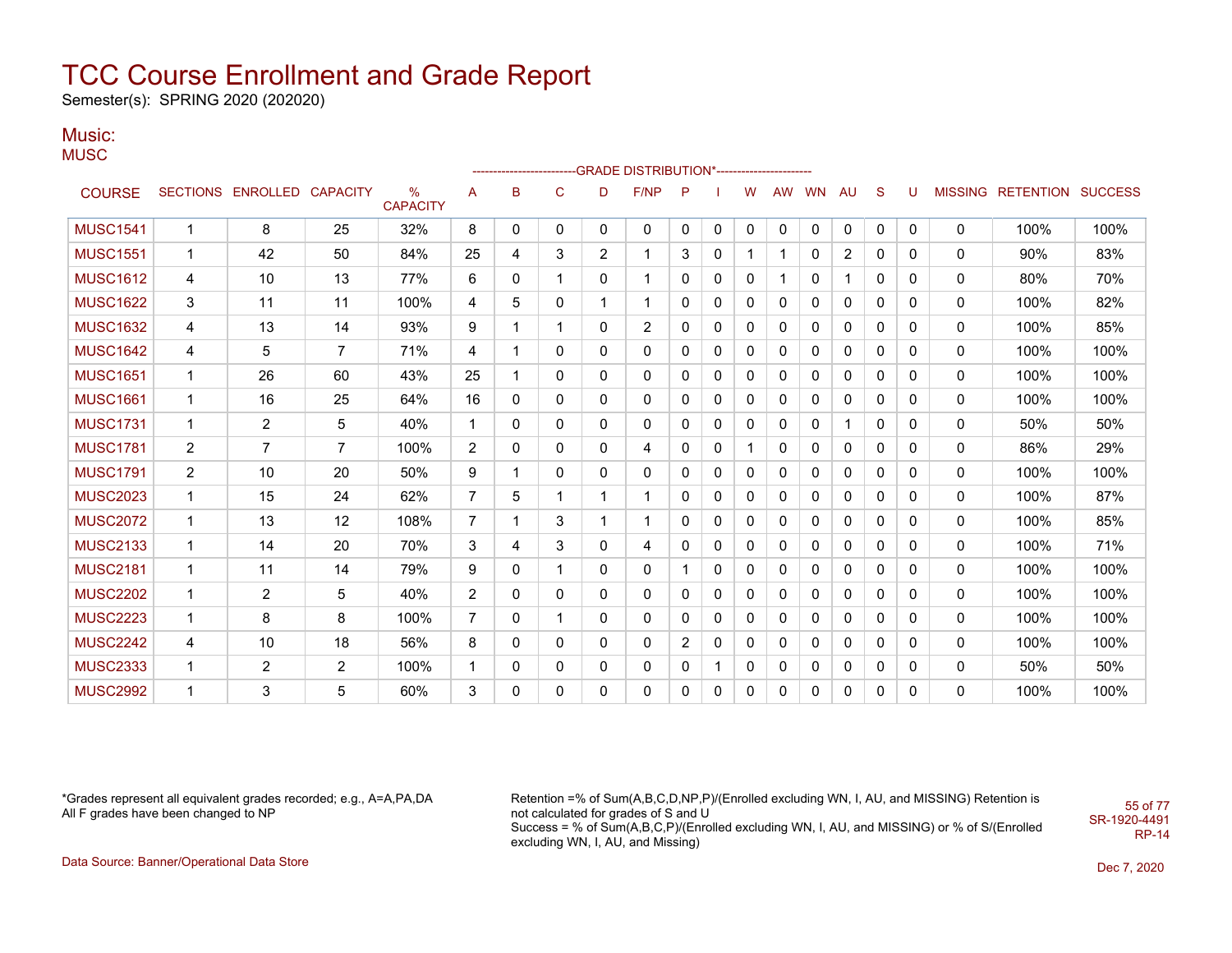Semester(s): SPRING 2020 (202020)

### Native American Studies:

NAMS

|                 |                            |    |                      |     |    |   | ------------------------GRADE DISTRIBUTION*----------------------- |             |   |          |    |  |                           |     |
|-----------------|----------------------------|----|----------------------|-----|----|---|--------------------------------------------------------------------|-------------|---|----------|----|--|---------------------------|-----|
| <b>COURSE</b>   | SECTIONS ENROLLED CAPACITY |    | %<br><b>CAPACITY</b> | A a | в. | D | $F/NP$ $P$ $I$                                                     |             | W | AW WN AU | -S |  | MISSING RETENTION SUCCESS |     |
| <b>NAMS2113</b> | 43                         | 45 | 96%                  | 32  |    | 0 | 0                                                                  | $\mathbf 0$ | 3 |          |    |  | 91%                       | 91% |
| <b>NAMS2343</b> |                            | 12 | 92%                  |     |    | 0 | າ                                                                  | $\mathbf 0$ |   |          |    |  | 91%                       | 73% |

\*Grades represent all equivalent grades recorded; e.g., A=A,PA,DA All F grades have been changed to NP

Retention =% of Sum(A,B,C,D,NP,P)/(Enrolled excluding WN, I, AU, and MISSING) Retention is not calculated for grades of S and U Success = % of Sum(A,B,C,P)/(Enrolled excluding WN, I, AU, and MISSING) or % of S/(Enrolled excluding WN, I, AU, and Missing) 56 of 77 SR-1920-4491 RP-14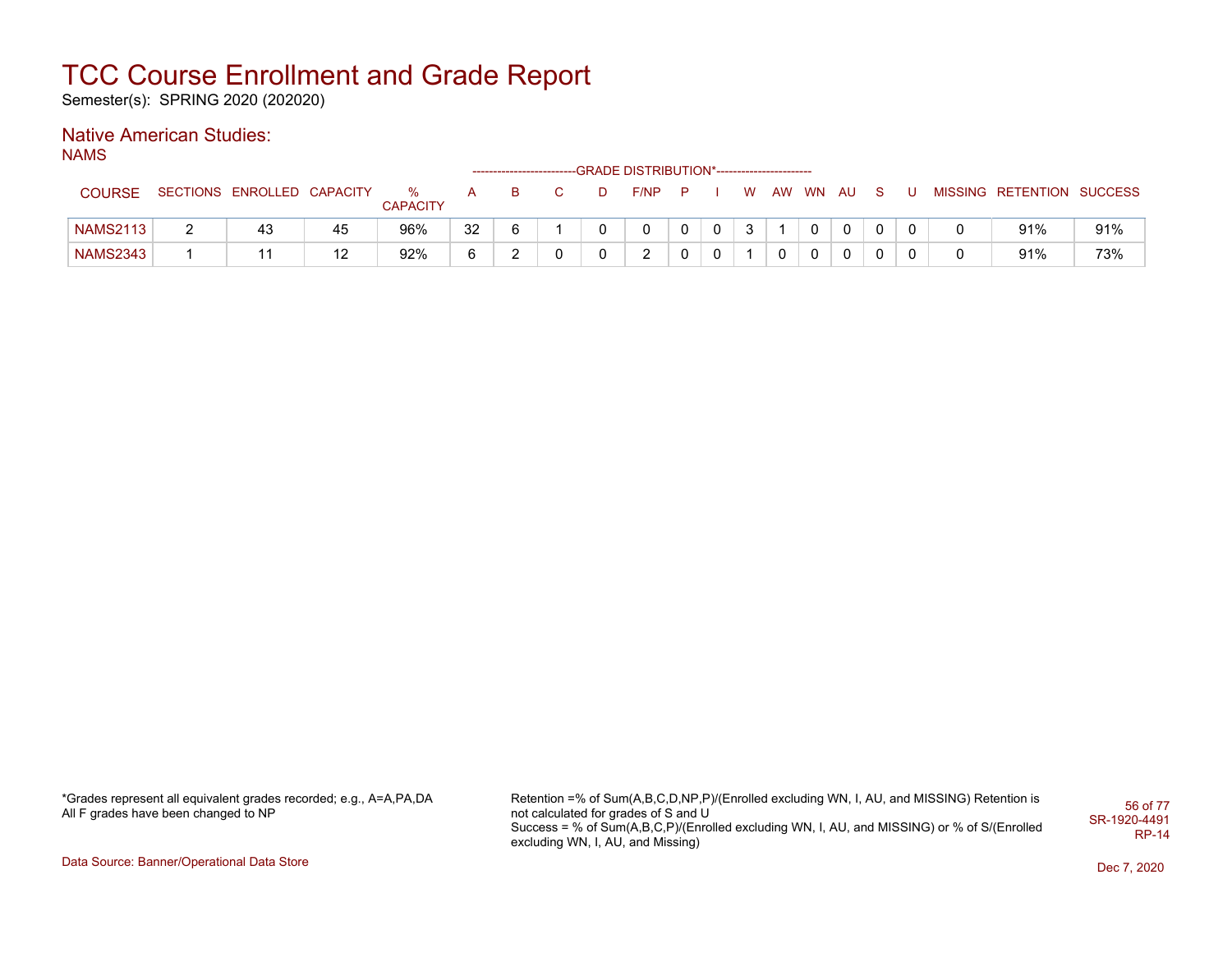Semester(s): SPRING 2020 (202020)

### Nursing:

**NURS** 

|                 |                |                            |     |                                  |              |                |                |              | -----------------------GRADE                    DISTRIBUTION*--------------------- |              |              |                |              |           |              |              |                |              |                           |      |
|-----------------|----------------|----------------------------|-----|----------------------------------|--------------|----------------|----------------|--------------|------------------------------------------------------------------------------------|--------------|--------------|----------------|--------------|-----------|--------------|--------------|----------------|--------------|---------------------------|------|
| <b>COURSE</b>   |                | SECTIONS ENROLLED CAPACITY |     | $\frac{0}{0}$<br><b>CAPACITY</b> | A            | в              | C              | D            | F/NP                                                                               | P            |              | W              | AW           | <b>WN</b> | <b>AU</b>    | S            | U              |              | MISSING RETENTION SUCCESS |      |
| <b>NURS1111</b> | $\overline{2}$ | 75                         | 75  | 100%                             | $\mathbf{0}$ | 0              | 0              | $\mathbf{0}$ | $\mathbf{0}$                                                                       | $\mathbf{0}$ | 0            | 1              | 0            | 0         | $\mathbf{0}$ | 74           | 0              | 0            |                           | 99%  |
| <b>NURS1113</b> | 4              | 76                         | 76  | 100%                             | 12           | 55             | 8              | $\mathbf{0}$ | 0                                                                                  | $\Omega$     | $\mathbf{0}$ | $\mathbf 1$    | 0            | $\Omega$  | 0            | 0            | 0              | 0            | 99%                       | 99%  |
| <b>NURS1143</b> | $\overline{2}$ | 75                         | 75  | 100%                             | 64           | 9              | 0              | $\mathbf{0}$ | 0                                                                                  |              | 0            | 1              | $\mathbf{0}$ | 0         | 0            | 0            | 0              | 0            | 99%                       | 99%  |
| <b>NURS1163</b> | 4              | 78                         | 80  | 98%                              | 14           | 51             | 9              | 0            | 0                                                                                  | 3            | $\Omega$     | $\mathbf{1}$   | $\mathbf{0}$ | 0         | 0            | 0            | 0              | 0            | 99%                       | 99%  |
| <b>NURS1211</b> | 1              | 30                         | 30  | 100%                             | 0            | 0              | 0              | 0            | 0                                                                                  | 0            | 0            | $\mathbf{1}$   | 0            | 0         | 0            | 28           | 1              | 0            |                           | 93%  |
| <b>NURS1212</b> | 1              | 30                         | 30  | 100%                             | 15           | 12             | 0              | $\mathbf{0}$ | $\overline{2}$                                                                     | $\Omega$     | $\mathbf{0}$ | $\mathbf 1$    | $\mathbf{0}$ | 0         | $\mathbf{0}$ | 0            | $\Omega$       | $\mathbf{0}$ | 97%                       | 90%  |
| <b>NURS1363</b> | $\mathbf{1}$   | 29                         | 29  | 100%                             | 21           | $\overline{7}$ | 0              | $\mathbf{0}$ | 0                                                                                  | 0            | 0            | $\mathbf 1$    | $\mathbf{0}$ | 0         | $\mathbf{0}$ | 0            | 0              | 0            | 97%                       | 97%  |
| <b>NURS1471</b> | $\mathbf 1$    | $\overline{2}$             | 2   | 100%                             | $\mathbf{0}$ | 0              | 0              | $\mathbf{0}$ | $\mathbf{0}$                                                                       | $\Omega$     | $\mathbf{0}$ | $\mathbf{0}$   | $\mathbf{0}$ | 0         | 0            | 2            | $\mathbf{0}$   | 0            |                           | 100% |
| <b>NURS2212</b> | 1              | 69                         | 70  | 99%                              | 0            | 0              | 0              | $\mathbf{0}$ | $\mathbf{0}$                                                                       | $\Omega$     | $\mathbf{0}$ | 0              | $\mathbf{0}$ | 0         | 0            | 66           | 3              | 0            |                           | 96%  |
| <b>NURS2213</b> | 1              | 71                         | 72  | 99%                              | 4            | 51             | 15             | 0            | 0                                                                                  |              | 0            | $\mathbf 0$    | $\mathbf 0$  | 0         | 0            | 0            | $\mathbf 0$    | 0            | 100%                      | 100% |
| <b>NURS2221</b> | $\overline{2}$ | 106                        | 116 | 91%                              | 0            | 0              | 0              | $\mathbf{0}$ | 0                                                                                  | 0            | 0            | 0              | 0            | 0         | 0            | 106          | 0              | 0            |                           | 100% |
| <b>NURS2222</b> | 3              | 109                        | 113 | 96%                              | 70           | 37             | $\overline{2}$ | 0            | 0                                                                                  | 0            | 0            | 0              | 0            | 0         | 0            | 0            | $\mathbf{0}$   | 0            | 100%                      | 100% |
| <b>NURS2231</b> | $\overline{2}$ | 101                        | 103 | 98%                              | $\Omega$     | 0              | 0              | $\mathbf{0}$ | 0                                                                                  | 0            | $\mathbf{0}$ | $\mathbf 0$    | $\mathbf{0}$ | 0         | $\mathbf{0}$ | 101          | $\mathbf{0}$   | 0            |                           | 100% |
| <b>NURS2232</b> | $\overline{2}$ | 101                        | 103 | 98%                              | 86           | 15             | 0              | 0            | 0                                                                                  | $\mathbf{0}$ | 0            | 0              | 0            | 0         | 0            | 0            | $\mathbf{0}$   | 0            | 100%                      | 100% |
| <b>NURS2242</b> | $\mathbf{1}$   | 66                         | 66  | 100%                             | 0            | 0              | 0              | $\Omega$     | $\mathbf{0}$                                                                       | 0            | $\mathbf{0}$ | $\mathbf{0}$   | $\mathbf{0}$ | 0         | 0            | 66           | $\mathbf{0}$   | 0            |                           | 100% |
| <b>NURS2243</b> | 1              | 67                         | 67  | 100%                             | 59           | 8              | 0              | $\mathbf{0}$ | $\mathbf{0}$                                                                       | $\Omega$     | $\mathbf{0}$ | 0              | 0            | 0         | $\mathbf{0}$ | $\mathbf{0}$ | $\mathbf{0}$   | 0            | 100%                      | 100% |
| <b>NURS2303</b> | 1              | 14                         | 20  | 70%                              | 3            | $\overline{2}$ | 3              | $\Omega$     | 3                                                                                  |              | 0            | $\overline{2}$ | 0            | 0         | 0            | $\Omega$     | $\Omega$       | 0            | 86%                       | 64%  |
| <b>NURS2351</b> | 1              | 38                         | 40  | 95%                              | 0            | 0              | 0              | $\mathbf{0}$ | $\mathbf{0}$                                                                       | $\Omega$     | 0            | $\mathbf 0$    | 0            | 0         | 0            | 38           | 0              | 0            |                           | 100% |
| <b>NURS2352</b> | 1              | 41                         | 43  | 95%                              | 4            | 34             | $\overline{2}$ | 0            | 1                                                                                  | 0            | 0            | 0              | 0            | 0         | 0            | 0            | 0              | 0            | 100%                      | 98%  |
| <b>NURS2431</b> | 1              | 30                         | 30  | 100%                             | $\mathbf{0}$ | 0              | 0              | $\mathbf{0}$ | 0                                                                                  | 0            | $\mathbf{0}$ | $\mathbf{1}$   | $\mathbf{0}$ | 0         | $\mathbf{0}$ | 27           | $\overline{2}$ | 0            |                           | 90%  |
| <b>NURS2432</b> | 1              | 32                         | 32  | 100%                             | 12           | 17             | 1              | 0            | $\mathbf{1}$                                                                       | 0            | 0            | $\mathbf{1}$   | $\mathbf 0$  | 0         | 0            | 0            | 0              | 0            | 97%                       | 94%  |
| <b>NURS2442</b> | 1              | 36                         | 37  | 97%                              | 0            | 0              | 0              | $\mathbf{0}$ | $\Omega$                                                                           | $\Omega$     | $\Omega$     | $\Omega$       | 0            | $\Omega$  | $\Omega$     | 36           | $\Omega$       | 0            |                           | 100% |

\*Grades represent all equivalent grades recorded; e.g., A=A,PA,DA All F grades have been changed to NP

Retention =% of Sum(A,B,C,D,NP,P)/(Enrolled excluding WN, I, AU, and MISSING) Retention is not calculated for grades of S and U Success = % of Sum(A,B,C,P)/(Enrolled excluding WN, I, AU, and MISSING) or % of S/(Enrolled excluding WN, I, AU, and Missing) SR-1920-4491

57 of 77

RP-14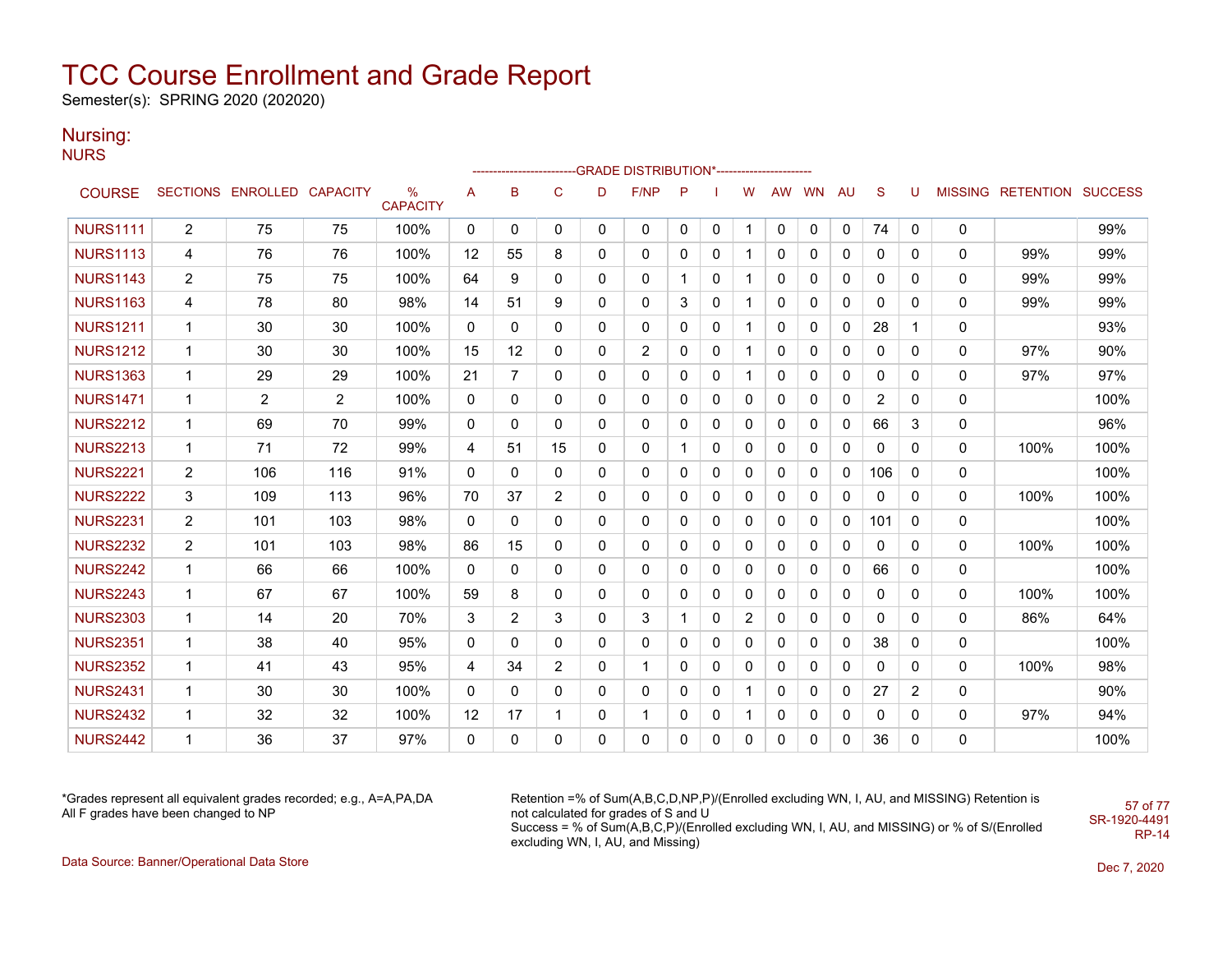Semester(s): SPRING 2020 (202020)

### Nursing:

| <b>NURS</b>     |                                |                 |   |    |     |          |                                                                    |  |  |             |  |                           |      |
|-----------------|--------------------------------|-----------------|---|----|-----|----------|--------------------------------------------------------------------|--|--|-------------|--|---------------------------|------|
|                 |                                |                 |   |    |     |          | ------------------------GRADE DISTRIBUTION*----------------------- |  |  |             |  |                           |      |
| <b>COURSE</b>   | SECTIONS ENROLLED CAPACITY % A | <b>CAPACITY</b> |   |    | B C | D        | F/NP P I W AW WN AU S U                                            |  |  |             |  | MISSING RETENTION SUCCESS |      |
| <b>NURS2444</b> | 40                             | 98%             | ົ | 26 | 12  | $\Omega$ | $\mathbf{0}$                                                       |  |  | $\mathbf 0$ |  | 100%                      | 100% |

\*Grades represent all equivalent grades recorded; e.g., A=A,PA,DA All F grades have been changed to NP

Retention =% of Sum(A,B,C,D,NP,P)/(Enrolled excluding WN, I, AU, and MISSING) Retention is not calculated for grades of S and U Success = % of Sum(A,B,C,P)/(Enrolled excluding WN, I, AU, and MISSING) or % of S/(Enrolled excluding WN, I, AU, and Missing) 58 of 77 SR-1920-4491 RP-14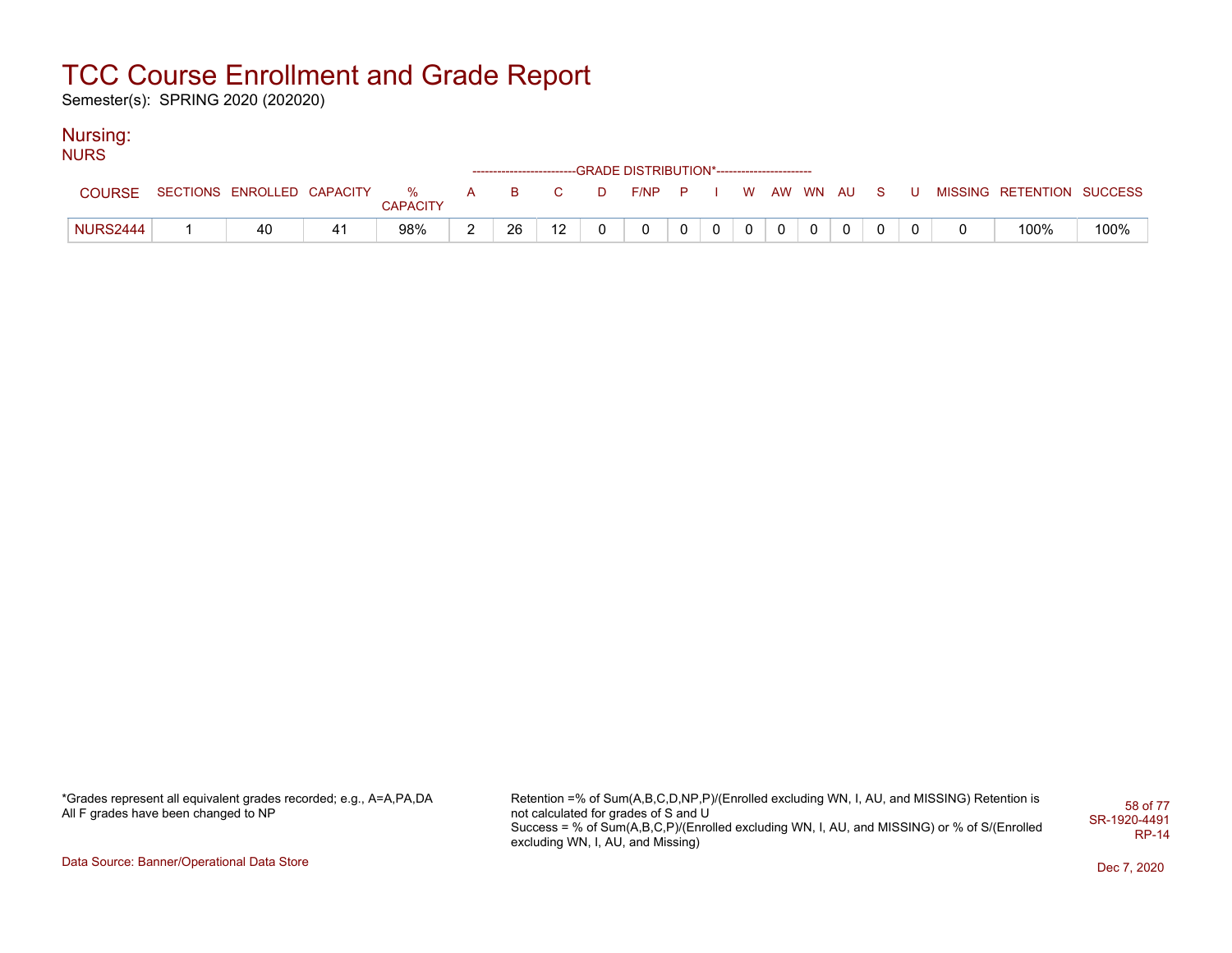Semester(s): SPRING 2020 (202020)

#### Occupational Therapy Assistant: OCTA<sup>'</sup>

|                 |   |                            |    |                      |                 |   |                |                | -------------------------GRADE DISTRIBUTION*---------------------- |    |                |             |           |          |              |              |   |   |                   |                |
|-----------------|---|----------------------------|----|----------------------|-----------------|---|----------------|----------------|--------------------------------------------------------------------|----|----------------|-------------|-----------|----------|--------------|--------------|---|---|-------------------|----------------|
| <b>COURSE</b>   |   | SECTIONS ENROLLED CAPACITY |    | %<br><b>CAPACITY</b> | A               | в | C              | D.             | F/NP                                                               | -P |                | w           | <b>AW</b> | WN.      | AU           | <sub>S</sub> | υ |   | MISSING RETENTION | <b>SUCCESS</b> |
| OCTA1202        | 2 | 25                         | 40 | 62%                  | 3               | 5 |                | $\overline{2}$ | 5                                                                  |    | 0              |             | 5         |          | 0            | 0            | 0 | 0 | 64%               | 36%            |
| OCTA1292        |   | 19                         | 22 | 86%                  | 12 <sup>2</sup> | 5 | $\overline{2}$ | 0              | 0                                                                  |    | 0              | $\Omega$    |           | $\Omega$ | 0            | 0            | 0 | 0 | 100%              | 100%           |
| OCTA1403        |   | 18                         | 20 | 90%                  | 15              | ົ |                | 0              | 0                                                                  |    | 0              | 0           |           | $\Omega$ | 0            | $\mathbf{0}$ | 0 | 0 | 100%              | 100%           |
| OCTA1443        |   | 19                         | 20 | 95%                  | 15              | 4 | 0              | 0              | 0                                                                  |    | 0              | $\mathbf 0$ |           | $\Omega$ | 0            | $\mathbf{0}$ | 0 | 0 | 100%              | 100%           |
| OCTA1483        | 2 | 18                         | 20 | 90%                  | 16              | ົ | 0              | 0              | 0                                                                  |    | 0              | $\Omega$    |           | $\Omega$ | 0            | 0            | 0 | 0 | 100%              | 100%           |
| <b>OCTA1511</b> |   | 19                         | 20 | 95%                  | 18              |   | 0              | 0              | 0                                                                  |    |                | $\Omega$    |           | $\Omega$ | 0            | 0            | 0 | 0 | 95%               | 95%            |
| OCTA2356        |   | 21                         | 21 | 100%                 | 0               | 0 | 0              | 0              | 0                                                                  |    | 0              | 0           |           | $\Omega$ | 0            | 21           | 0 | 0 |                   | 100%           |
| OCTA2376        |   | 21                         | 21 | 100%                 | 0               | 0 | 0              | 0              | 0                                                                  |    | $\overline{2}$ | $\Omega$    | 0         | $\Omega$ | $\mathbf{0}$ | 19           | 0 | 0 |                   | 90%            |

\*Grades represent all equivalent grades recorded; e.g., A=A,PA,DA All F grades have been changed to NP

Retention =% of Sum(A,B,C,D,NP,P)/(Enrolled excluding WN, I, AU, and MISSING) Retention is not calculated for grades of S and U Success = % of Sum(A,B,C,P)/(Enrolled excluding WN, I, AU, and MISSING) or % of S/(Enrolled excluding WN, I, AU, and Missing) 59 of 77 SR-1920-4491 RP-14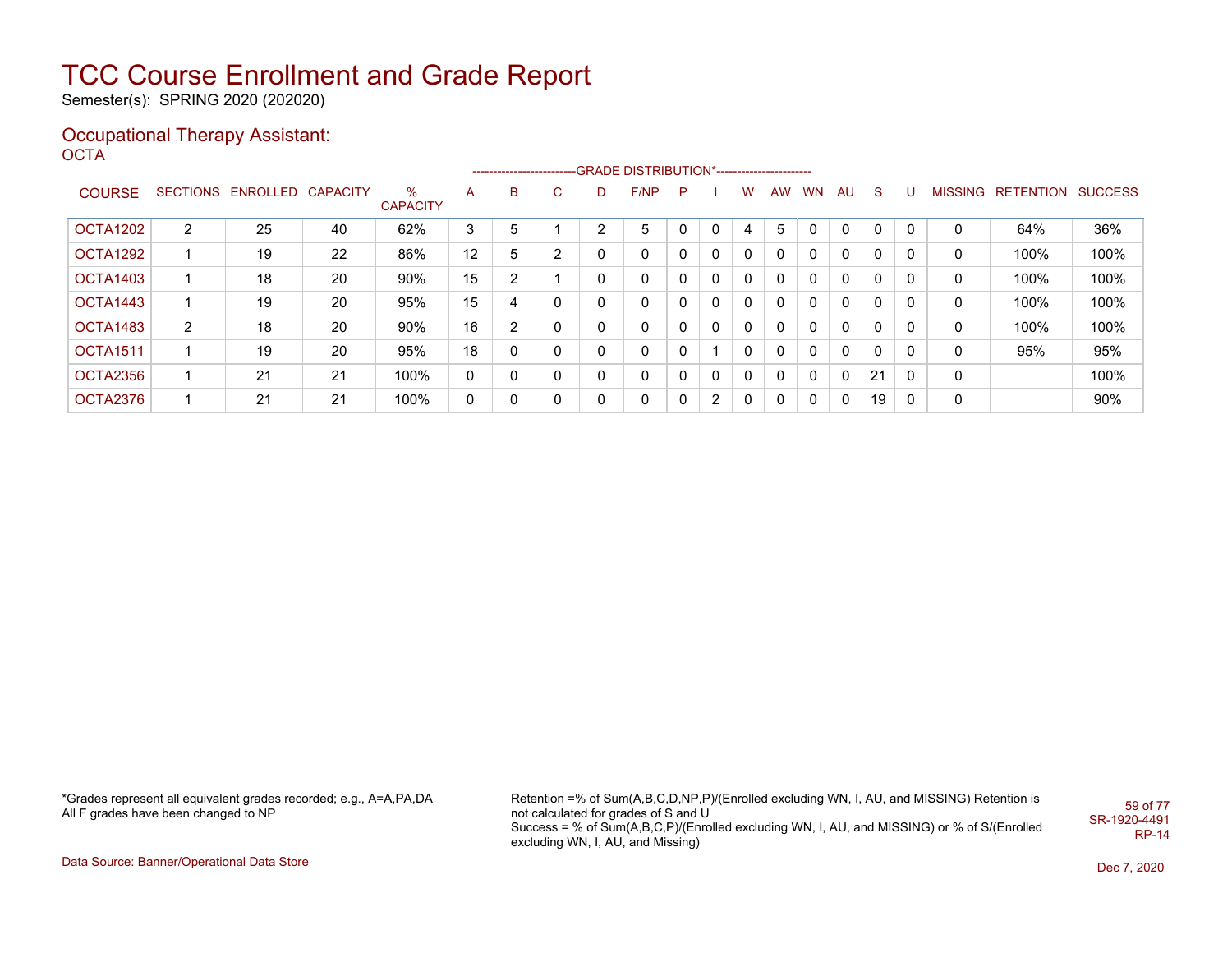Semester(s): SPRING 2020 (202020)

### Physical Education:

**PHED** 

|                 |                            |    |                      |    |  |   | ------------------------GRADE DISTRIBUTION*----------------------- |             |    |          |    |  |                           |     |
|-----------------|----------------------------|----|----------------------|----|--|---|--------------------------------------------------------------------|-------------|----|----------|----|--|---------------------------|-----|
| <b>COURSE</b>   | SECTIONS ENROLLED CAPACITY |    | %<br><b>CAPACITY</b> |    |  | D | $F/NP$ $P$                                                         |             | W. | AW WN AU | S. |  | MISSING RETENTION SUCCESS |     |
| <b>PHED1411</b> | 16                         | 20 | 80%                  |    |  |   |                                                                    | $\mathbf 0$ | 4  |          | 0  |  | 75%                       | 69% |
| <b>PHED2321</b> | 19                         | 20 | 95%                  | 12 |  |   |                                                                    |             |    |          | 0  |  | 84%                       | 79% |

\*Grades represent all equivalent grades recorded; e.g., A=A,PA,DA All F grades have been changed to NP

Retention =% of Sum(A,B,C,D,NP,P)/(Enrolled excluding WN, I, AU, and MISSING) Retention is not calculated for grades of S and U Success = % of Sum(A,B,C,P)/(Enrolled excluding WN, I, AU, and MISSING) or % of S/(Enrolled excluding WN, I, AU, and Missing) 60 of 77 SR-1920-4491 RP-14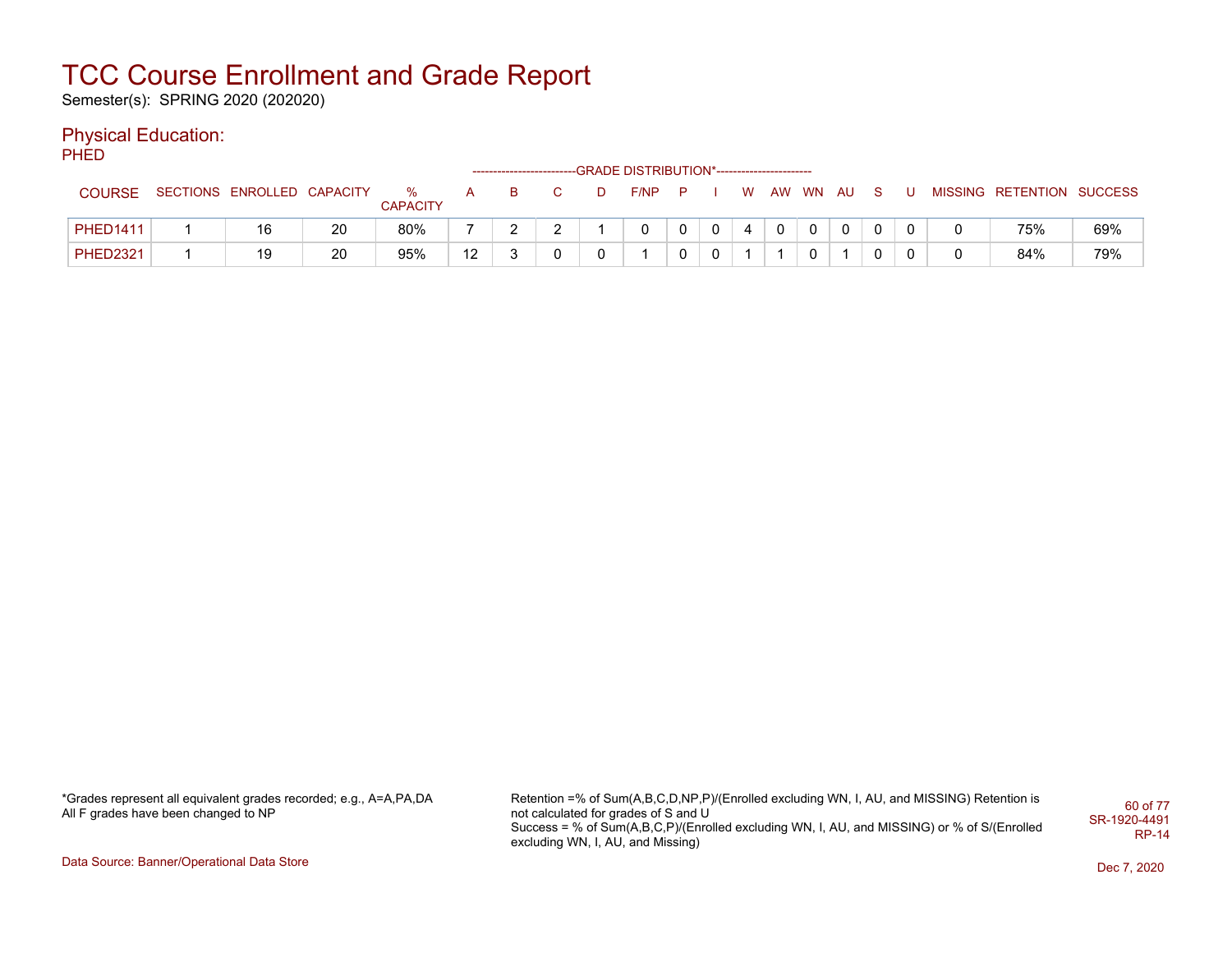Semester(s): SPRING 2020 (202020)

### Philosophy:

PHIL

|                 |                |                            |                   |                         |    | ------------------------- |    |   | -GRADE DISTRIBUTION*----------------------- |   |              |                |     |           |              |              |   |   |                   |                |
|-----------------|----------------|----------------------------|-------------------|-------------------------|----|---------------------------|----|---|---------------------------------------------|---|--------------|----------------|-----|-----------|--------------|--------------|---|---|-------------------|----------------|
| <b>COURSE</b>   |                | SECTIONS ENROLLED CAPACITY |                   | $\%$<br><b>CAPACITY</b> | A  | B                         | C. | D | F/NP                                        | P |              | w              | AW. | <b>WN</b> | AU           | S.           | υ |   | MISSING RETENTION | <b>SUCCESS</b> |
| <b>PHIL1113</b> | 8              | 147                        | 189               | 78%                     | 88 | 22                        |    |   | 8                                           |   | 0            | 17             | 0   | $\Omega$  | 0            | 0            | 0 |   | 88%               | 82%            |
| <b>PHIL1143</b> | 2              | 41                         | 45                | 91%                     | 27 | 5                         |    | 0 | 4                                           | 2 | 0            | 2              |     | 0         | 0            | 0            | 0 | 0 | 93%               | 83%            |
| <b>PHIL1213</b> |                | $12 \overline{ }$          | $12 \overline{ }$ | 100%                    | 9  |                           |    |   | 3                                           | 0 | 0            | 0              | 0   | 0         | 0            | 0            | 0 | 0 | 100%              | 75%            |
| <b>PHIL1223</b> | $\overline{2}$ | 21                         | 45                | 47%                     | 4  | C.                        |    | ົ | $\overline{2}$                              | 2 | 0            | $\overline{2}$ | 6   | 0         | 0            | 0            | 0 | 0 | 62%               | 43%            |
| <b>PHIL2113</b> |                | 11                         | 25                | 44%                     | 2  |                           |    |   | 3                                           |   | 0            | 2              | 0   | 0         | 0            | 0            | 0 | 0 | 82%               | 55%            |
| <b>PHIL2143</b> |                | 24                         | 25                | 96%                     | 12 | 4                         | 3  |   | 3                                           | 0 | $\mathbf{0}$ |                |     | 0         | 0            | 0            | 0 | 0 | 92%               | 79%            |
| <b>PHIL2163</b> |                | 14                         | 25                | 56%                     | 14 |                           | 0  |   | 0                                           | 0 | 0            | $\mathbf{0}$   | 0   | 0         | $\mathbf{0}$ | 0            | 0 | 0 | 100%              | 100%           |
| <b>PHIL2263</b> | 3              | 48                         | 60                | 80%                     | 20 | 10                        | 4  | 4 | 3                                           | 5 | 0            | 2              | 0   | 0         | 0            | $\mathbf{0}$ | 0 | 0 | 96%               | 81%            |

\*Grades represent all equivalent grades recorded; e.g., A=A,PA,DA All F grades have been changed to NP

Retention =% of Sum(A,B,C,D,NP,P)/(Enrolled excluding WN, I, AU, and MISSING) Retention is not calculated for grades of S and U Success = % of Sum(A,B,C,P)/(Enrolled excluding WN, I, AU, and MISSING) or % of S/(Enrolled excluding WN, I, AU, and Missing) 61 of 77 SR-1920-4491 RP-14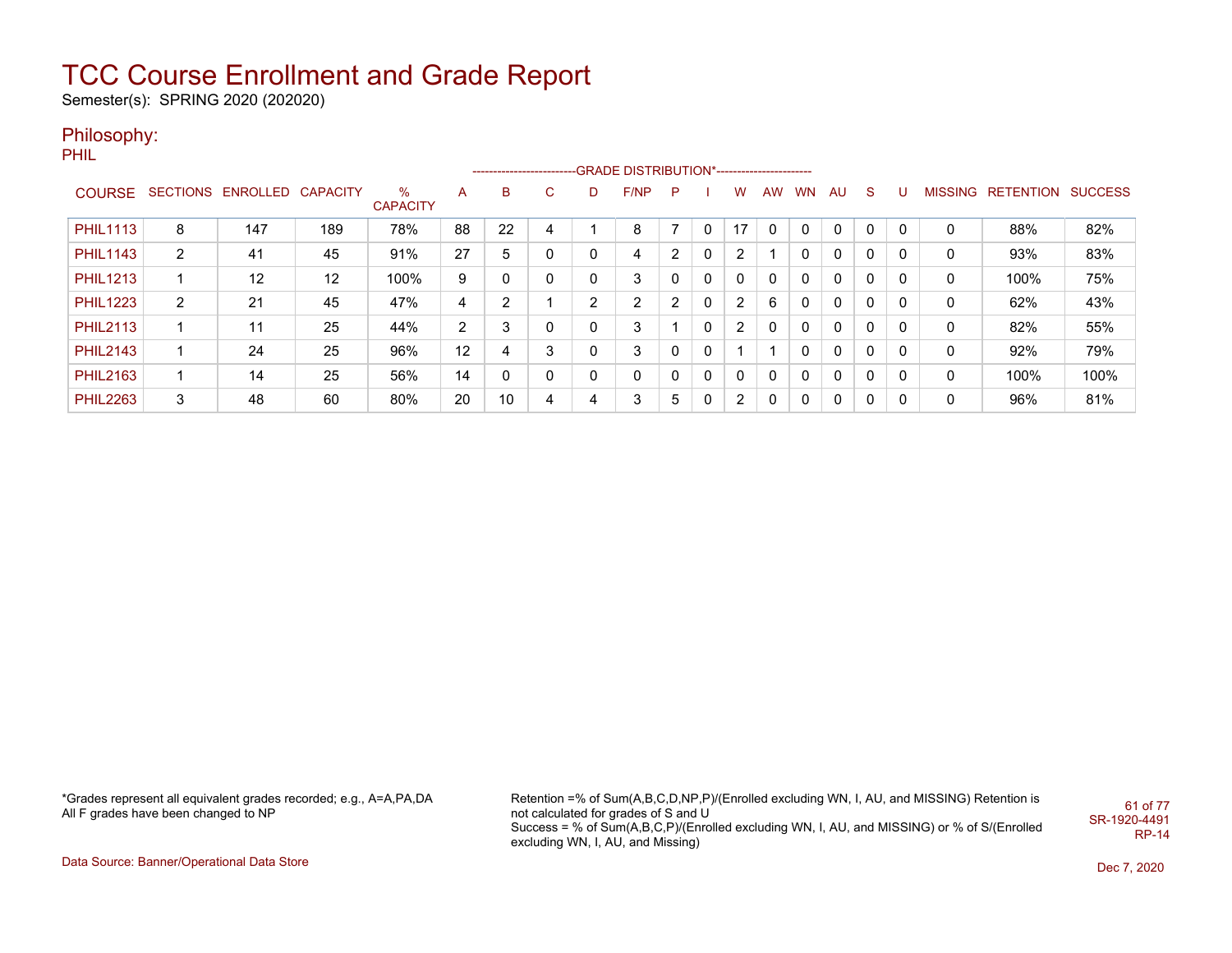Semester(s): SPRING 2020 (202020)

### Pharmacy Technology:

PHMT

|                 |                            |    |                         |   | --------------------- |    |   | -GRADE DISTRIBUTION*----------------------- |   |   |   |    |          |          |              |   |   |                           |      |
|-----------------|----------------------------|----|-------------------------|---|-----------------------|----|---|---------------------------------------------|---|---|---|----|----------|----------|--------------|---|---|---------------------------|------|
| <b>COURSE</b>   | SECTIONS ENROLLED CAPACITY |    | $\%$<br><b>CAPACITY</b> | A | B.                    | C. | D | F/NP                                        | P |   | w | AW | WN       | AU       | -S           | υ |   | MISSING RETENTION SUCCESS |      |
| <b>PHMT1324</b> |                            | 24 | 33%                     | 8 |                       |    |   | 0                                           |   | 0 | 0 | 0  | 0        | 0        |              |   |   | 100%                      | 100% |
| <b>PHMT1334</b> |                            | 12 | 67%                     |   |                       | 0  |   | 0                                           |   | 0 | 0 | 0  | 0        | $\Omega$ | $\mathbf{0}$ |   |   | 100%                      | 100% |
| <b>PHMT1414</b> |                            | 25 | 32%                     | 6 |                       | 0  |   | 0                                           |   | 0 |   | 0  | 0        | 0        |              |   | 0 | 100%                      | 100% |
| <b>PHMT1524</b> |                            | 25 | 36%                     |   |                       | 0  |   | 0                                           | 0 | 2 | 0 | 0  | $\Omega$ | $\Omega$ | $\mathbf{0}$ |   | 0 | 78%                       | 78%  |

\*Grades represent all equivalent grades recorded; e.g., A=A,PA,DA All F grades have been changed to NP

Retention =% of Sum(A,B,C,D,NP,P)/(Enrolled excluding WN, I, AU, and MISSING) Retention is not calculated for grades of S and U Success = % of Sum(A,B,C,P)/(Enrolled excluding WN, I, AU, and MISSING) or % of S/(Enrolled excluding WN, I, AU, and Missing) 62 of 77 SR-1920-4491 RP-14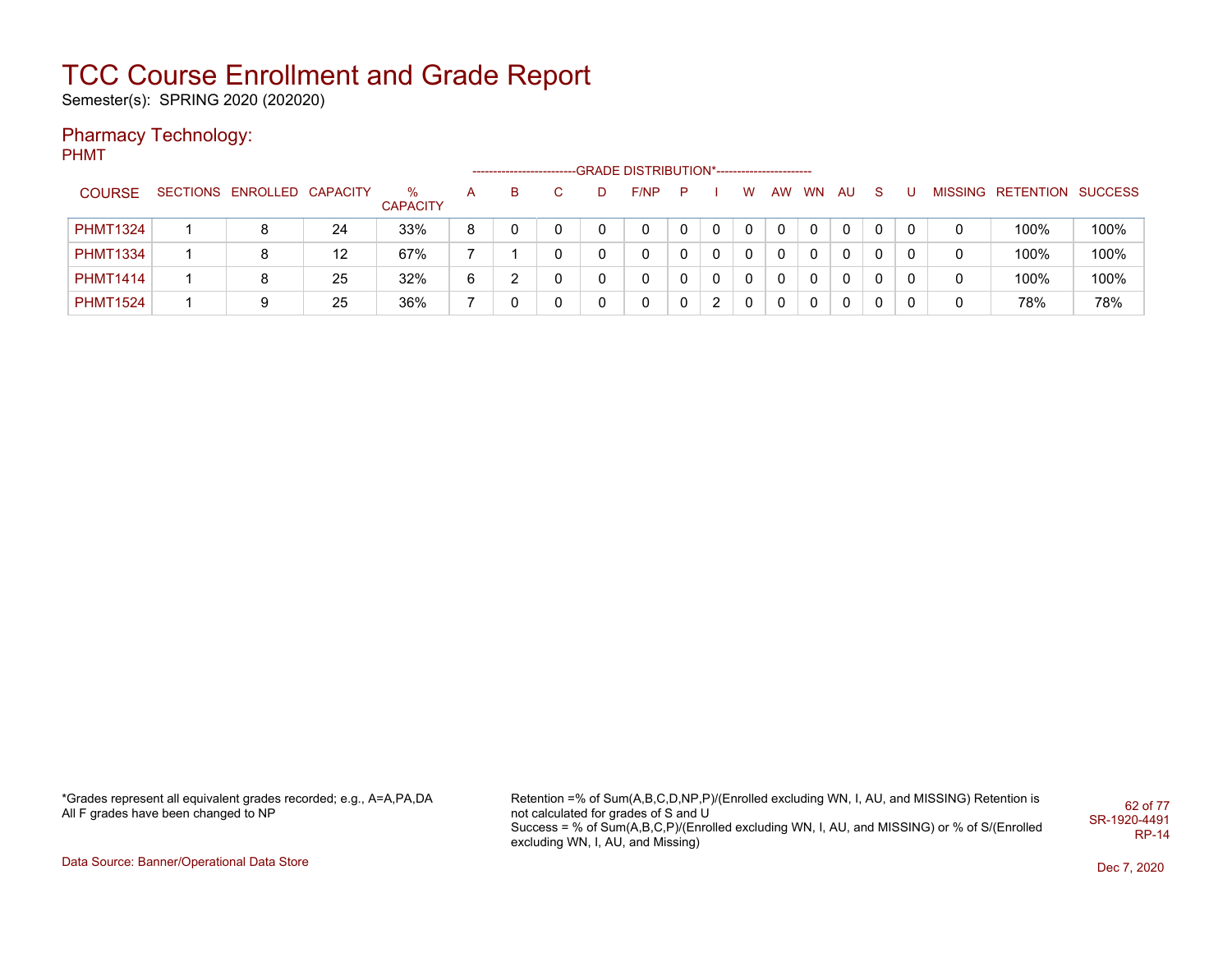Semester(s): SPRING 2020 (202020)

### Physical Science:

PH<sub>SC</sub>

|                 |   |                            |     |                      |                |    |    | --GRADE DISTRIBUTION*----------------------- |     |              |             |   |                |              |          |   |                           |     |
|-----------------|---|----------------------------|-----|----------------------|----------------|----|----|----------------------------------------------|-----|--------------|-------------|---|----------------|--------------|----------|---|---------------------------|-----|
| <b>COURSE</b>   |   | SECTIONS ENROLLED CAPACITY |     | ℅<br><b>CAPACITY</b> |                | в  |    | F/NP                                         | - P |              | W           |   | AW WN AU       |              | S.       |   | MISSING RETENTION SUCCESS |     |
| <b>PHSC1114</b> | b | 103                        | 112 | 92%                  | 44             | 33 | 12 |                                              | 3   | $\mathbf{0}$ | 4           | 3 | $\overline{0}$ | $\mathbf{0}$ | $\Omega$ |   | 93%                       | 89% |
| <b>PHSC2151</b> |   | 20                         | 20  | 100%                 | $\overline{a}$ |    |    |                                              | ົ   | $\mathbf{0}$ | $\mathbf 0$ | 0 |                | $\Omega$     | 0        | 0 | 100%                      | 90% |

\*Grades represent all equivalent grades recorded; e.g., A=A,PA,DA All F grades have been changed to NP

Retention =% of Sum(A,B,C,D,NP,P)/(Enrolled excluding WN, I, AU, and MISSING) Retention is not calculated for grades of S and U Success = % of Sum(A,B,C,P)/(Enrolled excluding WN, I, AU, and MISSING) or % of S/(Enrolled excluding WN, I, AU, and Missing) 63 of 77 SR-1920-4491 RP-14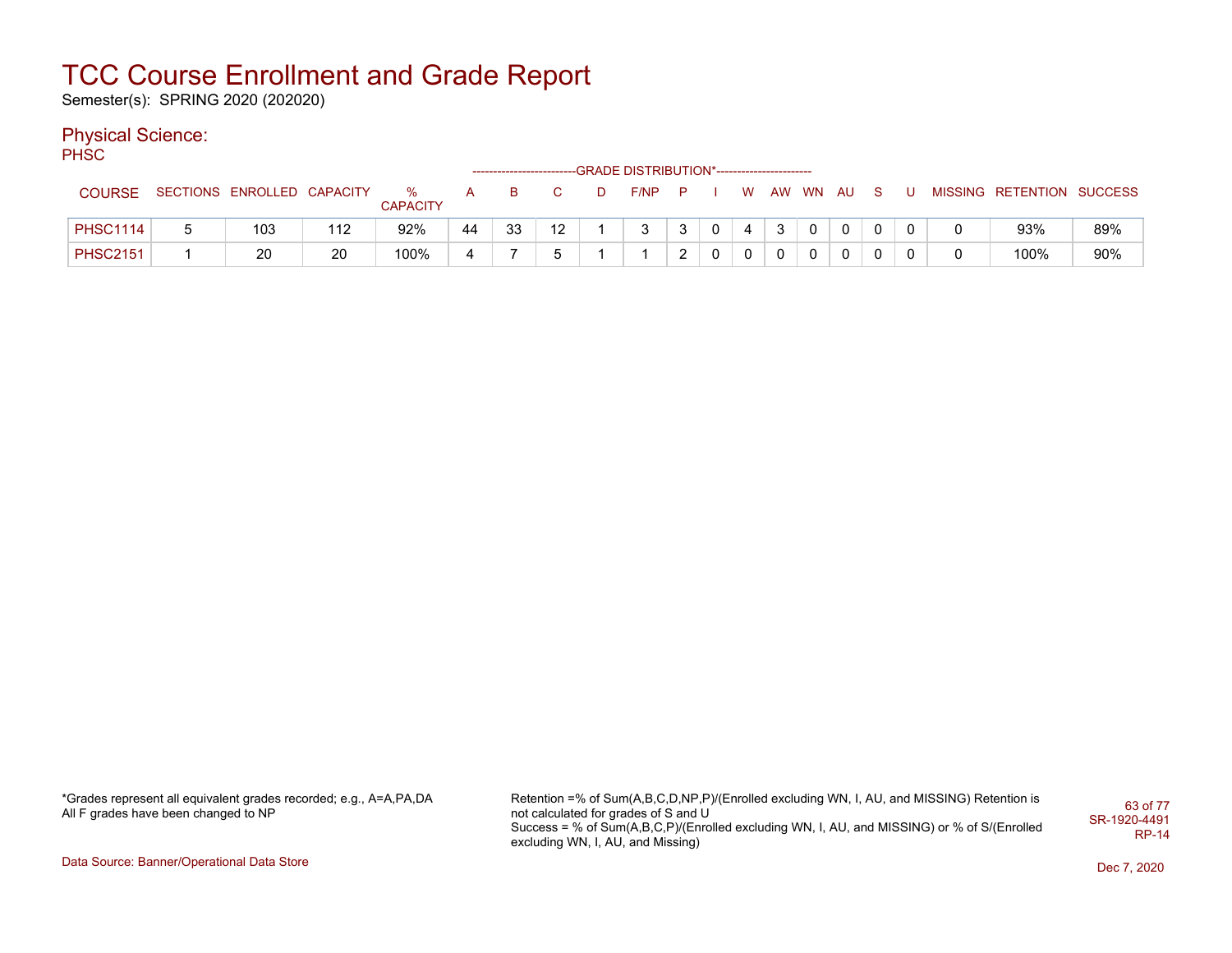Semester(s): SPRING 2020 (202020)

#### Physical Therapist Assistant: **PHTA**

|                 |                |                            |    |                      |    |    |              |   | -------------------------GRADE DISTRIBUTION*---------------------- |    |              |          |           |           |              |              |          |   |                                  |      |
|-----------------|----------------|----------------------------|----|----------------------|----|----|--------------|---|--------------------------------------------------------------------|----|--------------|----------|-----------|-----------|--------------|--------------|----------|---|----------------------------------|------|
| <b>COURSE</b>   |                | SECTIONS ENROLLED CAPACITY |    | %<br><b>CAPACITY</b> | A  | B  | C.           | D | F/NP                                                               | P. |              | w        | <b>AW</b> | <b>WN</b> | AU.          | S.           | J.       |   | <b>MISSING RETENTION SUCCESS</b> |      |
| <b>PHTA1363</b> | $\overline{2}$ | 32                         | 35 | 91%                  | 22 | 9  |              | 0 | 0                                                                  |    | $\Omega$     |          |           | $\Omega$  | $\mathbf{0}$ | 0            | $\Omega$ | 0 | 97%                              | 97%  |
| <b>PHTA1383</b> |                | 32                         | 36 | 89%                  | 26 | 5  |              | 0 | 0                                                                  |    | $\Omega$     |          |           | $\Omega$  | 0            | 0            |          | 0 | 97%                              | 97%  |
| <b>PHTA1392</b> | 3              | 32                         | 35 | 91%                  | 29 | C. |              | 0 | 0                                                                  |    | $\mathbf{0}$ |          |           | 0         | $\mathbf{0}$ | $\mathbf{0}$ |          | 0 | 97%                              | 97%  |
| <b>PHTA2113</b> | $\overline{2}$ | 26                         | 32 | 81%                  | 20 | 6  | 0            | 0 | 0                                                                  |    | $\Omega$     | $\Omega$ |           | $\Omega$  | $\mathbf{0}$ | $\mathbf{0}$ |          | 0 | 100%                             | 100% |
| <b>PHTA2383</b> | $\overline{2}$ | 26                         | 32 | 81%                  | 23 | 3  | 0            | 0 | 0                                                                  |    | $\Omega$     | 0        |           | $\Omega$  | $\mathbf{0}$ | $\mathbf{0}$ | 0        | 0 | 100%                             | 100% |
| <b>PHTA2522</b> | 4              | 26                         | 36 | 72%                  | 26 | 0  | $\mathbf{0}$ | 0 | 0                                                                  |    | $\Omega$     | 0        | 0         | $\Omega$  | $\mathbf{0}$ | $\mathbf{0}$ | 0        | 0 | 100%                             | 100% |
| <b>PHTA2551</b> |                | 26                         | 36 | 72%                  | 26 | 0  | $\mathbf{0}$ | 0 | 0                                                                  |    | $\mathbf{0}$ | 0        | 0         | $\Omega$  | 0            | 0            | 0        | 0 | 100%                             | 100% |

\*Grades represent all equivalent grades recorded; e.g., A=A,PA,DA All F grades have been changed to NP

Retention =% of Sum(A,B,C,D,NP,P)/(Enrolled excluding WN, I, AU, and MISSING) Retention is not calculated for grades of S and U Success = % of Sum(A,B,C,P)/(Enrolled excluding WN, I, AU, and MISSING) or % of S/(Enrolled excluding WN, I, AU, and Missing) 64 of 77 SR-1920-4491 RP-14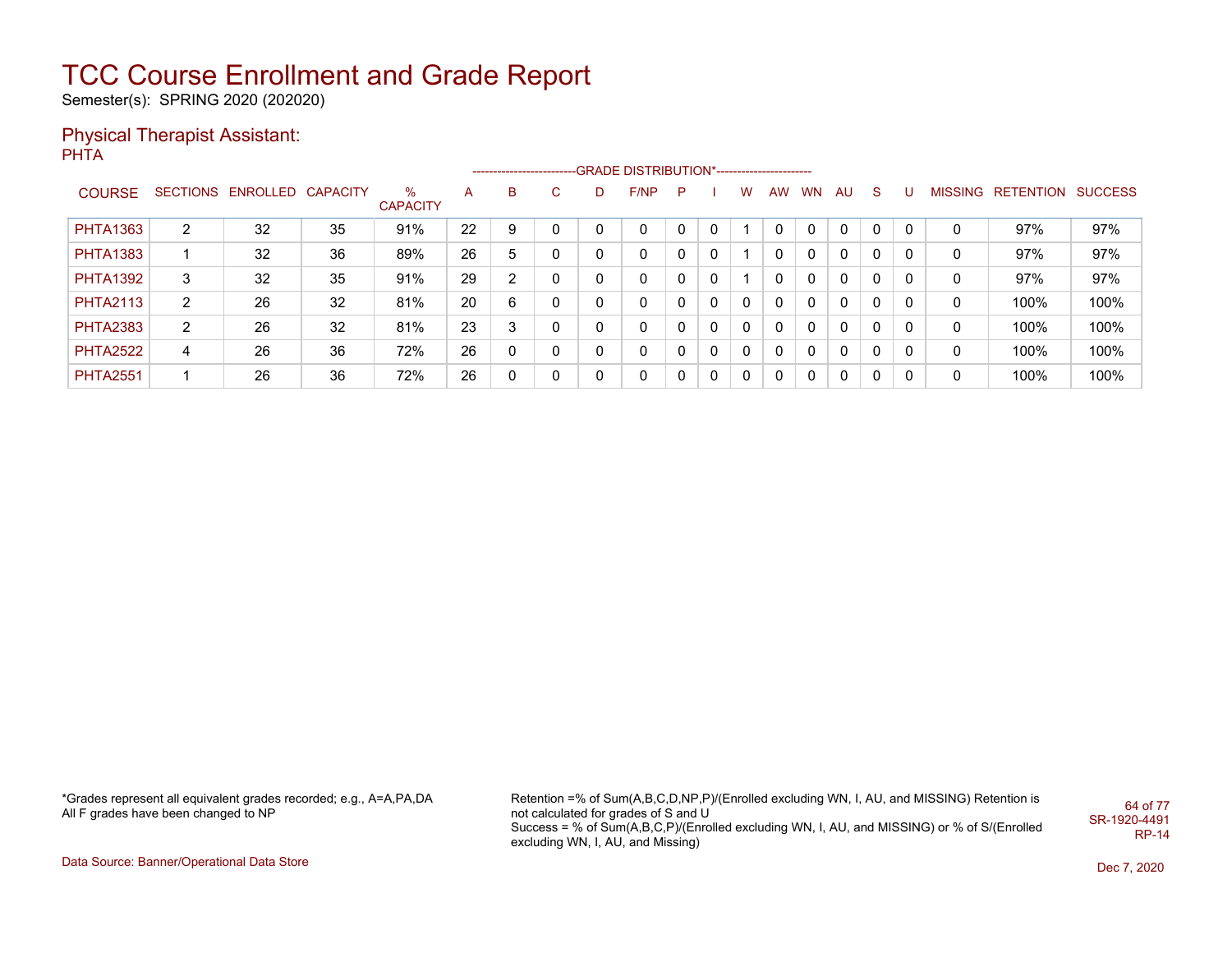Semester(s): SPRING 2020 (202020)

### Physics:

PHYS

|                 |    |                            |     |                      |    | ------------------------ |    |   | -GRADE DISTRIBUTION*----------------------- |    |              |    |    |           |    |          |   |                           |     |
|-----------------|----|----------------------------|-----|----------------------|----|--------------------------|----|---|---------------------------------------------|----|--------------|----|----|-----------|----|----------|---|---------------------------|-----|
| <b>COURSE</b>   |    | SECTIONS ENROLLED CAPACITY |     | %<br><b>CAPACITY</b> | А  | в                        |    |   | F/NP                                        | P. |              | W  | AW | <b>WN</b> | AU | -S       |   | MISSING RETENTION SUCCESS |     |
| <b>PHYS1114</b> | 10 | 220                        | 240 | 92%                  | 83 | 70                       | 20 |   | 13                                          | 16 |              | 15 |    |           |    |          |   | 93%                       | 86% |
| <b>PHYS1214</b> | 5  | 92                         | 120 | 77%                  | 40 | 31                       | 11 |   |                                             | 4  | $\mathbf{0}$ |    |    |           |    | - 0      |   | 98%                       | 93% |
| <b>PHYS2034</b> | 5  | 89                         | 120 | 74%                  | 42 | 20                       | 13 | 0 | C                                           |    |              | 6  |    |           |    | $\Omega$ |   | 90%                       | 88% |
| <b>PHYS2124</b> | 4  | 73                         | 96  | 76%                  | 18 | 21                       | 13 |   |                                             |    |              | 9  |    |           |    |          | 0 | 85%                       | 78% |

\*Grades represent all equivalent grades recorded; e.g., A=A,PA,DA All F grades have been changed to NP

Retention =% of Sum(A,B,C,D,NP,P)/(Enrolled excluding WN, I, AU, and MISSING) Retention is not calculated for grades of S and U Success = % of Sum(A,B,C,P)/(Enrolled excluding WN, I, AU, and MISSING) or % of S/(Enrolled excluding WN, I, AU, and Missing) 65 of 77 SR-1920-4491 RP-14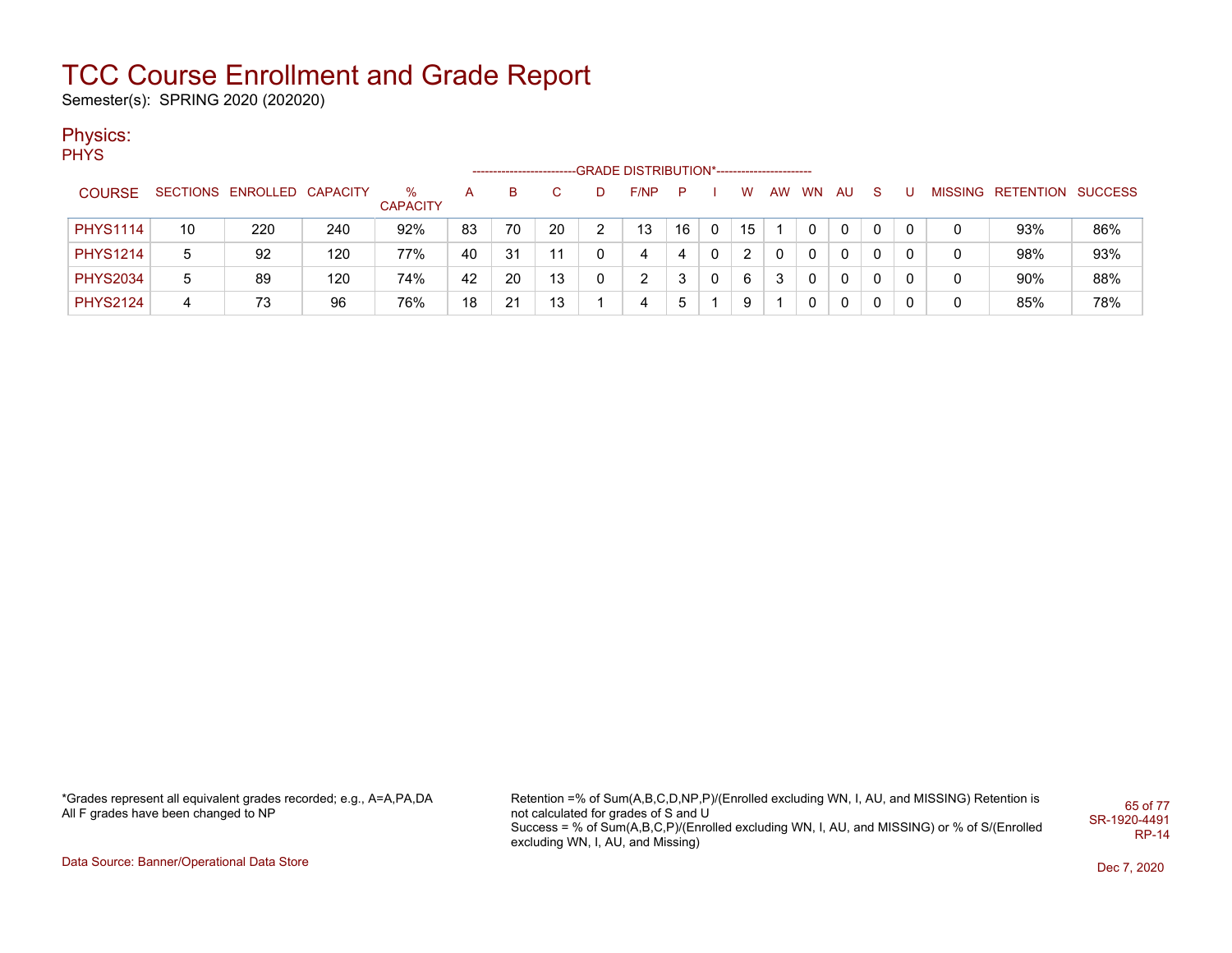Semester(s): SPRING 2020 (202020)

#### Paralegal:

|                 |   |                            |    |                         |    | --------------------- |    |   | -GRADE DISTRIBUTION*----------------------- |    |   |   |             |   |            |   |   |   |                           |      |
|-----------------|---|----------------------------|----|-------------------------|----|-----------------------|----|---|---------------------------------------------|----|---|---|-------------|---|------------|---|---|---|---------------------------|------|
| <b>COURSE</b>   |   | SECTIONS ENROLLED CAPACITY |    | $\%$<br><b>CAPACITY</b> | A  | B.                    | C. | D | F/NP                                        | P. |   | W |             |   | AW WN AU S |   | U |   | MISSING RETENTION SUCCESS |      |
| <b>PLGL1213</b> | 2 | 27                         | 40 | 68%                     | 4  |                       | 6  | 0 | 9                                           | 3  |   |   |             | 0 | 0          |   | 0 |   | 89%                       | 56%  |
| <b>PLGL2303</b> |   | 9                          | 20 | 45%                     | 6  | っ                     |    | 0 |                                             | 0  |   |   | 0           | 0 | 0          | 0 | 0 | 0 | 100%                      | 89%  |
| <b>PLGL2343</b> |   | 9                          | 20 | 45%                     | 5  | 4                     |    | 0 |                                             | 0  |   |   | 0           | 0 | 0          | 0 | 0 | 0 | 100%                      | 100% |
| <b>PLGL2363</b> |   | 17                         | 20 | 85%                     | 10 | 2<br>∠                |    | 0 |                                             | 2  | 0 |   | $\mathbf 0$ | 0 | 0          | 0 | 0 | 0 | 100%                      | 94%  |

\*Grades represent all equivalent grades recorded; e.g., A=A,PA,DA All F grades have been changed to NP

Retention =% of Sum(A,B,C,D,NP,P)/(Enrolled excluding WN, I, AU, and MISSING) Retention is not calculated for grades of S and U Success = % of Sum(A,B,C,P)/(Enrolled excluding WN, I, AU, and MISSING) or % of S/(Enrolled excluding WN, I, AU, and Missing) 66 of 77 SR-1920-4491 RP-14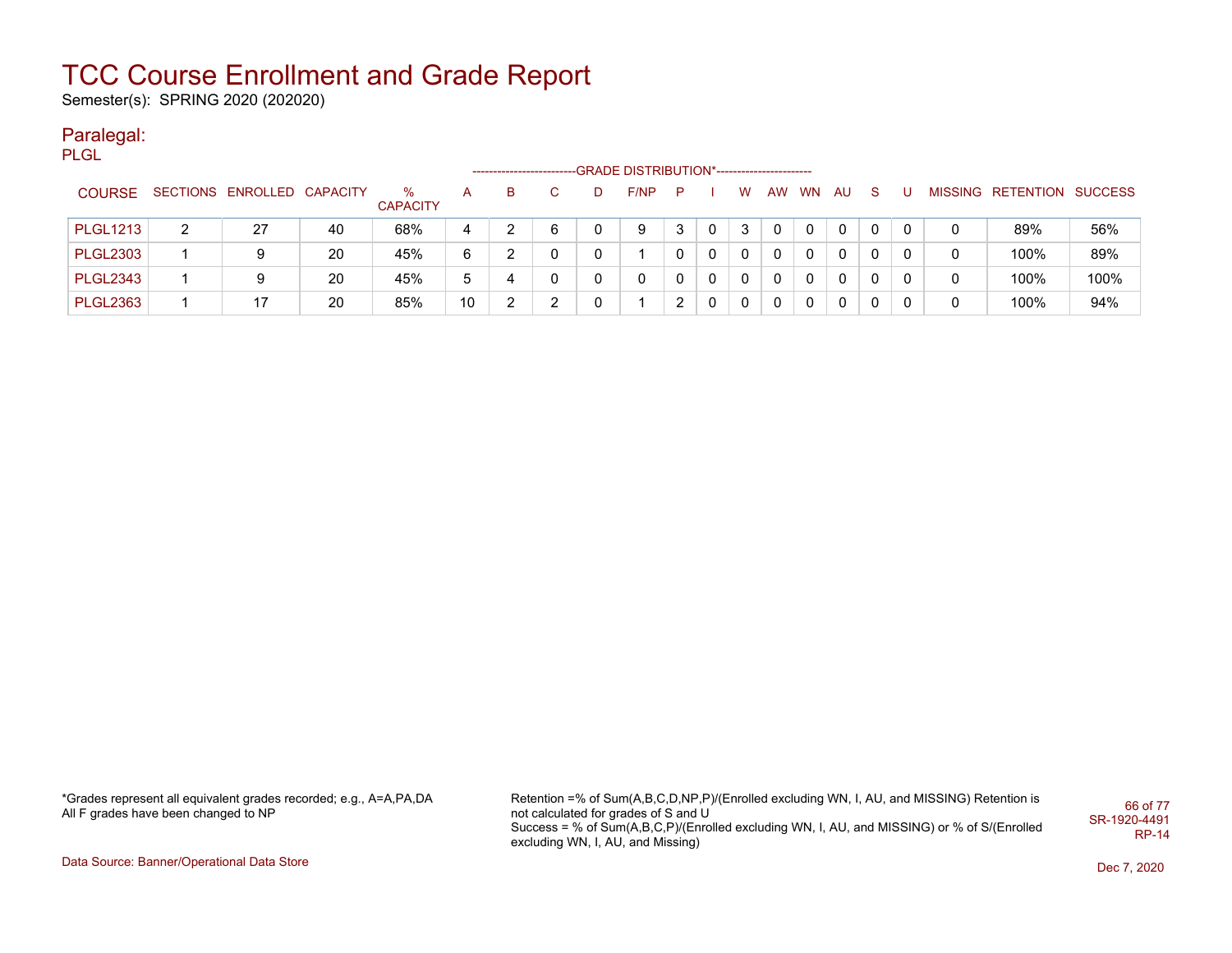Semester(s): SPRING 2020 (202020)

### Political Science:

**POLS** 

|                 |    |                            |       |                      |     |     |     |    | -GRADE DISTRIBUTION*----------------------- |    |          |     |           |           |          |   |  |                           |     |
|-----------------|----|----------------------------|-------|----------------------|-----|-----|-----|----|---------------------------------------------|----|----------|-----|-----------|-----------|----------|---|--|---------------------------|-----|
| <b>COURSE</b>   |    | SECTIONS ENROLLED CAPACITY |       | %<br><b>CAPACITY</b> |     | в   |     | D  | F/NP                                        | P  |          | w   | <b>AW</b> | <b>WN</b> | AU       |   |  | MISSING RETENTION SUCCESS |     |
| <b>POLS1113</b> | 95 | 1.979                      | 2,193 | 90%                  | 711 | 497 | 200 | 72 | 256                                         | 95 | 0        | 114 | -34       | $\Omega$  | $\Omega$ | 0 |  | 93%                       | 76% |
| <b>POLS2013</b> |    | 25                         | 25    | 100%                 | 10  |     |     |    | 8                                           | ົ  | $\Omega$ | 0   | 0         | $\Omega$  | 0        | 0 |  | 100%                      | 64% |
| <b>POLS2033</b> |    | 23                         | 25    | 92%                  |     |     |     |    |                                             | 5  | 0        | ົ   | 0         | 0         |          | 0 |  | 91%                       | 74% |

\*Grades represent all equivalent grades recorded; e.g., A=A,PA,DA All F grades have been changed to NP

Retention =% of Sum(A,B,C,D,NP,P)/(Enrolled excluding WN, I, AU, and MISSING) Retention is not calculated for grades of S and U Success = % of Sum(A,B,C,P)/(Enrolled excluding WN, I, AU, and MISSING) or % of S/(Enrolled excluding WN, I, AU, and Missing) 67 of 77 SR-1920-4491 RP-14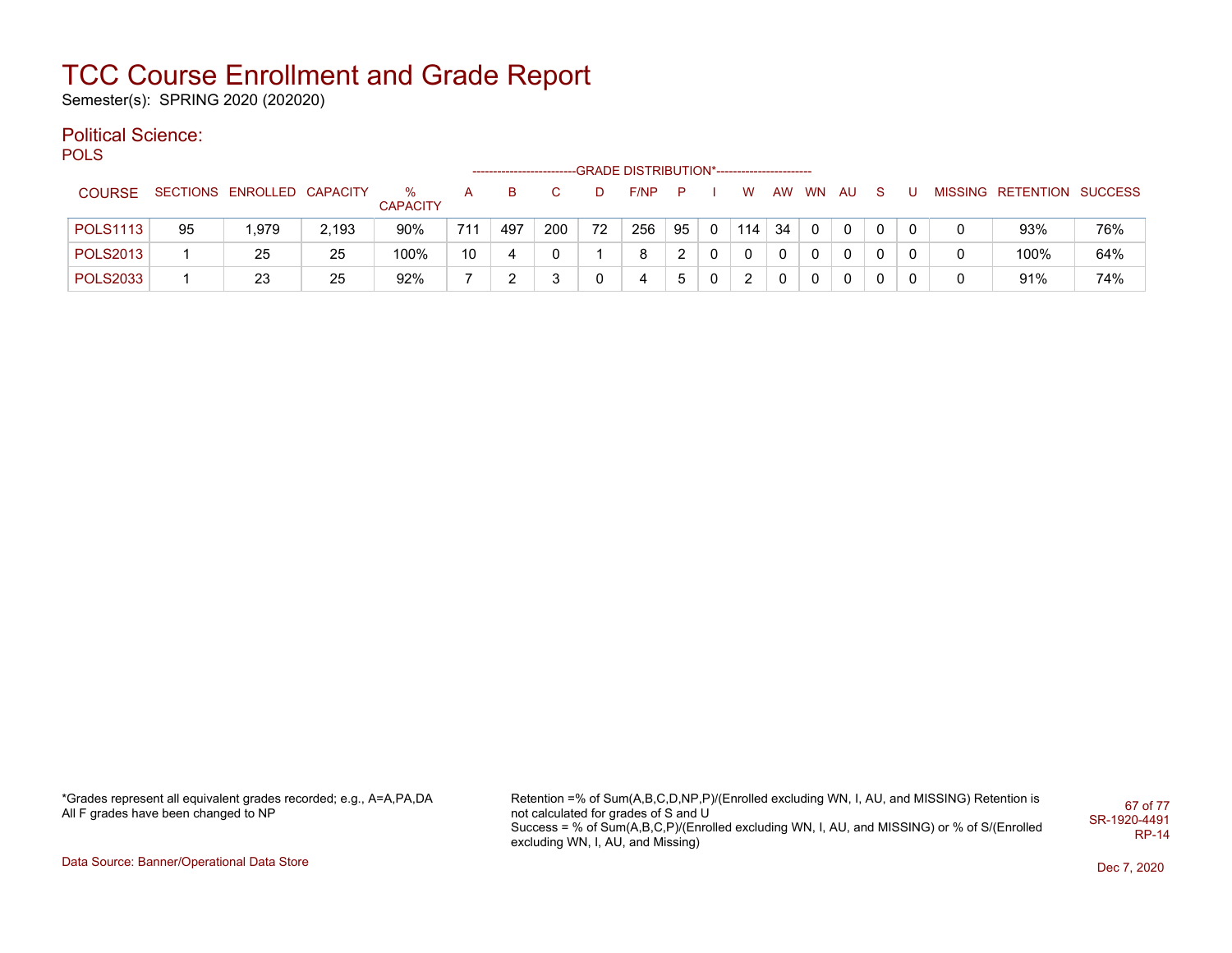Semester(s): SPRING 2020 (202020)

### Psychology:

PSYC

|                 |                |                   |          |                      |     |     |                |    | ------------------------GRADE                DISTRIBUTION*---------------------- |                |   |    |           |           |              |             |             |         |           |                |
|-----------------|----------------|-------------------|----------|----------------------|-----|-----|----------------|----|----------------------------------------------------------------------------------|----------------|---|----|-----------|-----------|--------------|-------------|-------------|---------|-----------|----------------|
| <b>COURSE</b>   |                | SECTIONS ENROLLED | CAPACITY | %<br><b>CAPACITY</b> | A   | в   | C              | D  | F/NP                                                                             | P              |   | w  | <b>AW</b> | <b>WN</b> | AU           | S.          | U           | MISSING | RETENTION | <b>SUCCESS</b> |
| <b>PSYC1113</b> | 66             | ,343              | 1,590    | 84%                  | 510 | 281 | 146            | 48 | 183                                                                              | 64             | 0 | 76 | 35        |           | 0            |             | C           | 0       | 92%       | 75%            |
| <b>PSYC1313</b> | 3              | 76                | 85       | 89%                  | 51  | 10  | 4              |    | $\overline{2}$                                                                   |                | 2 | 5  | 0         | 0         | 0            | 0           | 0           | 0       | 91%       | 87%            |
| <b>PSYC2023</b> | 29             | 572               | 698      | 82%                  | 318 | 103 | 38             | 20 | 41                                                                               | 18             | 0 | 22 | 12        | 0         | 0            | $\mathbf 0$ | $\mathbf 0$ | 0       | 94%       | 83%            |
| <b>PSYC2053</b> | 2              | 51                | 60       | 85%                  | 31  | 6   | 5              | 2  | 3                                                                                | $\overline{2}$ | 0 |    |           | 0         | 0            | 0           | $\Omega$    | 0       | 96%       | 86%            |
| <b>PSYC2193</b> | $\overline{2}$ | 46                | 50       | 92%                  | 16  | 17  | $\overline{4}$ | 3  | 3                                                                                | $\overline{2}$ | 0 |    | 0         | 0         | 0            | 0           | 0           | 0       | 98%       | 85%            |
| <b>PSYC2223</b> | 1              | 13                | 30       | 43%                  | 2   | 4   | $\overline{2}$ | 0  |                                                                                  | $\overline{2}$ | 0 | 2  | 0         | 0         | 0            | 0           | 0           | 0       | 85%       | 77%            |
| <b>PSYC2323</b> | 1              | 29                | 30       | 97%                  | 15  | 5   | 3              |    |                                                                                  |                | 0 | 3  | 0         | 0         | 0            | $\mathbf 0$ | 0           | 0       | 90%       | 83%            |
| <b>PSYC2423</b> | 4              | 93                | 100      | 93%                  | 54  | 12  | 6              |    | 9                                                                                | 6              | 0 | 4  |           | 0         | $\mathbf{0}$ | 0           | 0           | 0       | 95%       | 84%            |
| <b>PSYC2523</b> | $\overline{2}$ | 32                | 45       | 71%                  | 16  | 8   | $\overline{2}$ | 0  | $\overline{2}$                                                                   |                | 0 |    | 2         | 0         | 0            | $\mathbf 0$ | $\Omega$    | 0       | 91%       | 84%            |
| <b>PSYC2533</b> | 1              | 26                | 30       | 87%                  | 18  | 4   | 0              | 2  | 2                                                                                | 0              | 0 | 0  | 0         | 0         | 0            | 0           | 0           | 0       | 100%      | 85%            |
| <b>PSYC2813</b> | 2              | 31                | 40       | 78%                  | 14  | 9   | 3              | 0  | 2                                                                                |                | 0 |    |           | 0         | 0            | 0           | 0           | 0       | 94%       | 87%            |

\*Grades represent all equivalent grades recorded; e.g., A=A,PA,DA All F grades have been changed to NP

Retention =% of Sum(A,B,C,D,NP,P)/(Enrolled excluding WN, I, AU, and MISSING) Retention is not calculated for grades of S and U Success = % of Sum(A,B,C,P)/(Enrolled excluding WN, I, AU, and MISSING) or % of S/(Enrolled excluding WN, I, AU, and Missing) 68 of 77 SR-1920-4491

RP-14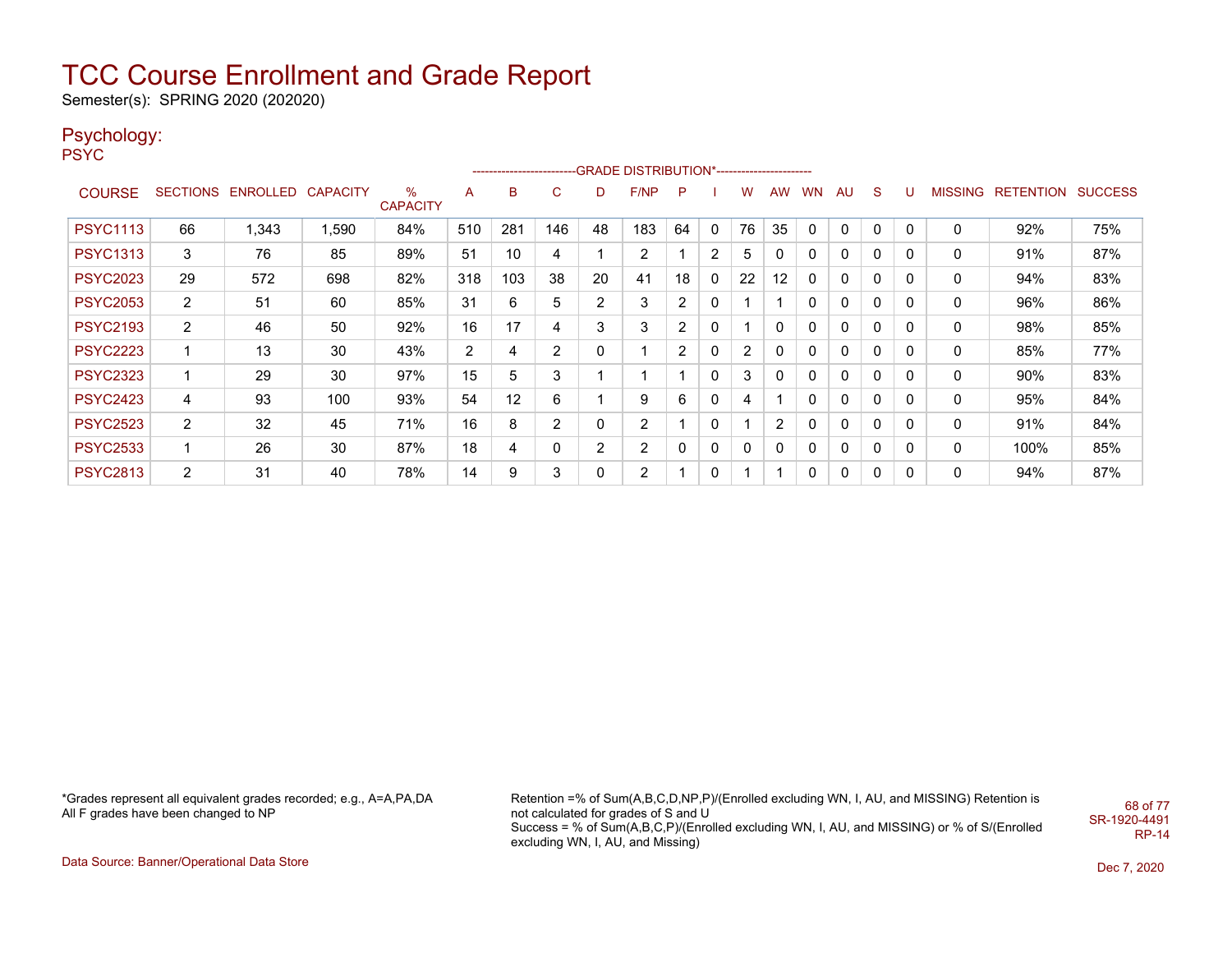Semester(s): SPRING 2020 (202020)

#### Quality Control Technology: **QCTT**

| ----     |                              |    |          |   |          |                                                     |   | ------------------------GRADE DISTRIBUTION*----------------------- |              |          |                |             |          |                |  |                           |      |
|----------|------------------------------|----|----------|---|----------|-----------------------------------------------------|---|--------------------------------------------------------------------|--------------|----------|----------------|-------------|----------|----------------|--|---------------------------|------|
| COURSE.  | SECTIONS ENROLLED CAPACITY % |    | CAPACITY | A | <b>B</b> | $\overline{\mathbf{C}}$ and $\overline{\mathbf{C}}$ | D | $F/NP$ $P$ $I$                                                     |              |          |                | WAW WN AUSU |          |                |  | MISSING RETENTION SUCCESS |      |
| QCTT2423 |                              | 14 | 57%      |   |          |                                                     |   | 0                                                                  | $\mathbf{0}$ | $\Omega$ | $\overline{0}$ |             | $\Omega$ | $\overline{0}$ |  | 100%                      | 100% |

\*Grades represent all equivalent grades recorded; e.g., A=A,PA,DA All F grades have been changed to NP

Retention =% of Sum(A,B,C,D,NP,P)/(Enrolled excluding WN, I, AU, and MISSING) Retention is not calculated for grades of S and U Success = % of Sum(A,B,C,P)/(Enrolled excluding WN, I, AU, and MISSING) or % of S/(Enrolled excluding WN, I, AU, and Missing) 69 of 77 SR-1920-4491 RP-14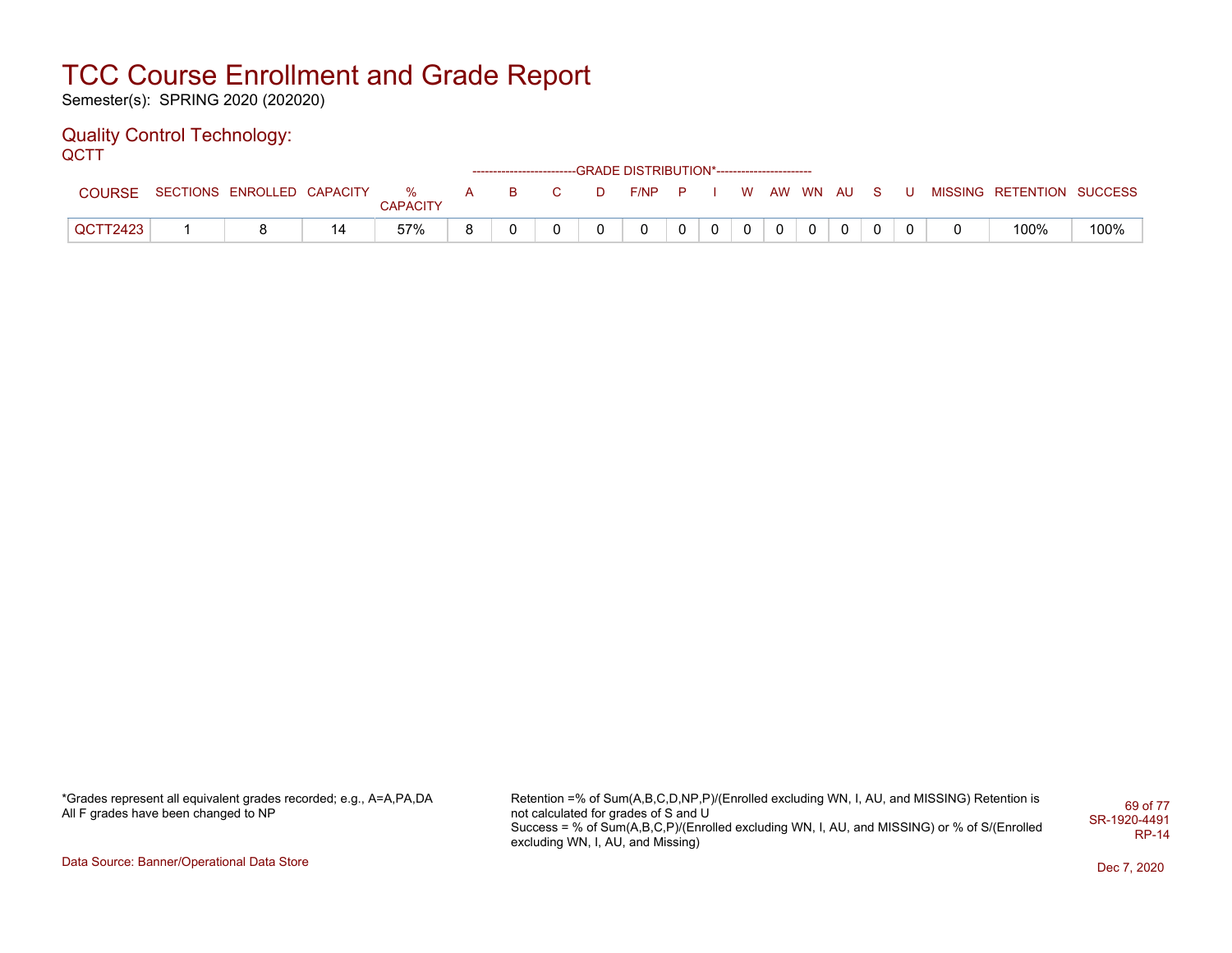Semester(s): SPRING 2020 (202020)

### Radiography:

RADT

|                 |   |                            |    |                      |    |    |    |              | ------------------------GRADE DISTRIBUTION*----------------------- |   |              |          |              |           |    |              |   |   |                           |      |
|-----------------|---|----------------------------|----|----------------------|----|----|----|--------------|--------------------------------------------------------------------|---|--------------|----------|--------------|-----------|----|--------------|---|---|---------------------------|------|
| <b>COURSE</b>   |   | SECTIONS ENROLLED CAPACITY |    | %<br><b>CAPACITY</b> | А  | B  | C. | D            | F/NP                                                               | P |              | W        | AW           | <b>WN</b> | AU | <sub>S</sub> |   |   | MISSING RETENTION SUCCESS |      |
| <b>RADT1212</b> | 2 | 57                         | 60 | 95%                  | 37 | 13 | 2  |              |                                                                    |   | 0            | 2        | 2            |           | 0  | 0            | 0 | 0 | 93%                       | 91%  |
| <b>RADT1333</b> | 2 | 26                         | 32 | 81%                  | 22 | 3  |    | 0            | 0                                                                  | 0 | $\Omega$     | 0        | $\mathbf{0}$ | 0         | 0  | 0            | 0 | 0 | 100%                      | 100% |
| <b>RADT1344</b> | 2 | 26                         | 32 | 81%                  | 26 | 0  | 0  | $\mathbf{0}$ | $\mathbf{0}$                                                       | 0 | $\Omega$     | $\Omega$ | $\mathbf{0}$ | 0         | 0  | 0            | 0 | 0 | 100%                      | 100% |
| <b>RADT1383</b> | 2 | 26                         | 32 | 81%                  | 25 |    | 0  | 0            | 0                                                                  | 0 | $\Omega$     | 0        | 0            | 0         | 0  | 0            | 0 | 0 | 100%                      | 100% |
| <b>RADT2323</b> | 2 | 27                         | 31 | 87%                  | 18 | 8  |    | 0            | 0                                                                  | 0 | $\mathbf{0}$ | 0        | $\mathbf{0}$ | 0         | 0  | 0            | 0 | 0 | 100%                      | 100% |
| <b>RADT2356</b> | 2 | 27                         | 31 | 87%                  | 27 |    | 0  | 0            | 0                                                                  | 0 | $\Omega$     | 0        | 0            | 0         | 0  | 0            |   | 0 | 100%                      | 100% |

\*Grades represent all equivalent grades recorded; e.g., A=A,PA,DA All F grades have been changed to NP

Retention =% of Sum(A,B,C,D,NP,P)/(Enrolled excluding WN, I, AU, and MISSING) Retention is not calculated for grades of S and U Success = % of Sum(A,B,C,P)/(Enrolled excluding WN, I, AU, and MISSING) or % of S/(Enrolled excluding WN, I, AU, and Missing) 70 of 77 SR-1920-4491 RP-14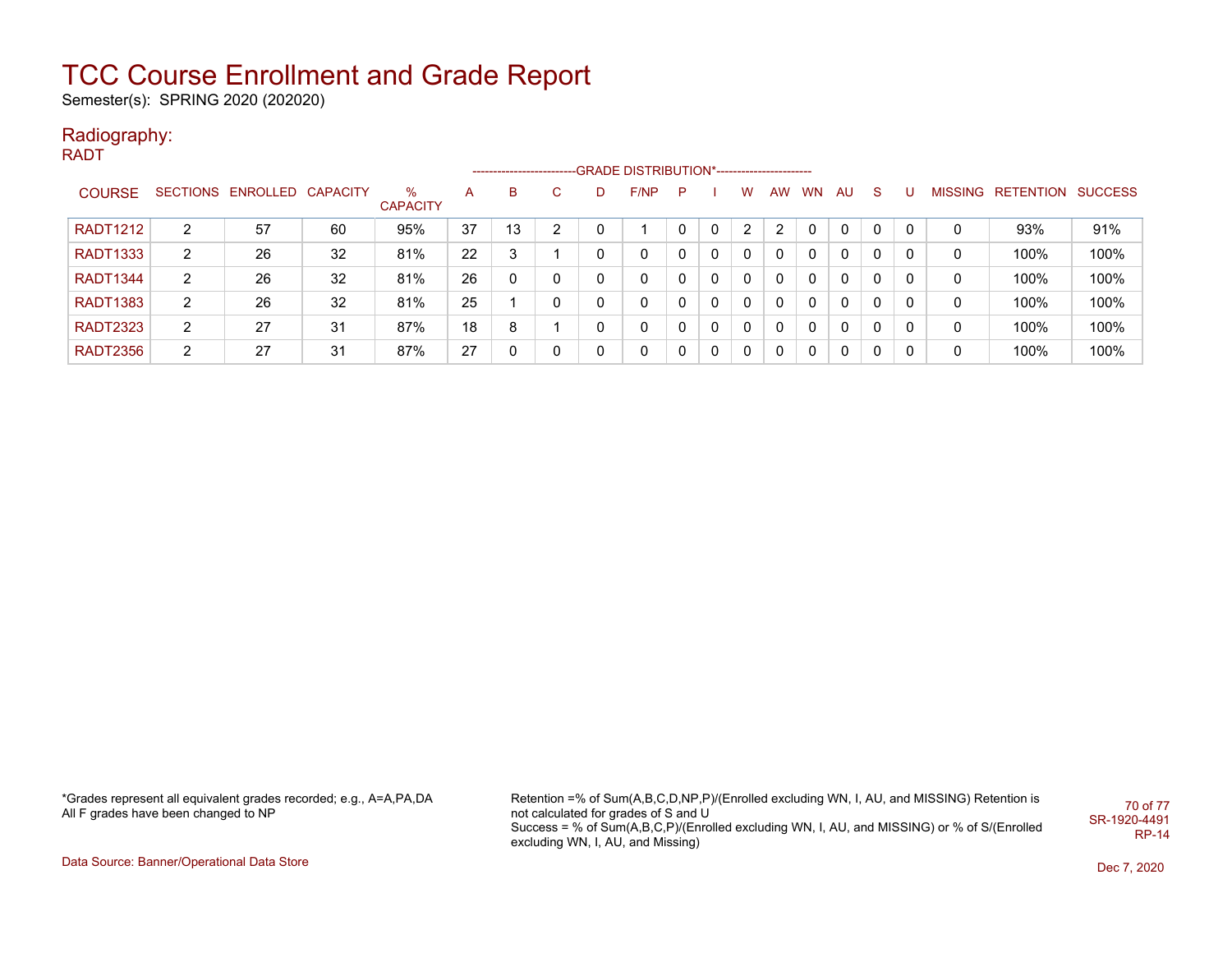Semester(s): SPRING 2020 (202020)

### Religious Studies:

**RELG** 

|                 |   |                            |    |                      |    | ------------------------- |    |   | -GRADE DISTRIBUTION*----------------------- |   |   |   |    |           |     |              |   |   |                           |     |
|-----------------|---|----------------------------|----|----------------------|----|---------------------------|----|---|---------------------------------------------|---|---|---|----|-----------|-----|--------------|---|---|---------------------------|-----|
| <b>COURSE</b>   |   | SECTIONS ENROLLED CAPACITY |    | %<br><b>CAPACITY</b> | A  | B                         | C. | D | F/NP                                        | P |   | W | AW | <b>WN</b> | AU. | <sub>S</sub> |   |   | MISSING RETENTION SUCCESS |     |
| <b>RELG1113</b> | 2 | 30                         | 45 | 67%                  | 3  | 13                        | 0  |   | 5                                           | 4 | 0 | 2 | 2  |           | 0   | 0            | 0 | 0 | 87%                       | 67% |
| <b>RELG1213</b> |   | 11                         | 13 | 85%                  | 9  | 0                         |    | 0 | 0                                           | 0 | 0 |   |    |           | 0   | 0            | 0 | 0 | 91%                       | 91% |
| <b>RELG1223</b> | 2 | 14                         | 45 | 31%                  | 3  | 3                         | 0  |   | 2                                           | າ | 0 |   | 2  | 0         | 0   | 0            | 0 | 0 | 79%                       | 57% |
| <b>RELG2113</b> | 2 | 28                         | 45 | 62%                  | 12 | 6                         | 2  |   | 0                                           | 0 | 0 | 5 | 2  | 0         | 0   | 0            | 0 | 0 | 75%                       | 71% |
| <b>RELG2123</b> |   | 18                         | 20 | 90%                  | 10 | 3                         |    | 0 | 0                                           |   | 0 | 2 |    |           | 0   | 0            | 0 | 0 | 83%                       | 83% |
| <b>RELG2173</b> |   |                            | 20 | 35%                  | 3  | 0                         | 0  |   | 3                                           |   | 0 | 0 |    |           | 0   | 0            | 0 | 0 | 100%                      | 43% |

\*Grades represent all equivalent grades recorded; e.g., A=A,PA,DA All F grades have been changed to NP

Retention =% of Sum(A,B,C,D,NP,P)/(Enrolled excluding WN, I, AU, and MISSING) Retention is not calculated for grades of S and U Success = % of Sum(A,B,C,P)/(Enrolled excluding WN, I, AU, and MISSING) or % of S/(Enrolled excluding WN, I, AU, and Missing) 71 of 77 SR-1920-4491 RP-14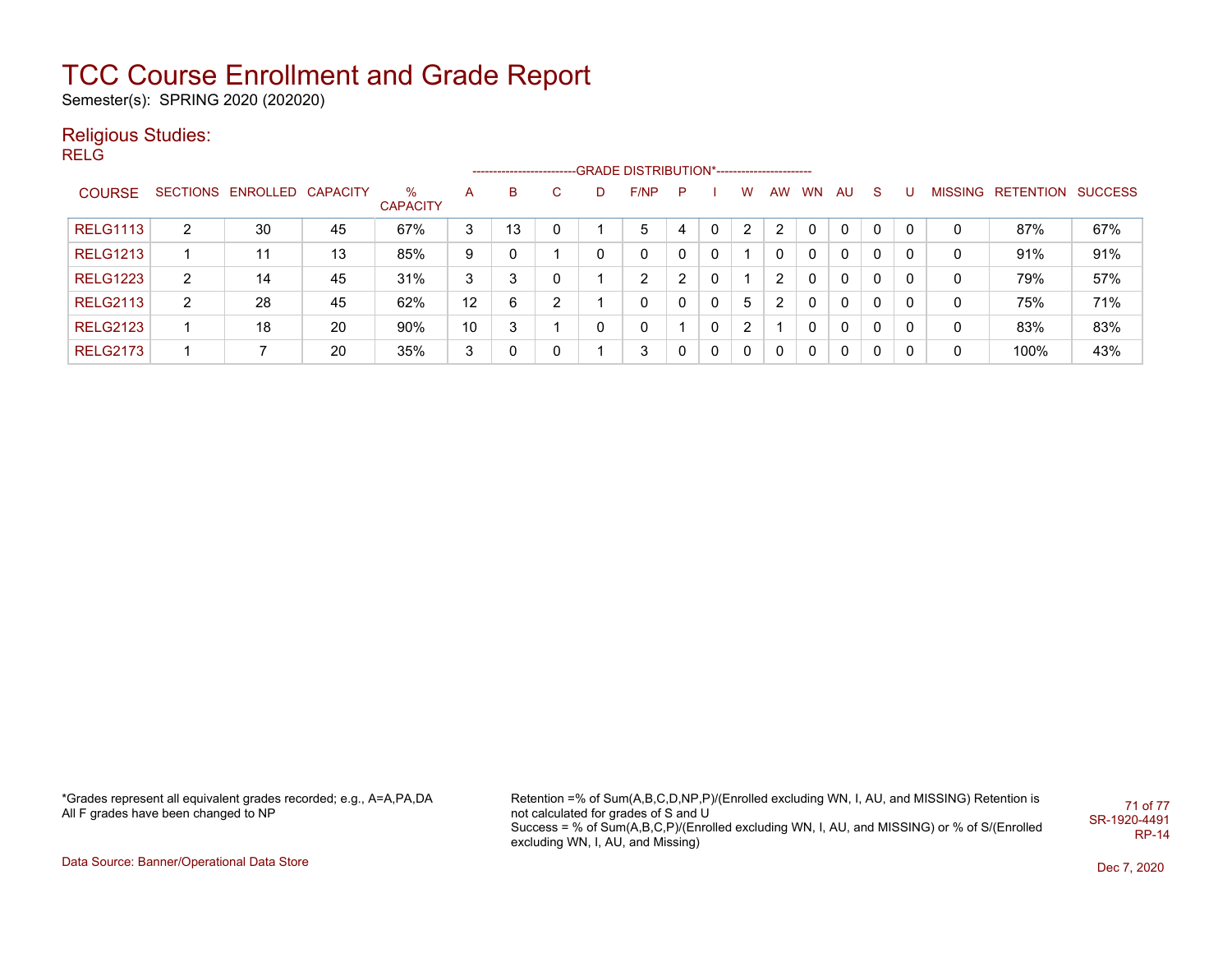Semester(s): SPRING 2020 (202020)

### Respiratory Care:

RESP

|                 | -----------------------GRADE DISTRIBUTION*---------------------- |                            |    |                      |    |    |   |              |          |   |              |                |           |           |    |             |          |   |                   |                |
|-----------------|------------------------------------------------------------------|----------------------------|----|----------------------|----|----|---|--------------|----------|---|--------------|----------------|-----------|-----------|----|-------------|----------|---|-------------------|----------------|
| <b>COURSE</b>   |                                                                  | SECTIONS ENROLLED CAPACITY |    | %<br><b>CAPACITY</b> | A  | B  | C | D            | F/NP     | P |              | W              | <b>AW</b> | <b>WN</b> | AU | S           |          |   | MISSING RETENTION | <b>SUCCESS</b> |
| <b>RESP1342</b> |                                                                  | 23                         | 30 | 77%                  | 5  | 13 | 3 | 0            | $\Omega$ | 0 | 0            | $\overline{2}$ | 0         | 0         | 0  | 0           | 0        | 0 | 91%               | 91%            |
| <b>RESP1403</b> | 1                                                                | 23                         | 30 | 77%                  | 8  | 6  | 7 | 0            | 0        | 0 | $\mathbf{0}$ | 2              | 0         | 0         | 0  | $\mathbf 0$ | 0        | 0 | 91%               | 91%            |
| <b>RESP1414</b> | $\overline{2}$                                                   | 23                         | 30 | 77%                  | 20 |    | 0 | 0            | 0        | 0 | 0            | 2              | $\Omega$  | 0         | 0  | $\mathbf 0$ | $\Omega$ | 0 | 91%               | 91%            |
| <b>RESP1443</b> | 1                                                                | 23                         | 30 | 77%                  | 5  | 11 | 5 |              | 0        | 0 | 0            |                | 0         | 0         | 0  | $\mathbf 0$ | 0        | 0 | 96%               | 91%            |
| <b>RESP1522</b> | 4                                                                | 23                         | 27 | 85%                  | 10 | 10 |   | 0            | 0        | 0 | 0            | 2              | 0         | 0         | 0  | $\mathbf 0$ | 0        | 0 | 91%               | 91%            |
| <b>RESP2414</b> | $\overline{2}$                                                   | 26                         | 26 | 100%                 | 24 |    |   | $\mathbf{0}$ | 0        |   | 0            | $\Omega$       | 0         | 0         | 0  | 0           | 0        | 0 | 100%              | 100%           |
| <b>RESP2452</b> | 1                                                                | 26                         | 27 | 96%                  | 26 | 0  | 0 | 0            | 0        | 0 | 0            | $\Omega$       | 0         | 0         | 0  | $\mathbf 0$ | 0        | 0 | 100%              | 100%           |
| <b>RESP2493</b> | 1                                                                | 26                         | 27 | 96%                  | 6  | 17 | 3 | 0            | 0        | 0 | 0            | 0              | 0         | 0         | 0  | 0           | 0        | 0 | 100%              | 100%           |
| <b>RESP2562</b> | 1                                                                | 26                         | 27 | 96%                  | 15 | 10 |   | 0            | 0        | 0 | 0            | 0              | 0         | 0         | 0  | 0           | 0        | 0 | 100%              | 100%           |
| <b>RESP2991</b> | и                                                                | 8                          | 16 | 50%                  | 5  | 3  | 0 | 0            | 0        | 0 | 0            | 0              | 0         |           | 0  | 0           | 0        | 0 | 100%              | 100%           |

\*Grades represent all equivalent grades recorded; e.g., A=A,PA,DA All F grades have been changed to NP

Retention =% of Sum(A,B,C,D,NP,P)/(Enrolled excluding WN, I, AU, and MISSING) Retention is not calculated for grades of S and U Success = % of Sum(A,B,C,P)/(Enrolled excluding WN, I, AU, and MISSING) or % of S/(Enrolled excluding WN, I, AU, and Missing) 72 of 77 SR-1920-4491 RP-14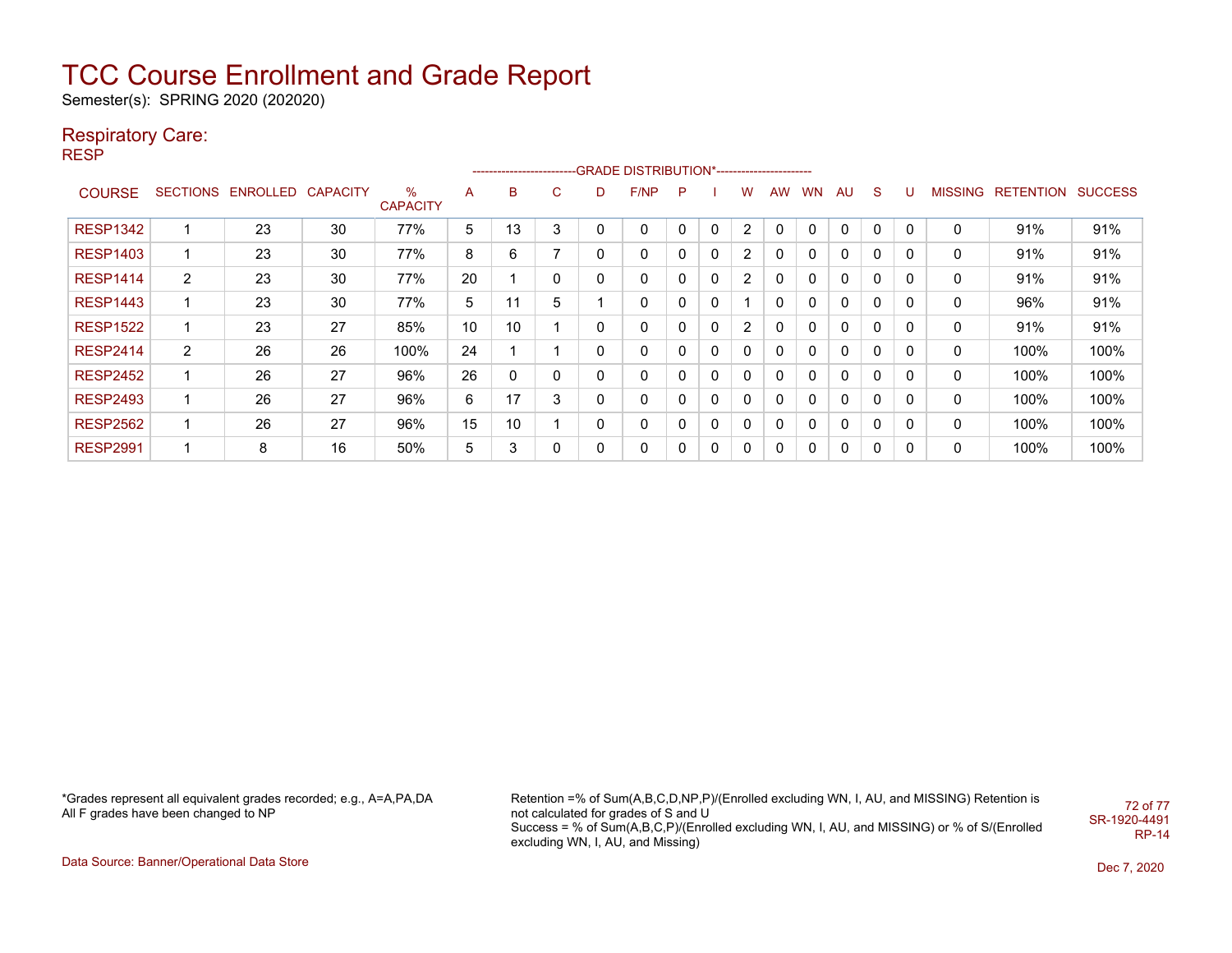Semester(s): SPRING 2020 (202020)

### Russian:

RUSS

|                 |                              |    |                 |     |              |    | ------------------------GRADE DISTRIBUTION*----------------------- |  |  |             |  |  |                           |      |
|-----------------|------------------------------|----|-----------------|-----|--------------|----|--------------------------------------------------------------------|--|--|-------------|--|--|---------------------------|------|
| COURSE          | SECTIONS ENROLLED CAPACITY % |    | <b>CAPACITY</b> | A B | $\mathbf{C}$ | D. | $F/NP$ $P$ $I$                                                     |  |  | WAW WN AUSU |  |  | MISSING RETENTION SUCCESS |      |
| <b>RUSS1213</b> |                              | 15 | 33%             |     |              |    |                                                                    |  |  |             |  |  | 100%                      | 100% |

\*Grades represent all equivalent grades recorded; e.g., A=A,PA,DA All F grades have been changed to NP

Retention =% of Sum(A,B,C,D,NP,P)/(Enrolled excluding WN, I, AU, and MISSING) Retention is not calculated for grades of S and U Success = % of Sum(A,B,C,P)/(Enrolled excluding WN, I, AU, and MISSING) or % of S/(Enrolled excluding WN, I, AU, and Missing) 73 of 77 SR-1920-4491 RP-14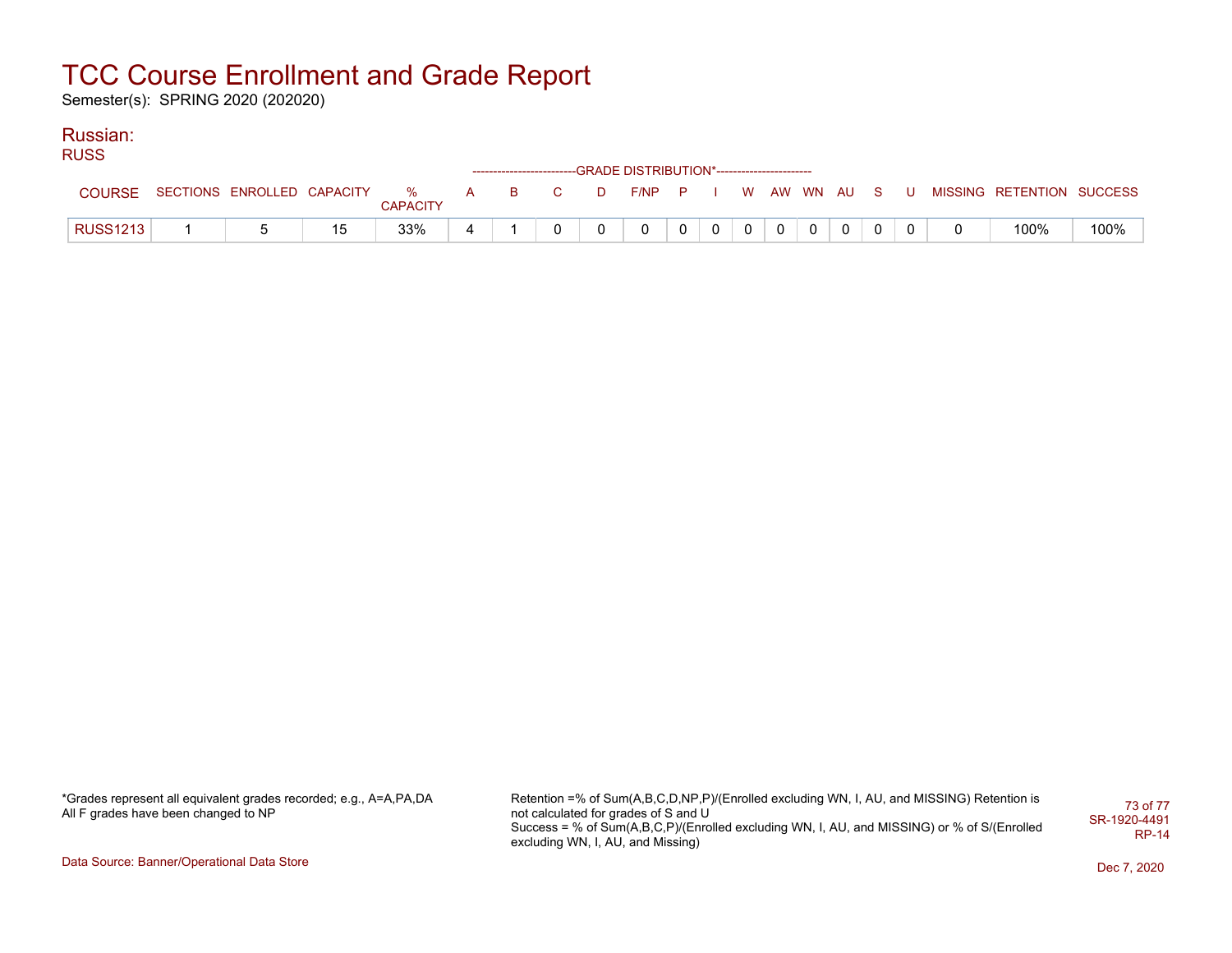Semester(s): SPRING 2020 (202020)

### Sociology:

**SOCI** 

|                 |                       | --------------------------GRADE DISTRIBUTION*---------------------- |                 |                         |                |     |        |    |      |    |   |              |           |              |    |              |   |                |           |                |
|-----------------|-----------------------|---------------------------------------------------------------------|-----------------|-------------------------|----------------|-----|--------|----|------|----|---|--------------|-----------|--------------|----|--------------|---|----------------|-----------|----------------|
| <b>COURSE</b>   |                       | SECTIONS ENROLLED                                                   | <b>CAPACITY</b> | $\%$<br><b>CAPACITY</b> | A              | в   | ⌒<br>U | D  | F/NP | P  |   | w            | <b>AW</b> | <b>WN</b>    | AU | S.           |   | <b>MISSING</b> | RETENTION | <b>SUCCESS</b> |
| SOCI1113        | 31                    | 577                                                                 | 685             | 84%                     | 254            | 146 | 52     | 15 | 29   | 17 |   | 29           | 34        | $\mathbf{0}$ | 0  | $\Omega$     | 0 | 0              | 89%       | 81%            |
| <b>SOCI2013</b> |                       | 20                                                                  | 20              | 100%                    | 6              | 8   | 3      |    | 0    |    | 0 | 2            |           | 0            | 0  | 0            | 0 | 0              | 85%       | 85%            |
| <b>SOCI2053</b> | $\mathbf{2}^{\prime}$ | 6                                                                   | 60              | 10%                     | $\overline{2}$ | 3   | 0      | 0  | 0    |    | 0 | $\Omega$     | 0         | 0            | 0  | $\Omega$     | 0 | 0              | 100%      | 100%           |
| <b>SOCI2063</b> |                       | 19                                                                  | 20              | 95%                     | 4              |     | 3      | 2  | 0    |    | 0 |              | 2         | 0            | 0  | $\Omega$     | 0 | 0              | 84%       | 74%            |
| SOCI2113        | $\overline{2}$        | 34                                                                  | 45              | 76%                     | 18             | 3   | 4      |    | 3    | 4  | 0 |              |           | 0            | 0  | $\mathbf{0}$ | 0 | 0              | 94%       | 85%            |
| <b>SOCI2123</b> | 3                     | 61                                                                  | 70              | 87%                     | 15             | 13  |        | 3  | 12   | 5  | 0 | 6            | 0         | 0            | 0  | $\mathbf{0}$ | 0 | 0              | 90%       | 66%            |
| <b>SOCI2173</b> |                       | 11                                                                  | 20              | 55%                     | 3              |     |        |    | 4    | 2  | 0 | $\mathbf{0}$ | 0         | 0            | 0  | $\mathbf{0}$ | 0 | 0              | 100%      | 64%            |
| <b>SOCI2263</b> | $\overline{2}$        | 9                                                                   | 40              | 22%                     | $\overline{2}$ | 3   |        |    | 3    |    | 0 | 0            | 0         | 0            | 0  | $\mathbf{0}$ | 0 | 0              | 100%      | 67%            |
| <b>SOCI2813</b> | $\overline{2}$        | ⇁                                                                   | 40              | 18%                     | 2              | ົ   |        |    |      | 0  | 0 | 0            | 0         | 0            | 0  | 0            | 0 | 0              | 100%      | 71%            |

\*Grades represent all equivalent grades recorded; e.g., A=A,PA,DA All F grades have been changed to NP

Retention =% of Sum(A,B,C,D,NP,P)/(Enrolled excluding WN, I, AU, and MISSING) Retention is not calculated for grades of S and U Success = % of Sum(A,B,C,P)/(Enrolled excluding WN, I, AU, and MISSING) or % of S/(Enrolled excluding WN, I, AU, and Missing) 74 of 77 SR-1920-4491 RP-14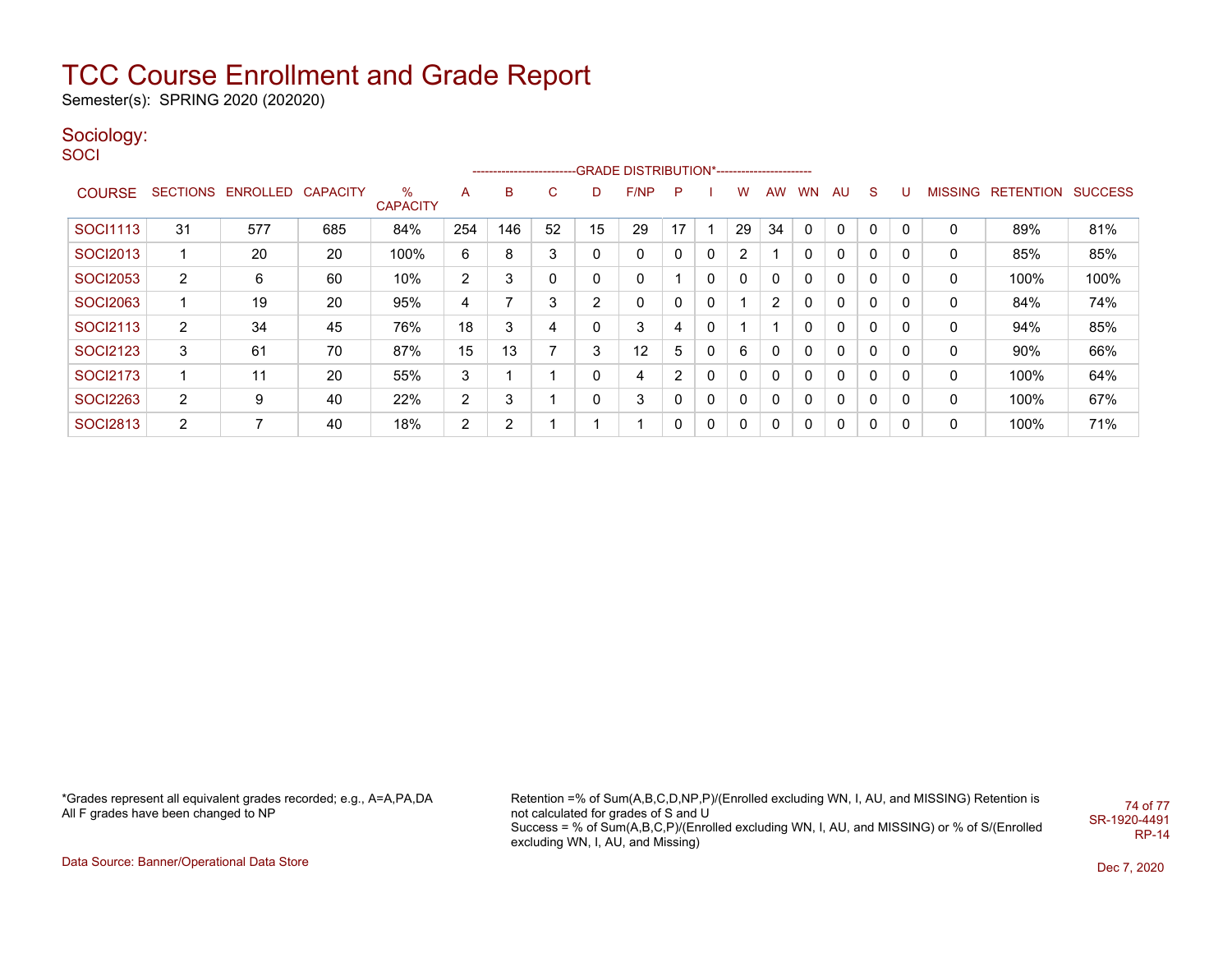Semester(s): SPRING 2020 (202020)

### Spanish:

**SPAN** 

|                 | ------------------------GRADE                DISTRIBUTION*---------------------- |                            |     |                      |     |                |          |   |      |   |                |                |              |              |                |              |              |                |                  |                |
|-----------------|----------------------------------------------------------------------------------|----------------------------|-----|----------------------|-----|----------------|----------|---|------|---|----------------|----------------|--------------|--------------|----------------|--------------|--------------|----------------|------------------|----------------|
| <b>COURSE</b>   |                                                                                  | SECTIONS ENROLLED CAPACITY |     | %<br><b>CAPACITY</b> | A   | B              | C        | D | F/NP | P |                | w              | <b>AW</b>    | <b>WN</b>    | AU             | S            | U            | <b>MISSING</b> | <b>RETENTION</b> | <b>SUCCESS</b> |
| <b>SPAN1001</b> | 1                                                                                | 11                         | 15  | 73%                  | 4   |                |          |   | 0    | 0 | $\mathbf{0}$   | $\overline{2}$ | 2            | 0            | 0              | $\mathbf 0$  | 0            | 0              | 64%              | 55%            |
| <b>SPAN1103</b> | 17                                                                               | 273                        | 338 | 81%                  | 140 | 48             | 19       | 4 |      | 4 | $\overline{2}$ | 21             | 31           | 0            | 3              | 0            | 0            | 0              | 79%              | 77%            |
| <b>SPAN1213</b> | 8                                                                                | 110                        | 160 | 69%                  | 47  | 25             | 12       | 3 | 0    | 3 | 0              | 7              | 12           |              |                | $\Omega$     | 0            | 0              | 82%              | 79%            |
| <b>SPAN1313</b> | $\overline{2}$                                                                   | 28                         | 40  | 70%                  | 17  | 3              | 3        | 0 | 0    | 0 | $\mathbf{0}$   | 2              |              | 0            | $\overline{2}$ | $\mathbf{0}$ | 0            | 0              | 82%              | 82%            |
| <b>SPAN1413</b> | 2                                                                                | 17                         | 40  | 42%                  | 12  |                |          | 0 | 0    |   | 0              | 0              | 0            | O            | 3              | 0            | 0            | 0              | 82%              | 82%            |
| <b>SPAN2113</b> | 1                                                                                | $\overline{7}$             | 20  | 35%                  | 3   | 0              | 0        | 0 | 0    | 0 | 0              | 0              |              | 0            | 3              | 0            | 0            | 0              | 43%              | 43%            |
| <b>SPAN2213</b> | 1                                                                                | 18                         | 20  | 90%                  | 17  | 0              | 0        | 0 | 0    | 0 | 0              | 0              | 0            | 0            |                | 0            | 0            | 0              | 94%              | 94%            |
| <b>SPAN2413</b> | 1                                                                                | 16                         | 20  | 80%                  | 12  | $\overline{2}$ | 0        | 0 | 0    |   | $\mathbf{0}$   |                | $\mathbf{0}$ | 0            | 0              | 0            | $\mathbf{0}$ | 0              | 94%              | 94%            |
| <b>SPAN2443</b> | 1                                                                                | 7                          | 20  | 35%                  | 6   |                | 0        | 0 | 0    | 0 | 0              | $\Omega$       | 0            | <sup>0</sup> | 0              | 0            | 0            | 0              | 100%             | 100%           |
| <b>SPAN2453</b> | 1                                                                                | 6                          | 20  | 30%                  | 5   | 0              | 0        | 0 | 0    | 0 | 0              | 0              |              | 0            | 0              | 0            | 0            | 0              | 83%              | 83%            |
| <b>SPAN2473</b> | 1                                                                                | 9                          | 20  | 45%                  | 6   |                | 0        | 0 | 0    | 0 |                |                | 0            | 0            | 0              | 0            | 0            | 0              | 78%              | 78%            |
| <b>SPAN2543</b> | 1                                                                                | 7                          | 20  | 35%                  | 6   | 0              | 0        | 0 | 0    | 0 | 0              | $\Omega$       | 0            | 0            |                | $\mathbf{0}$ | 0            | 0              | 86%              | 86%            |
| <b>SPAN2663</b> | 1                                                                                | 7                          | 20  | 35%                  | 6   | 0              | $\Omega$ | 0 | 0    | 0 |                | 0              | 0            | 0            | 0              | 0            | 0            | 0              | 86%              | 86%            |

\*Grades represent all equivalent grades recorded; e.g., A=A,PA,DA All F grades have been changed to NP

Retention =% of Sum(A,B,C,D,NP,P)/(Enrolled excluding WN, I, AU, and MISSING) Retention is not calculated for grades of S and U Success = % of Sum(A,B,C,P)/(Enrolled excluding WN, I, AU, and MISSING) or % of S/(Enrolled excluding WN, I, AU, and Missing) 75 of 77 SR-1920-4491

RP-14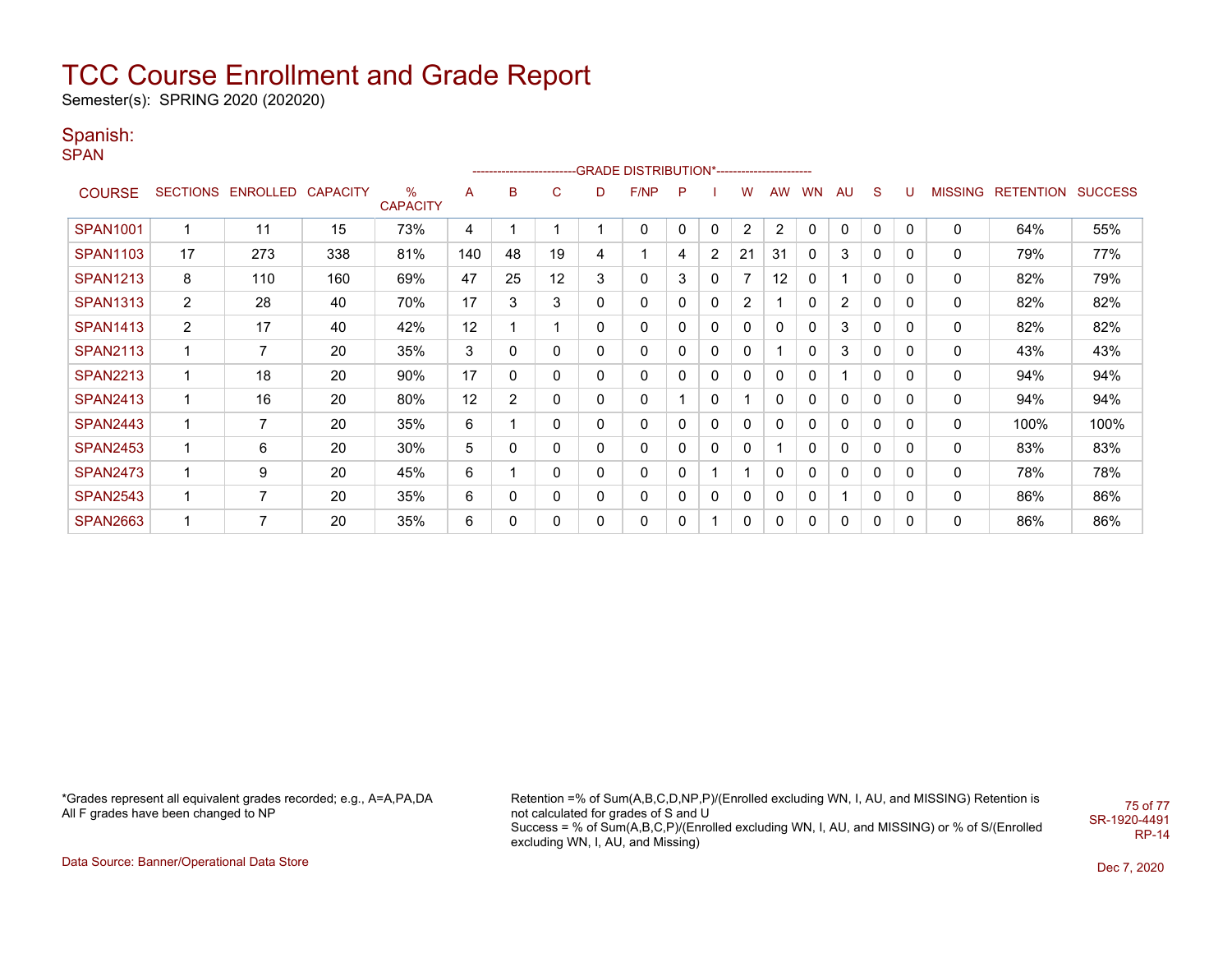Semester(s): SPRING 2020 (202020)

### Theatre:

THEA

|                 |             |                            |    |                      |                |                |   |   | ------------------------GRADE                DISTRIBUTION*---------------------- |                       |              |   |             |              |           |    |             |   |                   |                |
|-----------------|-------------|----------------------------|----|----------------------|----------------|----------------|---|---|----------------------------------------------------------------------------------|-----------------------|--------------|---|-------------|--------------|-----------|----|-------------|---|-------------------|----------------|
| <b>COURSE</b>   |             | SECTIONS ENROLLED CAPACITY |    | %<br><b>CAPACITY</b> | A              | B              | C | D | F/NP                                                                             | P                     |              | w | AW          | <b>WN</b>    | <b>AU</b> | S. | U           |   | MISSING RETENTION | <b>SUCCESS</b> |
| <b>THEA1033</b> | 1           | 14                         | 14 | 100%                 | 9              | 4              | 0 |   | $\mathbf{0}$                                                                     | 0                     | $\mathbf{0}$ | 0 | $\Omega$    | $\mathbf{0}$ | $\Omega$  | 0  | $\mathbf 0$ | 0 | 100%              | 93%            |
| <b>THEA1053</b> | 1           | 18                         | 20 | 90%                  | 11             | 4              | 0 |   |                                                                                  |                       | 0            | 0 | 0           | 0            | 0         | 0  | 0           | 0 | 100%              | 89%            |
| <b>THEA1081</b> | 1           | 27                         | 55 | 49%                  | 17             | 6              | 0 | 2 | $\overline{2}$                                                                   | 0                     | 0            | 0 | 0           | 0            | 0         | 0  | 0           | 0 | 100%              | 85%            |
| <b>THEA1093</b> | 2           | 38                         | 40 | 95%                  | 11             | 7              | 5 |   | 10                                                                               | 3                     | $\mathbf{0}$ |   | 0           | 0            | 0         | 0  | 0           | 0 | 97%               | 68%            |
| THEA1133        | $\mathbf 1$ | 10                         | 10 | 100%                 | 5              | 0              | 2 | 0 |                                                                                  | $\mathbf{2}^{\circ}$  | 0            | 0 | 0           | 0            | $\Omega$  | 0  | 0           | 0 | 100%              | 90%            |
| <b>THEA2053</b> | 1           | 22                         | 22 | 100%                 | 11             | 6              | 3 | 0 | 0                                                                                |                       | 0            | 0 | 0           | 0            |           | 0  | 0           | 0 | 95%               | 95%            |
| <b>THEA2063</b> | $\mathbf 1$ | 9                          | 12 | 75%                  |                | 4              | 3 | 0 | $\mathbf 0$                                                                      |                       | 0            | 0 | 0           | 0            | 0         | 0  | 0           | 0 | 100%              | 100%           |
| <b>THEA2073</b> | $\mathbf 1$ | 13                         | 14 | 93%                  |                | 4              | 2 | 0 | $\overline{2}$                                                                   | $\mathbf{2}^{\prime}$ | 0            | 2 | 0           | 0            | 0         | 0  | 0           | 0 | 85%               | 69%            |
| <b>THEA2081</b> | 1           | 19                         | 55 | 35%                  | 15             | 0              |   |   | 1                                                                                | 0                     | 0            |   | $\mathbf 0$ | 0            | 0         | 0  | 0           | 0 | 95%               | 84%            |
| <b>THEA2143</b> | 1           | 6                          | 10 | 60%                  | 3              |                | 0 |   | 0                                                                                |                       | 0            | 0 | $\Omega$    | 0            | 0         | 0  | 0           | 0 | 100%              | 83%            |
| <b>THEA2253</b> | 1           | 12                         | 13 | 92%                  | $\overline{7}$ | $\overline{2}$ |   | 0 |                                                                                  |                       | 0            | 0 | 0           | 0            | 0         | 0  | 0           | 0 | 100%              | 92%            |
| <b>THEA2351</b> | $\mathbf 1$ | 22                         | 22 | 100%                 | 15             | 3              |   |   | $\overline{2}$                                                                   | 0                     | $\mathbf{0}$ | 0 | 0           | 0            | 0         | 0  | 0           | 0 | 100%              | 86%            |

\*Grades represent all equivalent grades recorded; e.g., A=A,PA,DA All F grades have been changed to NP

Retention =% of Sum(A,B,C,D,NP,P)/(Enrolled excluding WN, I, AU, and MISSING) Retention is not calculated for grades of S and U Success = % of Sum(A,B,C,P)/(Enrolled excluding WN, I, AU, and MISSING) or % of S/(Enrolled excluding WN, I, AU, and Missing) 76 of 77 SR-1920-4491 RP-14